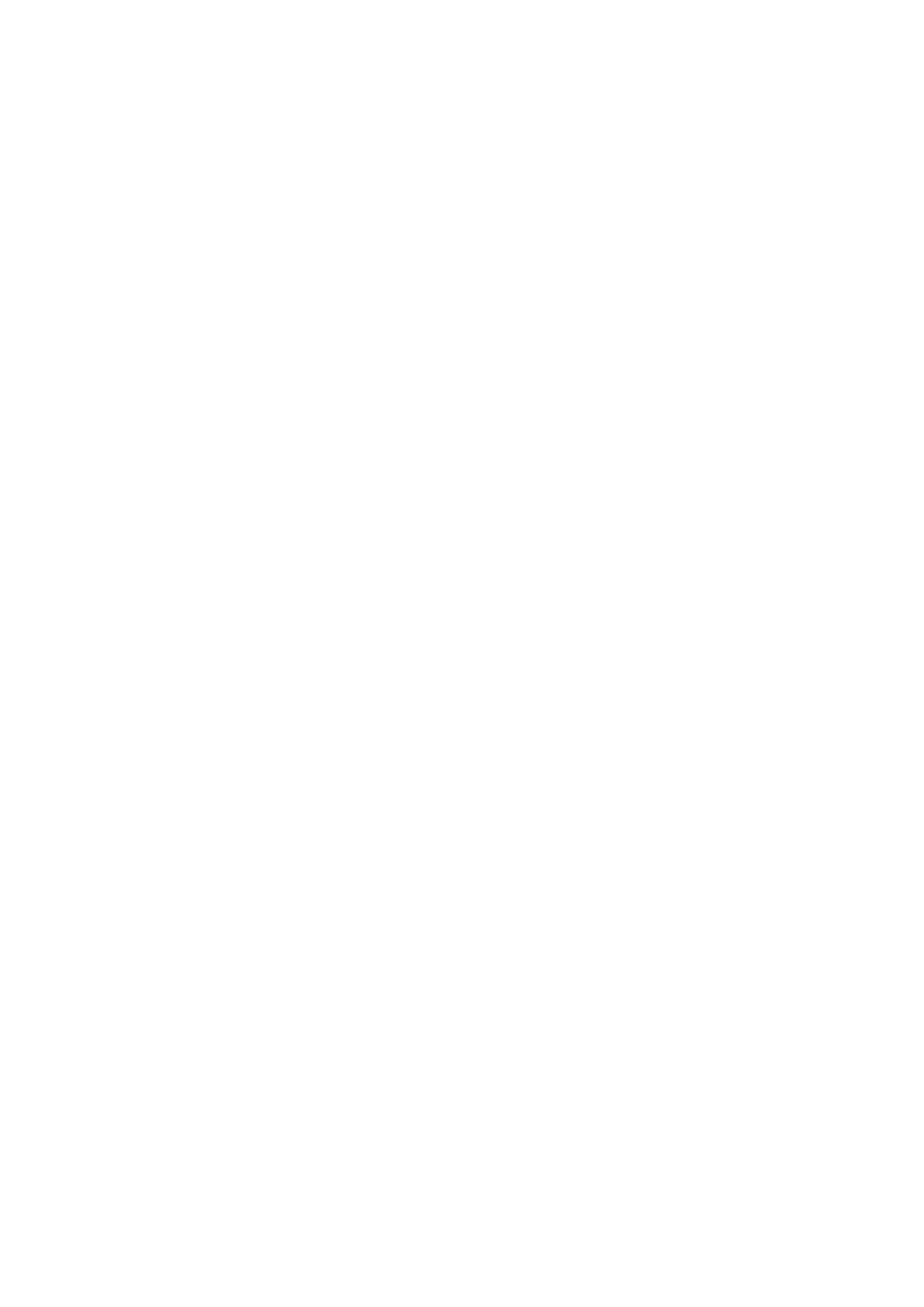Western Australia

# **Bail Act 1982**

# **CONTENTS**

# **Part I — Preliminary**

| 1.  | Short title                                                     | $\overline{c}$ |
|-----|-----------------------------------------------------------------|----------------|
| 2.  | Commencement                                                    | $\overline{2}$ |
| 3.  | Interpretation                                                  | $\overline{2}$ |
| 4.  | Application of this Act                                         | $\overline{7}$ |
|     | Part II — Rights of accused in relation<br>to bail              |                |
|     |                                                                 |                |
| 5.  | Right of accused to have bail considered under this<br>Act<br>8 |                |
| 6.  | Duty imposed on arresting officer or person                     | 8              |
| 7.  | Duty imposed on judicial officers in respect of                 |                |
|     | unconvicted accused                                             | 10             |
| 7A. | Bail for appeal under Criminal Procedure (Summary)              |                |
|     | Act 1902                                                        | 12             |
| 8.  | Accused to be given information and prescribed forms            | 13             |
| 9.  | Bail decision may be deferred until further                     |                |
|     | information obtained                                            | 14             |
| 10. | Sections 5, 6 and 7 do not apply where accused                  |                |
|     | imprisoned for other cause                                      | 15             |
| 11. | Rights following grant of bail                                  | 15             |
| 12. | Further limitation on rights in sections 5 and 11               | 17             |
|     | Part III — Jurisdiction to grant bail                           |                |
| 13. | Jurisdiction to grant bail                                      | 18             |
| 14. | Supreme Court Judge has jurisdiction in all cases               | 18             |
|     |                                                                 |                |

As at 12 Dec 2005 **Version 05-b0-02 page i** Extract from www.slp.wa.gov.au, see that website for further information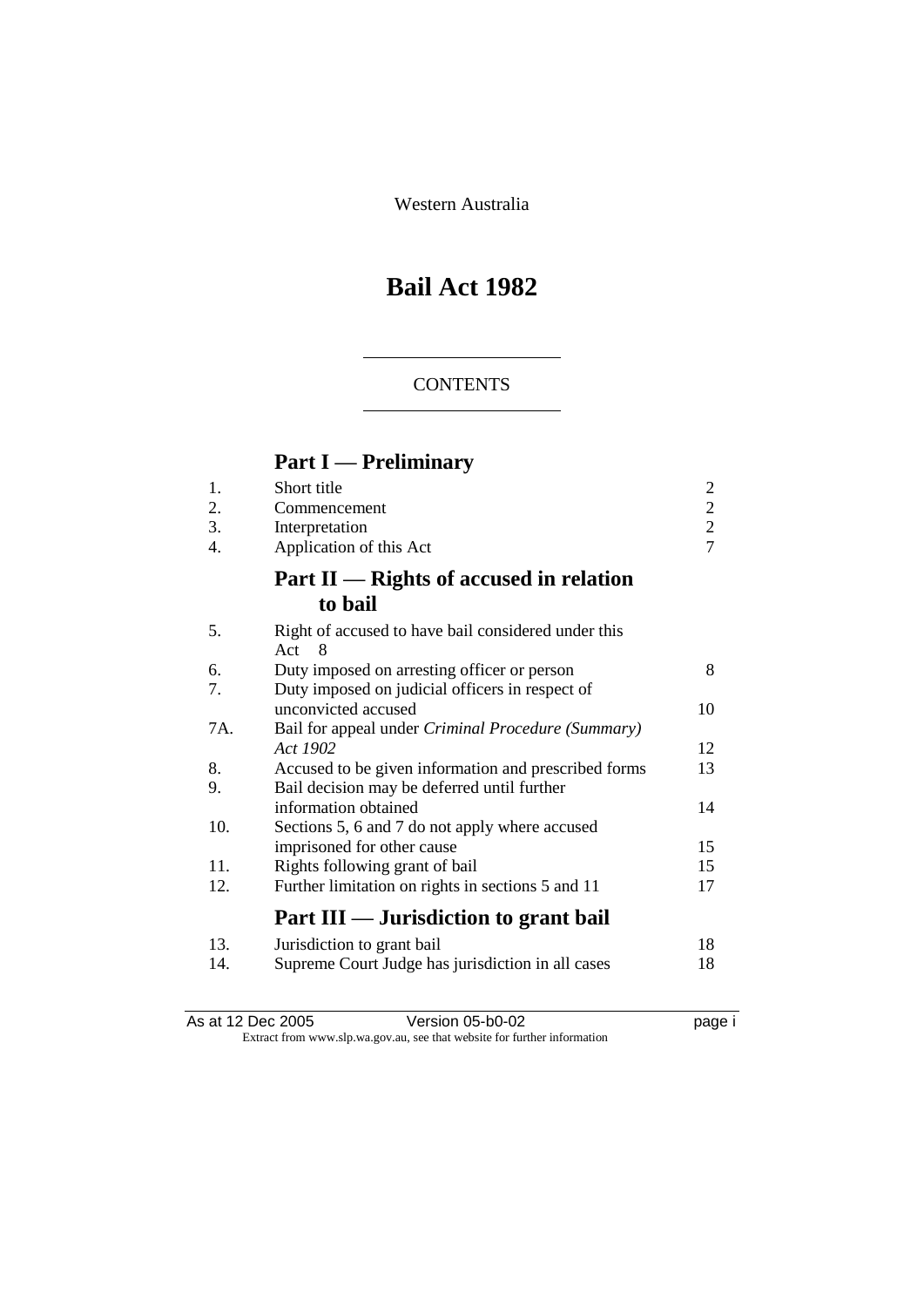| Contents |
|----------|
|----------|

| 15.        | Exclusive jurisdiction of Supreme Court Judge in                                 |          |
|------------|----------------------------------------------------------------------------------|----------|
|            | murder cases                                                                     | 19       |
| 16.        | Bail of person arrested on warrant                                               | 20       |
| 16A.       | Restrictions on powers of authorised officers and                                |          |
| 17.        | justices in certain cases                                                        | 20<br>22 |
| 17A.       | Conditions which may be imposed<br>Further provisions as to responsible person's |          |
|            | undertaking (Schedule 1 Part C clause 2)                                         | 22       |
| 18.        | Police officer may dispense with bail in certain cases                           |          |
|            | upon deposit of cash                                                             | 23       |
| 19.        | Return or application of deposit where bail dispensed                            |          |
|            | with 24                                                                          |          |
|            | Part IV — Hearing of case for bail,                                              |          |
|            | parties, and evidence                                                            |          |
|            |                                                                                  |          |
| 20.        | Power to consider bail in camera and to prohibit                                 |          |
|            | publication                                                                      | 26       |
| 21.<br>22. | Parties<br>Evidence                                                              | 27<br>27 |
| 23.        | Accused not bound to supply information                                          | 27       |
| 24.        | Information may be referred to police officer for                                |          |
|            | verification or for report                                                       | 28       |
| 24A.       | Information may be referred to community corrections                             |          |
|            | officer for verification or for report                                           | 28       |
| 25.        | Protection of accused as to information given for bail                           |          |
|            | purposes                                                                         | 29       |
| 26.        | Record of decision and reasons                                                   | 29       |
| 27.        | Transmission of relevant papers to court                                         | 30       |
| 27A.       | Transmission of papers to CEO (Justice)                                          | 31       |
|            | <b>Part V</b> — Bail undertakings                                                |          |
| 28.        | Bail undertaking                                                                 | 32       |
| 29.        | Before whom bail undertaking may be entered into                                 | 33       |
| 30.        | Duties of person before whom bail undertaking is                                 |          |
|            | entered into                                                                     | 33       |
| 31.        | Different time and place for appearance may be                                   |          |
|            | substituted                                                                      | 34       |
| 32.        | Giving and proof of notices under section 31                                     | 36       |
| 33.        | Judicial officer may order accused to enter into bail                            |          |
|            | undertaking                                                                      | 37       |
|            |                                                                                  |          |

page ii Version 05-b0-02 As at 12 Dec 2005 Extract from www.slp.wa.gov.au, see that website for further information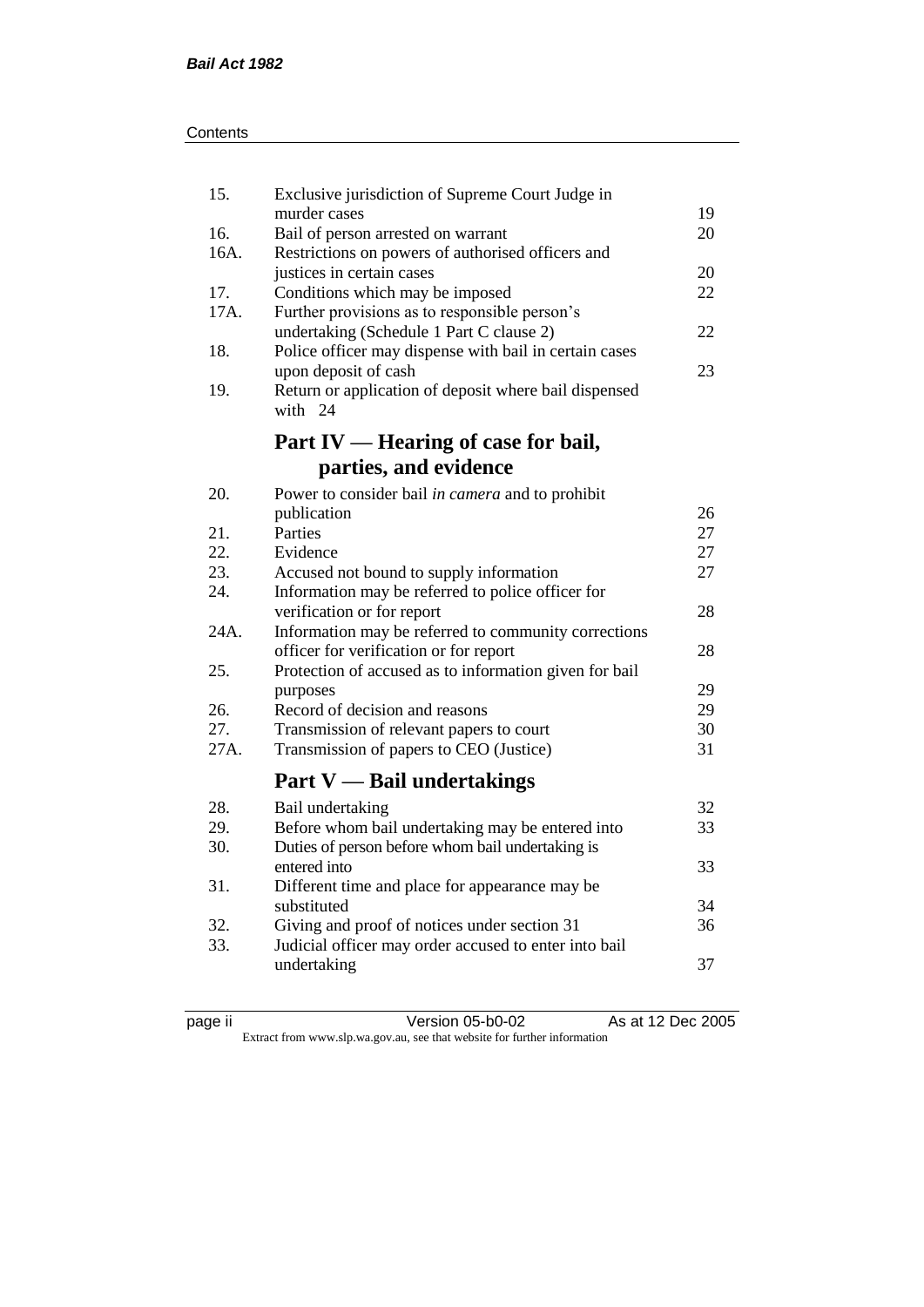| Contents |
|----------|
|----------|

| 34.  | Cessation and suspension of bail undertaking         | 38 |
|------|------------------------------------------------------|----|
|      | <b>Part VI</b> — Sureties and surety                 |    |
|      | undertakings                                         |    |
| 35.  | Meaning of surety and surety undertaking             | 39 |
| 36.  | Authority to approve sureties                        | 39 |
| 37.  | Proposed surety to receive certain information and   |    |
|      | prescribed form for completion                       | 40 |
| 38.  | Persons disqualified from being sureties             | 40 |
| 39.  | Matters relevant to approval of sureties             | 41 |
| 40.  | Decision on application by proposed surety           | 41 |
| 41.  | Finality of decision to refuse approval              | 42 |
| 42.  | Before whom surety undertaking may be entered into   | 42 |
| 43.  | Duties of persons before whom surety undertaking is  |    |
|      | entered into                                         | 42 |
| 44.  | Surety undertaking extends to adjourned hearing only |    |
|      | by consent                                           | 43 |
| 45.  | Giving and proof of notices under section 44         | 44 |
| 46.  | Power of surety to apprehend accused                 | 44 |
| 47.  | Cessation and suspension of surety undertaking       | 45 |
| 48.  | Surety may apply for cancellation of his undertaking | 46 |
| 49.  | Forfeiture of money under surety's undertaking       | 47 |
| 50.  | Offence to indemnify surety                          | 49 |
|      | <b>Part VIA — Administration of home</b>             |    |
|      | detention conditions                                 |    |
| 50A. | Powers of CEO (Justice)                              | 50 |
| 50C. | Powers and duties of community corrections officers  | 50 |
| 50D. | Powers of members of the Police Force                | 52 |
| 50E. | CEO (Justice) may substitute a different place of    |    |
|      | detention and apply conditions                       | 52 |
| 50F. | CEO (Justice) may revoke bail                        | 53 |
| 50G. | Procedure on arrest after revocation of bail         | 53 |
| 50H. | Exclusion of the rules of natural justice            | 54 |
| 50J. | Delegation by CEO (Justice)                          | 54 |
| 50K. | Retrieval of monitoring equipment                    | 54 |
| 50L. | Rules 55                                             |    |
|      |                                                      |    |

# **Part VII — Enforcement of bail undertakings**

| As at 12 Dec 2005 | Version 05-b0-02                                                         | <br>page III |
|-------------------|--------------------------------------------------------------------------|--------------|
|                   | Extract from www.slp.wa.gov.au, see that website for further information |              |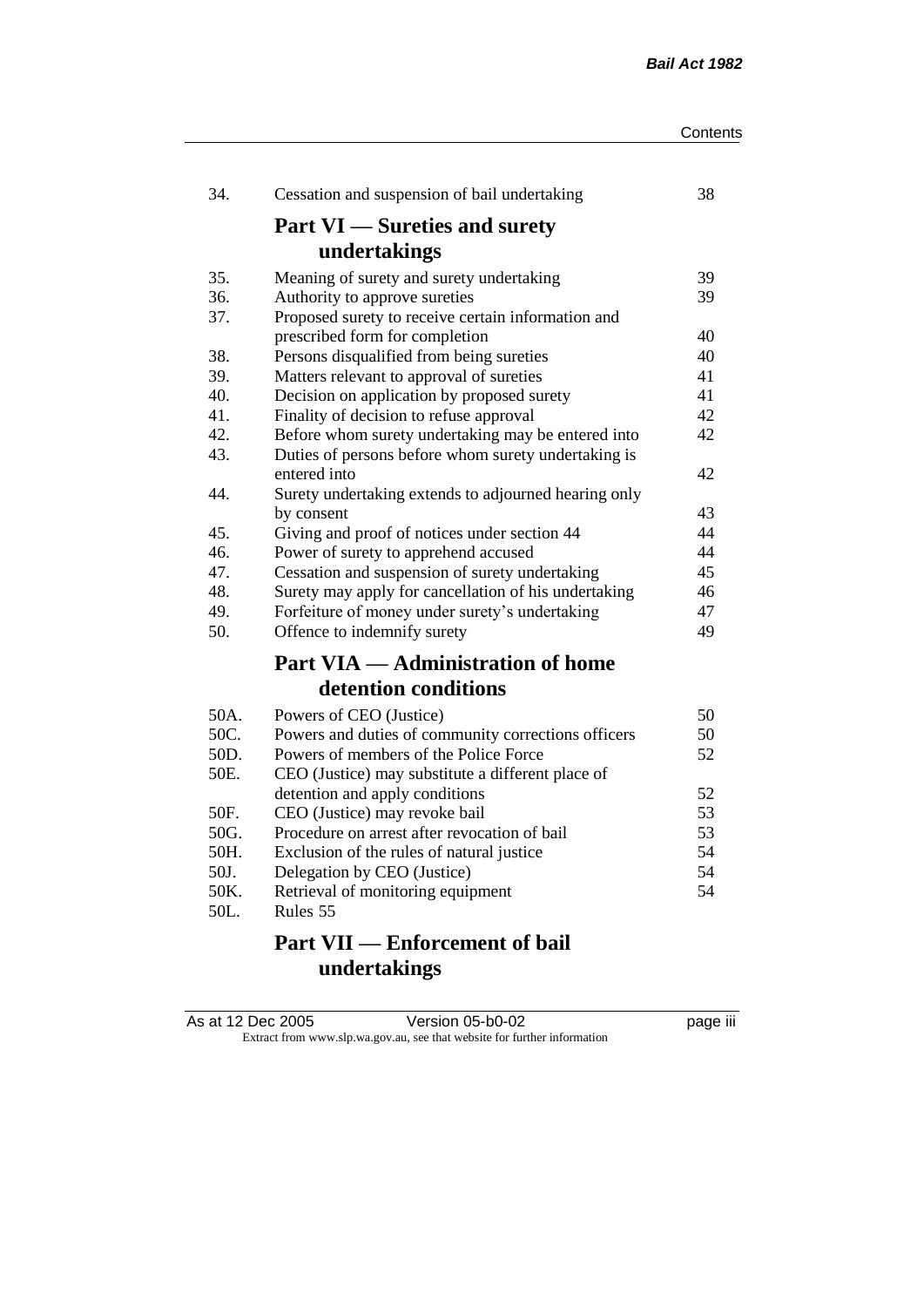| 51.<br>52. | Offence to fail to comply with bail undertaking<br>Provisions as to summary proceedings before superior | 56 |
|------------|---------------------------------------------------------------------------------------------------------|----|
|            | courts for an offence under section 51                                                                  | 57 |
| 53.        | Appeals against decisions made under s. 52                                                              | 58 |
| 54.        | Accused on bail may be taken before a judicial officer                                                  |    |
|            | for variation or revocation of bail                                                                     | 59 |
| 55.        | Powers of judicial officer to revoke or vary bail                                                       | 60 |
| 56.        | Warrant for arrest of absconding accused                                                                | 61 |
| 57.        | Forfeiture of money under bail undertaking                                                              | 61 |
| 58.        | Automatic forfeiture on expiration of one year after                                                    |    |
|            | absconding                                                                                              | 62 |
|            | <b>Part VIII — Miscellaneous</b>                                                                        |    |
| 59.        | Further power of judicial officer in relation to                                                        |    |
|            | enforcement of undertakings                                                                             | 64 |
| 60.        | Accused and surety to notify any change of address                                                      | 64 |
| 61.        | Offence of failing to bring arrested person before                                                      |    |
|            | court or person able to grant bail                                                                      | 65 |
| 62.        | Offence to give false information for bail purposes                                                     | 65 |
| 63.        | Protection of persons carrying out this Act                                                             | 65 |
| 64.        | Evidence of non-appearance, etc., by an accused                                                         | 66 |
| 65.        | Bail undertakings by minors                                                                             | 66 |
| 66.        | Abolition of other powers to grant bail                                                                 | 66 |
| 66A.       | Delegation by registrar                                                                                 | 67 |
| 67.        | Regulations                                                                                             | 67 |
|            | <b>Schedule 1</b>                                                                                       | 69 |
|            | Part A — Jurisdiction to grant bail                                                                     | 69 |
| 1.         | Initial appearance                                                                                      | 69 |
|            | A judge of the District Court or a judge of the Supreme Court,                                          |    |
|            | as the case requires.                                                                                   | 69 |
| 2.         | Appearance after adjournment                                                                            | 69 |
| 3.         | Appearance on committal to Supreme Court or                                                             |    |
|            | <b>District Court</b>                                                                                   | 70 |
| 4.         | Appearance in connection with appeal etc.                                                               | 70 |
| 5.         | Appearance prescribed by regulation                                                                     | 71 |
| 6.         | Appearances not otherwise provided for                                                                  | 71 |
| 7.         | Interpretation in this Part                                                                             | 71 |

page iv Version 05-b0-02 As at 12 Dec 2005 Extract from www.slp.wa.gov.au, see that website for further information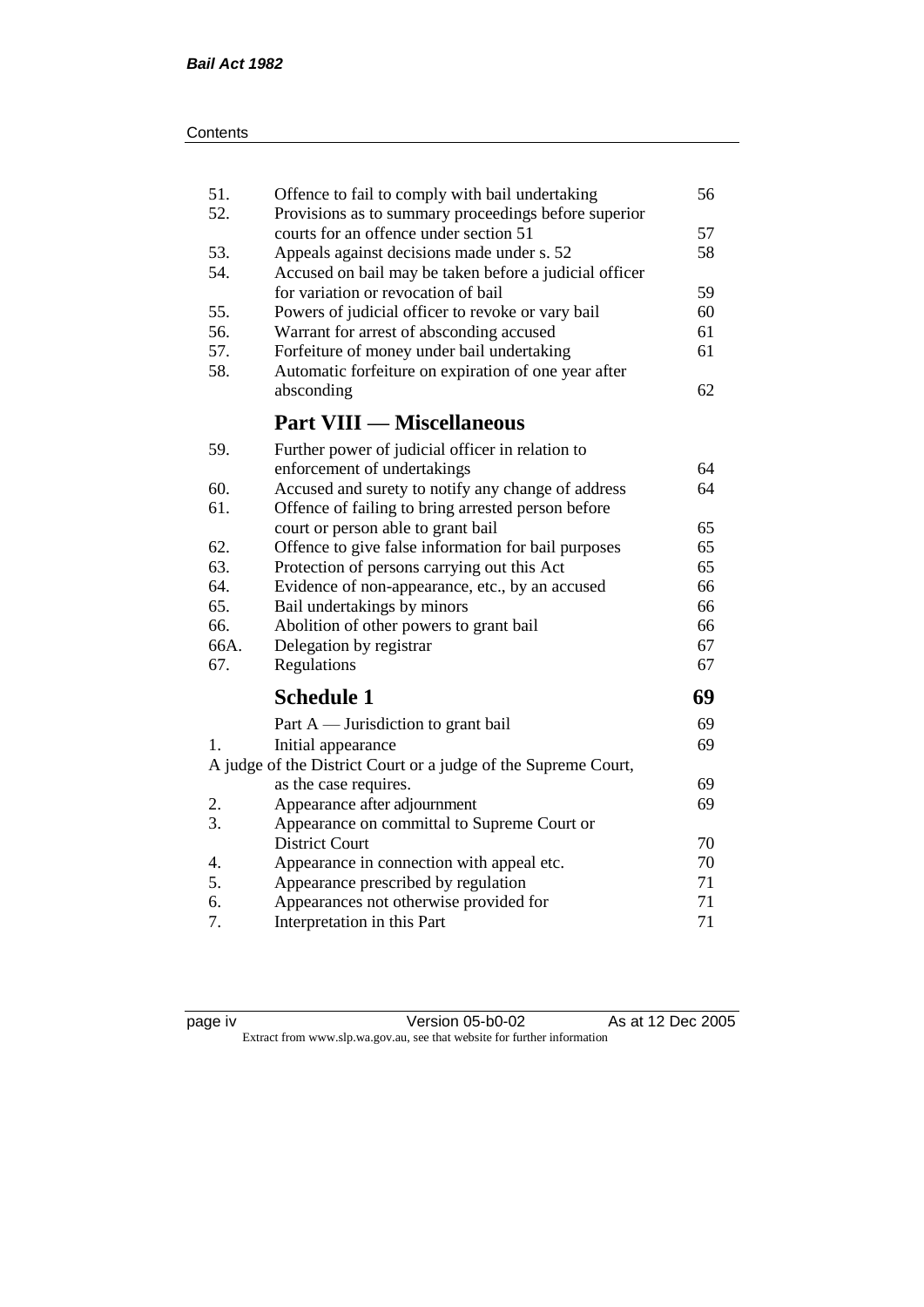#### **Contents**

|     | Part B — Cessation of power to grant bail               | 71 |
|-----|---------------------------------------------------------|----|
| 1.  | Upon decision by Judge, power of other officers         |    |
|     | ceases71                                                |    |
| 2.  | Upon decision by judicial officer, his power and that   |    |
|     | of his peers ceases                                     | 72 |
| 3.  | Upon refusal by justice power of authorised officer or  |    |
|     | justice ceases                                          | 72 |
| 4.  | Judicial officer's powers where accused proves new      |    |
|     | facts or changed circumstances                          | 72 |
|     | Part $C$ — Manner in which jurisdiction to be exercised | 73 |
| 1.  | Bail before conviction to be at discretion of bail      |    |
|     | authority, except for a child                           | 73 |
| 2.  | Child to have qualified right to bail                   | 74 |
| 3.  | Matters relevant to consideration of clause 1(a)        | 76 |
| 3A. | Bail where serious offence committed while accused      |    |
|     | on bail for another serious offence                     | 76 |
| 3B. | Determination of exceptional reasons under              |    |
|     | clause $3A(1)$                                          | 77 |
| 4.  | When bail to be granted after conviction                | 79 |
| 5.  | Exception for bail for an appeal under the Criminal     |    |
|     | Procedure (Summary) Act 1902                            | 79 |
| 6.  | Bail of people on community orders, etc.                | 80 |
| 7.  | Bail for initial appearance to be for not more than     |    |
|     | 7 days                                                  | 80 |
| 8.  | Bail on adjournment in petty sessions to be for not     |    |
|     | more than 30 days except by consent                     | 80 |
| 9.  | Provision as to calculation of time                     | 81 |
|     | Part $D$ — Conditions which may be imposed on a         |    |
|     | grant of bail                                           | 81 |
| 1.  | Conditions as to forfeiture and giving security may be  |    |
|     | imposed on the accused and sureties                     | 81 |
| 2.  | Other conditions which may be imposed                   | 82 |
| 3.  | Home detention condition may be imposed                 | 85 |
|     | <b>Schedule 2</b>                                       | 87 |
|     | Serious offences                                        | 87 |
|     |                                                         |    |
|     | <b>Notes</b>                                            |    |
|     | Compilation table                                       | 90 |
|     | Provisions that have not come into operation            | 93 |
|     |                                                         |    |

As at 12 Dec 2005 **Version 05-b0-02 Page v** page v Extract from www.slp.wa.gov.au, see that website for further information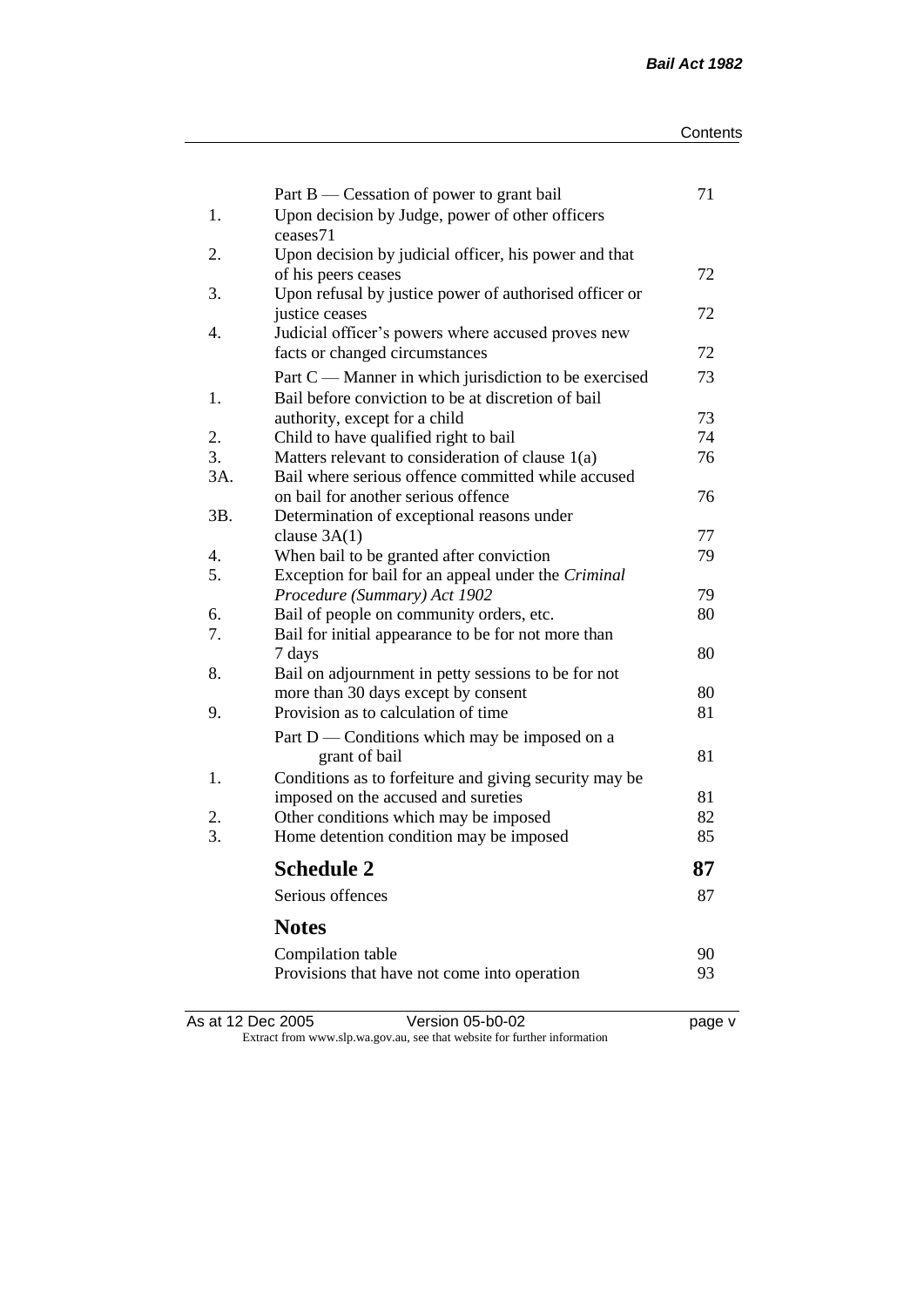*Bail Act 1982*

**Contents** 

page vi Version 05-b0-02 As at 12 Dec 2005 Extract from www.slp.wa.gov.au, see that website for further information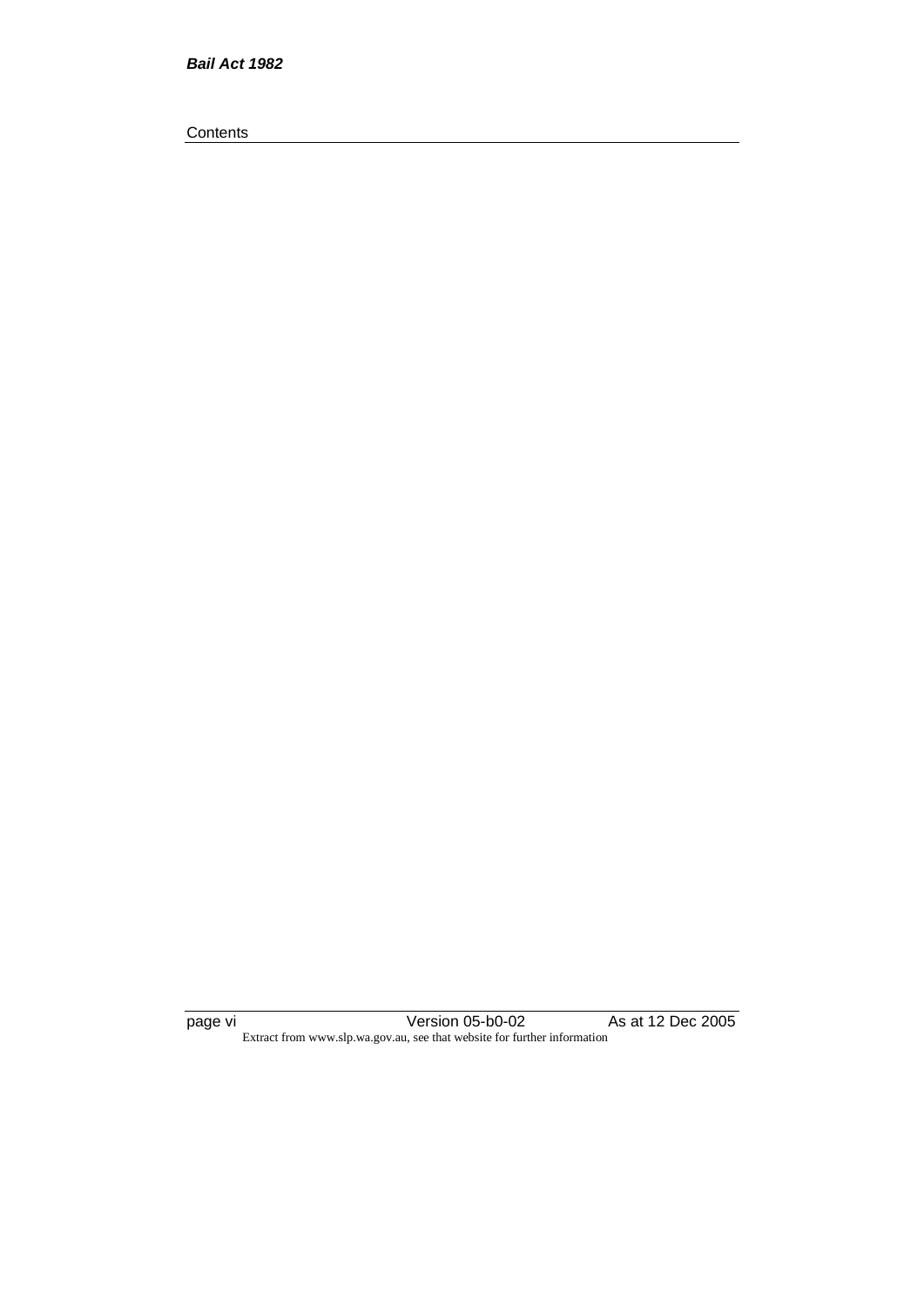Western Australia

# **Bail Act 1982**

**An Act to make better provision for bail in criminal proceedings.** 

As at 12 Dec 2005 **Version 05-b0-02 page 1** Extract from www.slp.wa.gov.au, see that website for further information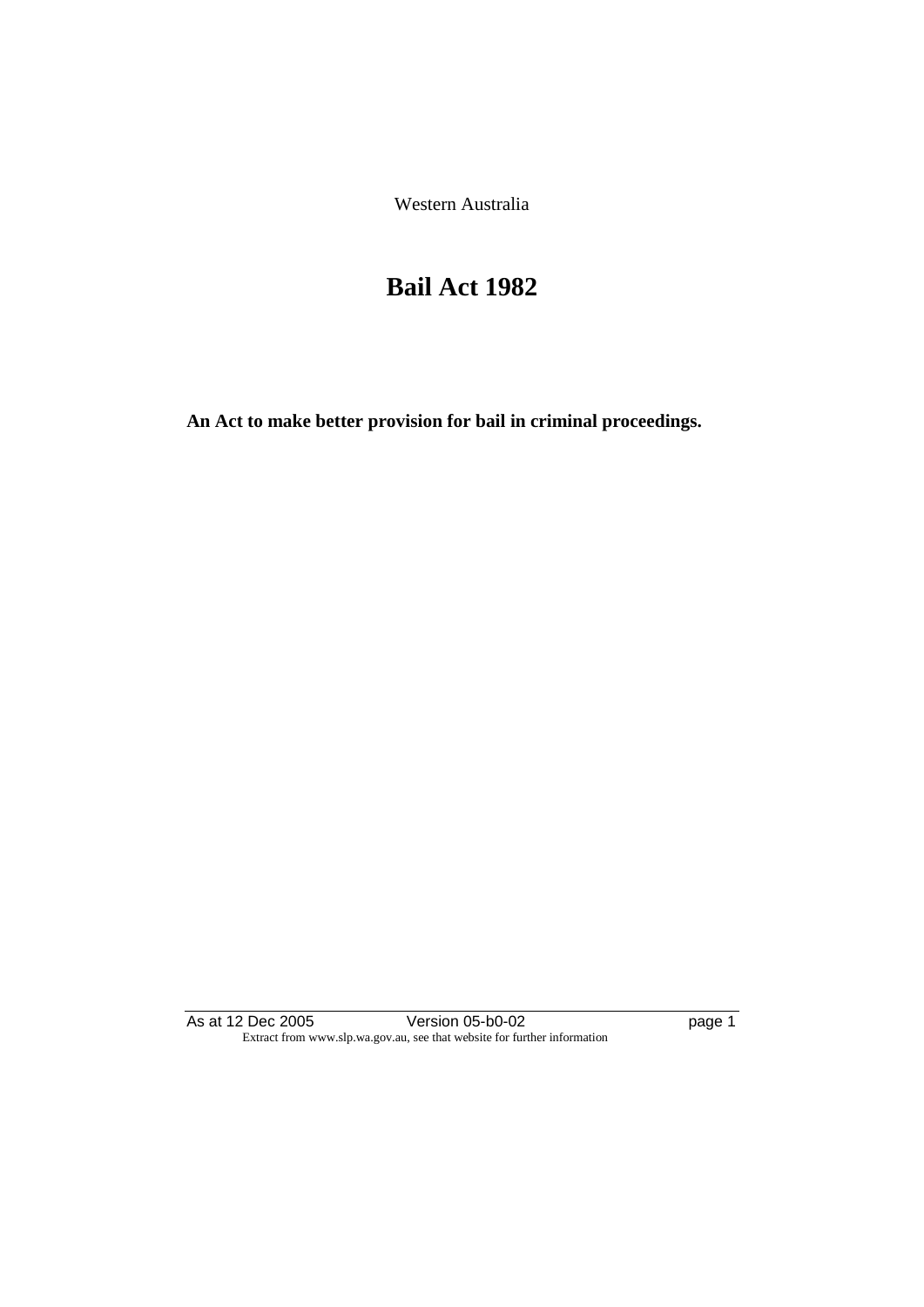# **Part I — Preliminary**

# **1. Short title**

This Act may be cited as the *Bail Act* 1982<sup>1</sup>.

# **2. Commencement**

This Act shall come into operation on a day to be fixed by proclamation  $<sup>1</sup>$ .</sup>

# **3. Interpretation**

(1) In this Act, unless a contrary intention appears —

**"accused"** includes —

- (a) a person charged with, convicted of, or found guilty of an offence;
- (b) a person whose conviction for an offence is stayed;
- (c) a person in respect of whom an appeal relating to an offence is pending;
- (d) a person in respect of whom a new trial for an offence has been ordered;

#### **"adjournment"**—

- (a) means any order of a court by which proceedings for an offence are postponed or interrupted or are to be held at a different time or place before the same court; and
- (b) is deemed to include any order of a court, other than a committal to the Supreme Court or District Court, by which the venue of any proceedings for an offence is changed to another court or a court at another place whether by way of a remand, referral, or recommittal of the accused or otherwise;
- **"appeal"** includes an application for leave to appeal;

page 2 Version 05-b0-02 As at 12 Dec 2005 Extract from www.slp.wa.gov.au, see that website for further information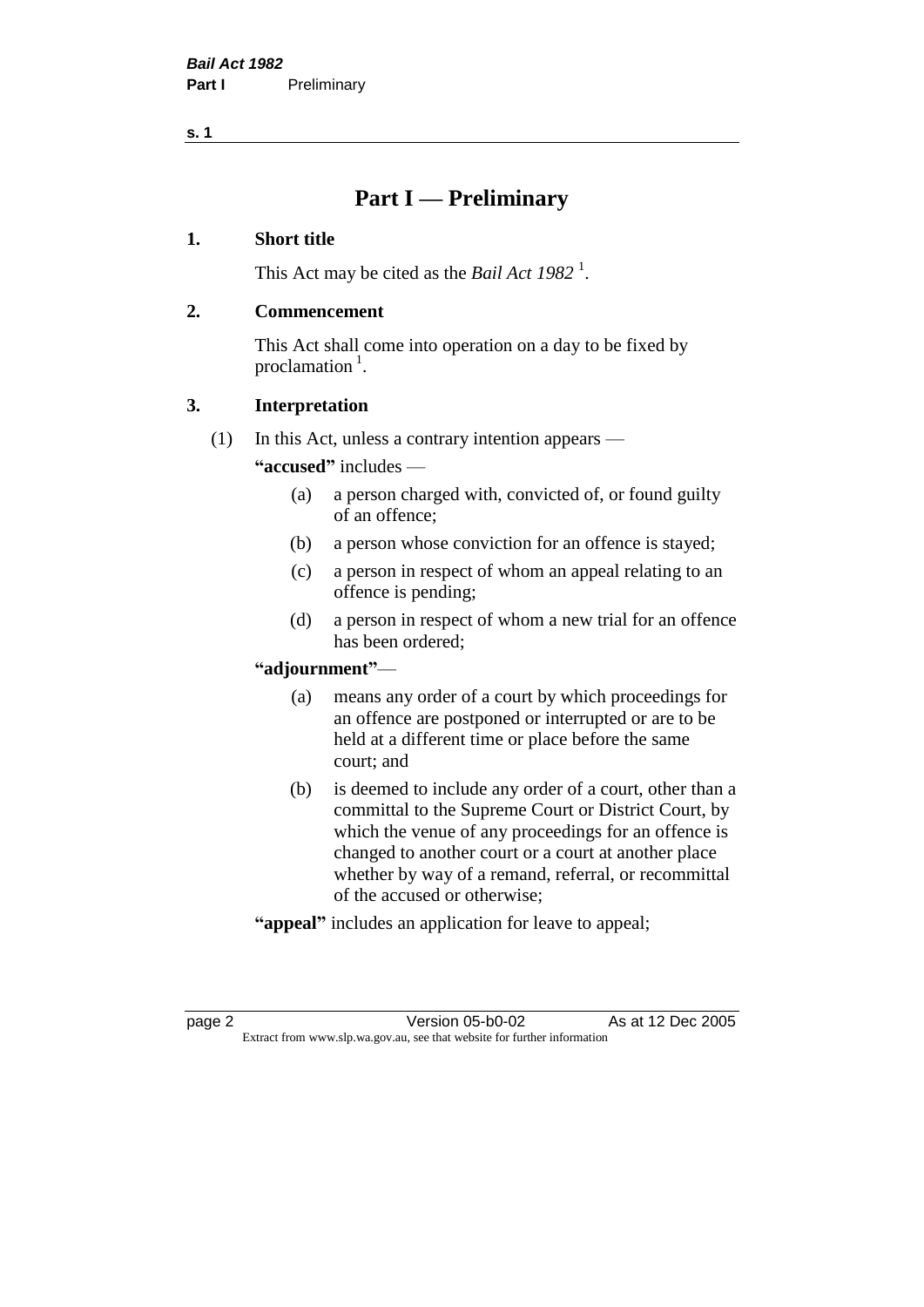#### **"appropriate judicial officer"**—

- (a) subject to paragraphs (b) and (c), means a judicial officer who is empowered to exercise jurisdiction in the court before which the accused is required to appear pursuant to his bail undertaking;
- (b) if the court is the Court of Appeal, means a judge of appeal;
- (c) except in section 49, also means a Judge of the Supreme Court or a Judge of the Children's Court in any case where —
	- (i) only a Judge of the Supreme Court or a Judge of the Children's Court has power to grant bail under section 15, or a judicial officer has exercised the power contained in section  $31(2)(d)$ ; or
	- (ii) a Judge of the Supreme Court or a Judge of the Children's Court has granted bail under section 14,

for the appearance in question;

- **"as soon as is practicable"** means as soon as is reasonably practicable;
- **"authorised community services officer"** means any of the following persons —
	- (a) the CEO (Justice) or a delegate of the CEO (Justice) under subsection (5);
	- (b) a registrar of the Children's Court;
	- (c) a superintendent of a detention centre under the *Young Offenders Act 1994*;

As at 12 Dec 2005 Version 05-b0-02 Page 3 Extract from www.slp.wa.gov.au, see that website for further information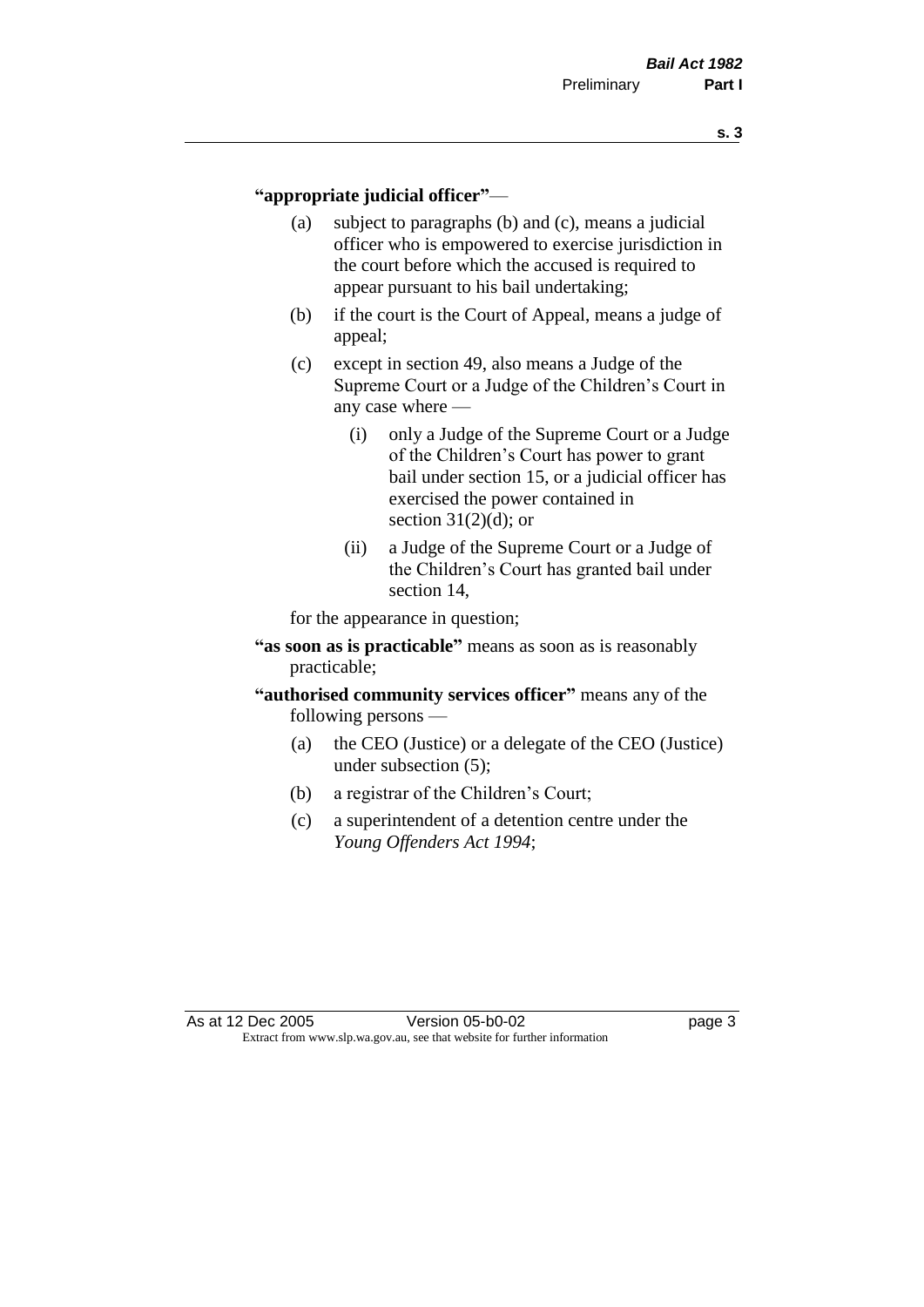- (d) the officer for the time being in charge of any detention centre under the *Young Offenders Act 1994* or departmental facility under the *Child Welfare Act 1947*;
- **"authorised officer"** means an authorised police officer or an authorised community services officer;
- **"authorised police officer"** means a police officer who holds the rank of sergeant, or a higher rank, or is for the time being in charge of a police station or lock-up;
- **"bail undertaking"** means an undertaking described in section 28(2);
- **"CEO (Justice)"** means the chief executive officer of the department of the Public Service principally assisting the Minister to whom the administration of the *Sentence Administration Act 2003* is for the time being committed by the Governor in the administration of that Act;
- **"child"** has the same meaning as "young person" has in the *Young Offenders Act 1994*;
- **"community corrections officer"** has the same meaning as in the *Sentence Administration Act 2003*;
- **"court"** means each of the following
	- (a) the Magistrates Court;
	- (b) the Children's Court;
	- (c) a Coroner's Court;
	- (d) the District Court;
	- (e) the Supreme Court;
	- (f) the Court of Appeal;
- **"early release order"** means an early release order made under the *Sentence Administration Act 1995* or *Sentence Administration Act 2003*;
- **"home detention condition"** means a home detention condition imposed under clause 3 of Part D of Schedule 1;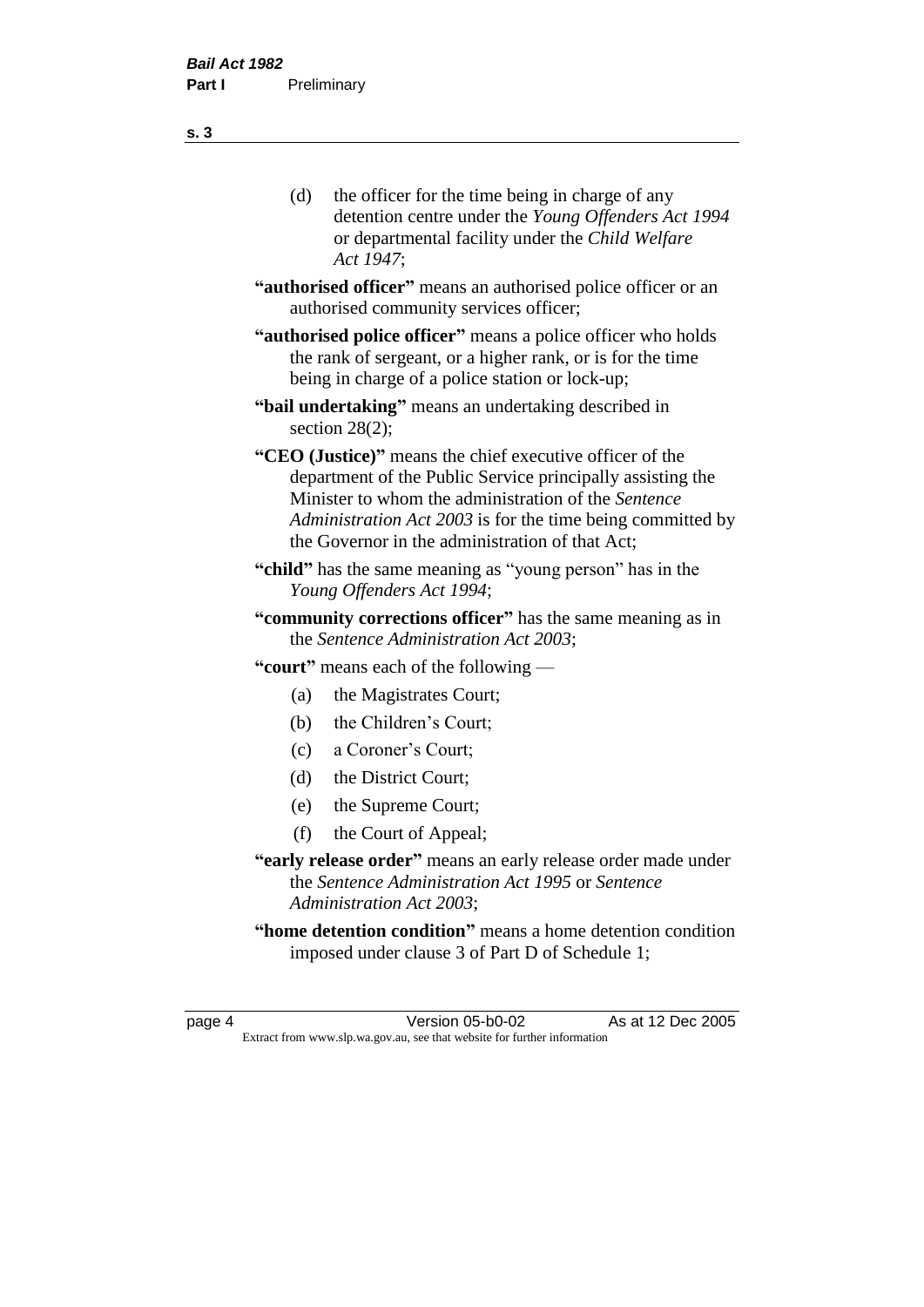- **s. 3**
- **"judicial officer"** means any person empowered to exercise jurisdiction in a court whether or not he is sitting as a court, and includes a single justice;
- **"lock-up"** includes a place prescribed as a lock-up for the purposes of the *Court Security and Custodial Services Act 1999*;
- **"offence"** means any act, omission or conduct which renders the person doing the act, making the omission or engaging in the conduct liable to any punishment, and includes an alleged offence; but nothing in this definition shall limit the operation of subsection (4);
- **"police officer"** means any member of the Police Force of Western Australia;

#### **"prosecutor"** includes —

- (a) in the case of an offence charged in a prosecution notice, the prosecutor;
- (b) in the case of an offence charged in an indictment, the State or the Commonwealth, as the case may be;

#### **"serious offence"** means —

- (a) an offence against section 51(2a); and
- (b) an offence described in Schedule 2;
- **"surety"** and **"surety undertaking"** have the meanings assigned to them by section 35;

#### **"trial"** means all proceedings for an offence between —

- (a) the time when the accused is called upon to plead to the prosecution notice or the indictment; and
- (b) the time when the accused is found not guilty or is sentenced.
- (2) A reference in this Act
	- (a) to a power to grant bail includes a reference to a power to refuse bail;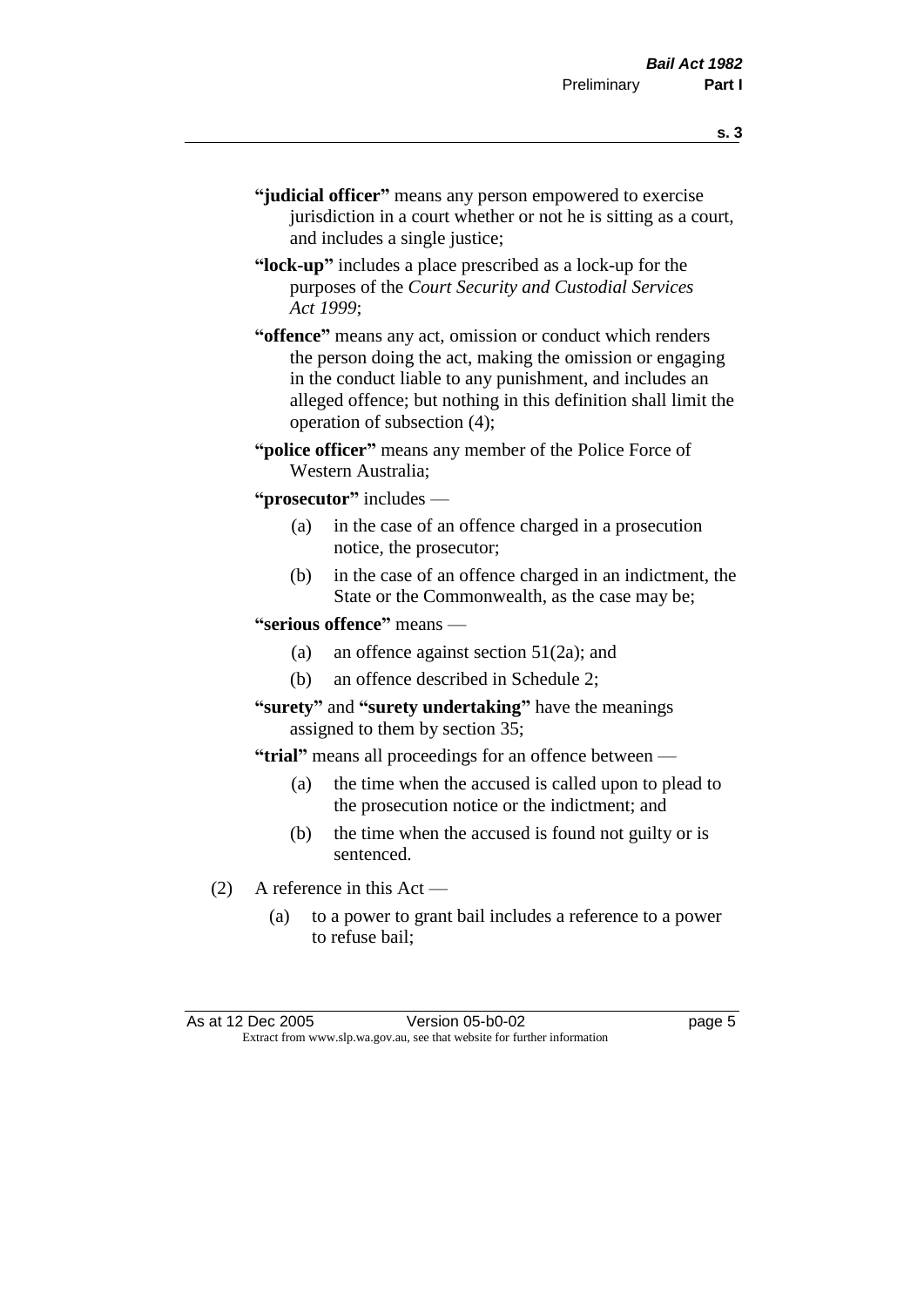- (b) to a grant of bail includes a reference to a grant of bail by the exercise of a power in section 31(2).
- (3) Where in this Act there is a reference to a requirement that an accused appear in court, the reference is to a requirement, unless a contrary intention appears, that the accused —
	- (a) surrender himself into the custody of the court or, in the case of a bail undertaking, of the court specified therein, or of such person as the court may direct, to be dealt with according to law;
	- (b) submit himself to a search of his person and any property then in his possession (which is hereby authorised) and allow to be taken from him, to be dealt with according to the relevant law and procedures, anything so found; and
	- (c) remain in custody until authorised to be released therefrom.
- (4) If a person is arrested under a warrant issued
	- (a) under section 50, 79 or 129 of the *Sentencing Act 1995* in connection with a possible breach of a conditional release order, a sentence of suspended imprisonment, or a community order imposed under that Act; or
	- (b) under section 43 of the *Young Offenders Act 1994* in respect of an alleged breach of a youth community based order, an intensive youth supervision order or a conditional release order made under that Act,
	- then
		- (c) the person is to be taken as having been arrested and to be in custody awaiting an appearance in court for the offence for which the sentence was imposed;
		- (d) the first appearance in court after the arrest is to be taken, for the purposes of sections  $5(1)$  and  $8(1)$  and clause 1 of Part A and clause 7 of Part C of Schedule 1, to be the initial appearance for that offence; and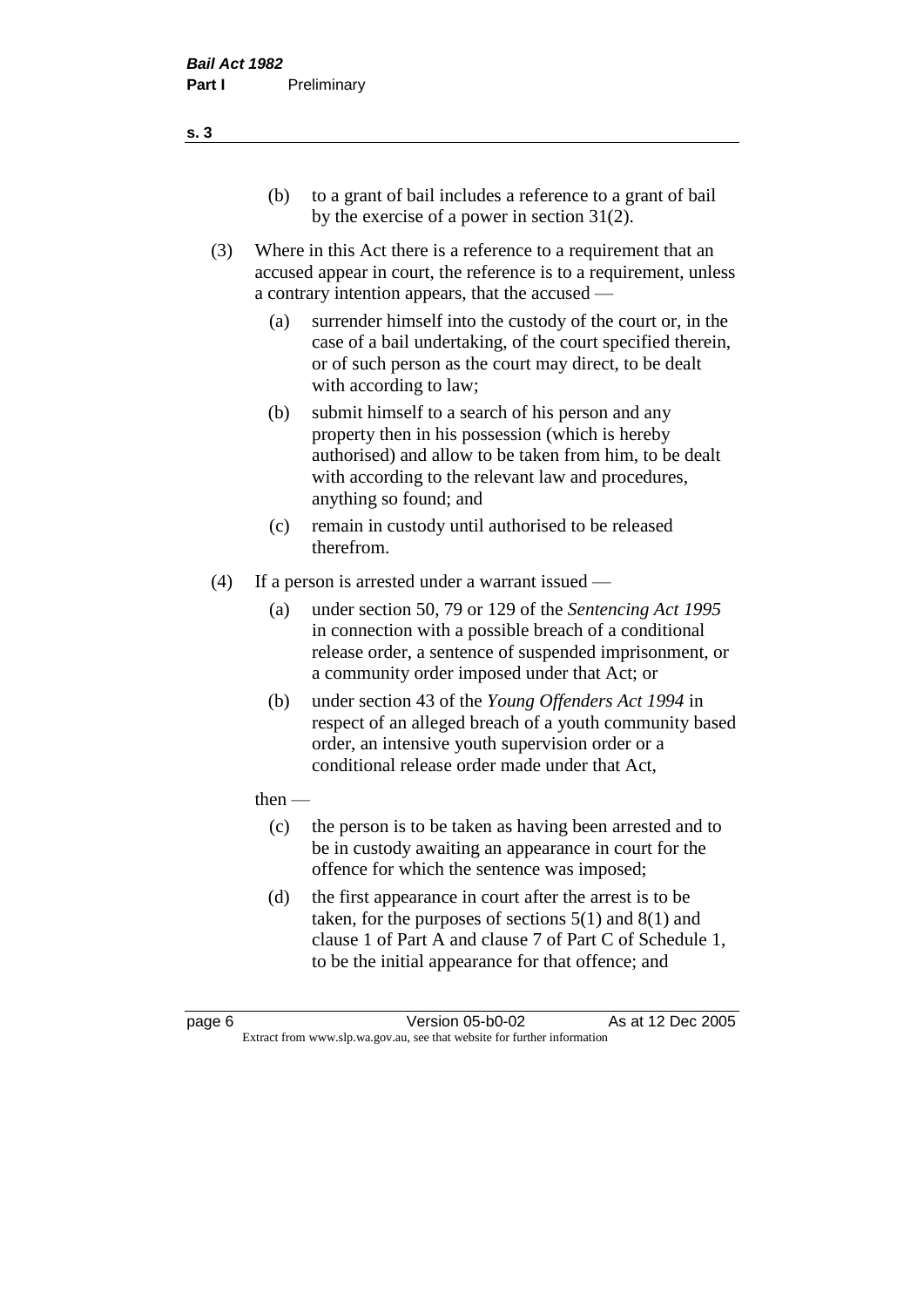- (e) the proceedings following the arrest are to be taken to be proceedings for that offence and to be a trial for the purpose of the definition in subsection (1) of "trial".
- (5) The CEO (Justice) may by writing signed by him delegate to any officer of the department of which he is the chief executive officer any function he has under this Act as an authorised community services officer.

*[Section 3 amended by No. 74 of 1984 s. 3; No. 15 of 1988 s. 4; No. 49 of 1988 s. 78; No. 61 of 1990 s. 4; No. 31 of 1993 s. 6; No. 45 of 1993 s. 4 and 12; No. 78 of 1995 s. 7; No. 57 of 1997 s. 21(1); No. 54 of 1998 s. 4 and 14; No. 47 of 1999 s. 7; No. 50 of 2003 s. 29(3); No. 65 of 2003 s. 121(2); No. 45 of 2004 s. 28(4); No. 59 of 2004 s. 141; No. 84 of 2004 s. 11, 82 and 83(2).]* 

#### **4. Application of this Act**

The operation of this Act extends to any appearance in a court for an offence —

- (a) except to the extent that in this Act, or in the law creating the offence or applicable thereto, express provision is made excluding or limiting the operation of this Act in respect of that appearance;
- (b) whether or not that law contains a reference to the granting of bail;
- (c) however any reference in that law to the granting of bail may be expressed; and
- (d) as if any reference therein to the taking of a recognizance were to a requirement that, except where bail is dispensed with under this Act, the accused enter into a bail undertaking.

*[Section 4 amended by No. 84 of 2004 s. 82.]*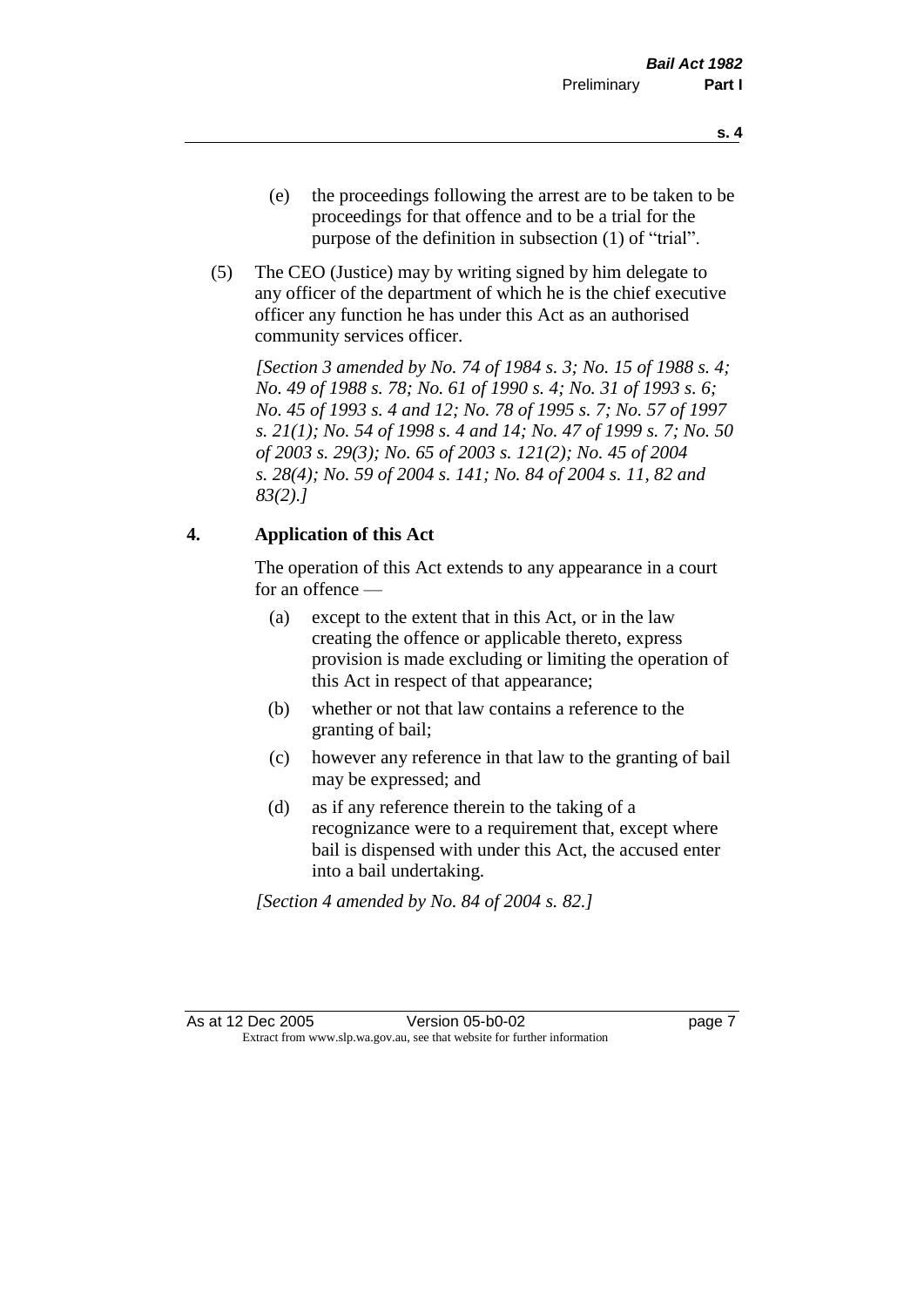# **Part II — Rights of accused in relation to bail**

*[Heading amended by No. 84 of 2004 s. 82.]* 

# **5. Right of accused to have bail considered under this Act**

- (1) An accused who is in custody for an offence awaiting his initial appearance in court therefor is entitled —
	- (a) subject to sections 9, 10, 12 and 16(2), to have his case for bail for that appearance considered under and in accordance with this Act as soon as is practicable;
	- (b) if his case is not so considered, or if he is refused bail or is not released on bail, to be brought before a court as soon as is practicable.
- (2) An accused who is in custody awaiting any appearance in court for an offence, other than an initial appearance, is entitled, subject to sections 7(3), 9 and 10, to have his case for bail for that appearance considered under and in accordance with this Act.

*[Section 5 amended by No. 74 of 1984 s. 4; No. 84 of 2004 s. 82.]* 

# **6. Duty imposed on arresting officer or person**

- (1) The police officer or other person who arrests a person for an offence has a duty —
	- (a) if he is empowered by this Act to grant bail; and
	- (b) unless, as soon as is practicable, he brings the person or causes him to be brought before a court,

to consider that person's case for bail as soon as is practicable, whether or not an application for bail is made by the person or on his behalf.

(2) If that police officer or that other person is not so empowered he shall, subject to subsections (3) and (3a) and unless he brings the person or causes him to be brought before a court as soon as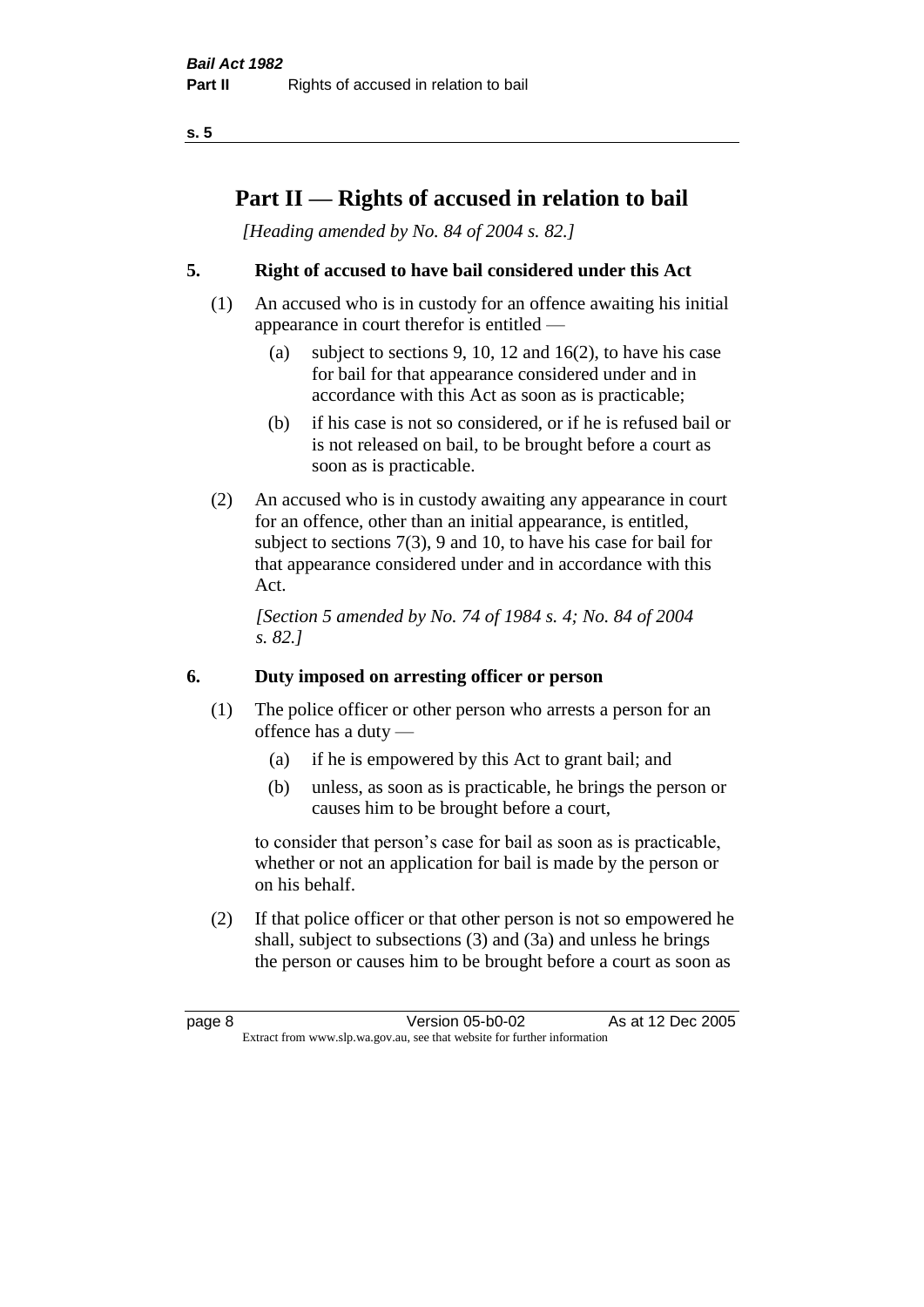is practicable, bring or cause the accused to be brought before an authorised police officer or a justice or, in the case of a child, any authorised officer or a justice, as soon as is practicable, and thereupon —

- (a) such officer is subject to the duty described in subsection (1); or
- (b) if the accused is brought before a justice, the justice is under a duty to consider the person's case for bail as soon as is practicable, whether or not an application for bail is made by the person or on his behalf.
- (2a) A police officer or other person who arrests a person for an offence may, notwithstanding that he is empowered by this Act to grant bail, instead of complying with subsection (1) comply with subsection (2) as if he were not so empowered.
- (3) Where under section 15 or 16 only a Judge of the Supreme Court, a Judge of the Children's Court or a justice has power to grant bail for an offence, the police officer or other person who arrests a person for an offence shall —
	- (a) unless, as soon as is practicable, he brings the person or causes him to be brought before a court; and
	- (b) whether or not an application for bail is made by the person or on his behalf,

bring or cause the accused to be brought as soon as is practicable —

- (c) where section 15 applies, before a Judge of the Supreme Court or a Judge of the Children's Court, as the case may require; or
- (d) where section 16 applies, before a justice,

for the purpose of having the accused's case for bail considered by the Judge, or the justice acting in terms of subsection (2)(b), as the case may be.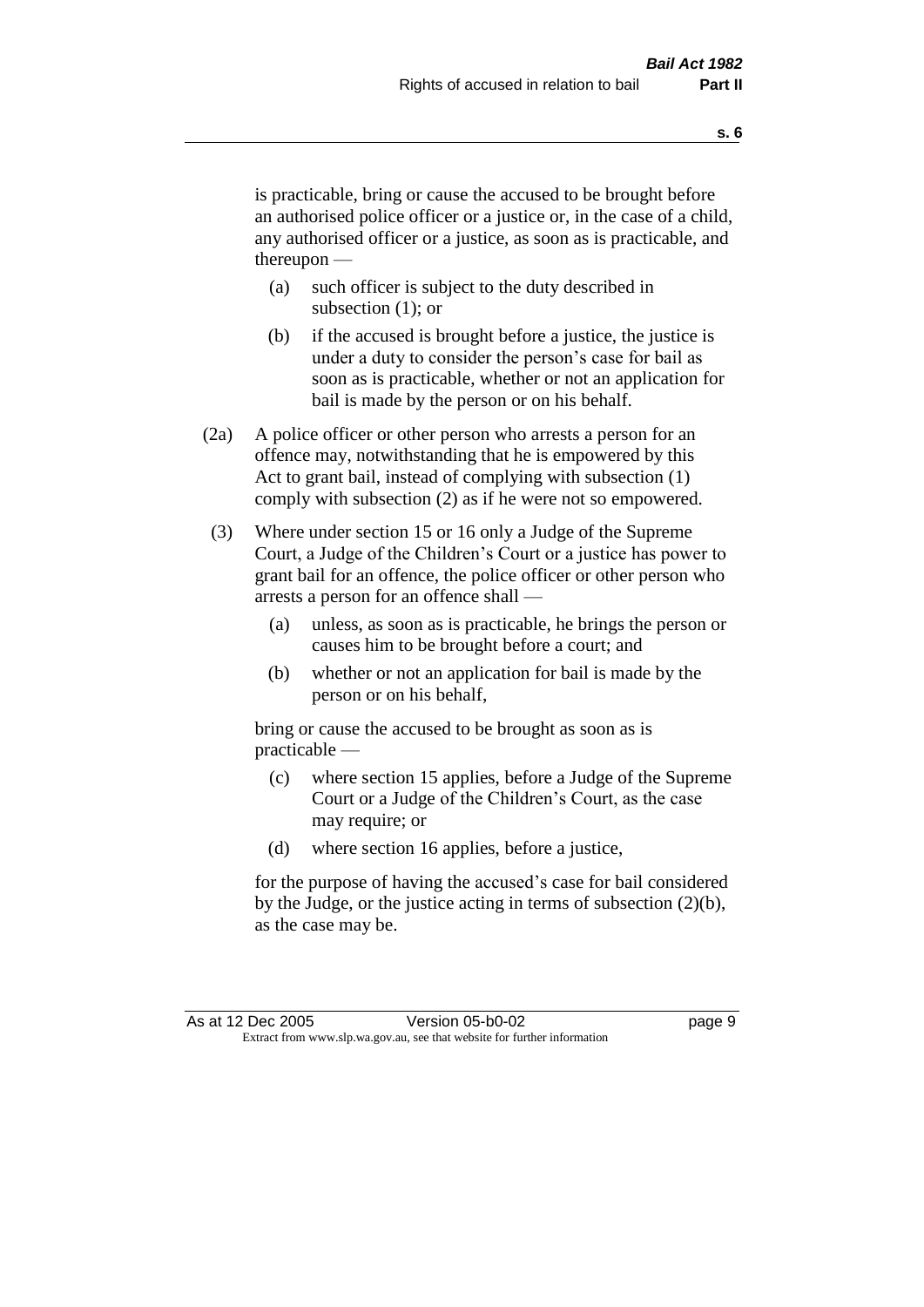- (3a) Where section 16A applies, the police officer or other person who arrests a person for an offence shall as soon as is practicable bring the accused, or cause the accused to be brought, before a court or Judge mentioned in subsection (1) of that section for the purpose of having the accused's case for bail considered by that court or Judge.
- (4) The operation of this section is subject to the exercise of the power conferred by section 9 and to the provisions of sections 10, 12 and 16(2) and clause 3A of Part C of Schedule 1.

*[Section 6 amended by No. 15 of 1988 s. 5; No. 49 of 1988 s. 79; No. 45 of 1993 s. 5; No. 54 of 1998 s. 5; No. 84 of 2004 s. 82.]* 

### **7. Duty imposed on judicial officers in respect of unconvicted accused**

- (1) Upon and following an accused's initial appearance in court for an offence every judicial officer who may thereafter order his detention or continued detention in custody before conviction for the offence (including detention during the period of his trial) is under a duty, unless subsection (2) applies, to consider the accused's case for bail, whether or not an application for bail is made by the accused or on his behalf.
- (2) Where under section 15 only a Judge of the Supreme Court or a Judge of the Children's Court has power to grant bail for an offence, the judicial officer referred to in subsection (1), other than a Judge of the Supreme Court or a Judge of the Children's Court, shall, whether or not an application for bail is made by the person or on his behalf, cause the accused to be taken as soon as is practicable before a Judge of the Supreme Court or a Judge of the Children's Court, as the case may require for the purpose of having the accused's case for bail considered by the Judge.

**s. 7**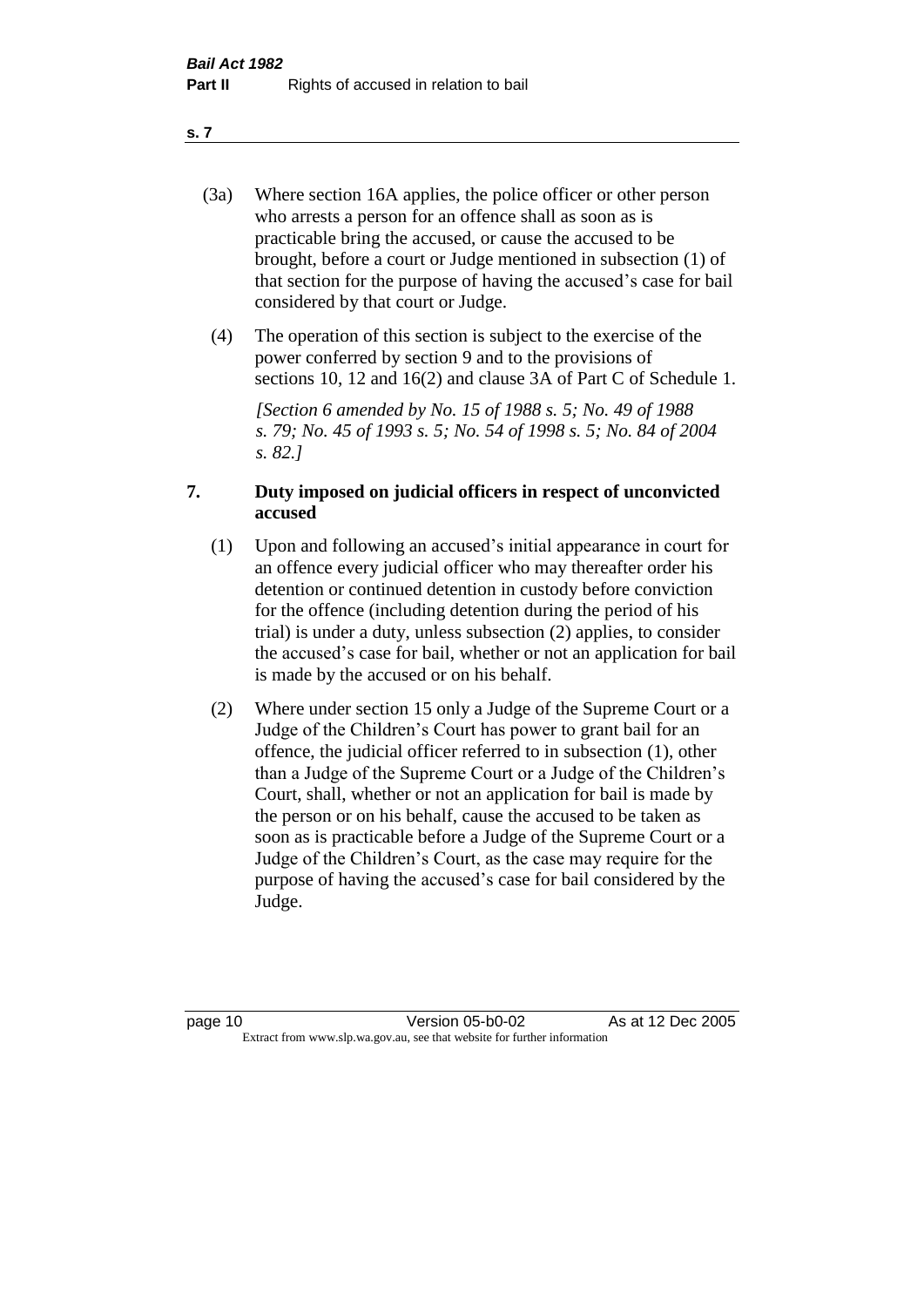- (3) Notwithstanding subsection (2), where
	- (a) the duty described in that subsection or in section  $6(3)$ has been discharged once in relation to an accused's case for bail; and
	- (b) bail has on that occasion been refused by a Judge of the Supreme Court or a Judge of the Children's Court,

the accused's case for bail need not be considered on any subsequent occasion in the same case when the accused's continued detention may be ordered unless the accused satisfies the judicial officer who may order his detention that —

- (c) new facts have been discovered, new circumstances have arisen or the circumstances have changed since bail was refused on the occasion mentioned in paragraph (b); or
- (d) he failed to adequately present his case for bail on that occasion,

but if the judicial officer is so satisfied he shall cause the accused to be taken as soon as is practicable before a Judge of the Supreme Court or a Judge of the Children's Court as the case may require for the purpose of having the accused's case for bail considered by the Judge.

- (4) Notwithstanding subsection (1), after the duty described in that subsection has been discharged once in relation to an accused's case for bail or after a Judge of the Supreme Court or a Judge of the Children's Court has considered the case under section 15, it is sufficient on any subsequent consideration of bail in the same case for a judicial officer, including a Judge of the Supreme Court or a Judge of the Children's Court acting under section 15 —
	- (a) to inquire whether any new fact has been discovered or new circumstance has arisen, or whether the circumstances have changed, since bail was previously granted or refused and whether the accused considers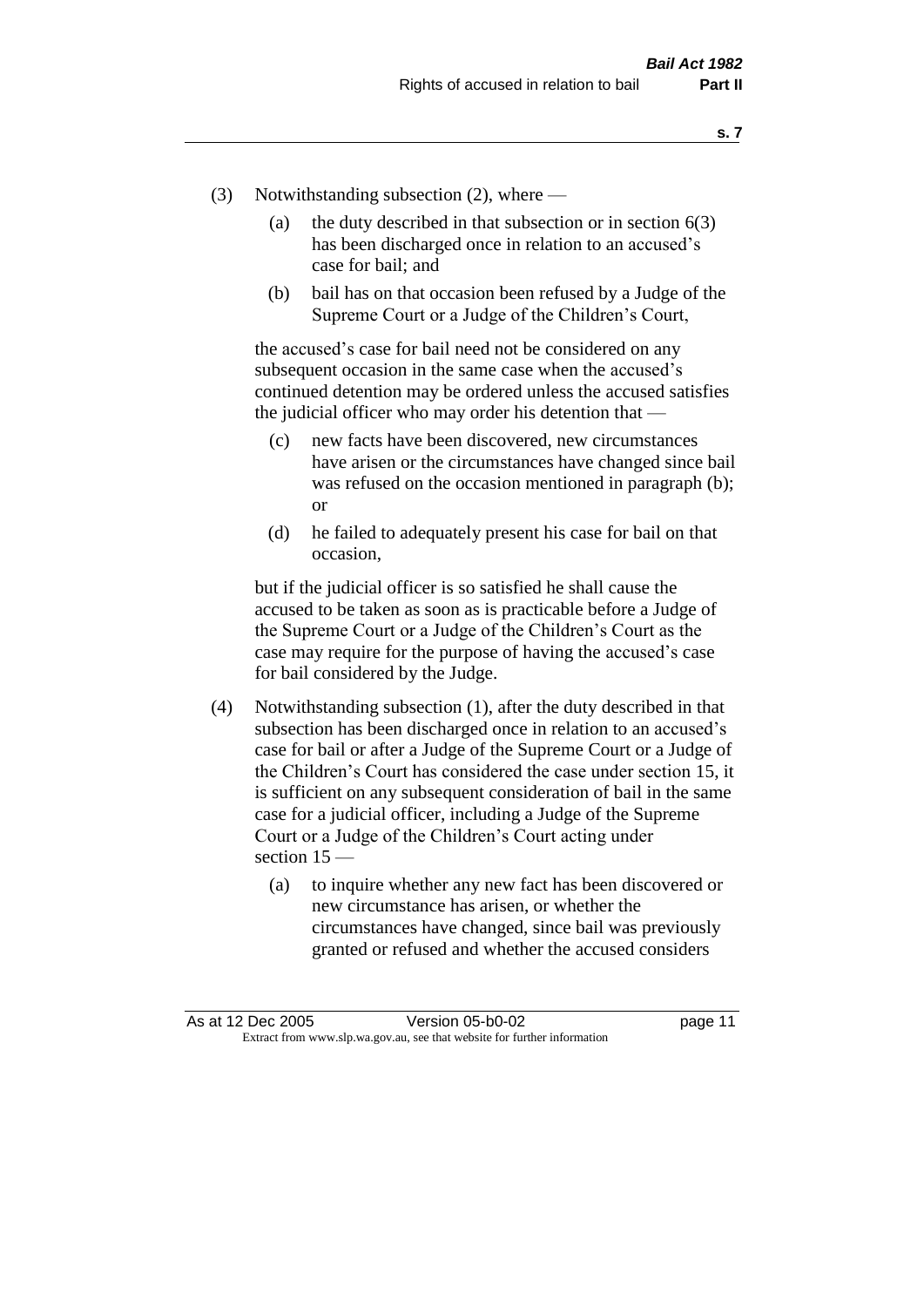#### **s. 7A**

that he failed to adequately present his case for bail on a previous occasion; and

- (b) unless he is satisfied that there is any reason of the kind mentioned in paragraph (a) for not doing so, to adopt the decision previously made in the case, but with power to make such variations of the terms and conditions of bail as he thinks fit.
- (5) The operation of this section is subject to the exercise of the power conferred by section 9 and to the provisions of sections 10, 12 and 16(2) and clause 3A of Part C of Schedule 1.

*[Section 7 amended by No. 74 of 1984 s. 5; No. 49 of 1988 s. 80; No. 45 of 1993 s. 6; No. 84 of 2004 s. 82.]* 

#### **7A. Bail for appeal under** *Criminal Procedure (Summary) Act 1902*

- (1) If a person is in custody and an appeal has been commenced under Part 2 of the *Criminal Appeals Act 2004* in connection with the decision by virtue of which the person is in custody, the person may apply for bail —
	- (a) if the appeal is to be heard and determined by the Court of Appeal or if an application has been made to the Court of Appeal for leave to appeal to the Court of Appeal — to the a judge of appeal; or
	- (b) in any other case to a Judge of the Supreme Court.
- (2) Bail shall not be granted to an applicant for bail under subsection (1) until he has given notice of his application for bail to —
	- (a) the State Solicitor; or
	- (b) the Deputy Director of Public Prosecutions (Commonwealth) in Perth,

as the case may require, and that official has been given an opportunity to be heard on the application.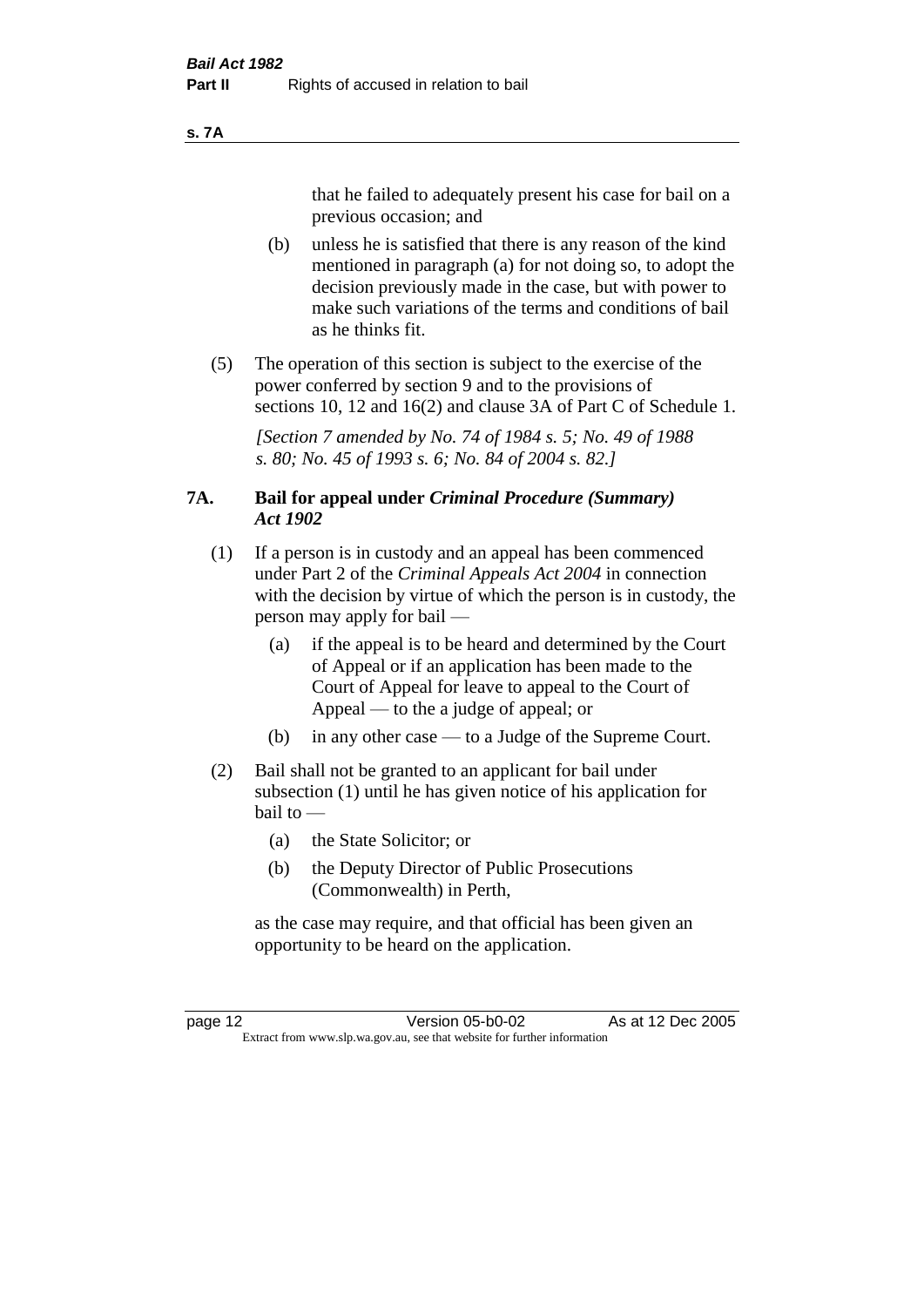*[Section 7A inserted by No. 33 of 1989 s. 18; amended by No. 65 of 2003 s. 88(2); No. 45 of 2004 s. 28(4); No. 59 of 2004 s. 141; No. 84 of 2004 s. 11.]* 

#### **8. Accused to be given information and prescribed forms**

- (1) Subject to subsection (4), a judicial officer or authorised officer who is called upon to consider an accused's case for bail, on the first occasion when it arises in relation to an offence or group of offences for which an accused is required to appear, shall ensure that the accused is, or has been, given —
	- (a) such information in writing as to the effect of this Act as is prescribed for the purposes of this paragraph;
	- (b) a prescribed form for completion, designed to disclose to the judicial officer or authorised officer all information relevant to the decision; and
	- (c) where the accused is unable or insufficiently able, to read, speak or write English, such assistance as he may reasonably require in order to have communicated to him the information mentioned in paragraph (a) and complete the form referred to in paragraph (b).
- (2) After an accused case for bail has been considered once, a judicial officer or authorised officer on any subsequent consideration of bail in the same case shall —
	- (a) comply with subsection  $(1)(a)$ ; and
	- (b) either comply with subsection (1)(b) or obtain the form previously completed for the purposes of that paragraph, if any, and ensure that —
		- (i) the form is revised in order to show any changes which he is informed have occurred since it was completed; and
		- (ii) any assistance, of the kind referred to in subsection  $(1)(c)$  is given to the accused for the purpose of completing or revising the form, as the case may be.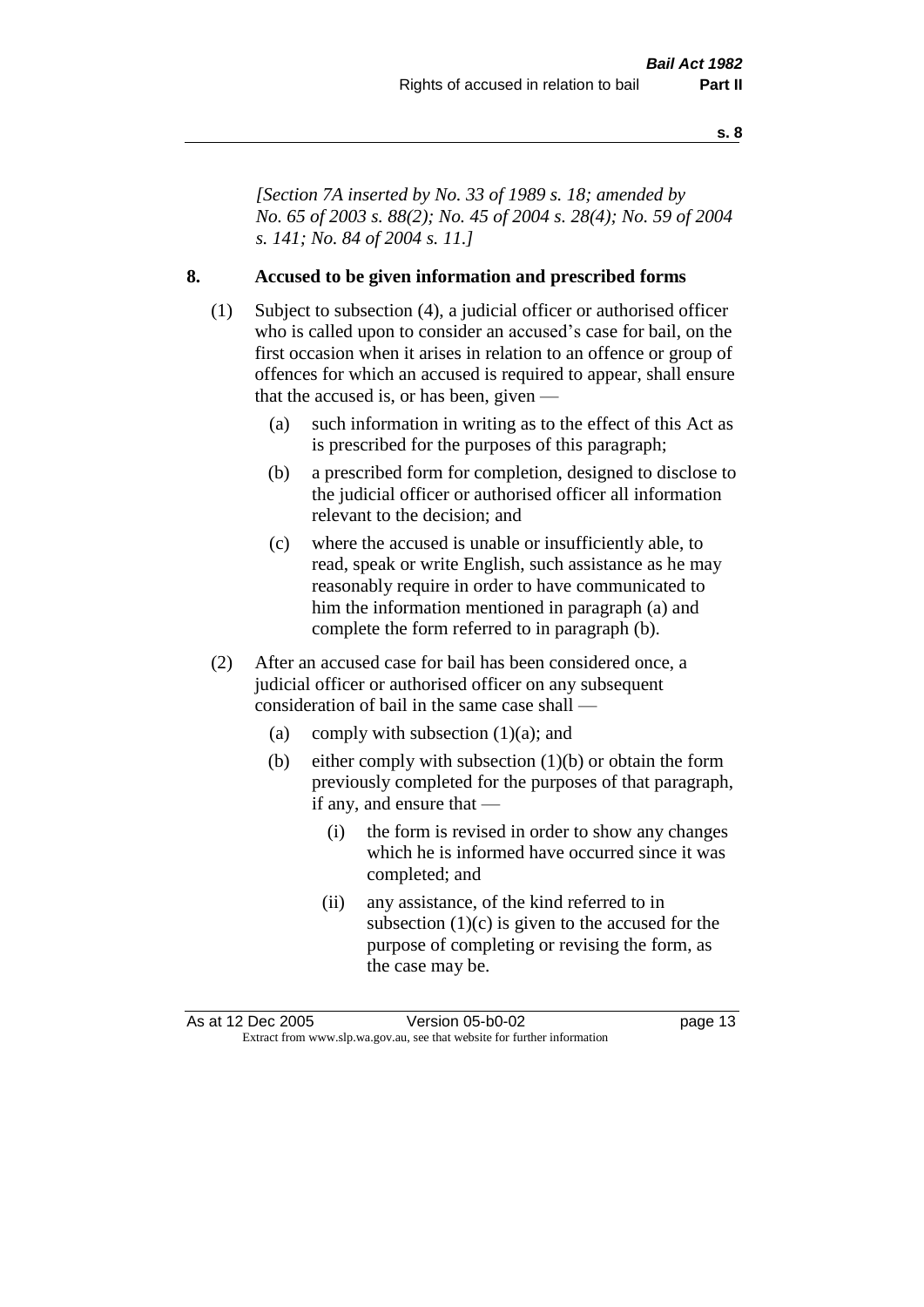- (3) Nothing in this section shall be read as limiting section 23.
- (3a) Notwithstanding subsection  $(1)(a)$  or  $(2)(a)$  a judicial officer or authorised officer need not comply with that paragraph if it appears to him that the accused's case for bail is such that bail is likely to be granted to him in accordance with this Act; but if it subsequently appears to him that bail will not be granted or that the accused is dissatisfied with any condition imposed on the grant of bail he shall then comply with that paragraph.
- (4) Notwithstanding subsection (1)(b) or (2)(b), a judicial officer or an authorised officer may dispense with completion or revision of the form referred to in those paragraphs if it appears to him  $that -$ 
	- (a) the accused's case for bail is such that bail is likely to be granted to him in accordance with this Act; and
	- (b) the information in the possession of the judicial officer or authorised officer is sufficient for his consideration of the case.
- (5) Where a person has applied for bail for an appeal as mentioned in section 7A(1), this section applies as if the consideration of bail for the appeal were a first consideration of bail for an offence.

*[Section 8 amended by No. 74 of 1984 s. 6; No. 15 of 1988 s. 6; No. 33 of 1989 s. 18; No. 84 of 2004 s. 82.]* 

# **9. Bail decision may be deferred until further information obtained**

- (1) Subject to section 26(2) of the *Young Offenders Act 1994*, a judicial officer or authorised officer who is called upon to consider a case for bail may defer consideration of the case for a period not exceeding 30 days if he thinks it is necessary —
	- (a) to obtain more information for the purpose of making a decision in accordance with this Act; or
	- (b) to take any step authorised by section 24(1).

| page 14 | Version 05-b0-02                                                         | As at 12 Dec 2005 |
|---------|--------------------------------------------------------------------------|-------------------|
|         | Extract from www.slp.wa.gov.au, see that website for further information |                   |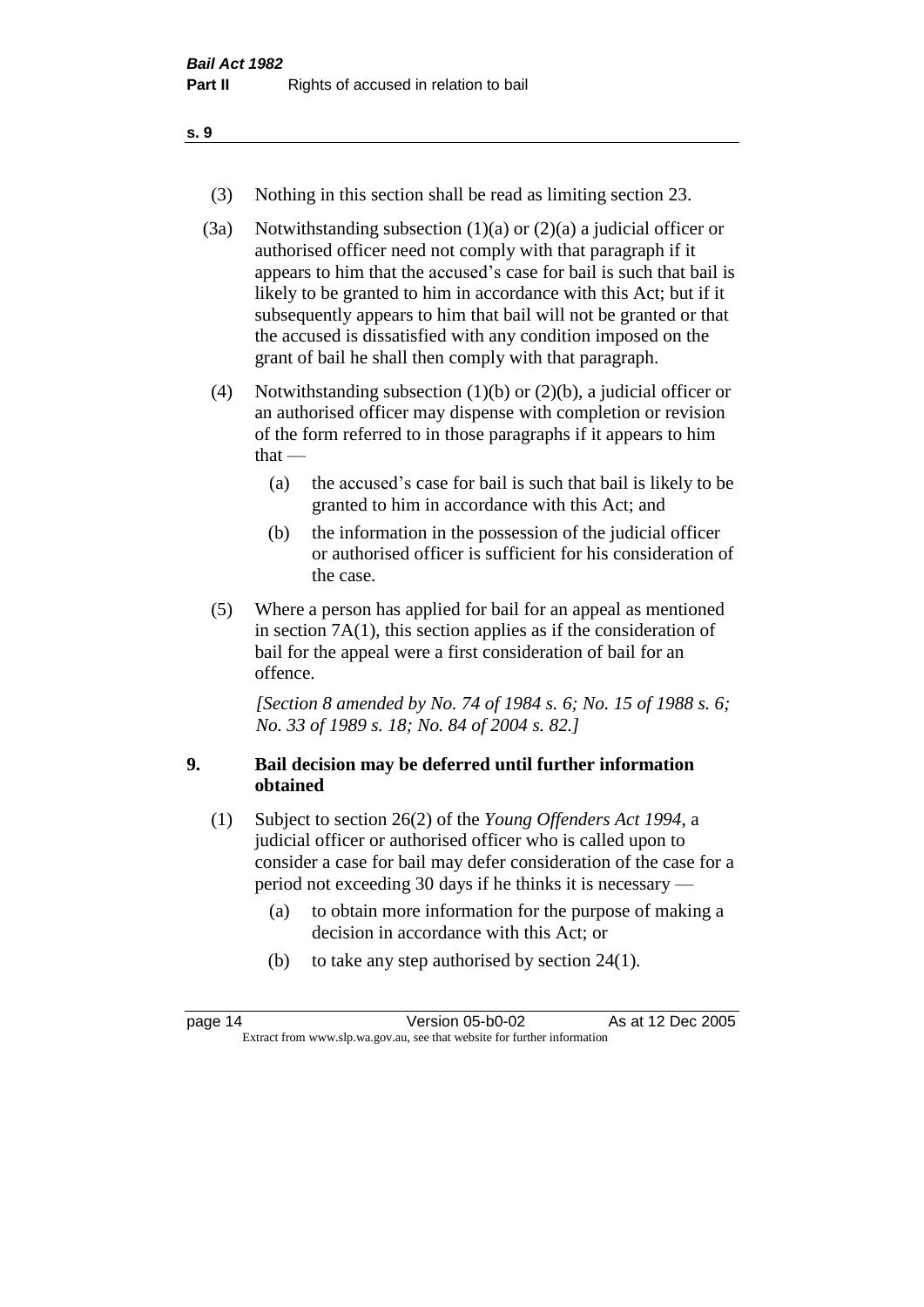(2) Nothing in this section shall be taken to limit the right of an accused to be brought before a court as soon as is practicable if he is not released on bail.

*[Section 9 amended by No. 57 of 1997 s. 21(2); No. 84 of 2004 s. 82.]*

#### **10. Sections 5, 6 and 7 do not apply where accused imprisoned for other cause**

Notwithstanding sections 5, 6 and 7, the rights conferred on an accused and the duties imposed on police officers, authorised officers and judicial officers by those sections in respect of an appearance in court for an offence do not arise where —

- (a) the accused is in custody for some other offence or reason (including the non-payment of a sum of money); and
- (b) the police officer, authorised officer or judicial officer is satisfied that the accused is likely to remain in custody for that other offence or reason until or beyond the time for the appearance for the first-mentioned offence.

*[Section 10 amended by No. 84 of 2004 s. 82.]*

### **11. Rights following grant of bail**

- $(1)$  When
	- (a) bail has been granted to an accused for an appearance in court;
	- (b) all conditions which are to be complied with before the release of the accused have been complied with; and
	- (c) he has entered into a bail undertaking for that appearance or his bail undertaking is deemed to be amended under section 31(3),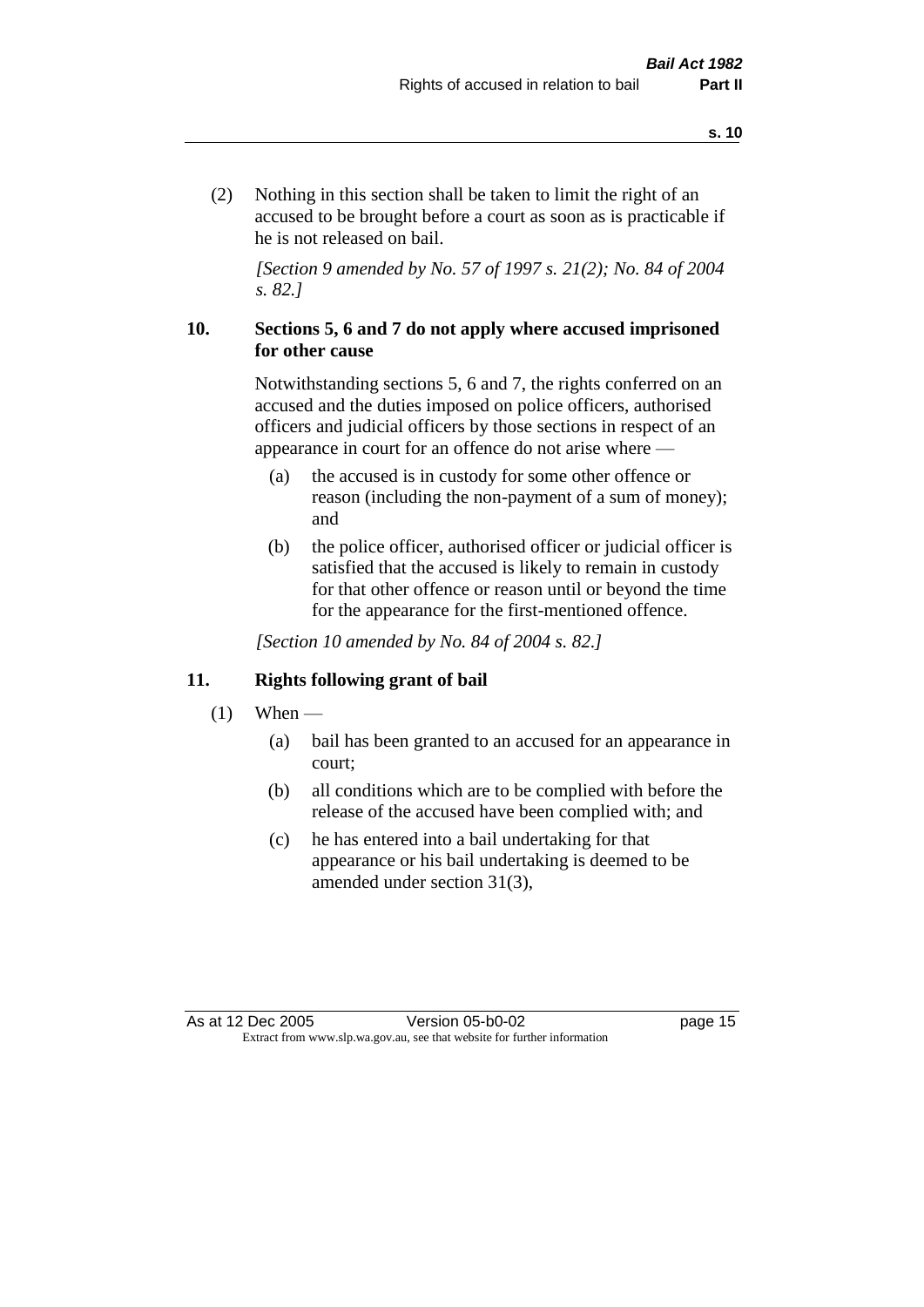the accused has a right to be at liberty until he is required to appear, or to next appear, before a court, but subject to —

- (d) any requirement that he be in custody for some other reason;
- (e) the exercise of the powers in sections 14(3), 17A, 46, 54 and 55; and
- (f) the limitation mentioned in section 12.
- (2) As soon as is practicable after an accused becomes entitled to be at liberty as provided in subsection  $(1)$  —
	- (a) an authorised officer, where bail was granted by an authorised officer;
	- (b) a justice who has granted bail otherwise than while sitting as a court;
	- (c) a Judge's associate, where bail was granted by a Judge of the District Court or the Supreme Court or the Children's Court; and
	- (d) in any other case, the registrar of the court where the judicial officer who granted bail exercises jurisdiction or a justice,

shall, where the accused is in custody in a lock-up or prison, forthwith deliver or cause to be delivered a certificate to that effect in the prescribed form to the person in charge of the lock-up or prison, and that person shall release the accused from custody as soon as is practicable after he receives the certificate.

(3) In subsection (2)(a) **"authorised officer"** does not include an authorised officer who is also the person in charge of the lock-up in which the accused is in custody.

*[Section 11 amended by No. 74 of 1984 s. 7; No. 15 of 1988 s. 7; No. 49 of 1988 s. 81; No. 45 of 1993 s. 7; No. 47 of 1999 s. 8; No. 59 of 2004 s. 141; No. 84 of 2004 s. 82.]*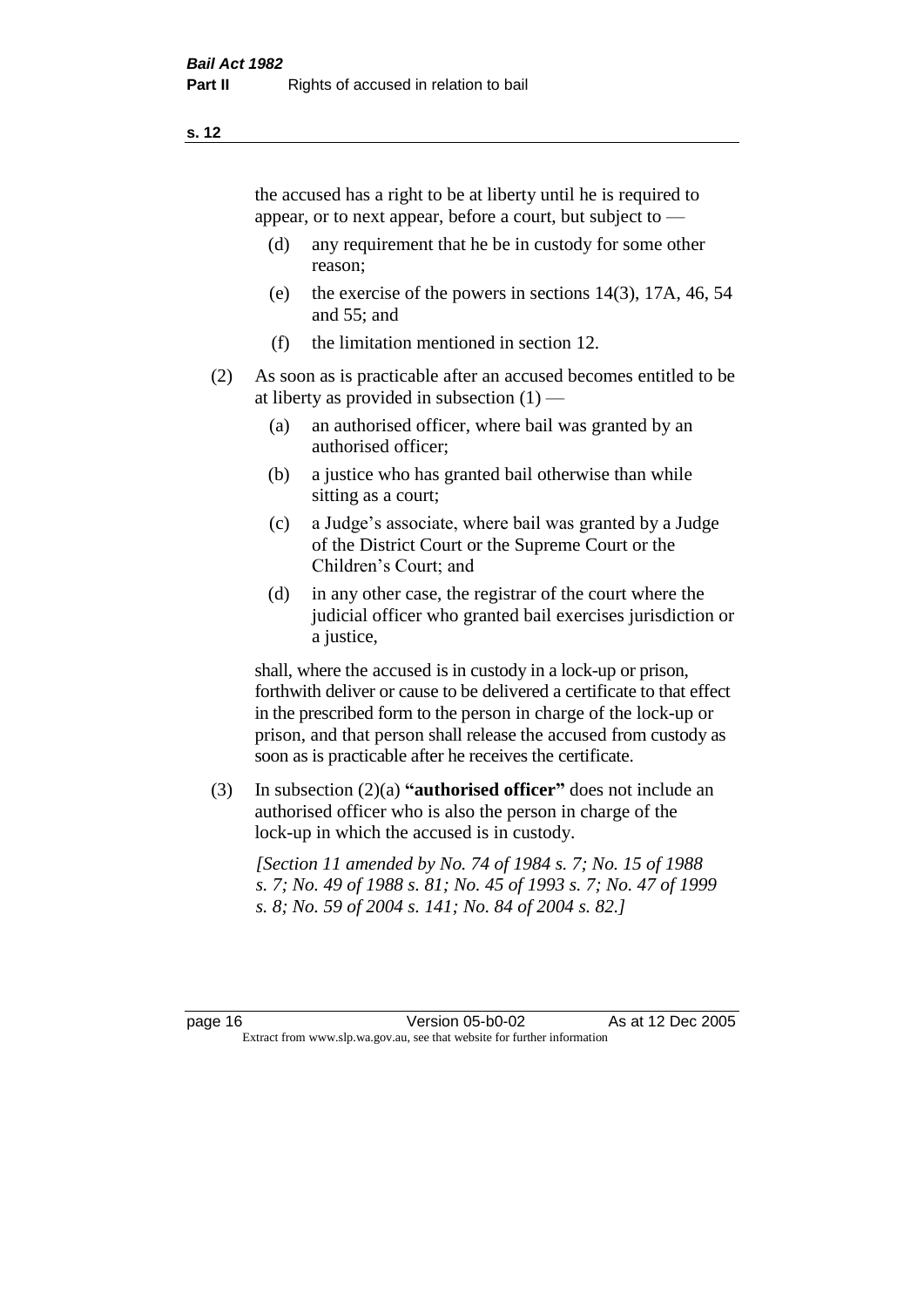# **12. Further limitation on rights in sections 5 and 11**

The right of an accused to have his case for bail considered as soon as is practicable, his right to be at liberty as mentioned in section 11(1), and the corresponding duties created by this Part, are limited so far as is reasonably necessary for the exercise or performance by a person of any statutory power or function vested in him which requires the continued custody of the accused, including the exercise of the powers set out in section 236 of *The Criminal Code*, section 50AA of the *Police Act 1892* and Parts 6 and 7 of the *Criminal Investigation (Identifying People) Act 2002*.

*[Section 12 amended by No. 6 of 2002 s. 96; No. 84 of 2004 s. 82.]*

As at 12 Dec 2005 Version 05-b0-02 page 17 Extract from www.slp.wa.gov.au, see that website for further information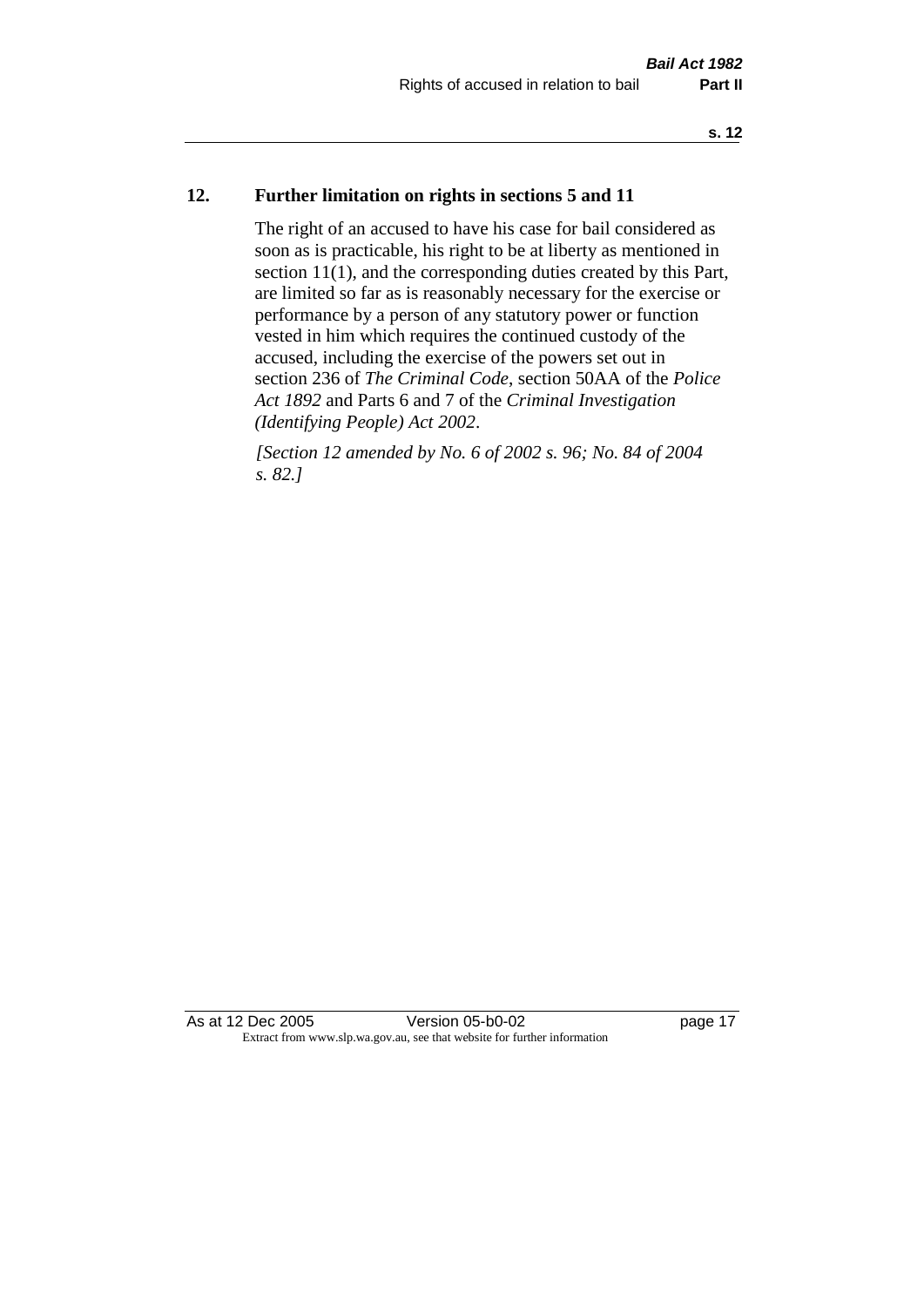# **Part III — Jurisdiction to grant bail**

# **13. Jurisdiction to grant bail**

- (1) Jurisdiction to grant bail for any appearance described in the first column of Part A of Schedule 1 is vested in the judicial officer or authorised officer specified in the second column of that Part opposite thereto and shall be exercised subject to and in accordance with this Part and the further provisions in Parts B, C and D of Schedule 1.
- (2) A home detention condition shall not be imposed as a condition of bail except by a judicial officer.

*[Section 13 amended by No. 61 of 1990 s. 5; No. 45 of 1993 s. 12.]* 

# **14. Supreme Court Judge has jurisdiction in all cases**

- (1) A Judge of the Supreme Court may, in accordance with this  $Act -$ 
	- (a) exercise a power to grant bail which is conferred upon any other judicial officer or any authorised officer by this Act; and
	- (b) revoke or vary any bail previously granted by any other such officer.
- (2) Subject to subsection (2a), the jurisdiction of a Judge of the Supreme Court under subsection (1) in respect of an appearance by an accused may be invoked by application made by either the prosecutor or the accused, and whether or not any other judicial officer has —
	- (a) previously granted or refused bail; or
	- (b) exercised any power conferred on him by section 55,

in respect of that appearance.

(2a) After the jurisdiction under subsection (1) has been invoked once by an accused in relation to an offence or group of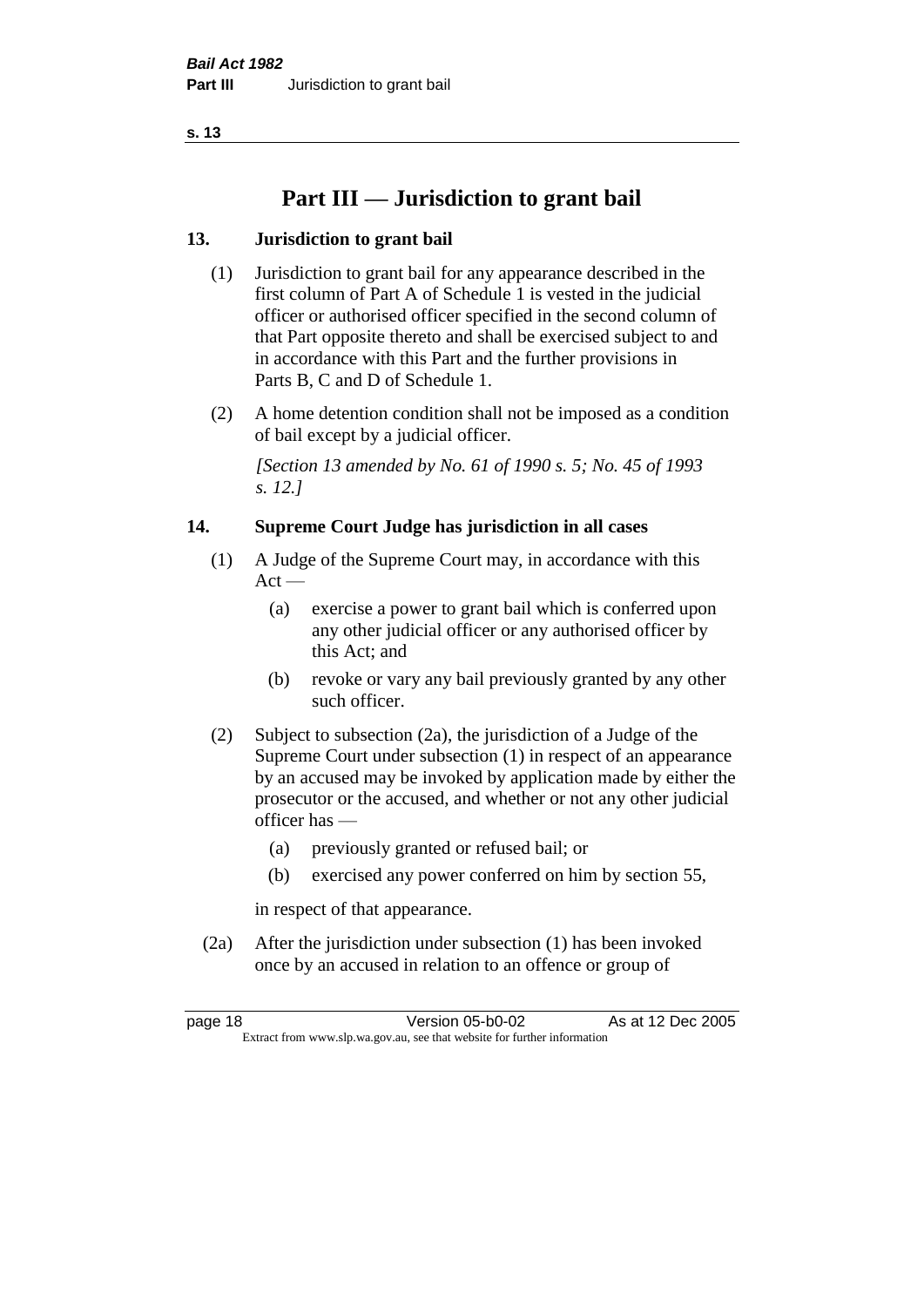offences for which he is required to appear, it may not be further invoked by that accused in relation to that offence or group of offences unless the accused satisfies a Judge of the Supreme Court that —

- (a) new facts have been discovered, new circumstances have arisen or the circumstances have changed since the occasion when the jurisdiction was invoked; or
- (b) he failed to adequately present his case for bail on that occasion.
- (3) Where under subsection (1) a Judge of the Supreme Court
	- (a) revokes the bail of an accused who is at liberty, he may order that the accused be returned to custody to await the appearance for which the bail was granted;
	- (b) varies the bail of such an accused, he may order that the accused be returned to custody until he becomes entitled to be at liberty pursuant to section 11,

and the Judge may issue any warrant which may be necessary to carry such an order into effect.

- (4) In this section **"any other judicial officer"** means any judicial officer whose jurisdiction is inferior to that of a Judge of the Supreme Court.
- (5) The powers and duties conferred on a Judge of the Supreme Court by this section may in the case of a child charged with an offence before the Children's Court also be exercised by a Judge of the Children's Court.

*[Section 14 amended by No. 74 of 1984 s. 8; No. 49 of 1988 s. 82; No. 84 of 2004 s. 82.]* 

### **15. Exclusive jurisdiction of Supreme Court Judge in murder cases**

(1) Where an accused is in custody for wilful murder or murder, the power to grant bail shall be exercised only by a Judge of the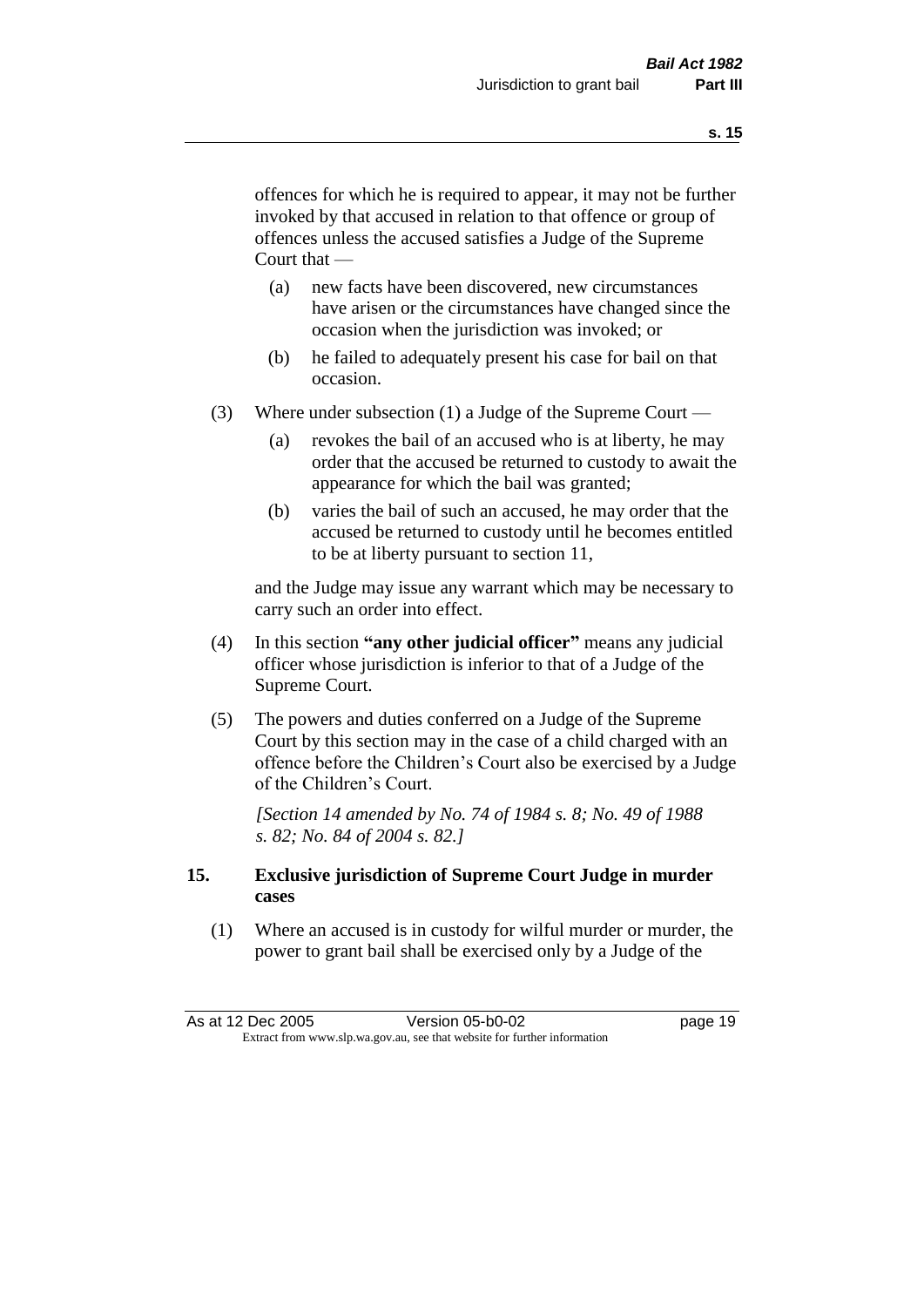Supreme Court, or in the case of an accused who is a child by a Judge of the Children's Court, except —

- (a) where section  $31(2)(d)$  applies; or
- (b) to the extent that the Court of Appeal exercises its powers under Part A of Schedule 1.
- *[(2) repealed]*

*[Section 15 amended by No. 52 of 1984 s. 35; No. 74 of 1984 s. 9; No. 49 of 1988 s. 83; No. 70 of 1988 s. 45; No. 45 of 1993 s. 12; No. 45 of 2004 s. 28(4) ; No. 84 of 2004 s. 82.]* 

# **16. Bail of person arrested on warrant**

- (1) Subject to sections 14 and 15 where the arrest of an accused for an offence is made pursuant to a warrant he shall not be granted bail before he is brought before a court or judicial officer as commanded by the warrant, except by a justice acting in terms of section  $6(2)(b)$ .
- (2) Notwithstanding subsection (1) or any other provision of this Act, an accused who has been arrested pursuant to a warrant —
	- (a) issued under section 56; or
	- (b) issued under the *Criminal Procedure Act 2004* for an offence against section 51(1) or (2),

shall not have a right to have his case for bail considered, and shall not be granted bail, before he is brought before the court as commanded by the warrant.

*[Section 16 amended by No. 59 of 2004 s. 141; No. 84 of 2004 s. 11 and 82.]*

# **16A. Restrictions on powers of authorised officers and justices in certain cases**

(1) Where this section applies to a person who has been arrested for an offence jurisdiction does not arise under section 13 until the person is brought before —

page 20 Version 05-b0-02 As at 12 Dec 2005 Extract from www.slp.wa.gov.au, see that website for further information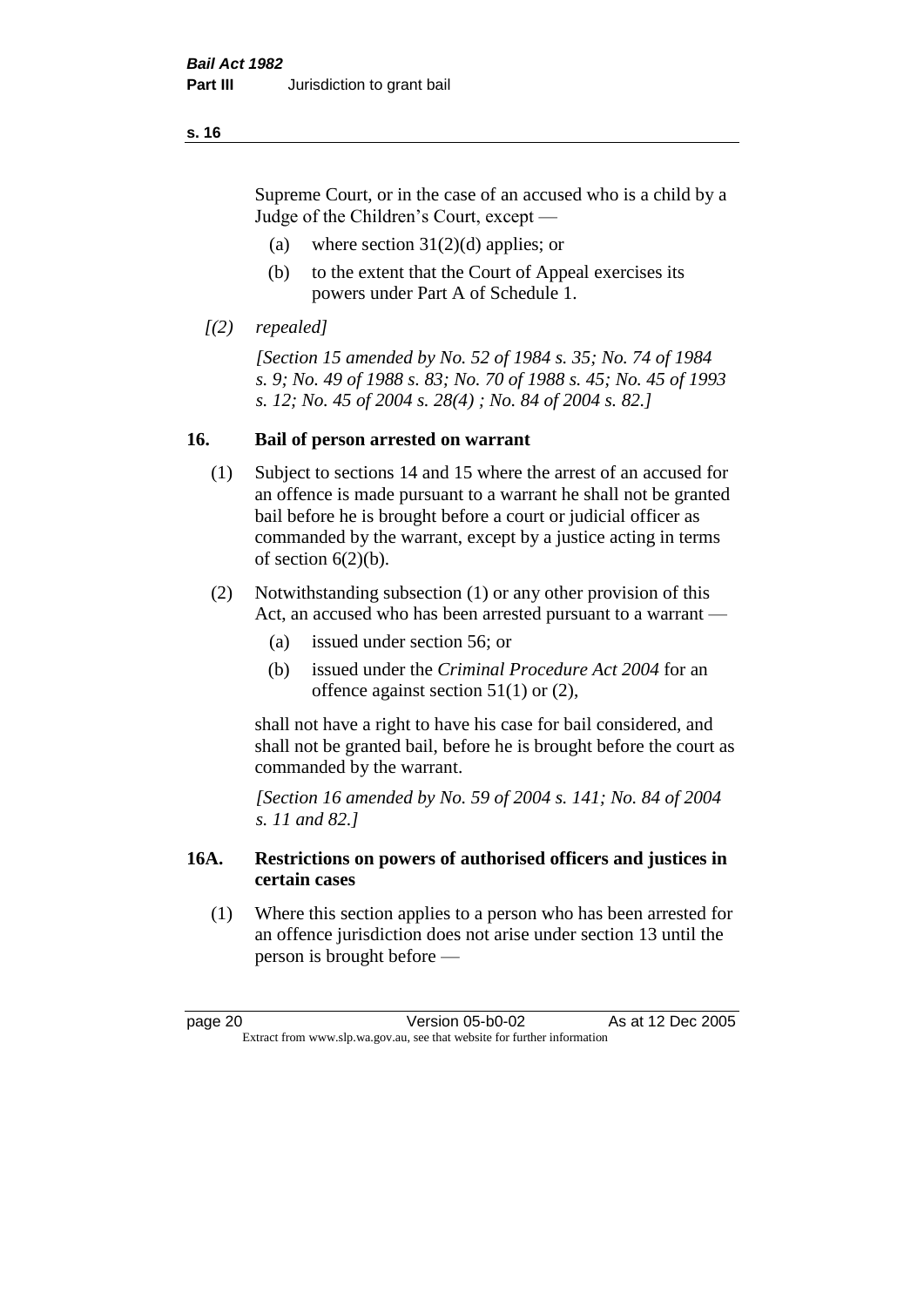- (a) a court constituted by or so as to include a magistrate; or
- (b) where section 15 applies, a Judge of the Supreme Court or a Judge of the Children's Court as the case may require.
- (2) This section applies where
	- (a) a person has been arrested in an urban area for a serious offence; and
	- (b) the serious offence is alleged to have been committed while the accused was —
		- (i) on bail for; or
		- (ii) at liberty under an early release order made in respect of,

another serious offence.

- (3) This section also applies where a person has been arrested in an urban area for an offence against section 61(1) of the *Restraining Orders Act 1997* (which creates offences for breaches of violence restraining orders).
- $(4)$  In this section —

**"urban area"** means —

- (a) the region described in the Third Schedule to the *Metropolitan Region Town Planning Scheme Act 1959* and any prescribed area that adjoins that region; and
- (b) any other prescribed area of the State, being the whole or part of, or an area adjoining, a local government district under the *Local Government Act 1995* that is designated under that Act as a city or a town.

*[Section 16A inserted by No. 54 of 1998 s. 6(1); amended by No. 38 of 2004 s. 59; No. 84 of 2004 s. 82.]*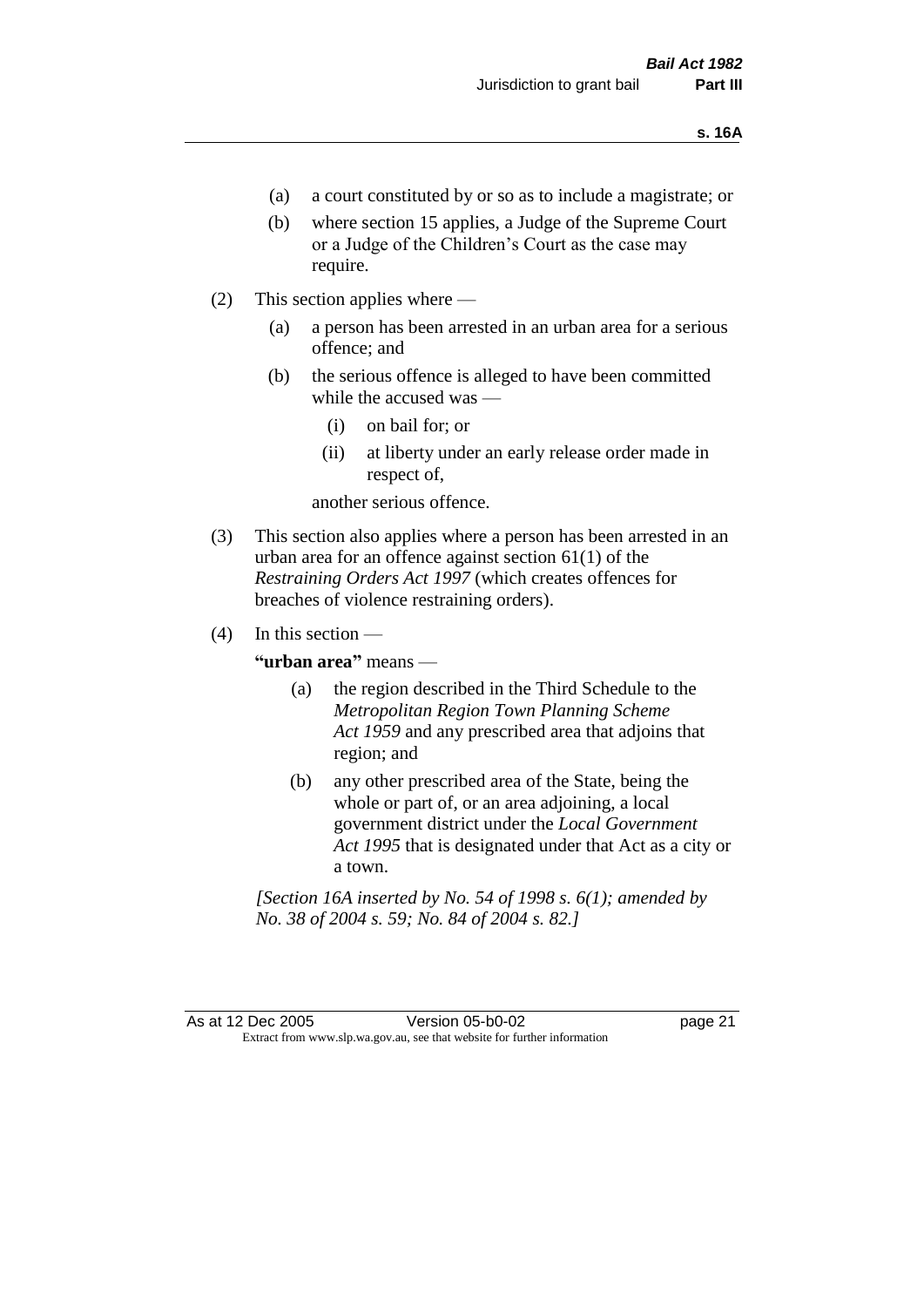| ×<br>. . |  |
|----------|--|
|----------|--|

#### **17. Conditions which may be imposed**

- (1) A judicial officer or authorised officer may impose conditions on a grant of bail only to the extent that he is authorised to do so by clause 2(3)(c) of Part C and Part D of Schedule 1.
- (2) Conditions imposed on a grant of bail shall not be any more onerous on the accused than the judicial officer or authorised officer considers is required in the public interest having regard to the nature of the offence for which the accused is in custody and the circumstances of the accused.

*[Section 17 amended by No. 45 of 1993 s. 8 and 12; No. 84 of 2004 s. 82.]* 

### **17A. Further provisions as to responsible person's undertaking (Schedule 1 Part C clause 2)**

- (1) Where this section applies, an authorised police officer may
	- (a) cancel an undertaking of the kind described in clause 2(3)(c) of Part C of Schedule 1;
	- (b) approve of another person as a responsible person within the meaning in that clause; and
	- (c) detain the accused or order his detention until the person so approved enters into an undertaking of the kind mentioned in paragraph (a).
- (2) Subsection (1) applies where
	- (a) a person has entered into an undertaking referred to in paragraph (a) of that subsection;
	- (b) a judicial officer when granting bail ordered that the person may under this section be released from the undertaking by an authorised police officer; and
	- (c) the person wishes to be so released.
- (3) A police officer may, for the purpose of the exercise of the powers in subsection (1), take into custody a child accused who has been released on bail.

page 22 Version 05-b0-02 As at 12 Dec 2005 Extract from www.slp.wa.gov.au, see that website for further information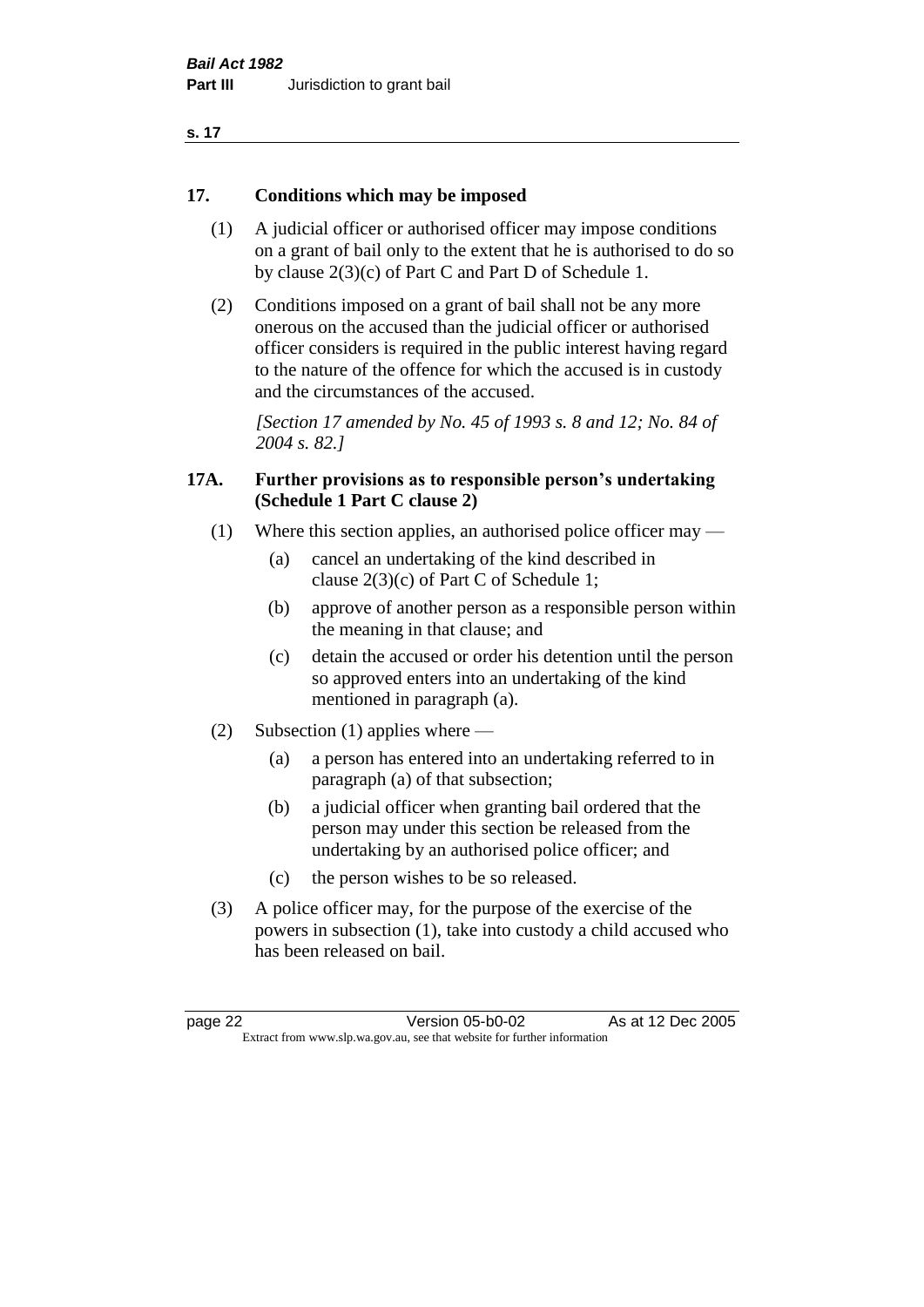- (4) If the police officer is not an authorised police officer he shall, as soon as is practicable, bring the accused before an authorised police officer for the purpose referred to in subsection (3).
- (5) After an undertaking has been entered into as mentioned in subsection  $(1)(c)$ , the accused, subject to this Act, has a right to be at liberty until he is required to appear before a court.

*[Section 17A inserted by No. 45 of 1993 s. 9; amended by No. 84 of 2004 s. 82.]* 

# **18. Police officer may dispense with bail in certain cases upon deposit of cash**

- (1) Except where section 16 applies, an authorised police officer may, in accordance with this section, dispense with the requirement for bail for an appearance in court by an accused for a prescribed simple offence.
- (2) Before an authorised police officer dispenses with the requirement for bail under this section, he shall —
	- (a) give to the accused a notice in the prescribed form specifying the time and place at which he is to appear to be dealt with for the offence and setting out the effect of section  $19(1)$  and  $(2)$ ;
	- (b) fix an amount in cash, not exceeding the amount prescribed for that offence, which the accused shall deposit as security for his appearance at that time and place; and
	- (c) receive the amount of such deposit and an acknowledgment from the accused that he has been given the notice provided for by paragraph (a).
- (3) Where the requirement for bail is dispensed with under this section, the accused has a right to be at liberty, subject to any requirement that he be in custody for some other offence or reason, until he is required to appear before a court for the offence.
- (4) In any proceedings production of a document purporting to be the acknowledgment referred to in subsection  $(2)(c)$  and of a

|                                                                          | As at 12 Dec 2005 | Version 05-b0-02 | page 23 |
|--------------------------------------------------------------------------|-------------------|------------------|---------|
| Extract from www.slp.wa.gov.au, see that website for further information |                   |                  |         |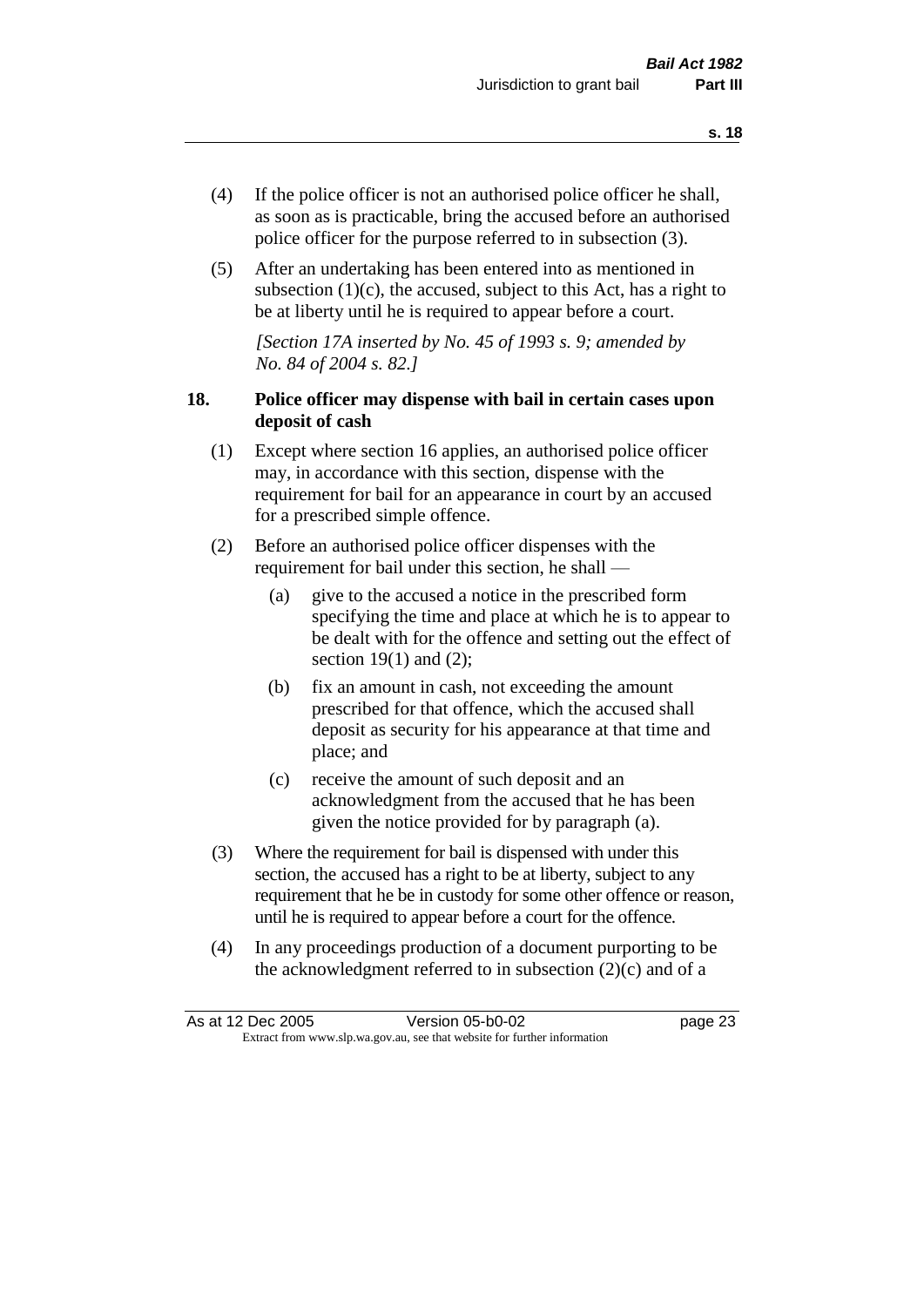copy of the notice referred to in subsection (2)(a) shall be evidence that subsection (2) has been complied with and of the contents of such notice.

*[Section 18 amended by No. 15 of 1988 s. 8; No. 84 of 2004 s. 82.]* 

# **19. Return or application of deposit where bail dispensed with**

- (1) If an accused appears at the time and place notified to him under section  $18(2)(a)$ , or at a time to which the proceedings are adjourned as mentioned in subsection (3), he is entitled to have his deposit refunded to him, but, notwithstanding the foregoing, the court may order that the deposit be applied wholly or partly in or towards payment of any sum of money ordered to be paid in respect of the commission of the offence, or may direct that it be retained as mentioned in subsection (3).
- (2) If an accused fails to appear as mentioned in subsection (1), he does not commit an offence against section 51 but the court shall, if it is satisfied that section 18(2)(a) has been complied with, and whether or not the accused is convicted of the offence for which the appearance was required, order —
	- (a) that the deposit be applied wholly or partly in or towards payment of any sum of money ordered to be paid in respect of the commission of that offence (but without prejudice to the recovery of any balance remaining unpaid); and
	- (b) subject to subsection (3), that so much (if any) of the deposit as is not thereby disposed of be paid to the State.
- (3) If at the time notified to the accused under section 18(2)(a) the proceedings are adjourned or are thereafter further adjourned, whether or not the accused appears, the court may, instead of granting bail to him, from time to time so long as the accused remains unconvicted dispense with the requirement for bail as provided in section 18(1) and (2) and, notwithstanding section  $18(2)(c)$  or subsection  $(2)(b)$ , direct that the amount

**s. 19**

page 24 Version 05-b0-02 As at 12 Dec 2005 Extract from www.slp.wa.gov.au, see that website for further information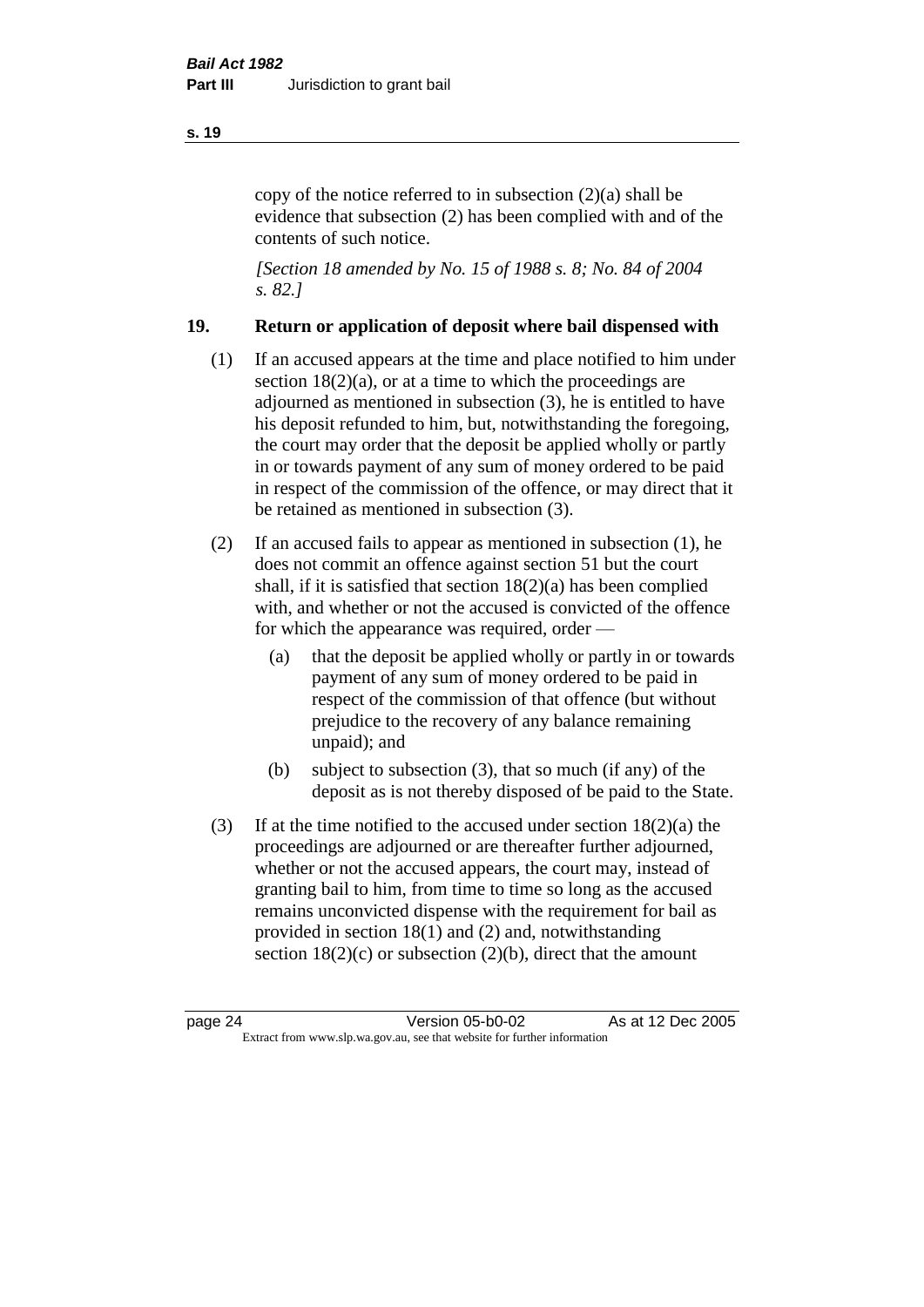already deposited be retained as security for any further appearance.

(4) Where under subsection (3) proceedings are adjourned in the absence of the accused, the notice required by section 18(2)(a) may, notwithstanding that paragraph, be sent to the accused by the registrar of the court, and section  $32(1)$ ,  $(2)$  and  $(3)$  shall apply to the notice and proof of receipt thereof.

*[Section 19 amended by No. 65 of 2003 s. 121(3); No. 59 of 2004 s. 141; No. 84 of 2004 s. 82.]*

As at 12 Dec 2005 Version 05-b0-02 Page 25 Extract from www.slp.wa.gov.au, see that website for further information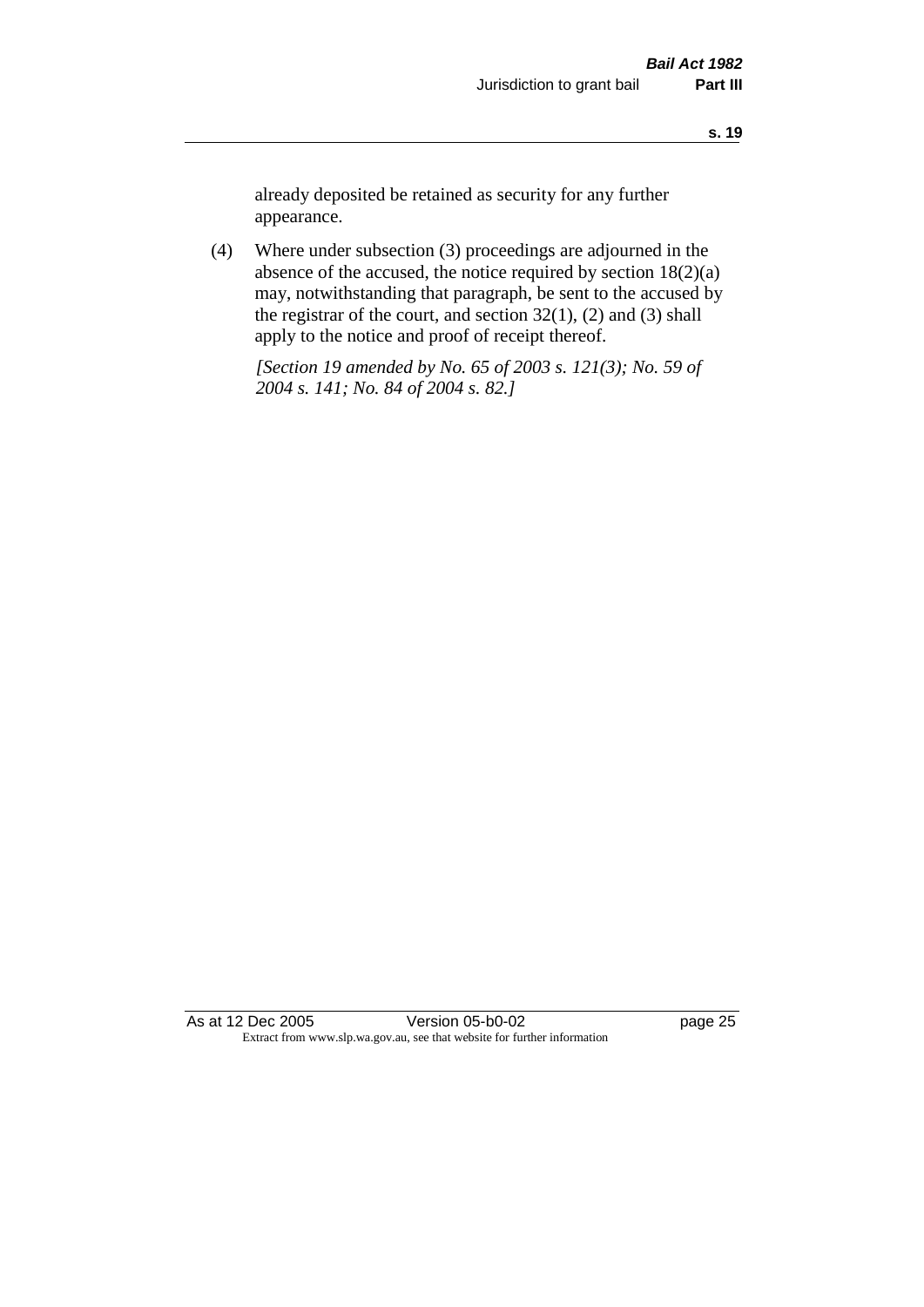# **Part IV — Hearing of case for bail, parties, and evidence**

# **20. Power to consider bail** *in camera* **and to prohibit publication**

- (1) On the consideration by a judicial officer of a case for bail of an accused who is charged with an offence triable by jury, the judicial officer may, to avoid prejudice to either party, exercise the powers described in subsection (2), but shall only exercise the power in paragraph (b) thereof if he considers that the exercise of the power in paragraph (a) is not, on its own, likely to be sufficient to avoid prejudice.
- (2) The powers referred to in subsection (1) are to order
	- (a) that no report, or summary, of any statement, or of any specified statement, made or furnished at the hearing shall be published by any means;
	- (b) that the bail application be heard *in camera*.
- (3) Where an order is made under subsection (2)(a), no report, or summary, of any statement referred to in that paragraph shall be published by any means —
	- (a) if the offence is one that may be tried on indictment, before a court decides that it is to be tried on indictment;
	- (b) if the accused is discharged from further proceedings upon the prosecution notice or indictment brought against him for the offence, before he is so discharged; or
	- (c) if the accused is tried on indictment for the offence, before the trial is ended.
- (4) A person who, except with lawful excuse, fails to comply with an order made under this section commits an offence.

Penalty: \$1 000.

*[Section 20 amended by No. 50 of 2003 s. 37(2); No. 4 of 2004 s. 58; No. 84 of 2004 s. 11 and 82.]*

page 26 Version 05-b0-02 As at 12 Dec 2005 Extract from www.slp.wa.gov.au, see that website for further information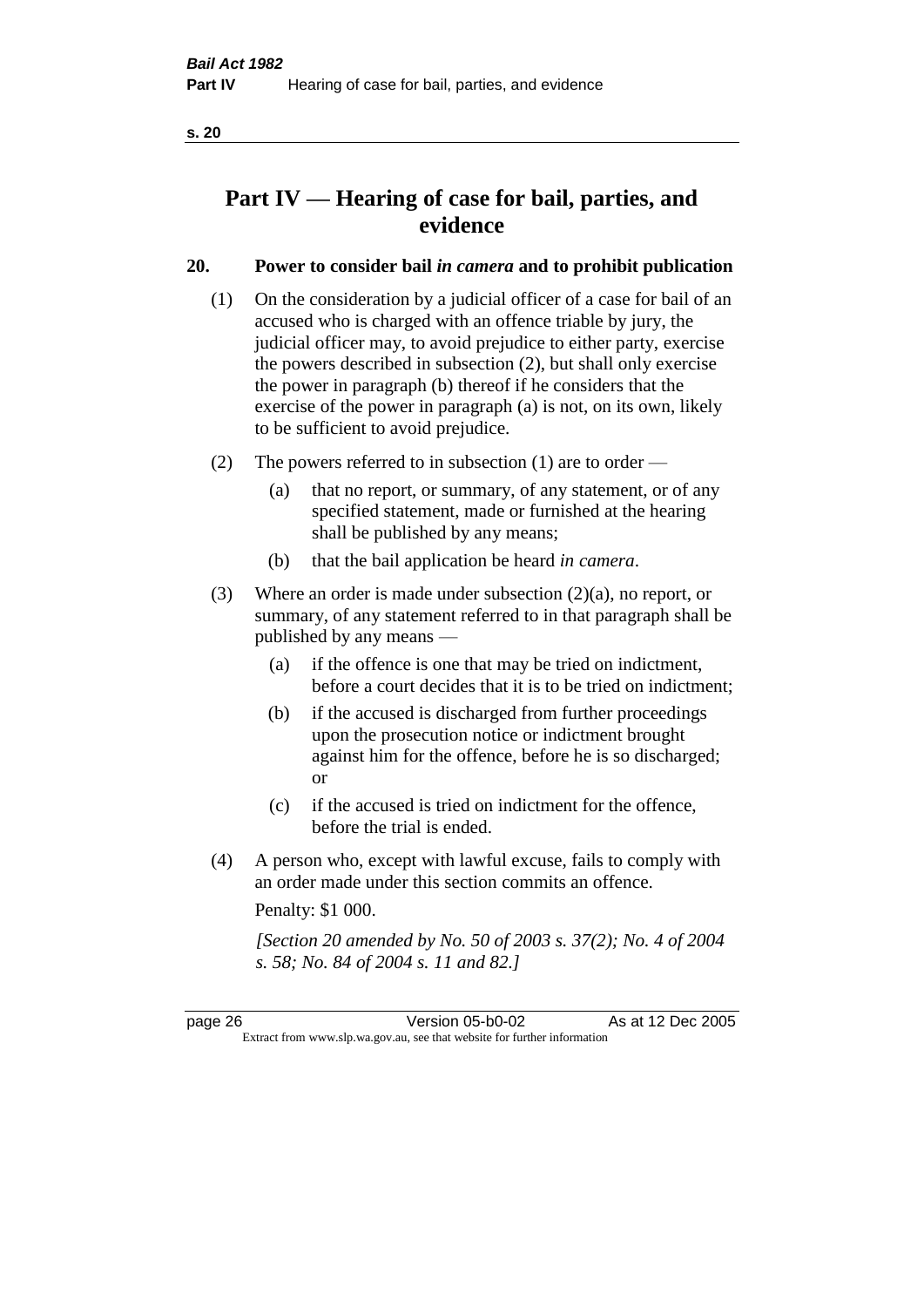# **21. Parties**

- (1) The parties to proceedings on a case for bail are the prosecutor and the accused and, subject to subsection (2), no other person shall be a party to, or be represented at, the proceedings.
- (2) Nothing in subsection (1) affects the right of
	- (a) the Attorney General to apply for leave, or be an appellant, under Part 2 of the *Criminal Appeals Act 2004*;
	- (b) the State Solicitor or the Deputy Director of Public Prosecutions (Commonwealth) to receive notice and be heard under section 7A(2); or
	- (c) an officer referred to in section 33 of the *Children's Court of Western Australia Act 1988* to be present at and participate in proceedings concerning a child under that section.

*[Section 21 amended by No. 15 of 1988 s. 9; No. 49 of 1988 s. 84; No. 33 of 1989 s. 18; No. 31 of 1993 s. 7; No. 65 of 2003 s. 88(3); No. 59 of 2004 s. 141; No. 84 of 2004 s. 11 and 82.]* 

#### **22. Evidence**

A judicial officer or authorised person may in considering any case for bail receive and take into account such information as he thinks fit whether or not the same would normally be admissible in a court of law.

#### **23. Accused not bound to supply information**

An accused is not obliged to complete, or furnish information for, the prescribed form referred to in section  $8(1)(b)$ , or for any revision thereof, or to furnish any information, whether on oath or otherwise, for the purpose of having his case for bail considered.

*[Section 21 amended by No. 84 of 2004 s. 82.]*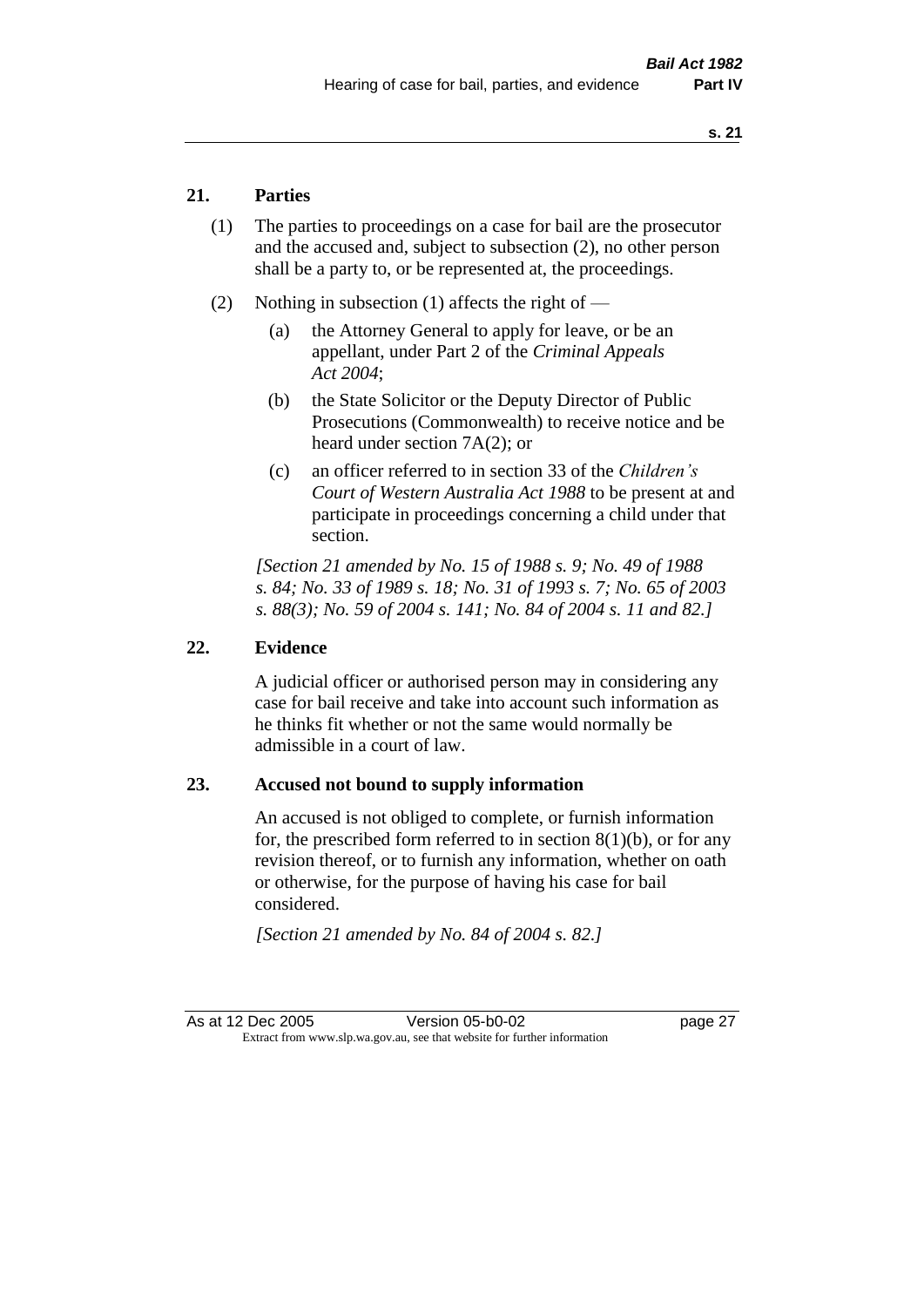| ×<br>v |  |
|--------|--|
|        |  |

# **24. Information may be referred to police officer for verification or for report**

- (1) A judicial officer or authorised officer who is called upon to consider a case for bail may —
	- (a) request that any information placed before the judicial officer or authorised officer by the accused for the purposes of the case be verified by a police officer, and to that end may refer to a police officer the prescribed form mentioned in section 8(1)(b), after it has been completed or revised;
	- (b) request that a report on any matter mentioned in Part C of Schedule 1, so far as it applies to an accused whose case is being or to be considered, be made by a police officer.
- (2) Where a reference or request is made under subsection (1) a police officer shall, as soon as is practicable —
	- (a) make a report to the judicial officer or the authorised officer accordingly; and
	- (b) furnish a copy of the report to the accused or his solicitor or counsel.

*[Section 24 inserted by No. 61 of 1990 s. 6; amended by No. 45 of 1993 s. 12; No. 84 of 2004 s. 11 and 82.]* 

### **24A. Information may be referred to community corrections officer for verification or for report**

- (1) A judicial officer who is called upon to consider a case for bail may refer to a community corrections officer any matter referred to in section 24(1) and may request a community corrections officer to do any matter referred to in that section.
- (2) A judicial officer who is called upon to consider a case for bail and who desires to impose a home detention condition as a condition on a grant of bail, shall request that a report be made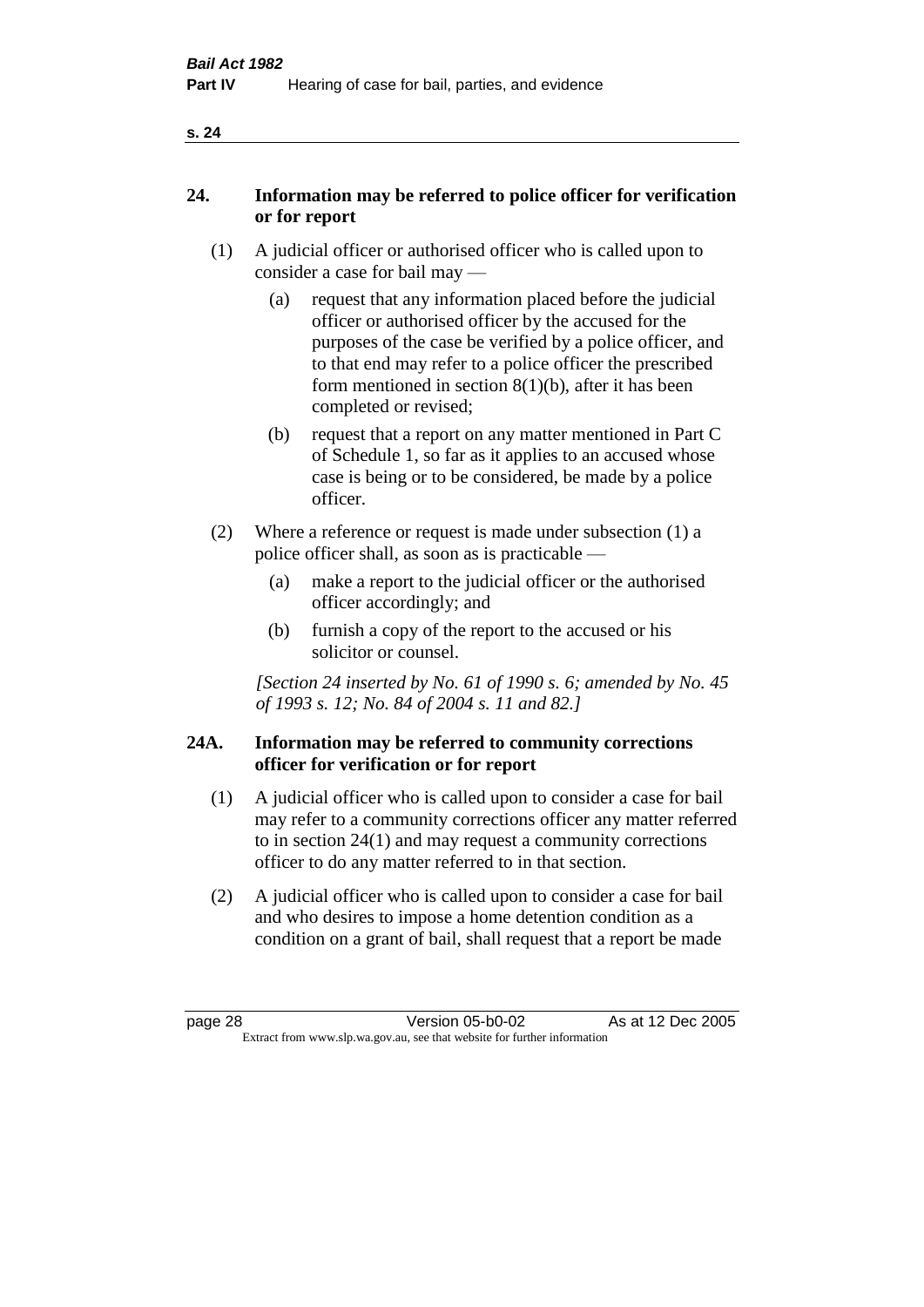by a community corrections officer about the suitability of the accused to be subject to a home detention condition.

- (3) Where a reference or a request is made under subsection (1) or a report is requested under subsection (2) a community corrections officer shall, as soon as is practicable, make a report to the judicial officer and, at the discretion of the judicial officer, copies may be made available to the prosecution or to the accused or his solicitor or counsel.
- (4) Where a community corrections officer makes a report that an accused is suitable to be subject to a home detention condition, the officer shall annex to the report and provide to the accused or his solicitor or counsel, a list of those conditions in rules made under section 50L that may be applied to the accused by the CEO (Justice) while the accused is subject to the home detention condition.

*[Section 24A inserted by No. 61 of 1990 s. 7; amended by No. 31 of 1993 s. 9; No. 84 of 2004 s. 11 and 82.]* 

# **25. Protection of accused as to information given for bail purposes**

A statement made by an accused to a judicial officer or authorised officer for the purpose of a decision whether bail should be granted to him for any appearance in court for an offence shall not be admissible in evidence against him at his trial for that offence.

*[Section 25 amended by No. 84 of 2004 s. 82.]* 

### **26. Record of decision and reasons**

- (1) A bail record form shall be completed by an authorised officer or a justice if he —
	- (a) refuses to grant bail to an accused;
	- (b) grants bail to an accused in the circumstances referred to in clause 3 of Part B of Schedule 1; or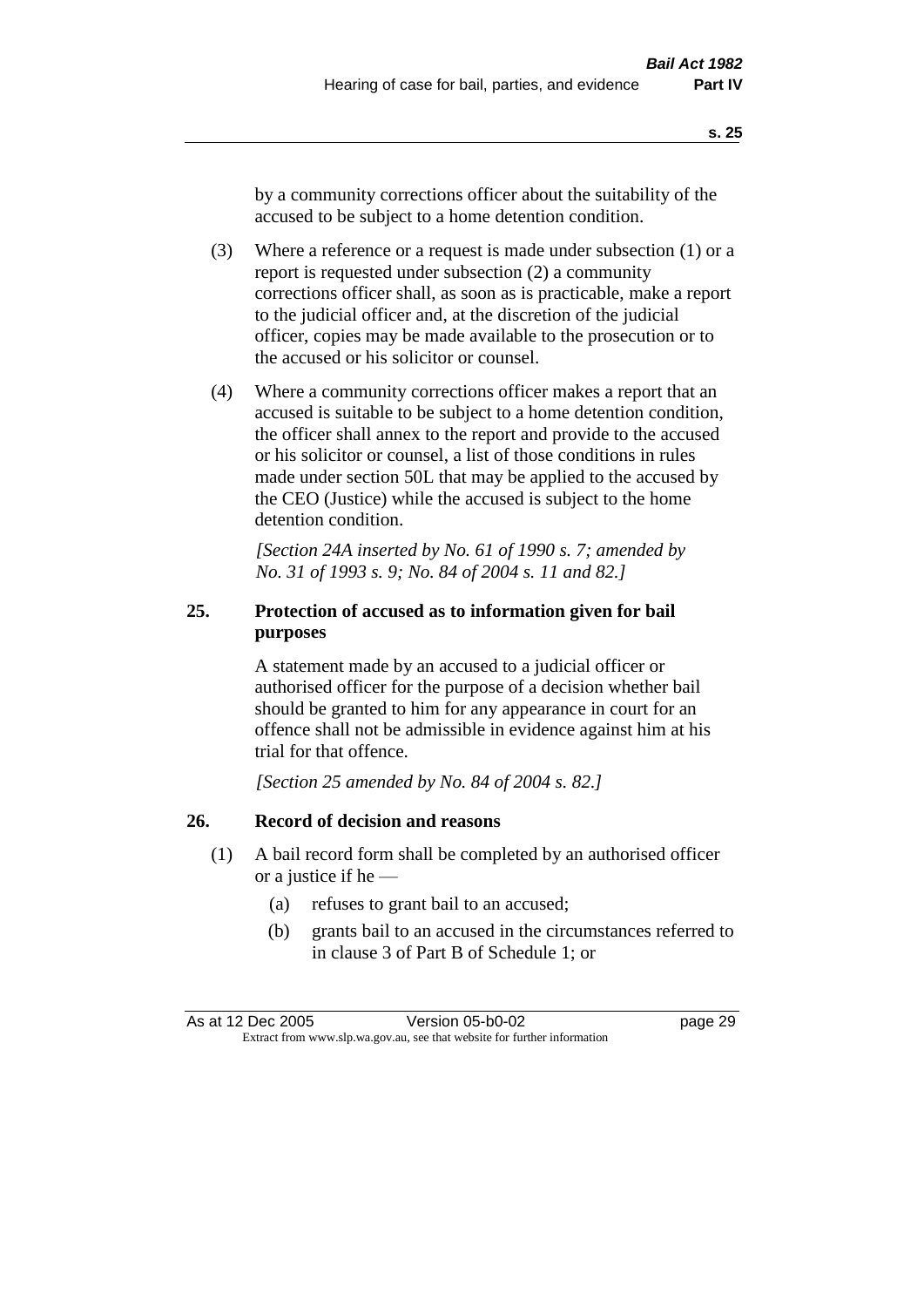**s. 27**

- (c) imposes any condition on a grant of bail and it appears to him that the accused is dissatisfied with the condition.
- (2) Where a judicial officer, other than a justice
	- (a) refuses to grant bail to an accused; or
	- (b) imposes any condition on a grant of bail and it appears to him that the accused is dissatisfied with the condition,

a record of the decision and of the reasons therefor shall be made.

- (3) The accused, the prosecutor or an intending prosecutor shall be entitled, upon request, to be furnished with a copy of the bail record form or, where subsection (2) applies, of the record made.
- (4) For the purposes of this section
	- (a) references to a justice do not include a magistrate or a Judge of the District Court or the Supreme Court or the Children's Court who is a justice; and
	- (b) a bail record form is a prescribed form designed to contain a summary of the matters relevant to the decision as to the bail of an accused, including those matters set out in Part C of Schedule 1, the decision made, and the reasons for the decision.

*[Section 26 inserted by No. 15 of 1988 s. 10; amended by No. 49 of 1988 s. 85; No. 45 of 1993 s. 12; No. 59 of 2004 s. 141; No. 84 of 2004 s. 82.]* 

# **27. Transmission of relevant papers to court**

(1) An authorised officer and a judicial officer who consider an accused's case for bail for an appearance for an offence, an authorised police officer who dispenses with bail under section 18, and a person before whom a bail undertaking or a surety undertaking is entered into shall ensure that the relevant papers are sent as soon as is practicable, to the court before which the accused is required to appear.

page 30 Version 05-b0-02 As at 12 Dec 2005 Extract from www.slp.wa.gov.au, see that website for further information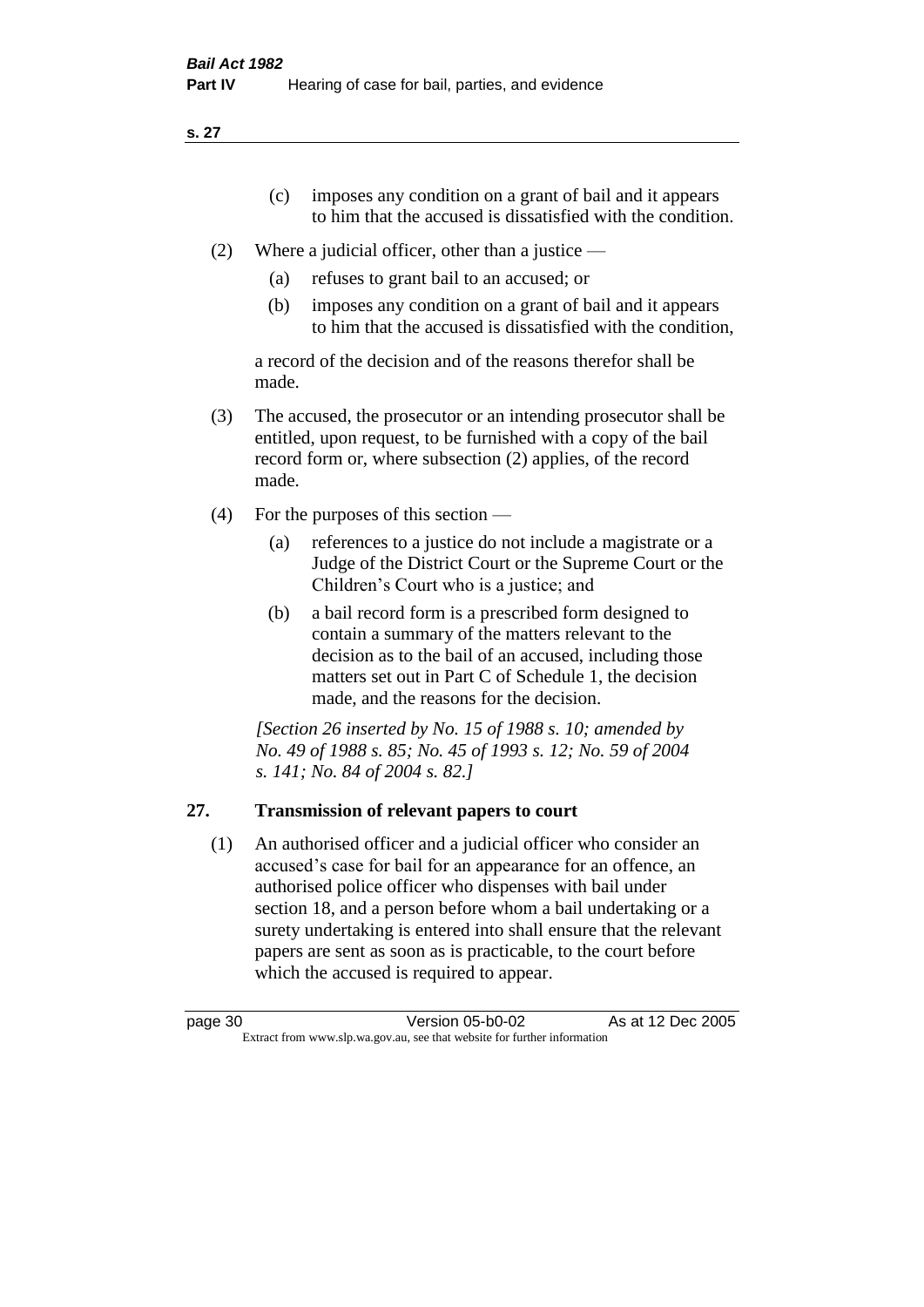(2) In subsection (1) **"the relevant papers"** in relation to any particular officer or person means such papers as are prescribed to be sent by that officer or person.

*[Section 27 amended by No. 84 of 2004 s. 82.]* 

# **27A. Transmission of papers to CEO (Justice)**

A judicial officer who grants bail subject to a home detention condition shall ensure that a copy of the bail record form and of the bail undertaking are sent as soon as is practicable to the CEO (Justice).

*[Section 27A inserted by No. 61 of 1990 s. 8; amended by No. 31 of 1993 s. 9.]* 

As at 12 Dec 2005 Version 05-b0-02 Page 31 Extract from www.slp.wa.gov.au, see that website for further information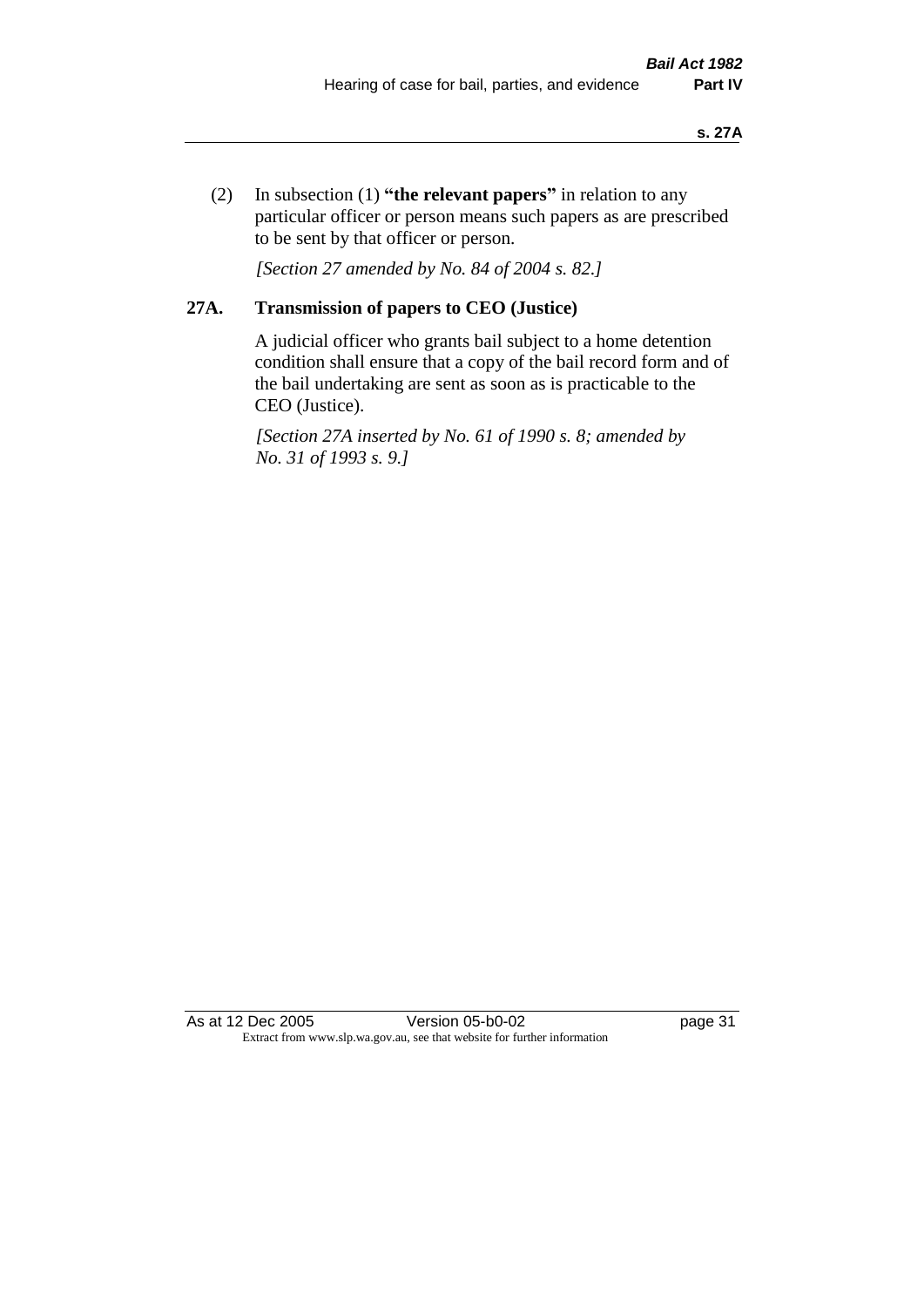**s. 28**

# **Part V — Bail undertakings**

## **28. Bail undertaking**

- (1) A person shall not be released on bail for an appearance in court unless he has entered into a bail undertaking for that appearance or is deemed to have done so under section 31(3).
- (2) A bail undertaking is an undertaking in writing by an accused in the prescribed form —
	- (a) that he will appear at a time and place specified, or deemed by section 31(3) to be specified, in the undertaking;
	- (b) that if he fails to appear at that time and place he will as soon as is practicable —
		- (i) notify the registrar of the court at which he is required to appear of the cause of his failure; and
		- (ii) appear at that court when the court is sitting;
	- (c) that he will comply with such conditions as may be imposed on him under clause 2 of Part D of Schedule 1;
	- (d) that he will comply with any home detention condition which may be imposed as a condition on a grant of bail to him pursuant to clause 3 of Part D of Schedule 1,

and containing any agreement as to forfeiture of money by the accused which may be required pursuant to clause 1 of that Part.

- (3) A bail undertaking for any appearance may be entered into in respect of more than one offence.
- (4) The undertakings mentioned in subsection  $(2)(a)$  and (b) are, subject to section 34, enforceable under sections 51, 57 and 58.

*[Section 28 amended by No. 61 of 1990 s. 9; No. 45 of 1993 s. 12; No. 59 of 2004 s. 141; No. 84 of 2004 s. 82.]* 

page 32 Version 05-b0-02 As at 12 Dec 2005 Extract from www.slp.wa.gov.au, see that website for further information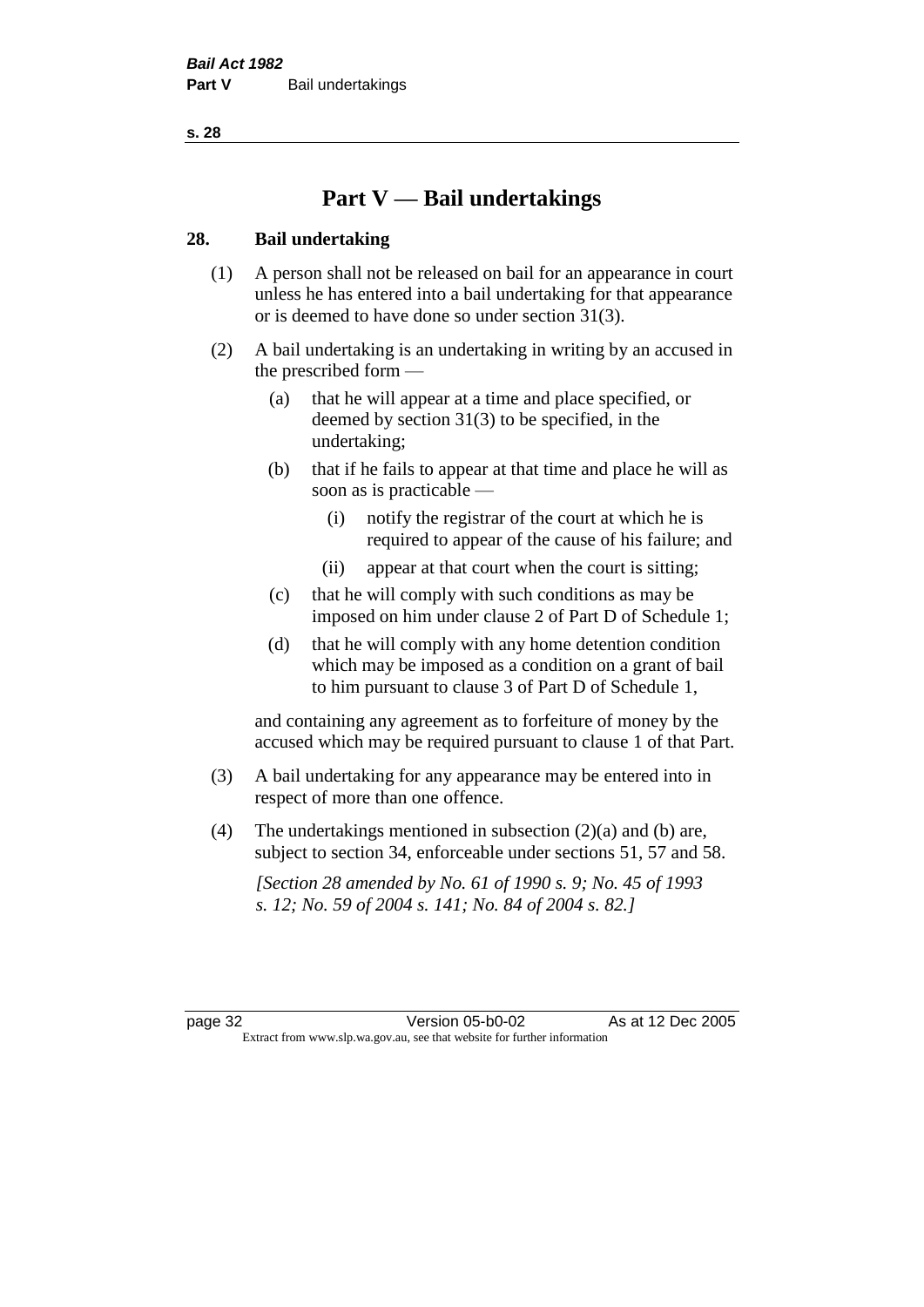### **29. Before whom bail undertaking may be entered into**

A bail undertaking need not be entered into before the judicial officer or authorised officer who granted bail but may be entered into before any of the following persons —

- (a) a judicial officer;
- (b) the Principal Registrar or a Registrar of the Supreme Court;
- (c) the Registrar or a Deputy Registrar of the District Court;
- (d) a registrar of the Magistrates Court;
- (da) a registrar of the Children's Court;
- (e) a coroner's registrar within the meaning of the *Coroners Act 1996*;
- (f) an authorised police officer;
- (g) an associate of a Judge of the Supreme Court or of the District Court or of the Children's Court;
- (h) where the accused is in prison, any person for the time being in charge of the prison;
- (i) where the accused is a child, any authorised community services officer.

*[Section 29 amended by No. 15 of 1988 s. 11; No. 49 of 1988 s. 86; No. 2 of 1996 s. 61; No. 59 of 2004 s. 141; No. 84 of 2004 s. 82.]* 

### **30. Duties of person before whom bail undertaking is entered into**

- (1) The person before whom a bail undertaking is to be entered into by an accused shall before it is entered into —
	- (a) (i) read the undertaking to the accused; or
		- (ii) be informed by the accused that the accused has read it; or
		- (iii) if necessary, have the undertaking translated to the accused;
		- and

As at 12 Dec 2005 Version 05-b0-02 page 33 Extract from www.slp.wa.gov.au, see that website for further information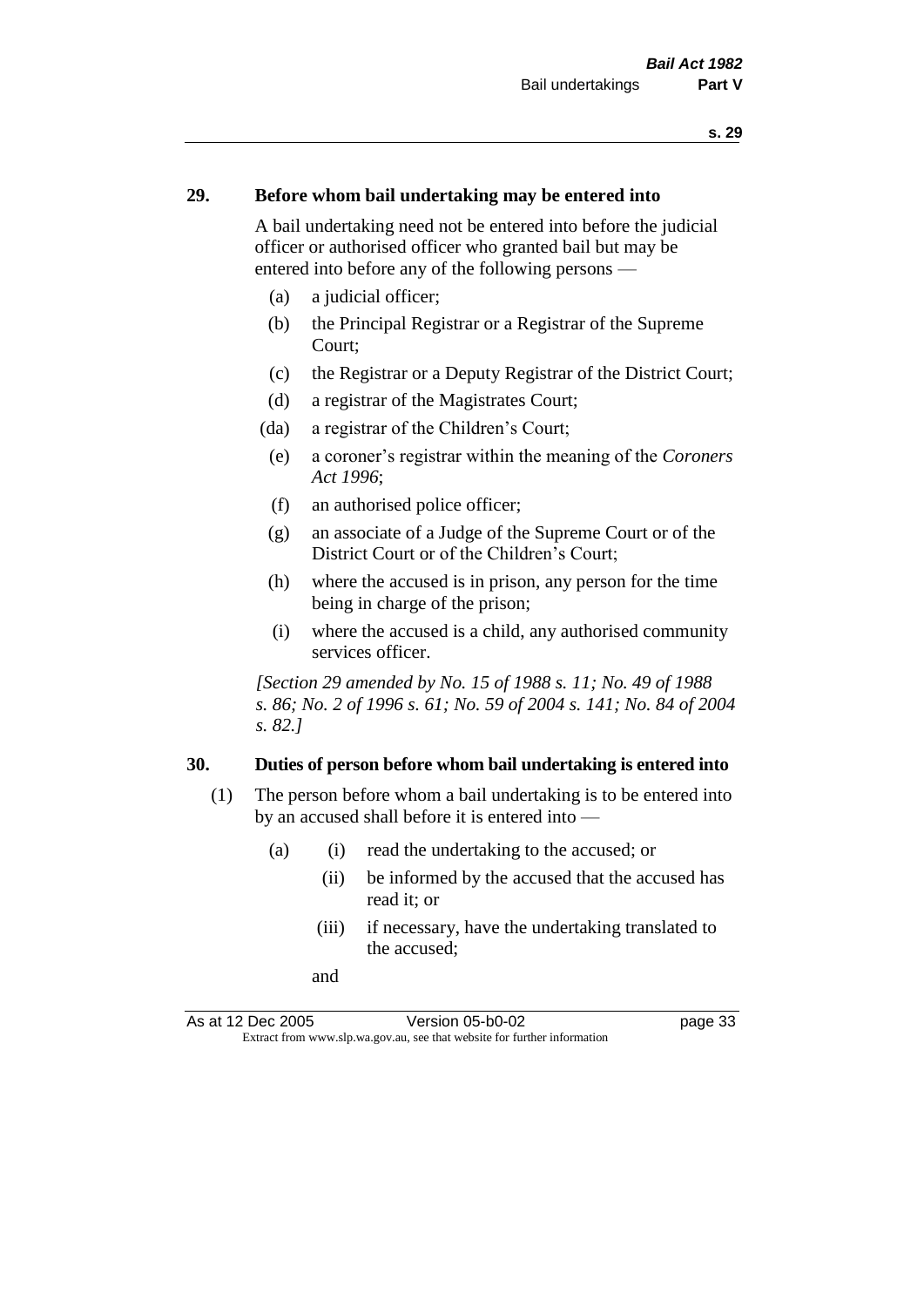(b) ensure that all conditions which are to be complied with before the release of the accused have been complied with.

- (2) The person before whom a bail undertaking is entered into by an accused shall give to him, or cause to be given to him —
	- (a) a copy of the bail undertaking as duly completed; and
	- (b) a notice in writing in the prescribed form showing
		- (i) his obligations pursuant to the undertaking; and
		- (ii) the consequences of his failure to comply with them.
- (3) The person before whom a bail undertaking is entered into by an accused shall enquire of the accused whether he requires the notice referred to in subsection (2)(b) to be read or translated to him and shall take such steps as are necessary to comply with any such requirement of the accused.

*[Section 30 inserted by No. 15 of 1988 s. 12; amended by No. 84 of 2004 s. 82.]* 

### **31. Different time and place for appearance may be substituted**

- (1) A different time or a different time and place may be substituted in accordance with this section for the time and place for appearance specified, or deemed by this section to be specified, in a bail undertaking.
- (2) A different time, or a different time and place, for the appearance by the accused may be substituted as mentioned in subsection  $(1)$  —
	- (a) upon an adjournment of proceedings at which the accused is present, by the judicial officer, if he has power to grant bail for that appearance, fixing a time and place for the resumed proceedings and notifying the accused orally thereof;
	- (b) upon an adjournment of proceedings from which the accused is absent for reasonable cause, by the judicial

page 34 Version 05-b0-02 As at 12 Dec 2005 Extract from www.slp.wa.gov.au, see that website for further information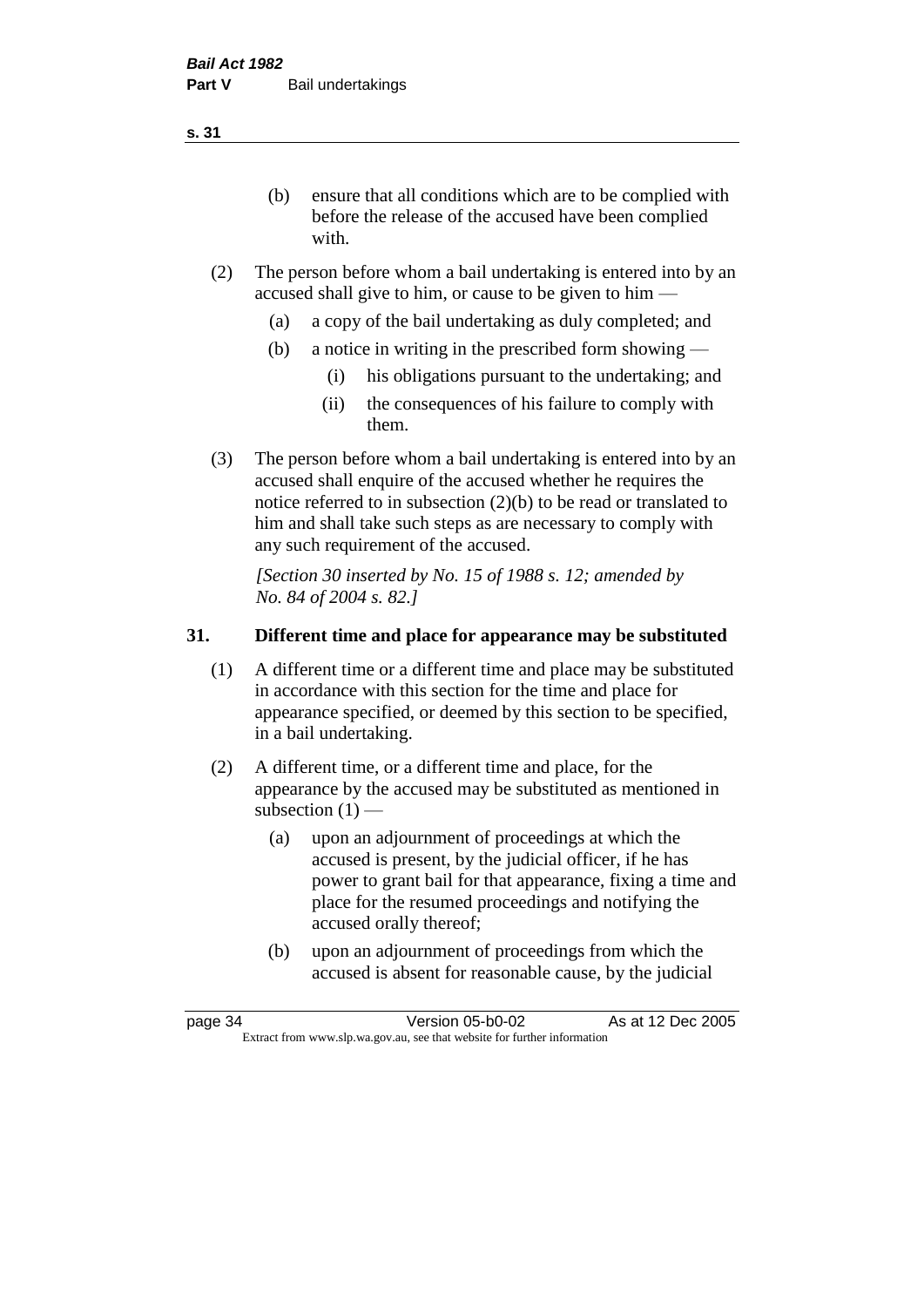officer, if he has power to grant bail for that appearance, fixing a time and place for the resumed proceedings and directing the registrar of the court to give written notice thereof to the accused;

- $(c)$  where
	- (i) a Judge of the Supreme Court or a Judge of the Children's Court has granted bail to an accused under section 15; and
	- (ii) a judicial officer, other than such a Judge, has committed the accused to the Supreme Court,

by a Judge of the Supreme Court notifying the accused orally, or directing the registrar of the court to give written notice to the accused of the time or time and place for the proceedings;

- $(d)$  where
	- (i) a Judge of the Supreme Court or a Judge of the Children's Court has granted bail to an accused under section 15;
	- *[(ii) deleted]*
	- (iii) the judicial officer is satisfied that there has been no material change in the facts or circumstances which applied on the grant of bail,

by the judicial officer notifying the accused orally, or directing the registrar of the court to give written notice to the accused, of the time or time and place for the resumed proceedings;

- (e) upon a committal to the Supreme Court or District Court, by a judicial officer, if he has power to grant bail for that appearance, fixing a specified day in a specified sitting or session of that court and directing the registrar of the court to give written notice thereof to the accused;
- (f) where an accused has been committed for trial in the Supreme Court or the District Court in a specified sitting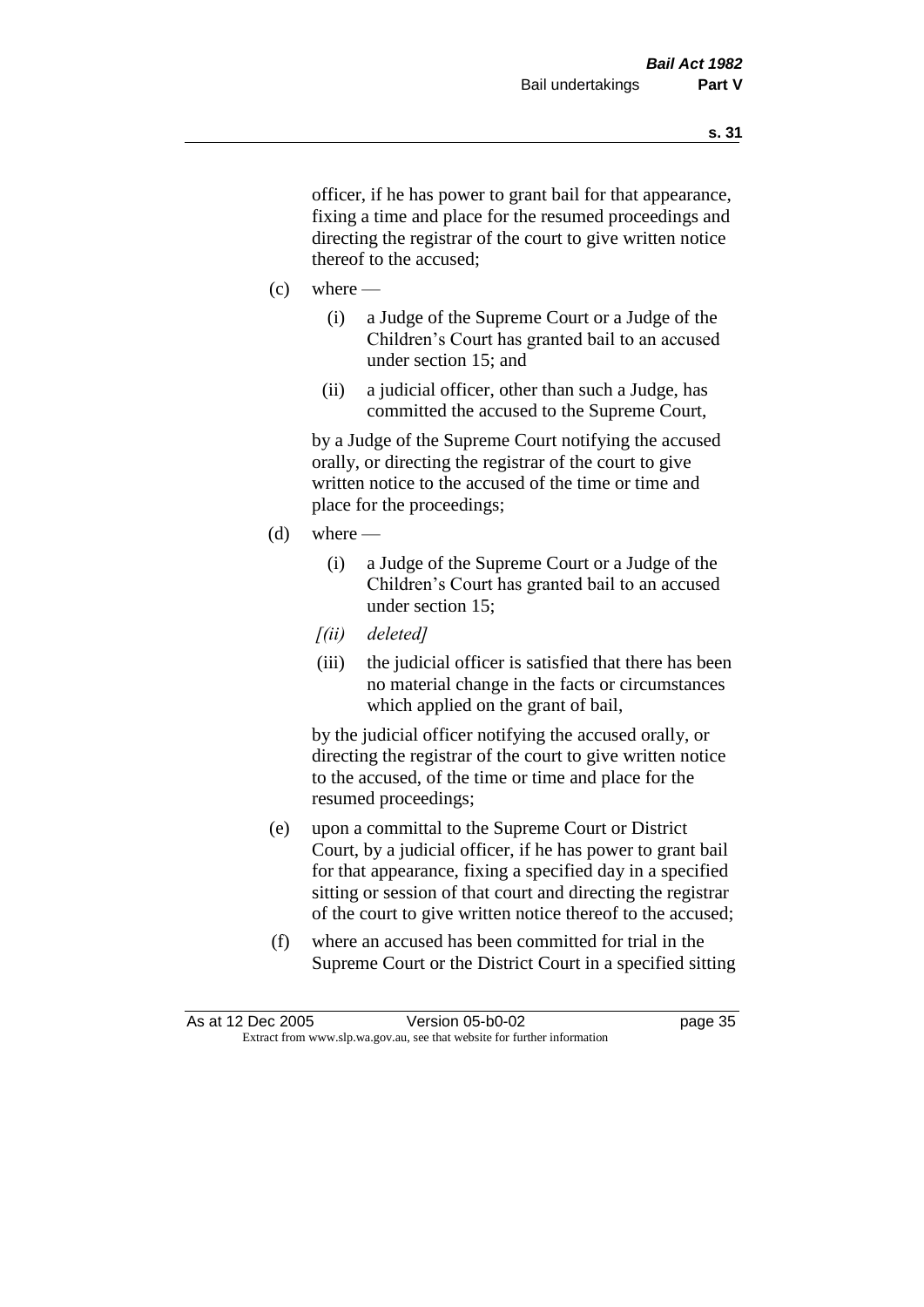or session thereof or on a specified day in a specified sitting or session thereof, by an officer of the court fixing a time for the trial in that sitting or session and giving written notice thereof to the accused;

- (g) if the parties agree to a different time or a different time and place for the proceedings, by an officer of the court giving written notice thereof to the accused.
- (3) Where a different time or a different time and place is notified to an accused pursuant to subsection (2) the bail undertaking shall be deemed to be amended to specify that time or that time and place for appearance, and the terms and conditions thereof shall continue to apply as so amended as if the accused had entered into the bail undertaking in that form.
- (4) Where the power in subsection (2)(b) is exercised upon an adjournment of proceedings the right of the accused to be at liberty under section 11(1) does not lapse by reason only that there is an interval between the adjournment of the proceedings and the time when he is notified of the time and place for the resumed proceedings.

*[Section 31 amended by No. 15 of 1988 s. 13; No. 49 of 1988 s. 87; No. 27 of 2002 s. 21; No. 59 of 2004 s. 141; No. 84 of 2004 s. 82.]* 

# **32. Giving and proof of notices under section 31**

- (1) A written notice to an accused under section 31(2), shall be given to him personally or sent to him by registered post or telegram at his address appearing in his bail undertaking or notified under section 60.
- (2) Without limiting section 75(2) of the *Interpretation Act 1984*, **"registered post"** in subsection (1) includes any method of post whereby an acknowledgment of receipt is obtained from the person to whom a letter is addressed; and if a notice is sent to a person by that method, production of an acknowledgment

page 36 Version 05-b0-02 As at 12 Dec 2005 Extract from www.slp.wa.gov.au, see that website for further information

**s. 32**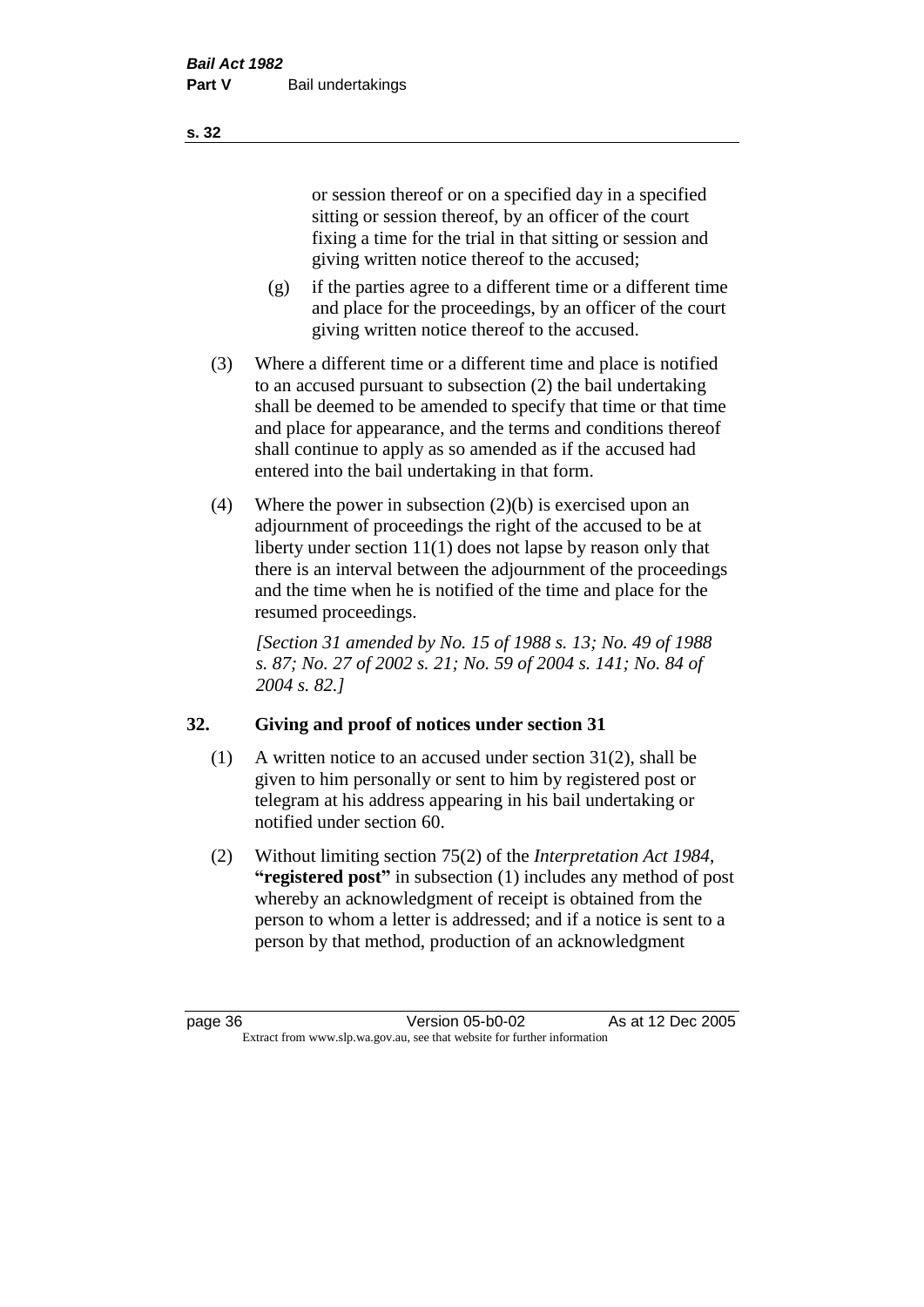purporting to be signed by that person shall be evidence of his receipt of the same.

- (3) If notice is sent by registered post (otherwise than as mentioned in subsection (2)) or by telegram it shall be presumed, unless the contrary is shown, to have been received and at the time when, in the ordinary course of events, the letter or telegram would have been delivered.
- (4) The judicial officer who under section  $31(2)(a)$  notifies an accused of the time and place for resumed proceedings shall endorse on the accused's bail undertaking a certificate showing details of such time and place and that he notified the accused thereof.
- (5) In any proceedings
	- (a) a document purporting to be a copy of a notice referred to in subsection (1) shall be evidence of the terms of the notice;
	- (b) an endorsement on a bail undertaking purporting to be a certificate referred to in subsection (4) shall be evidence of the matters appearing therein without proof of the signature of the judicial officer who made it.

*[Section 32 amended by No. 74 of 1984 s. 12; No. 84 of 2004 s. 82.]* 

### **33. Judicial officer may order accused to enter into bail undertaking**

- (1) Where bail is granted to an accused by a judicial officer, whether with or without any condition being attached thereto, and the accused fails or refuses to enter into a bail undertaking in terms of the grant, the judicial officer who granted bail may, subject to subsection (3), order that the accused enter into the bail undertaking within such time as he may specify.
- (2) If an accused does not comply with an order under subsection (1), the judicial officer may, subject to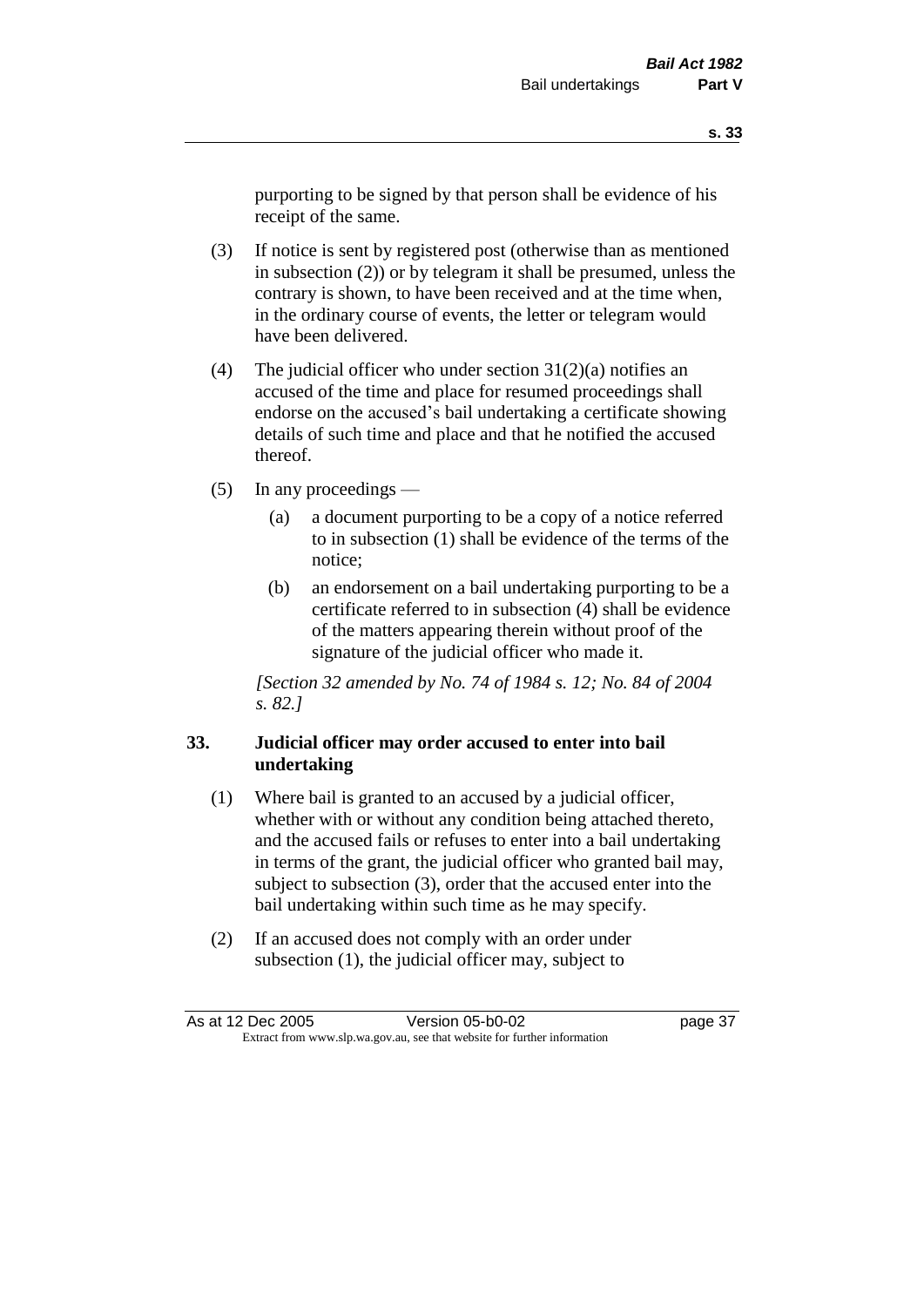subsection (3), further order that a bail undertaking, in such form as the judicial officer may approve, shall be deemed to have been entered into by the accused on the date of such further order, and thereupon that undertaking shall be treated as if it had been duly entered into by the accused for the purposes of this Act.

- (3) A judicial officer shall not
	- (a) make an order under subsection (2) unless he has personally informed the accused of the terms and effect of the order made under subsection (1);
	- (b) exercise any of the powers conferred on him by this section unless he is satisfied that the accused has the capacity to enter into and comply with the undertaking.

*[Section 33 amended by No. 84 of 2004 s. 82.]* 

### **34. Cessation and suspension of bail undertaking**

A bail undertaking ceases to have effect —

- (a) upon the revocation of bail under section 55;
- (b) upon the death of the accused, but only if no order has been made under section 57;
- (c) subject to section 31, upon the appearance in court by the accused as required by his bail undertaking;
- (d) upon the discharge of the accused according to law from any further proceedings for the offence, or all of the offences, to which the bail undertaking relates;
- (e) during any period before the time at which the accused is required to appear in court when he is in custody for any other offence or reason.

*[Section 34 amended by No. 84 of 2004 s. 82.]* 

page 38 Version 05-b0-02 As at 12 Dec 2005 Extract from www.slp.wa.gov.au, see that website for further information

#### **s. 34**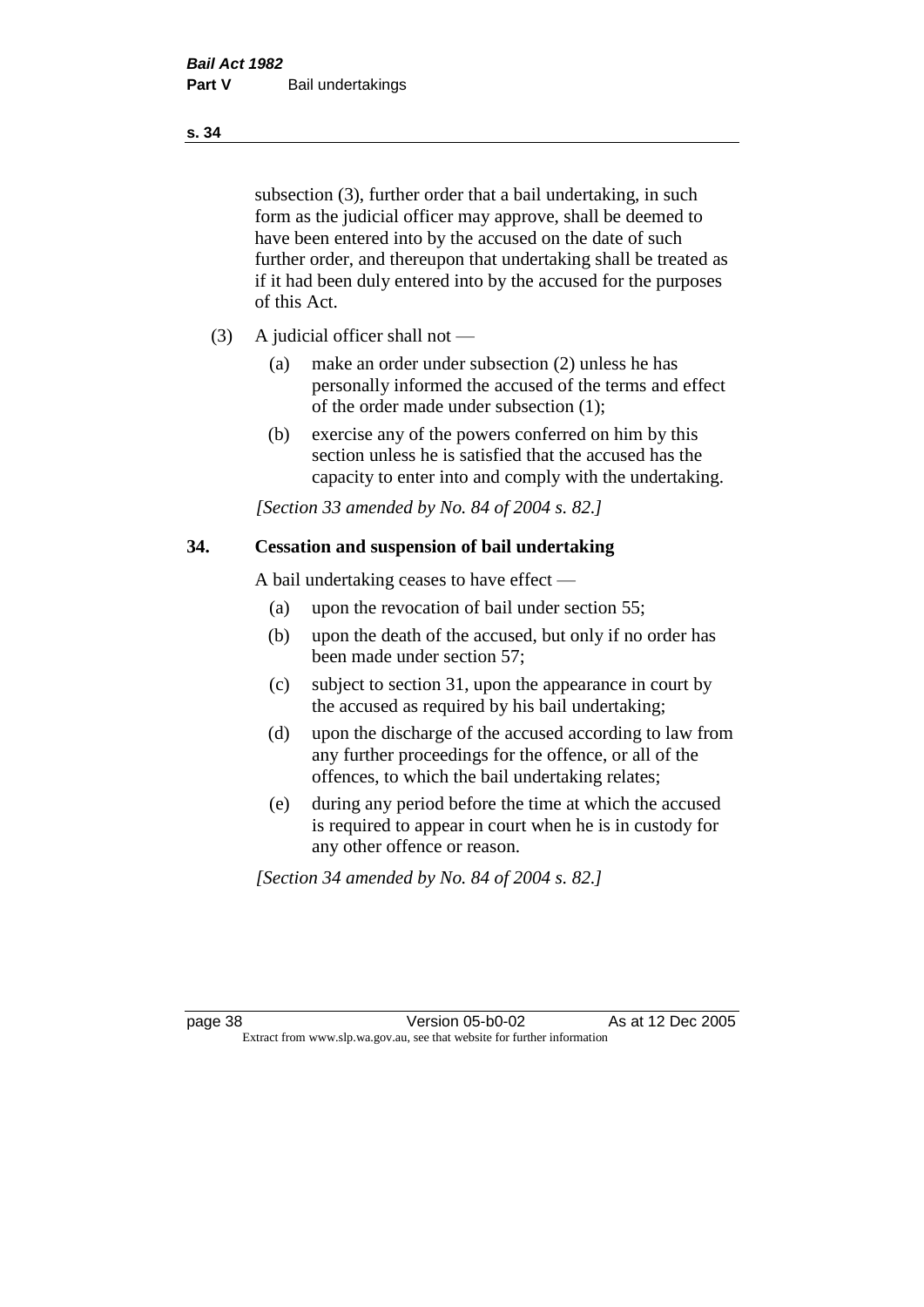# **Part VI — Sureties and surety undertakings**

### **35. Meaning of surety and surety undertaking**

- (1) A surety is a person who, as a condition of the grant of bail to an accused, enters into a surety undertaking, that is to say, undertakes in writing that he will, subject to this Act, forfeit a specified amount of money if the accused fails to comply with any requirement of his bail undertaking mentioned in section  $28(2)(a)$  and  $(b)(ii)$ .
- (2) A surety is required to be approved under section 40.
- (3) A forfeiture of money by a surety as mentioned in subsection (1) is enforceable as provided in section 49 but not otherwise.

*[Section 35 amended by No. 84 of 2004 s. 82.]* 

### **36. Authority to approve sureties**

- (1) The decision whether an applicant should be approved as a surety in any case shall be made, on notice to the prosecutor in the prescribed manner —
	- (a) where a judicial officer imposed the requirement for a surety in that case, by that judicial officer or by a judicial officer whose jurisdiction is co-extensive with that judicial officer's;
	- (b) where an authorised officer imposed the requirement for a surety in that case, by that or any other authorised officer; or
	- (c) where subsection (2) applies, by an officer of the court authorised under that subsection.
- (2) A judicial officer when granting bail to an accused subject to a requirement for a surety or sureties may authorise a justice, a registrar of any court or an associate of a Judge of the Supreme Court or of the District Court or of the Children's Court, by name or office, to decide whether any applicant should be approved as a surety in that case.

As at 12 Dec 2005 Version 05-b0-02 Page 39 Extract from www.slp.wa.gov.au, see that website for further information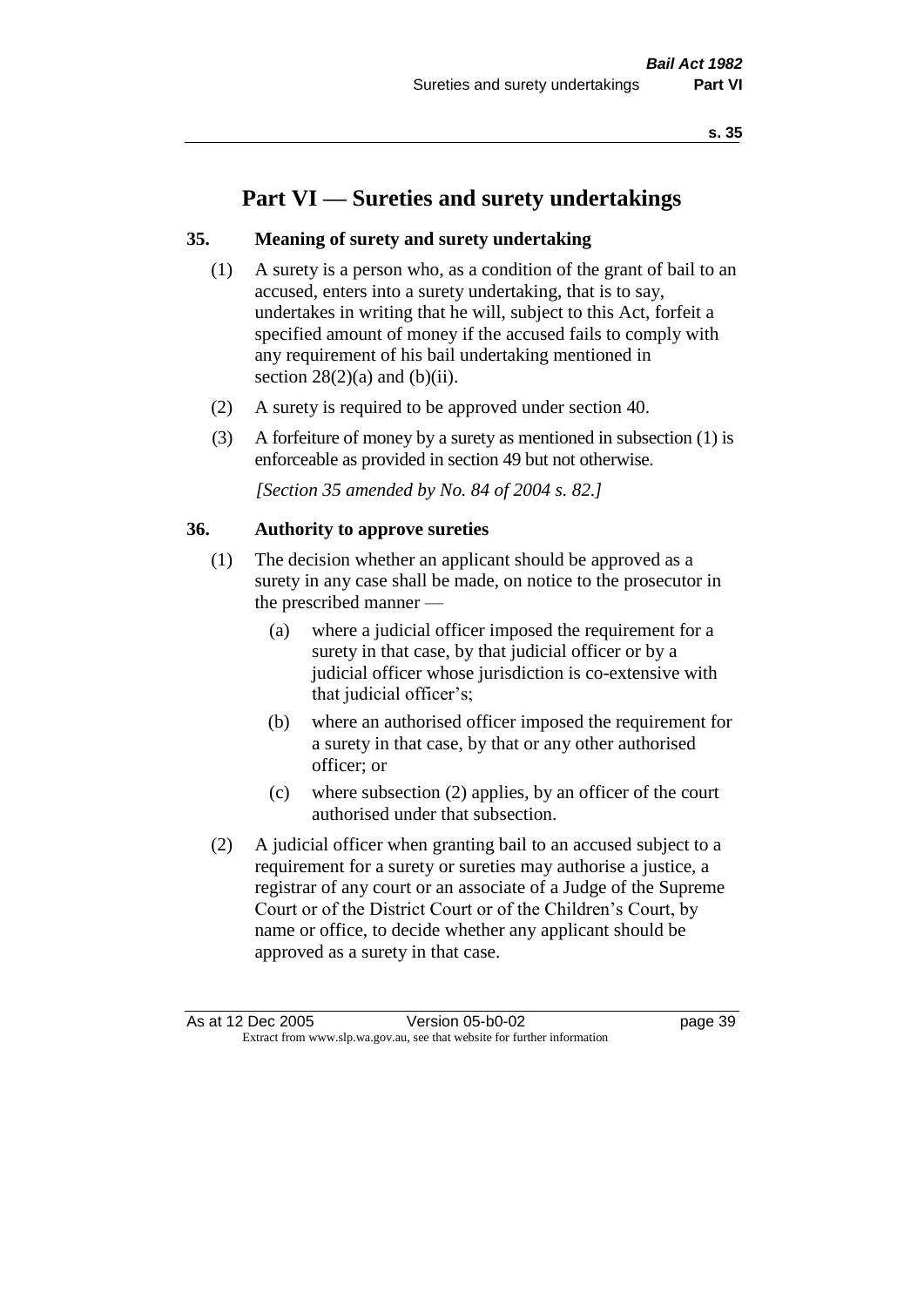### **s. 37**

*[Section 36 amended by No. 15 of 1988 s. 14; No. 49 of 1988 s. 88; No. 59 of 2004 s. 141; No. 84 of 2004 s. 82.]* 

### **37. Proposed surety to receive certain information and prescribed form for completion**

- (1) Whenever an officer referred to in section 36(1) is called upon to decide whether an applicant should be approved as a surety, he shall ensure that the applicant is, or has been, given —
	- (a) a duly completed notice in the prescribed form showing details of the terms and conditions on which bail has been granted to the accused in whose case the surety is required;
	- (b) such information in writing as to the effect of this Act in relation to the rights, obligations and liabilities of sureties as is prescribed for the purposes of this paragraph; and
	- (c) a prescribed form of declaration for completion designed to disclose to the officer all information relevant to the decision.
- (2) Before he makes his decision, the officer shall ensure that the applicant furnishes to him the declaration referred to in subsection (1)(c) duly completed.

*[Section 37 amended by No. 84 of 2004 s. 82.]* 

### **38. Persons disqualified from being sureties**

- (1) A person is not qualified to be approved as a surety if  $-$ 
	- (a) he is under 18 years of age; or
	- (b) subject to subsection (2), the value of his assets, after provision is made for his debts and liabilities, is less than the amount which he might become liable to forfeit under his proposed surety undertaking; or
	- (c) there are reasonable grounds for believing that he has been, or will be, indemnified by any person against any forfeiture referred to in paragraph (b).

page 40 Version 05-b0-02 As at 12 Dec 2005 Extract from www.slp.wa.gov.au, see that website for further information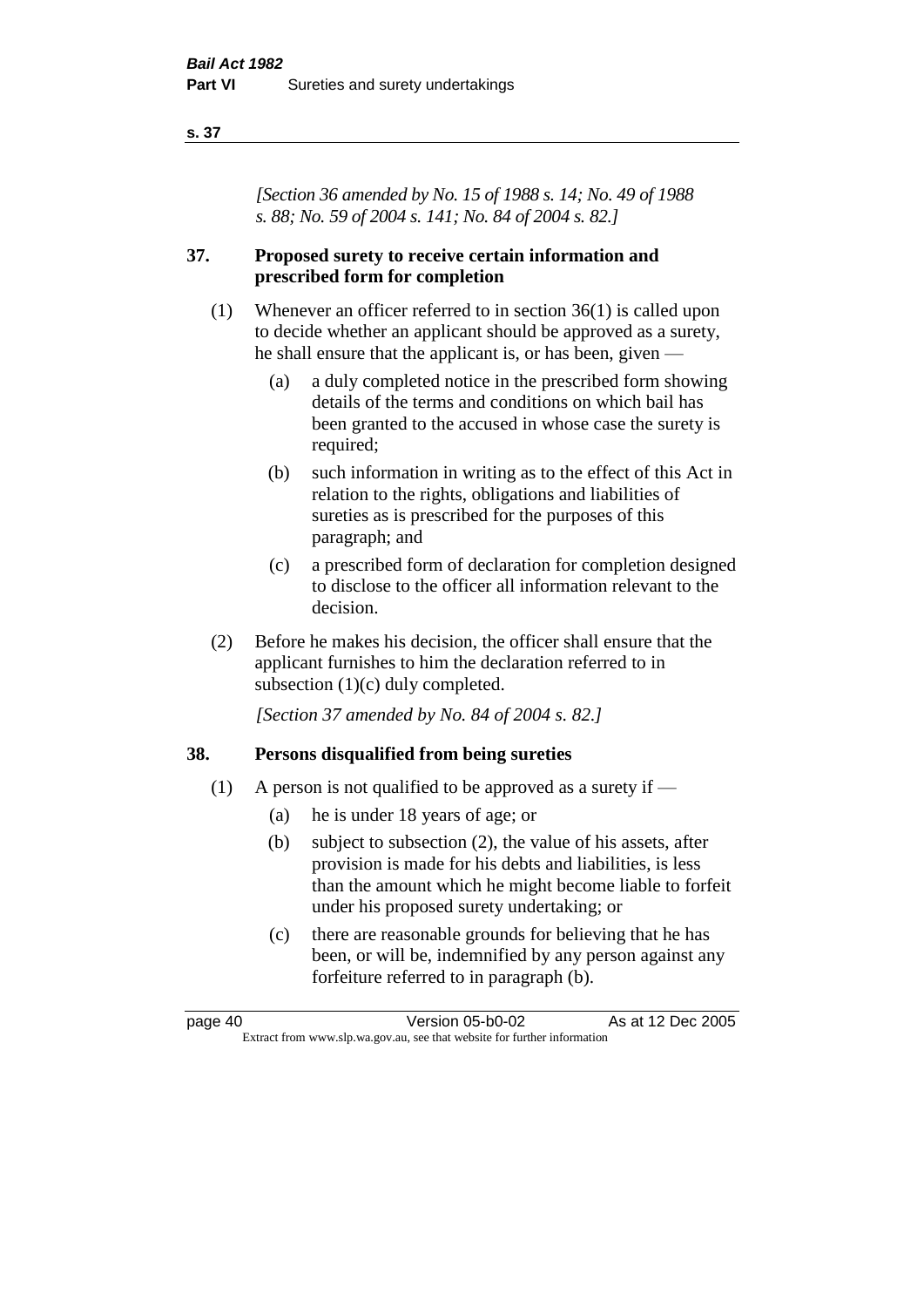(2) Subsection (1)(b) does not apply where the applicant for approval is required to give security sufficient to cover the amount which he might become liable to forfeit.

### **39. Matters relevant to approval of sureties**

In determining whether an applicant is suitable to be a surety an officer referred to in section 36(1) shall have regard to all matters which appear to him to be relevant including, as well as any others, the following —

- (a) the character and antecedents of the applicant;
- (b) his proximity to or connection with the accused, whether by kinship, place of residence or otherwise; and
- (c) his ability to pay, or give security for, the amount which he might become liable to forfeit under his proposed surety undertaking, without excessive hardship to himself or his dependants.

*[Section 39 amended by No. 84 of 2004 s. 82.]* 

# **40. Decision on application by proposed surety**

- (1) Upon receipt of the duly completed declaration referred to in section  $37(1)(c)$ , the officer shall, after making any enquiries which he thinks desirable, make a decision, as soon as is practicable, either to approve or not to approve of the applicant as a surety in that case.
- (2) If the officer does not approve of the applicant as a surety he shall record the reasons for his doing so and inform the applicant and the accused thereof, or cause them to be so informed.

*[Section 40 amended by No. 15 of 1988 s. 15; No. 84 of 2004 s. 82.]* 

As at 12 Dec 2005 Version 05-b0-02 page 41 Extract from www.slp.wa.gov.au, see that website for further information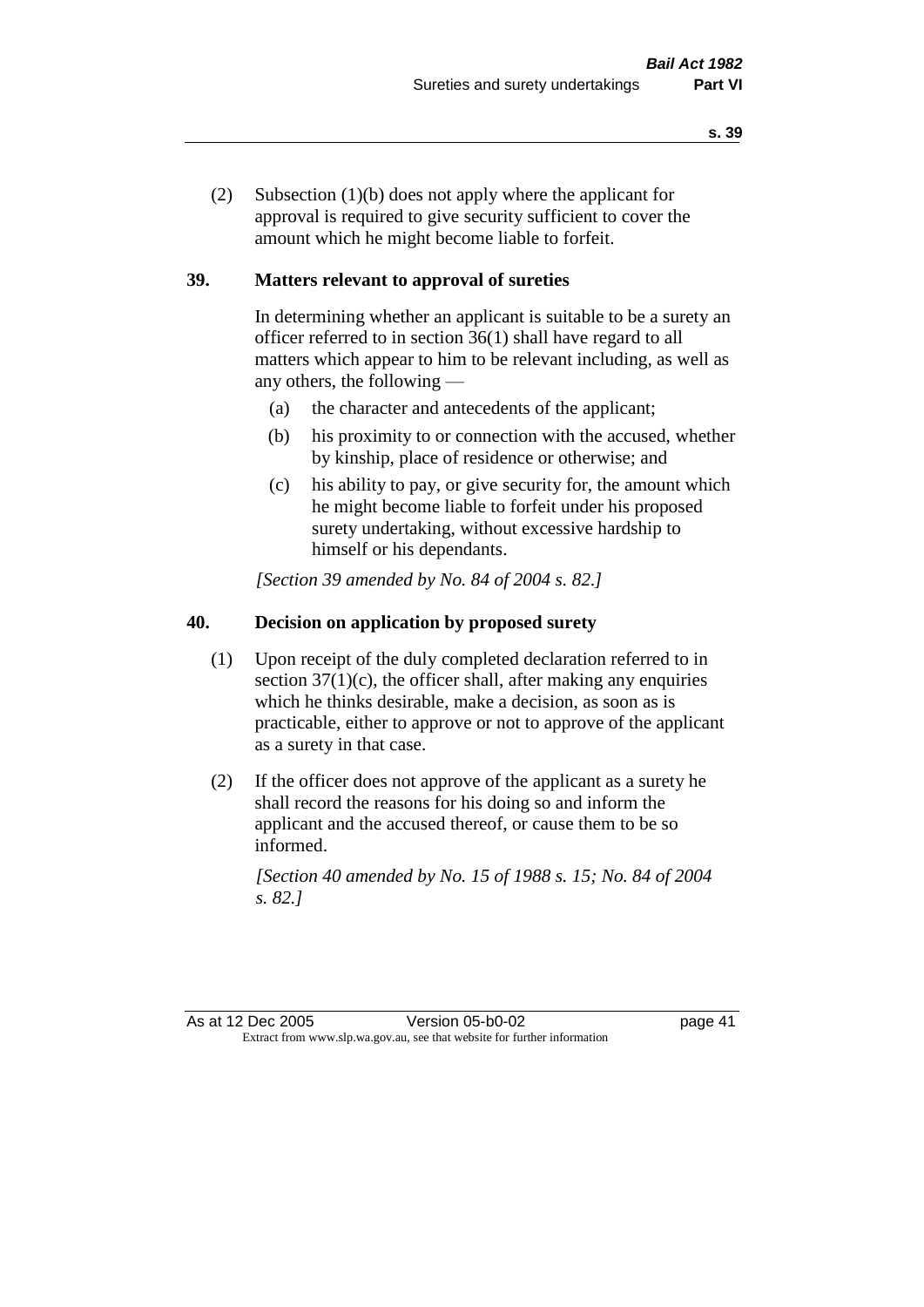### **s. 41**

### **41. Finality of decision to refuse approval**

- (1) A decision by an officer referred to in section 36(1) not to approve of the applicant as a surety is final unless the applicant becomes entitled to re-apply under subsection (2).
- (2) An applicant who is refused approval as a surety may re-apply for approval to the officer who made that decision, or if he is absent or unavailable to another officer acting in his position, on the ground that —
	- (a) new facts have been discovered, new circumstances have arisen or the circumstances have changed since he was refused approval; or
	- (b) he failed to adequately present his case for approval on his previous application,

and the provisions of this Act, except section 37, shall, with necessary modifications, apply to any such further application and the decision thereon.

### **42. Before whom surety undertaking may be entered into**

A surety undertaking need not be entered into before the officer who approved the surety but may be entered into before any person before whom the accused for whose appearance the surety is approved might enter into his bail undertaking under section 29.

*[Section 42 amended by No. 84 of 2004 s. 82.]* 

### **43. Duties of persons before whom surety undertaking is entered into**

A person before whom a surety undertaking is to be entered into —

- $(a)$  shall
	- (i) read to the surety;
	- (ii) be informed by the surety that he has read; or

page 42 Version 05-b0-02 As at 12 Dec 2005 Extract from www.slp.wa.gov.au, see that website for further information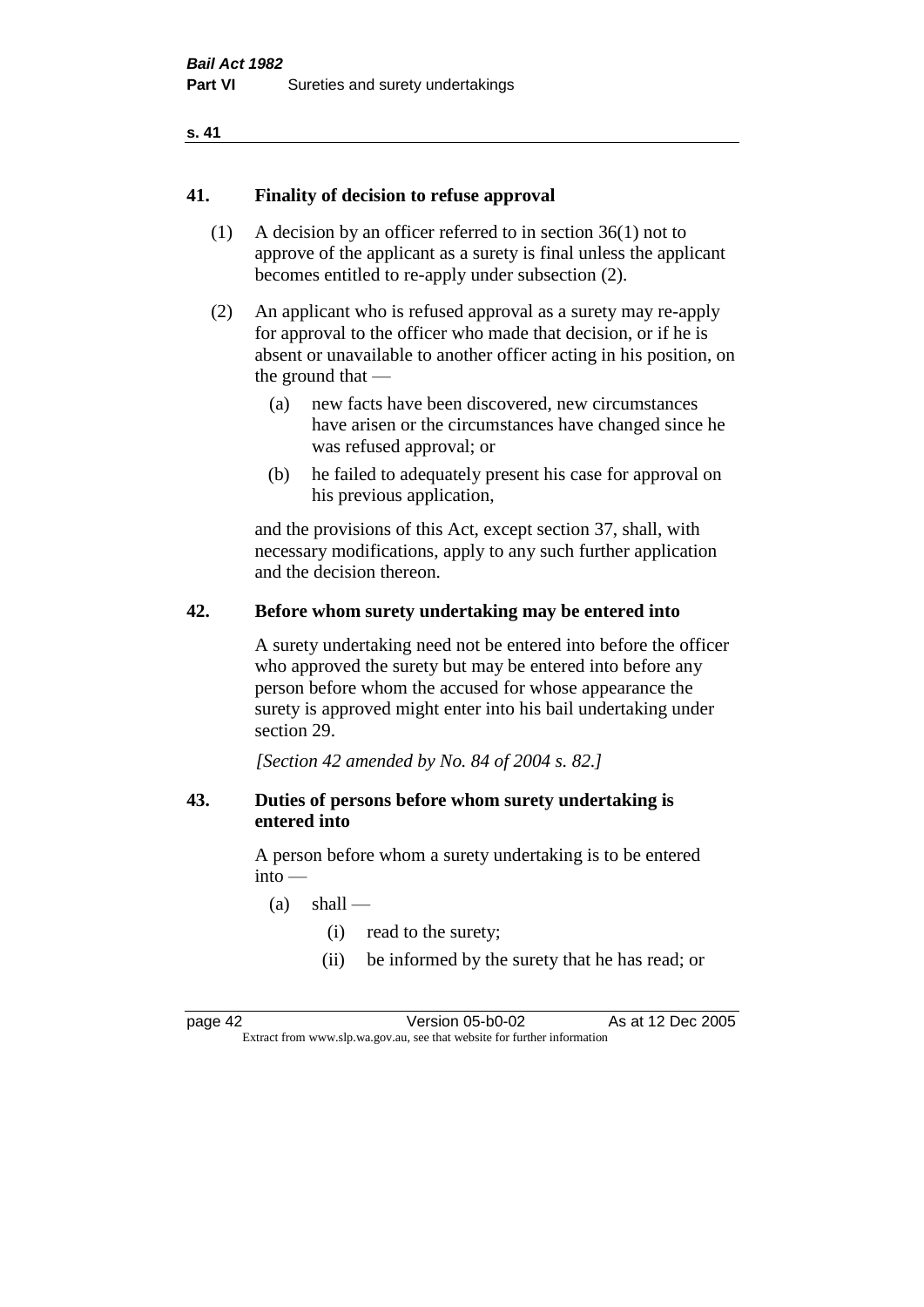(iii) if necessary, have translated to the surety,

the documents described in section  $37(1)(a)$  and (b), and the surety undertaking, before the surety enters into the undertaking;

- (b) shall ensure that all conditions which are to be complied with by the surety have been complied with before the surety enters into his undertaking; and
- (c) shall give to the surety a copy of his surety undertaking as duly completed.

*[Section 43 amended by No. 74 of 1984 s. 13.]* 

### **44. Surety undertaking extends to adjourned hearing only by consent**

- (1) A surety undertaking does not extend to the failure by the accused to appear at a different time or a different time and place pursuant to section 31 unless —
	- (a) his surety undertaking contains a provision that it does so extend; and
	- (b) where applicable, pursuant to subsection (2), he has received notice as mentioned in that subsection.
- (2) A surety undertaking may, at the option of the surety, also contain a provision that, where a different time or a different time and place for the accused's appearance is substituted pursuant to section 31, the surety's liability shall only arise if he is given notice, as soon as is practicable, of the different time or the different time and place.

*[Section 44 amended by No. 74 of 1984 s. 14; No. 84 of 2004 s. 82.]* 

As at 12 Dec 2005 Version 05-b0-02 page 43 Extract from www.slp.wa.gov.au, see that website for further information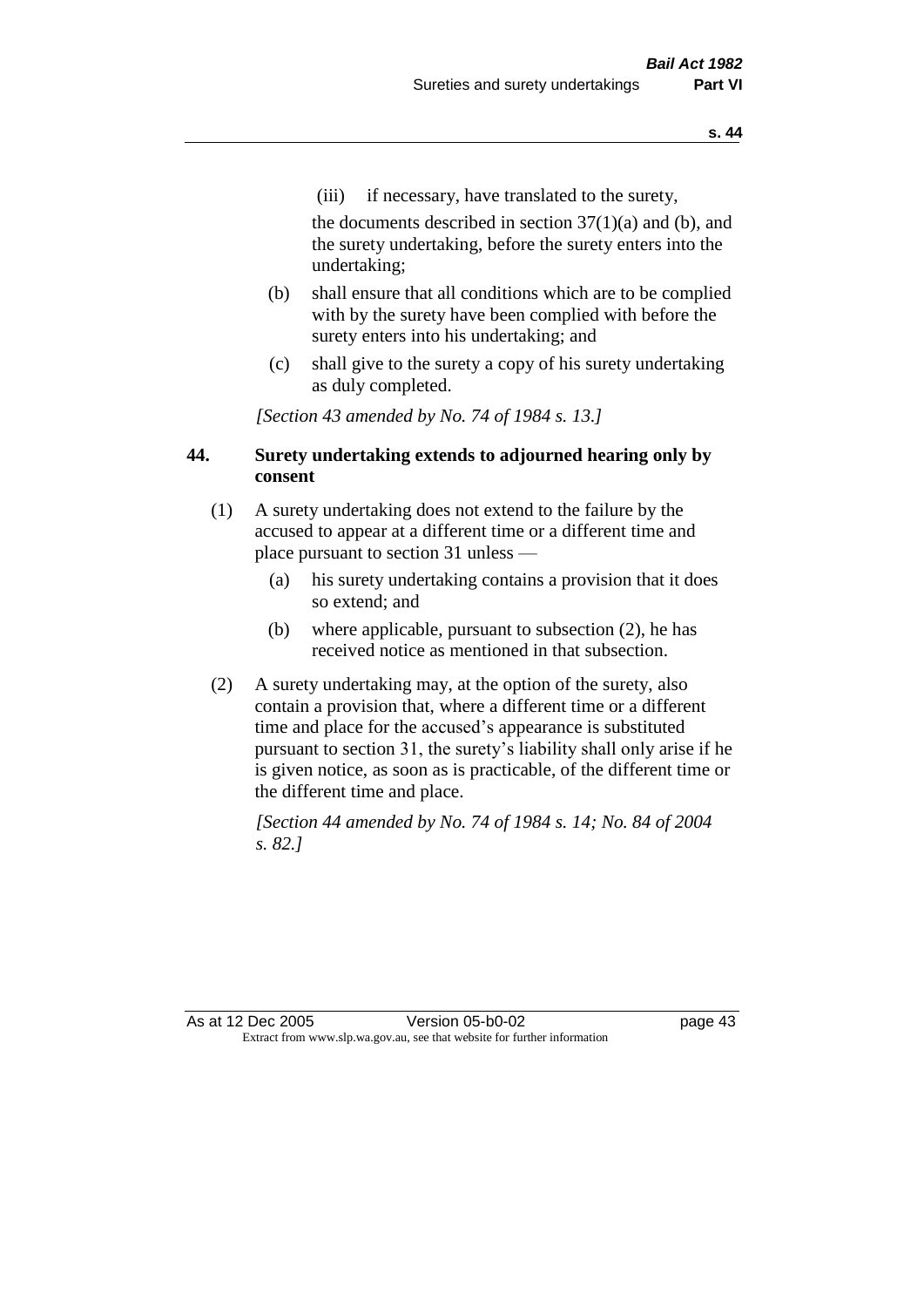### **s. 45**

### **45. Giving and proof of notices under section 44**

- (1) For the purposes of section 44(2) notice to a surety may be given —
	- (a) orally to the surety by the judicial officer when he fixes a time and place for the proceedings or the resumed proceedings;
	- (b) in the prescribed form to the surety personally; or
	- (c) by the registrar of the court sending the prescribed form by registered post or telegram to him at his address appearing in his undertaking or notified under section 60.
- (2) Section 32(2) and (3) shall apply to the service and proof of service of a notice under subsection  $(1)(c)$ .
- (3) A judicial officer who, under subsection  $(1)(a)$ , notifies a surety of the time and place for the proceedings or the resumed proceedings shall endorse on the surety's undertaking a certificate showing details of such time and place and that he notified the surety thereof.
- (4) In any proceedings
	- (a) a document purporting to be a copy of a notice referred to in section 44(2) shall be evidence of the terms of the notice;
	- (b) an endorsement on a surety undertaking purporting to be a certificate referred to in subsection (3) shall be evidence of the matters appearing therein without proof of the signature of the judicial officer who made it.

*[Section 45 amended by No. 74 of 1984 s. 15; No. 59 of 2004 s. 141.]* 

# **46. Power of surety to apprehend accused**

(1) A surety may arrest an accused for whose appearance in court he has entered into a surety undertaking if the surety has reasonable grounds to believe that —

page 44 Version 05-b0-02 As at 12 Dec 2005 Extract from www.slp.wa.gov.au, see that website for further information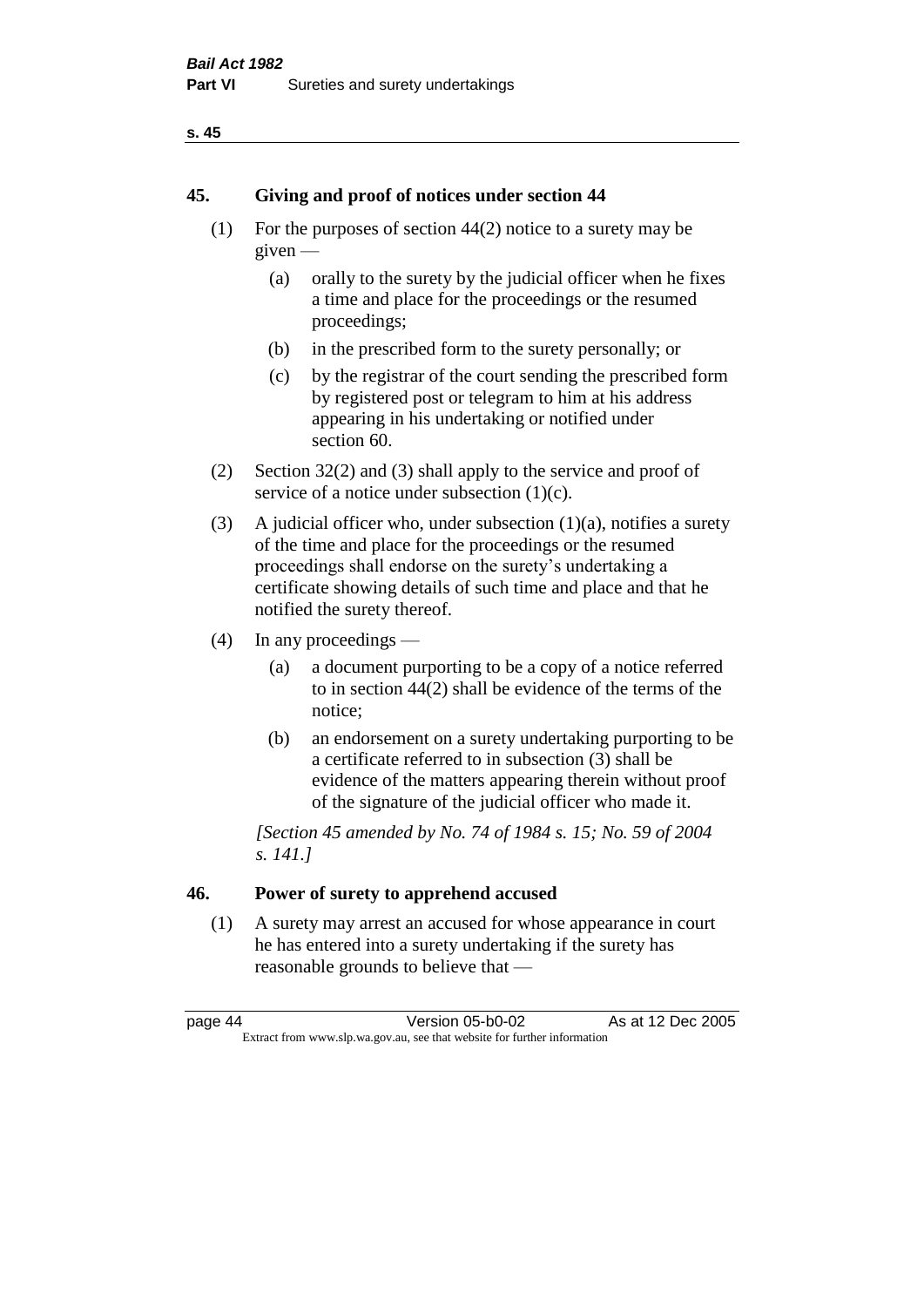- (a) the accused
	- (i) is not likely to comply with the requirements of his bail undertaking mentioned in section  $28(2)(a)$  or (b):
	- (ii) is, or has been, in breach of any condition of his bail undertaking mentioned in section 28(2)(c); or
	- (iii) is, or has been, in breach of a home detention condition mentioned in section 28(2)(d);

and

- (b) it is not expedient to invoke the assistance of a police officer under section 54(1) because the delay occasioned by doing so would defeat the purpose of that section.
- (2) A surety who arrests an accused under subsection (1) shall, as soon as is practicable, deliver him into the custody of a police officer and thereafter he shall be dealt with under section 54(4) and section 55, and those provisions shall apply, as if he had been arrested by a police officer under section 54(2).

*[Section 46 amended by No. 74 of 1984 s. 16; No. 61 of 1990 s. 10; No. 84 of 2004 s. 82.]* 

### **47. Cessation and suspension of surety undertaking**

A surety undertaking ceases to have effect —

- (a) upon the revocation of bail under section  $55(1)$ ;
- (b) upon the release of an accused under section 55(2) if the surety does not consent to the continuance in force of his surety undertaking;
- (c) upon its being cancelled under section 48(4) (and as from the time fixed therefor) by an appropriate judicial officer;
- (d) upon the death of the surety, but only if no order under section 49(1) has been made before then;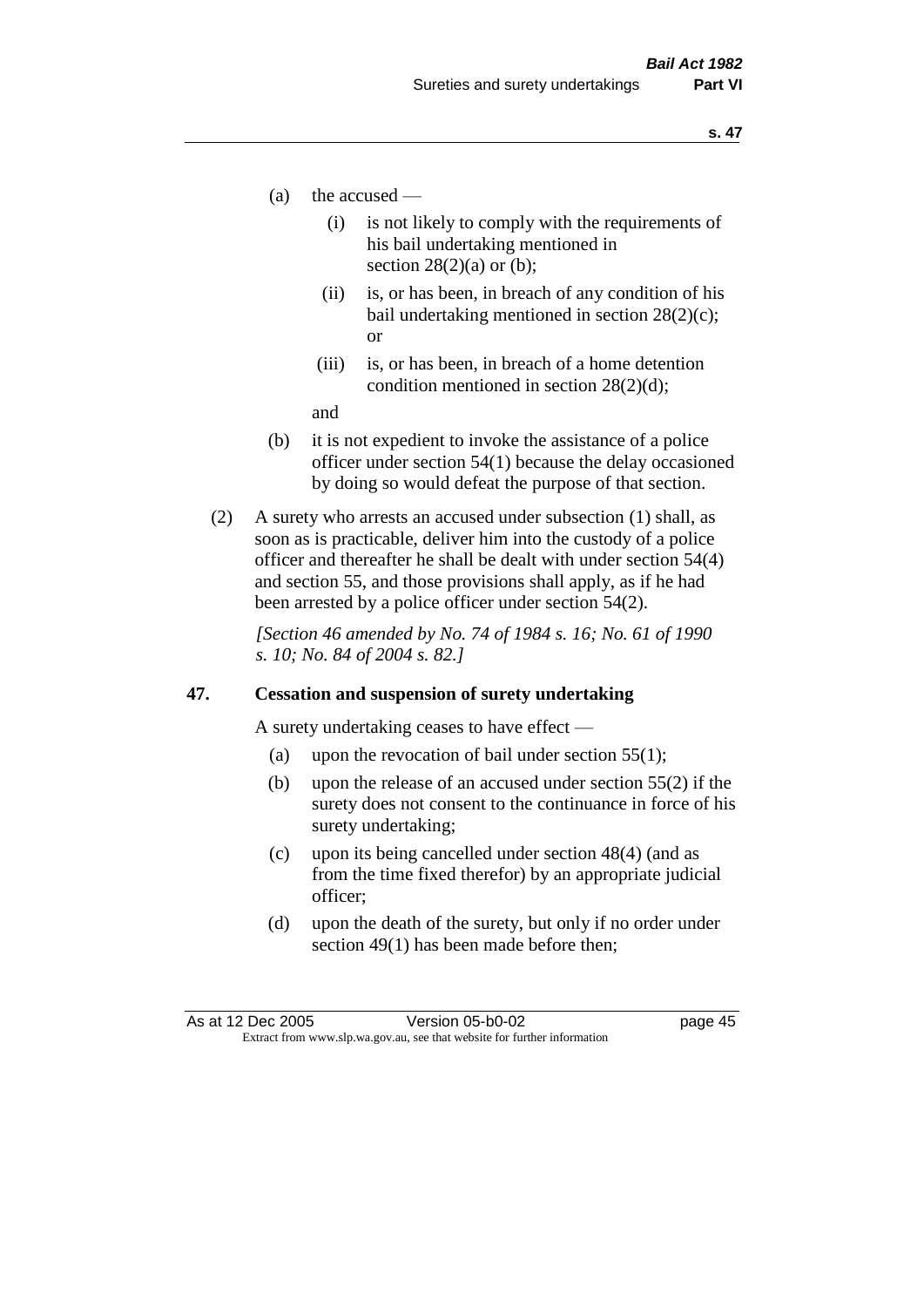- (e) subject to sections 31 and 44, upon the appearance in court by the accused as required by his bail undertaking;
- (f) upon the discharge of the accused according to law from any further proceedings for the offence, or all of the offences, to which the surety undertaking relates; or
- (g) during any period before the time at which the accused is required to appear in court when he is in custody for any other offence or reason.

*[Section 47 amended by No. 84 of 2004 s. 82.]* 

# **48. Surety may apply for cancellation of his undertaking**

- (1) A surety may apply to an appropriate judicial officer for cancellation of his undertaking.
- (2) An application under subsection (1) may be made at any time before that specified, or deemed by section 31(3) to be specified, in the accused's bail undertaking for his appearance in court.
- (3) Upon an application being made under subsection (1) an appropriate judicial officer shall cause the accused to appear before him or another such officer and may issue a warrant or summons for that purpose.
- (4) Upon the appearance of the accused before the time mentioned in subsection (2) an appropriate judicial officer shall —
	- (a) cancel the surety undertaking; and
	- (b) exercise one of the powers set out in section  $55(1)(d)$ or (e).
- (5) An application under subsection (1) must be made, and proceedings on it are to be conducted —
	- (a) in a court of summary jurisdiction in accordance with regulations made under the *Criminal Procedure Act 2004*;

page 46 Version 05-b0-02 As at 12 Dec 2005 Extract from www.slp.wa.gov.au, see that website for further information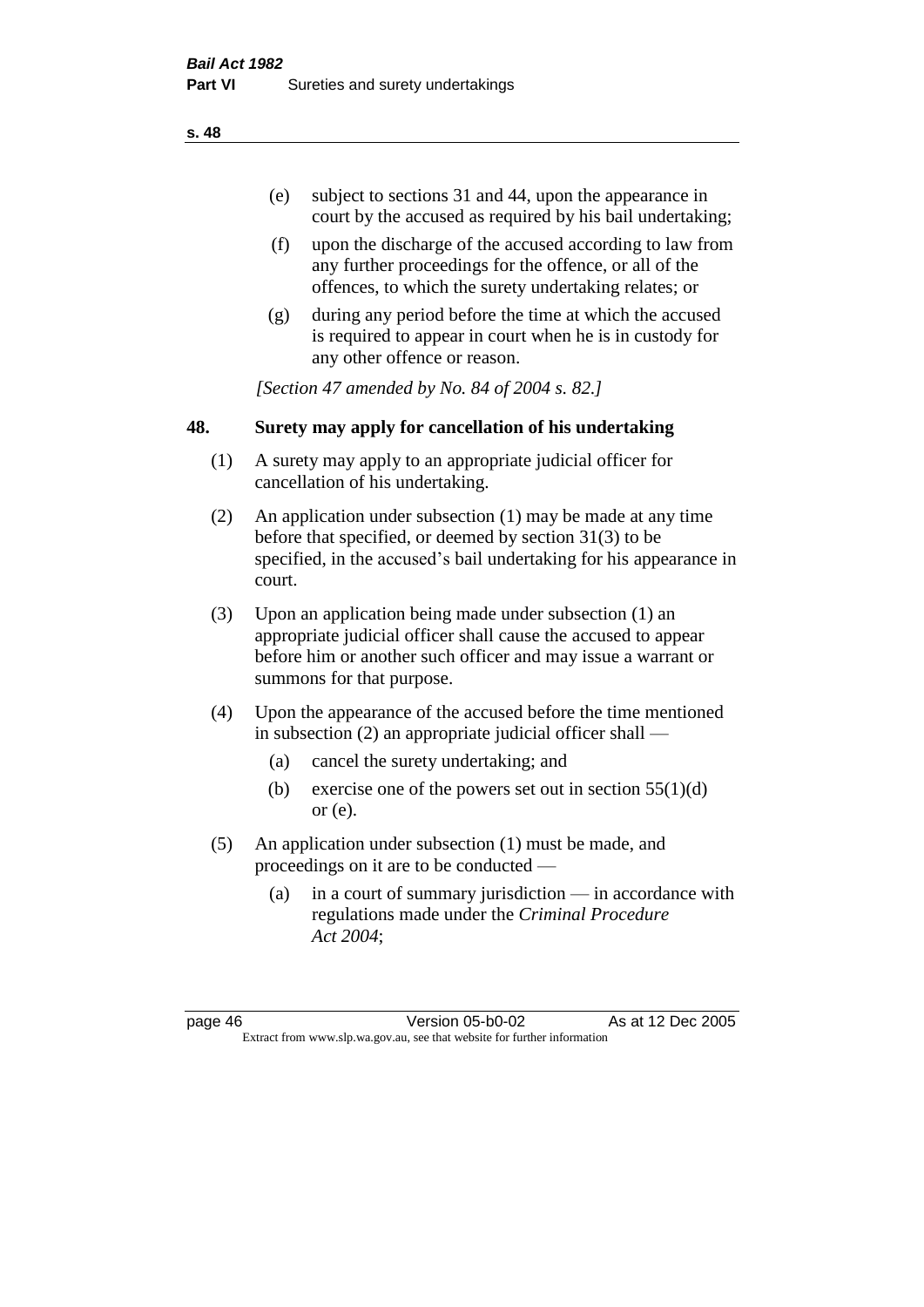(b) in the Supreme Court or the District Court  $-\text{in}$ accordance with rules of court made under the *Criminal Procedure Act 2004*.

*[Section 48 amended by No. 59 of 2004 s. 141; No. 84 of 2004 s. 7 and 82.]* 

### **49. Forfeiture of money under surety's undertaking**

- (1) Where an accused has failed to comply with any requirement of his bail undertaking mentioned in section 28(2)(a) or (b)(ii) the following provisions of this section apply for the purpose of enforcing payment to the State of any sum thereupon payable by a surety in terms of his surety undertaking —
	- (a) the registrar of the court before which the accused failed to appear may apply to an appropriate judicial officer for an order that the sum be paid;
	- (b) that judicial officer shall summon the surety to appear before the court in which the judicial officer exercises jurisdiction to show cause why an order of forfeiture should not be made under this section;
	- (c) on the hearing of the application and upon proof of the surety's liability in terms of his undertaking, the judicial officer shall order forfeiture of the full amount specified in the undertaking unless the surety attends at the hearing and shows to the satisfaction of the judicial officer that there was reasonable cause for the failure of the accused to comply with the requirement to which the application relates;
	- (d) notwithstanding paragraph (c), the judicial officer may decline to make an order under that paragraph or may order forfeiture in part only where the surety attends and shows to the satisfaction of the judicial officer —
		- (i) that, by reason of a change of circumstances since the undertaking was entered into, an order for forfeiture, or for forfeiture in full (as the case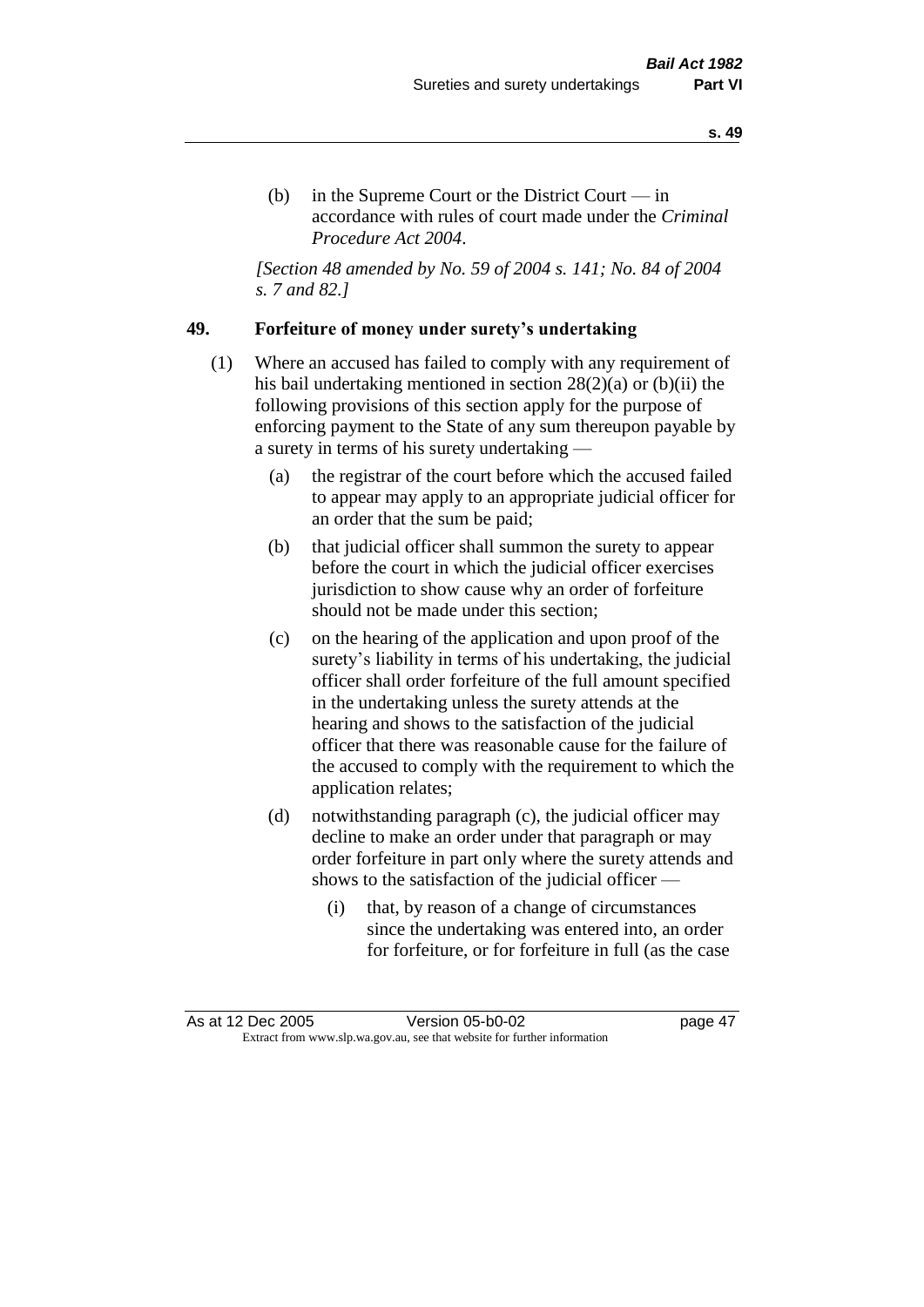may be), would cause excessive hardship to the surety or his dependants; and

- (ii) that such hardship would not be relieved by the exercise of one or more of the powers conferred by section 59;
- (e) an order may be made under this section whether or not the accused has been convicted of an offence against section 51(1) or (2) but if, after an order has been made, the surety satisfies the Governor that new facts have been discovered or new circumstances have arisen which show that there was reasonable cause for the failure of the accused as mentioned in paragraph (c), the Governor may exercise the power in section 139 of the *Sentencing Act 1995* as if the forfeiture were one to which that section applied.
- (2) An application under subsection (1) must be made, and proceedings on it are to be conducted —
	- (a) in a court of summary jurisdiction in accordance with regulations made under the *Criminal Procedure Act 2004*;
	- (b) in the Supreme Court or the District Court  $-\text{in}$ accordance with rules of court made under the *Criminal Procedure Act 2004*.
- (3) Without prejudice to the recovery of such an amount as a civil debt due to the State, any amount to be paid under an order made under this section is to be paid, and its payment may be enforced under Part 5 of the *Fines, Penalties and Infringement Notices Enforcement Act 1994*, unless an order has been made under subsection (4).
- (4) If under this section the Supreme Court or the District Court makes an order requiring the payment of money, the court may make an order under section 59 of the *Sentencing Act 1995* in respect of the amount payable and for that purpose that section,

page 48 Version 05-b0-02 As at 12 Dec 2005 Extract from www.slp.wa.gov.au, see that website for further information

**s. 49**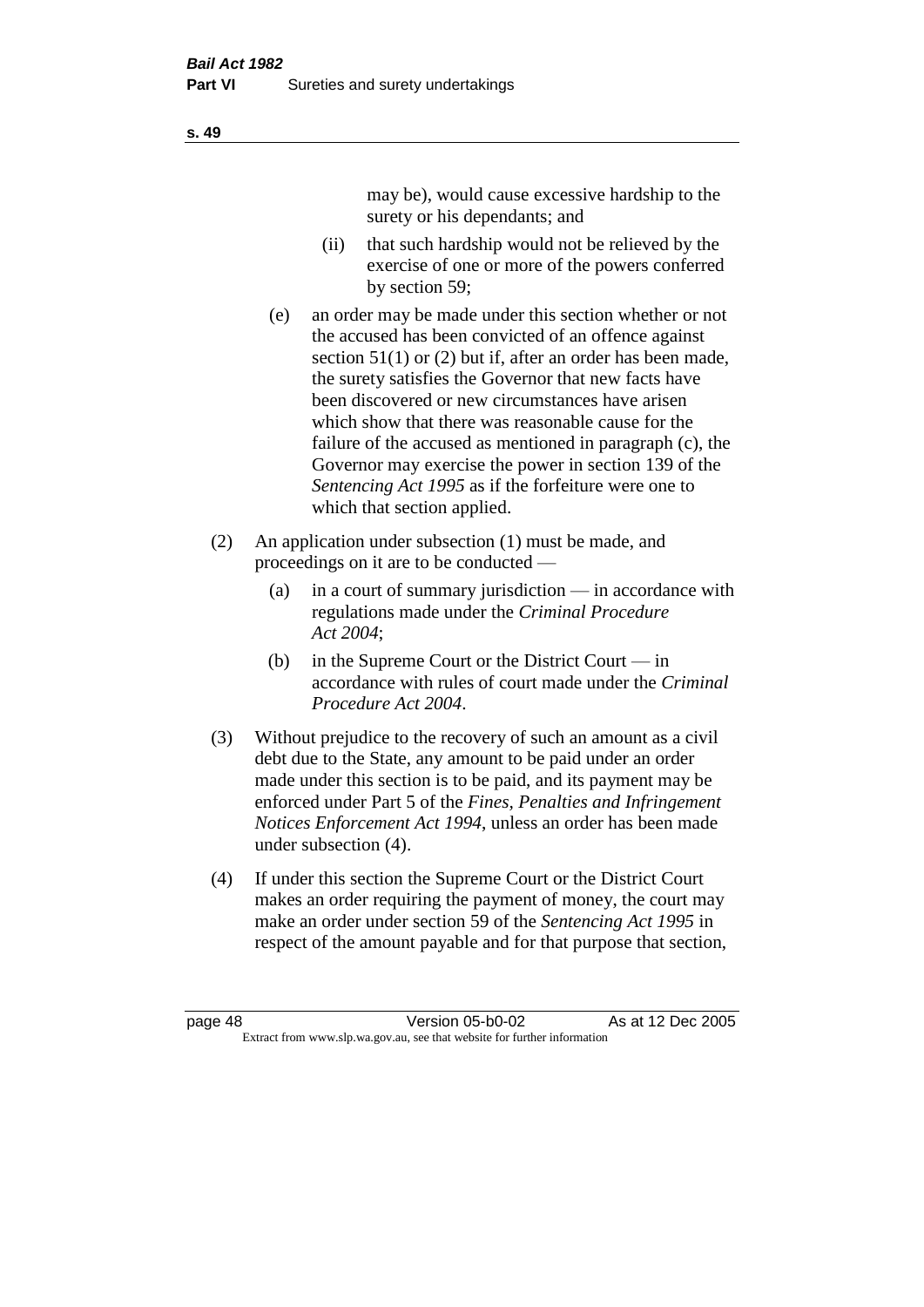with any necessary changes, applies as if the amount were a fine imposed on the surety.

*[Section 49 amended by No. 74 of 1984 s. 17; No. 92 of 1994 s. 5; No. 78 of 1995 s. 8; No. 65 of 2003 s. 121(3); No. 74 of 2003 s. 29; No. 59 of 2004 s. 141; No. 84 of 2004 s. 8, 11 and 82.]* 

### **50. Offence to indemnify surety**

(1) If a person indemnifies, or agrees to indemnify, a surety or proposed surety against any liability which the surety or proposed surety may incur under this Act (including this section) he and the surety or proposed surety and any person with whom he agrees as aforesaid each commits an offence.

Penalty: \$1 000 or imprisonment for 12 months or both.

- (2) An offence is committed under subsection  $(1)$ 
	- (a) whether the agreement is made before or after the surety undertaking is entered into and whether or not a proposed surety actually becomes a surety; and
	- (b) whether the compensation is to be in money or in money's worth.
- (3) An offence is not committed under subsection (1) by a surety or proposed surety if he shows —
	- (a) that he had no knowledge of an agreement within the meaning of subsection (1) proposed to be entered into between 2 other persons; or
	- (b) that having such knowledge he took all steps reasonably available to him to prevent the agreement being entered into.

*[Section 50 amended by No. 74 of 1984 s. 18.]*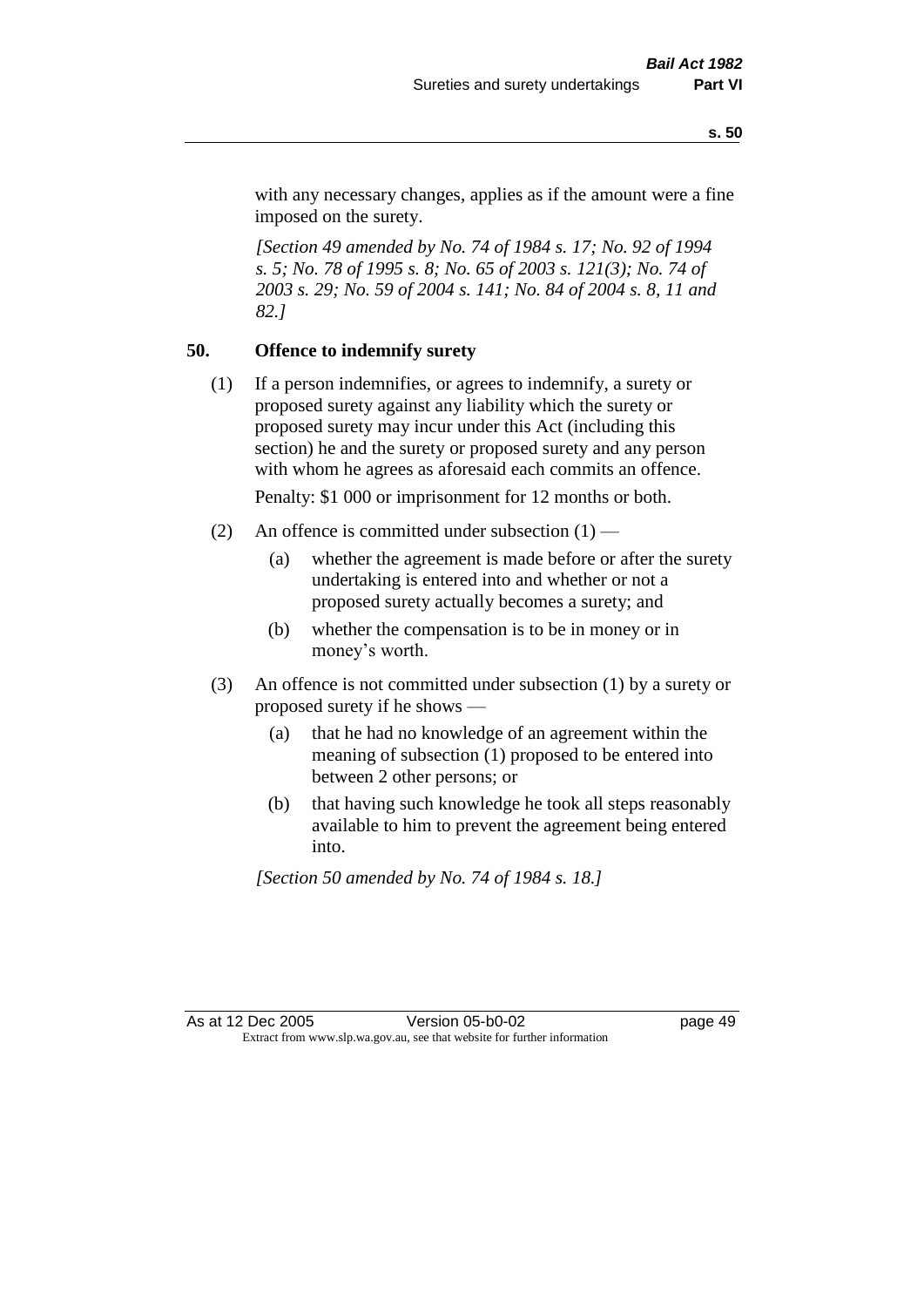**s. 50A**

# **Part VIA — Administration of home detention conditions**

*[Heading inserted by No. 61 of 1990 s. 11.]* 

## **50A. Powers of CEO (Justice)**

The CEO (Justice) has all of the powers conferred under this Act on a community corrections officer and may review, vary, or rescind a direction given by a community corrections officer.

*[Section 50A inserted by No. 61 of 1990 s. 11; amended by No. 31 of 1993 s. 9.]* 

*[50B. Repealed by No. 78 of 1995 s. 8.]* 

### **50C. Powers and duties of community corrections officers**

- (1) A community corrections officer may give such reasonable directions to an accused subject to a home detention condition as are necessary for the proper administration of the condition and any other condition imposed on the grant of bail to the accused including, without limiting the generality of the foregoing, directions as to —
	- (a) when the accused may leave the place where he is required by the home detention condition to remain;
	- (b) the period of any authorised absence from the place where he is required by the home detention condition to remain;
	- (c) when the accused shall return to the place where he is required by the home detention condition to remain;
	- (d) the method of travel to be used by the accused during any absence from the place where he is required by the home detention condition to remain; and
	- (e) the manner in which the accused shall report his whereabouts.

page 50 Version 05-b0-02 As at 12 Dec 2005 Extract from www.slp.wa.gov.au, see that website for further information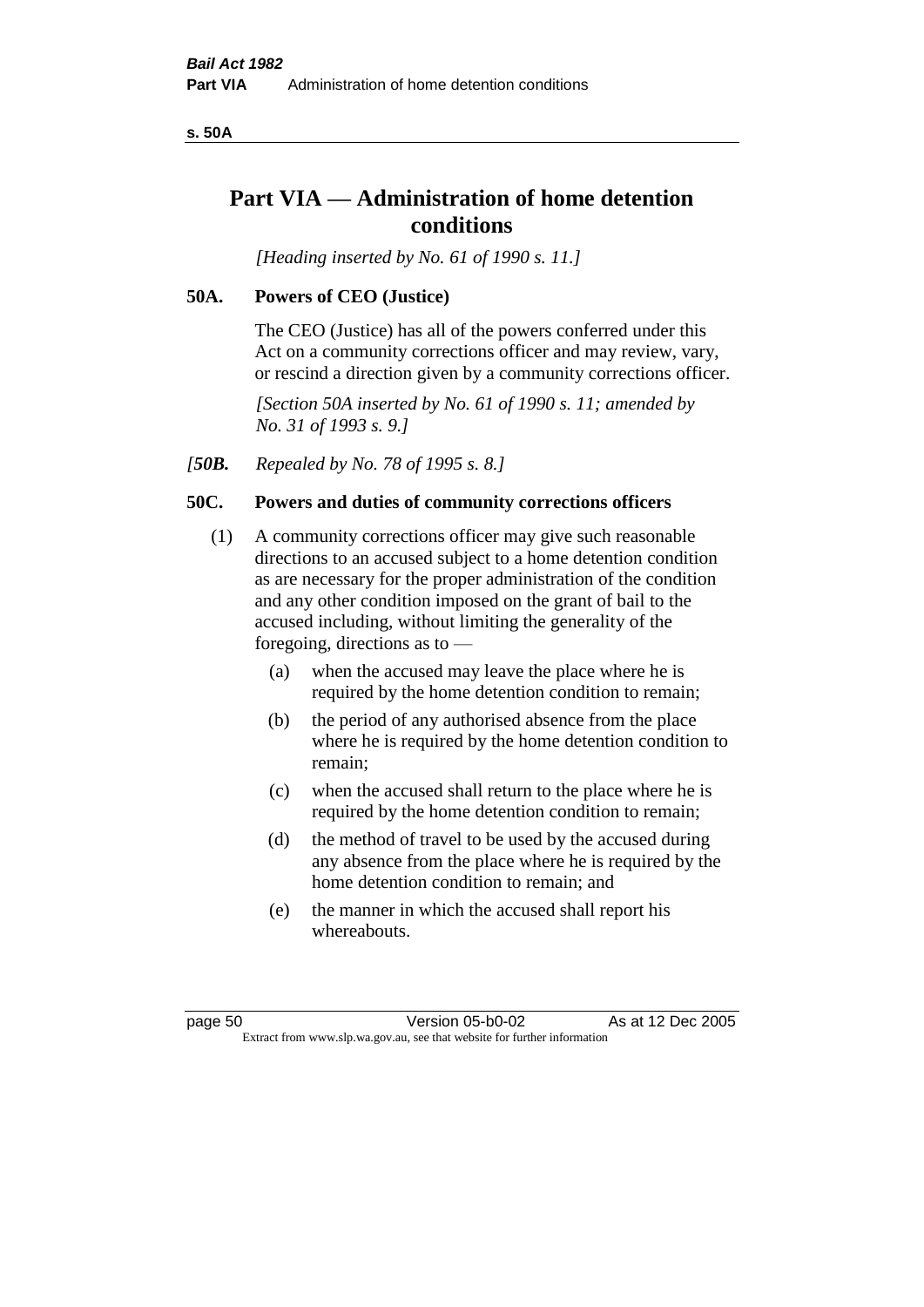- (2) For the purpose of ascertaining whether or not an accused is complying with a home detention condition or any direction given pursuant to subsection (1), a community corrections officer may, at any time —
	- (a) enter or telephone the place where the accused is required by a home detention condition to remain;
	- (b) enter or telephone the accused's place of employment or any other place where the accused is permitted or required to attend; or
	- (c) question any person at any place referred to in paragraph (a) or (b).
- $(3)$  A person who
	- (a) hinders a person exercising powers under subsection (2); or
	- (b) fails to answer a question put pursuant to subsection  $(2)(c)$  or gives an answer that the person knows is false or misleading in a material particular,

commits an offence.

Penalty: \$2 000 and imprisonment for 12 months.

- (4) A community corrections officer
	- (a) shall keep such records and make such returns and reports in relation to accused persons subject to home detention conditions as the CEO (Justice) directs; and
	- (b) shall make any records relating to a defendant subject to a home detention condition available on the request of the CEO (Justice) to him.

*[Section 50C inserted by No. 61 of 1990 s. 11; amended by No. 31 of 1993 s. 9; No. 50 of 2003 s. 37(3); No. 84 of 2004 s. 82, 83(3).]*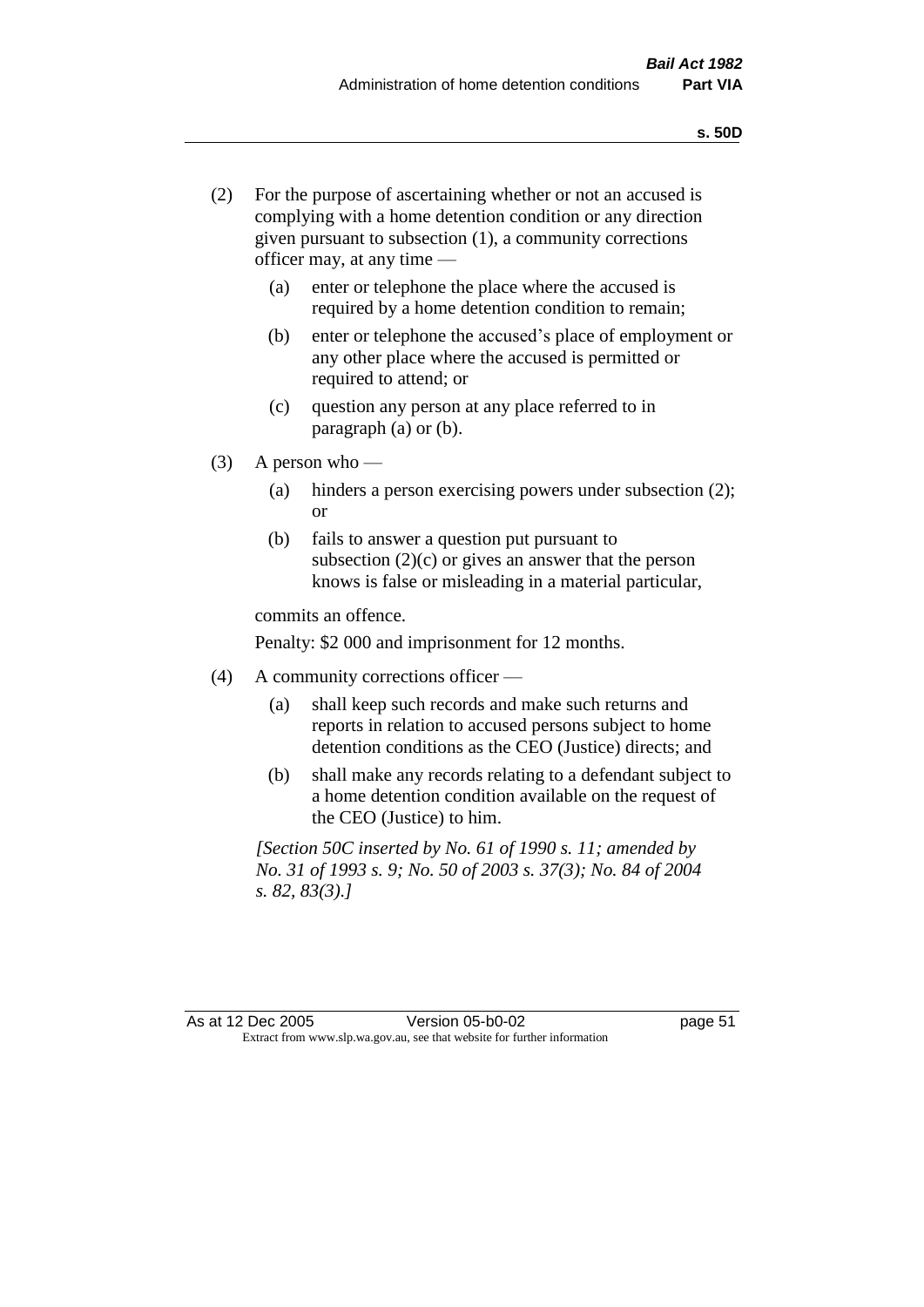| v<br>۰,<br>٠<br>۰.<br>× |  |
|-------------------------|--|
|-------------------------|--|

### **50D. Powers of members of the Police Force**

- (1) For the purpose of ascertaining whether or not an accused is complying with a home detention condition, a member of the Police Force may —
	- (a) require the accused to produce a copy of his bail undertaking and any notice by the CEO (Justice) under section 50E(a) for inspection; and
	- (b) require the accused to explain why he is absent from the place where he is required by the home detention condition to remain.
- (2) An accused who fails to comply with subsection  $(1)(a)$  or who fails to explain when required to do so under subsection (1)(b) or who gives an explanation that the accused knows is false or misleading in a material particular, commits an offence.

Penalty: \$2 000.

*[Section 50D inserted by No. 61 of 1990 s. 11; amended by No. 31 of 1993 s. 9; No. 50 of 2003 s. 37(4) ; No. 84 of 2004 s. 82.]* 

# **50E. CEO (Justice) may substitute a different place of detention and apply conditions**

The CEO (Justice) may, at any time, by notice in writing given to an accused granted bail subject to a home detention condition —

- (a) substitute a different place for the place where an accused is required by a home detention condition to remain;
- (b) require the accused to comply with such of the conditions specified in the list provided to the accused under section 24A(4) as are specified in the notice.

*[Section 50E inserted by No. 61 of 1990 s. 11; amended by No. 31 of 1993 s. 9; No. 84 of 2004 s. 82.]* 

page 52 Version 05-b0-02 As at 12 Dec 2005 Extract from www.slp.wa.gov.au, see that website for further information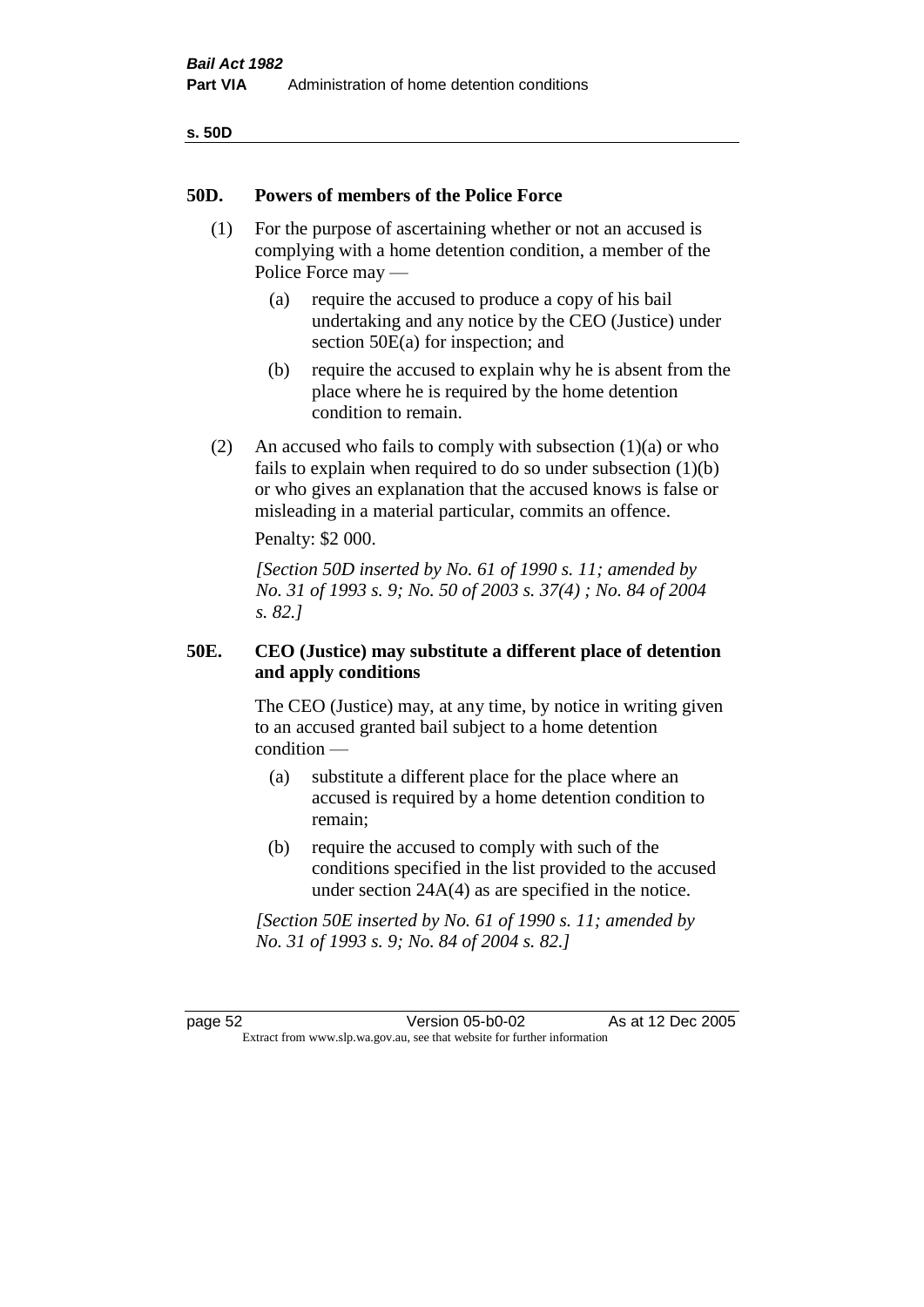### **50F. CEO (Justice) may revoke bail**

- (1) Where a home detention condition has been imposed as a condition on a grant of bail to an accused the CEO (Justice) may, in his absolute discretion, by instrument signed by him and if practicable, given to the accused, revoke the bail.
- (2) Without limiting the generality of subsection (1), the power to revoke bail may be exercised where the accused —
	- (a) is not likely to comply with any requirement of his bail undertaking mentioned in section  $28(2)(a)$  or (b); or
	- (b) is, or has been, or is likely to be in breach of any condition of his bail undertaking mentioned in section  $28(2)(c)$ .
- (3) Subject to subsection (4), where the CEO (Justice) revokes bail he shall include a statement of his reasons for the cancellation in the instrument cancelling the bail.
- (4) Where the CEO (Justice) is of the opinion that it would be in the interest of the accused or any other person, or the public, to withhold from the accused any or all of the reasons referred to in subsection (3), the CEO (Justice) may so withhold the reason or reasons.
- (5) Where the CEO (Justice) revokes bail, he may, whenever necessary, issue a warrant directed to all members of the Police Force to have the accused arrested and brought before an appropriate judicial officer.

*[Section 50F inserted by No. 61 of 1990 s. 11; amended by No. 31 of 1993 s. 9; No. 84 of 2004 s. 82.]* 

#### **50G. Procedure on arrest after revocation of bail**

(1) An accused arrested pursuant to a warrant issued under section 50F shall be taken as soon as is practicable before an appropriate judicial officer unless he is arrested less than 24 hours before the time at which he is due to appear in

As at 12 Dec 2005 Version 05-b0-02 page 53 Extract from www.slp.wa.gov.au, see that website for further information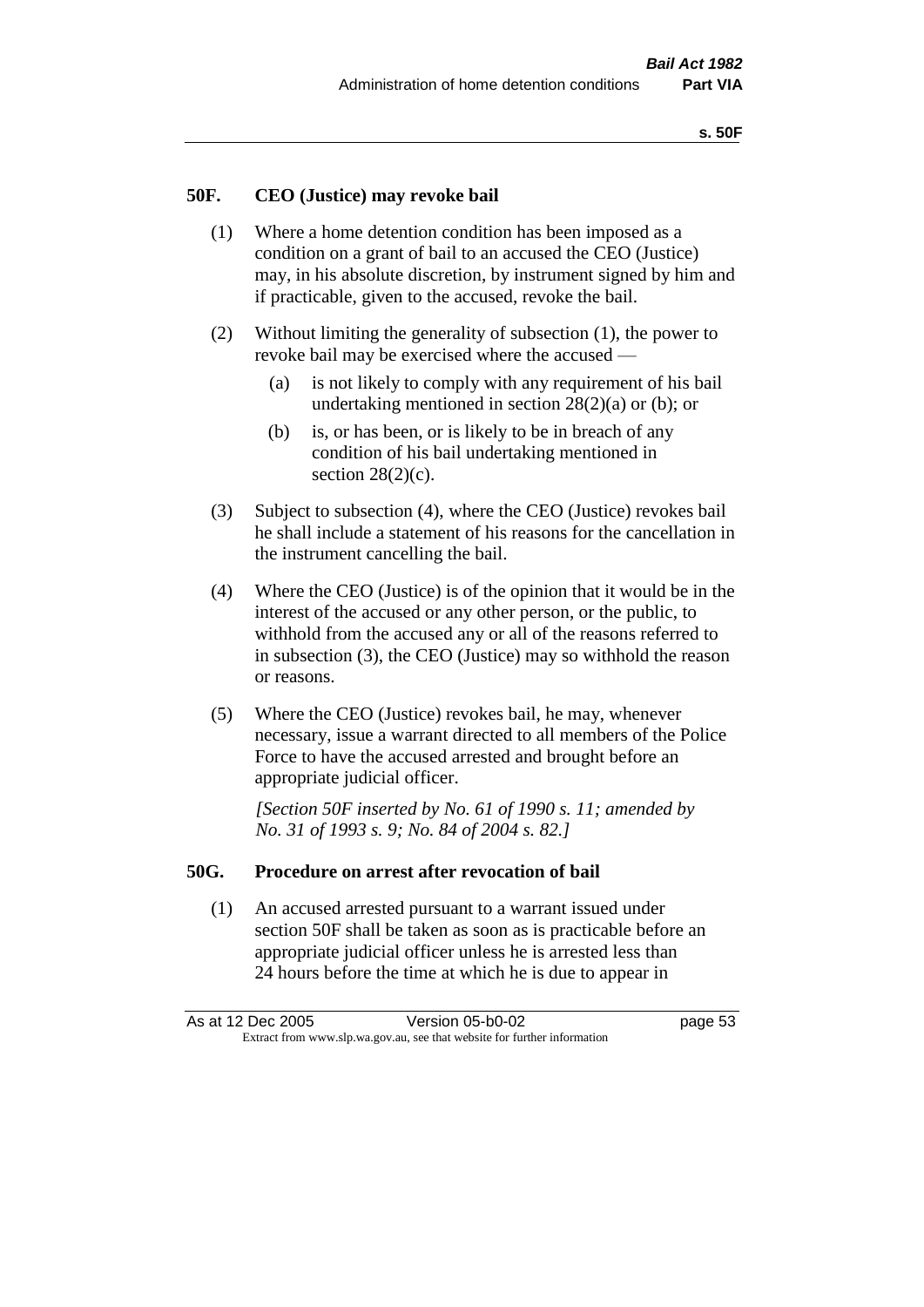accordance with his bail undertaking, in which case he shall be held in custody and brought before an appropriate judicial officer at that time.

- (2) The judicial officer before whom an accused appears under this section may —
	- (a) remand the accused in custody to appear at the time and place specified, or deemed by section 31(3) to be specified, in his bail undertaking; or
	- (b) grant fresh bail to the accused in accordance with this Act, other than clause 2 of Part B of Schedule 1.

*[Section 50G inserted by No. 61 of 1990 s. 11; amended by No. 45 of 1993 s. 12; No. 84 of 2004 s. 82.]* 

# **50H. Exclusion of the rules of natural justice**

The rules known as the rules of natural justice (including any duty of procedural fairness) do not apply to or in relation to the doing or omission of any act, matter or thing under this Part by the CEO (Justice).

*[Section 50H inserted by No. 61 of 1990 s. 11; amended by No. 31 of 1993 s. 9.]* 

### **50J. Delegation by CEO (Justice)**

The CEO (Justice) may, either generally or as otherwise provided by the instrument of delegation, by writing signed by him, delegate to any person any power or duty under this Part, other than this power of delegation.

*[Section 50J inserted by No. 61 of 1990 s. 11; amended by No. 31 of 1993 s. 9.]* 

### **50K. Retrieval of monitoring equipment**

If under rules made under section 50L any device or equipment has been installed at the place where an accused is required by a

page 54 Version 05-b0-02 As at 12 Dec 2005 Extract from www.slp.wa.gov.au, see that website for further information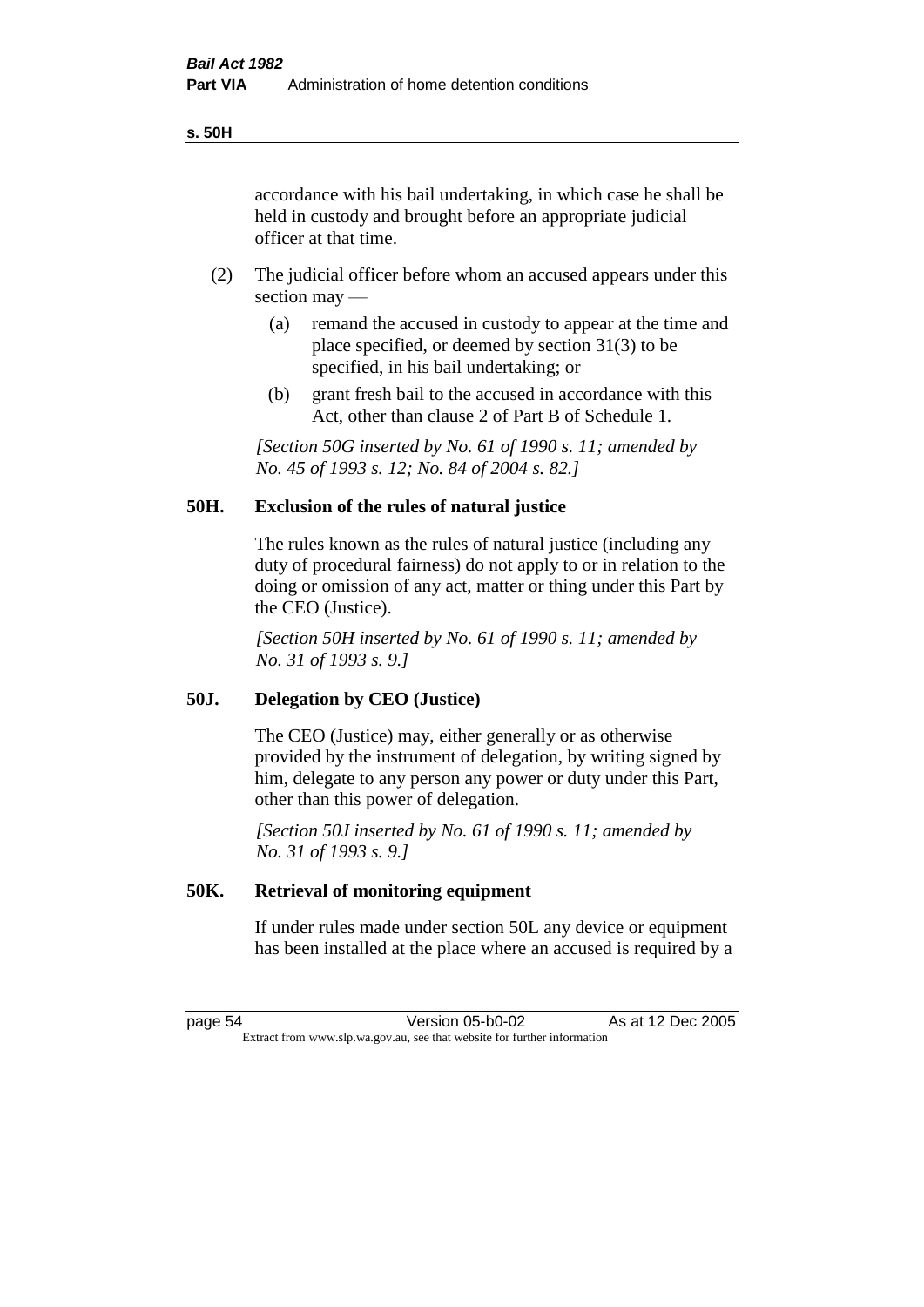#### **s. 50L**

home detention condition to remain, section 118 of the *Sentence Administration Act 2003* applies.

*[Section 50K inserted by No. 78 of 1995 s. 8; amended by No. 50 of 2003 s. 29(3); No. 84 of 2004 s. 82.]* 

# **50L. Rules**

- (1) The CEO (Justice) may, with the approval of the Minister, make rules for the purposes of this Part which may provide for the manner of ensuring that accused persons are complying with home detention conditions and for conditions to be applied to accused persons granted bail subject to home detention conditions including conditions —
	- (a) requiring a defendant to wear any device;
	- (b) requiring a defendant to permit the CEO (Justice) to install any device or equipment at the place where the defendant is required by a home detention condition to remain.
- (2) Rules made under this section may confer a discretionary authority on any person or class of persons.
- (3) Sections 41 and 42 of the *Interpretation Act 1984* do not apply to rules made under this section.

*[Section 50L inserted by No. 61 of 1990 s. 11; amended by No. 31 of 1993 s. 9; No. 84 of 2004 s. 82 and 83(3).]*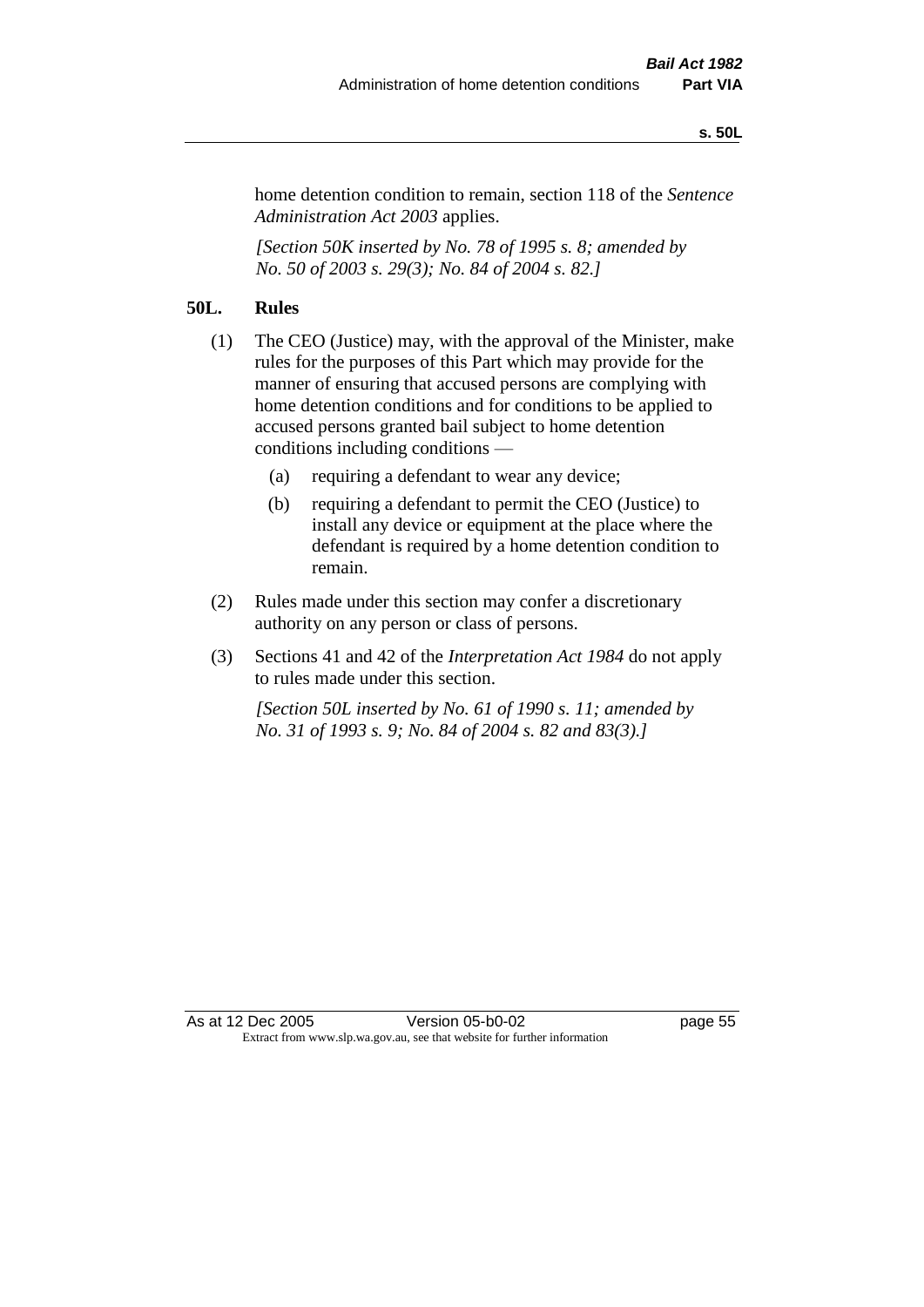**s. 51**

# **Part VII — Enforcement of bail undertakings**

# **51. Offence to fail to comply with bail undertaking**

- (1) An accused who, without reasonable cause, fails to comply with the requirement of his bail undertaking mentioned in section 28(2)(a) commits an offence.
- (2) An accused who fails to comply with the requirement of his bail undertaking mentioned in section  $28(2)(b)(ii)$  commits an offence.
- $(2a)$  An accused
	- (a) whose bail undertaking includes any condition imposed for a purpose mentioned in clause  $2(2)(c)$  or (d) of Part D of Schedule 1; and
	- (b) who fails to comply with the condition,

commits an offence.

- (3) An accused shall not be convicted in his absence of an offence against this section.
- (4) An accused who is charged with an offence against subsection (1) or (2) may be convicted of the other of those offences if that other offence is proved by the evidence.
- (5) A prosecution for an offence against subsection (1), (2) or (2a) may be brought at any time.
- (6) A person who is convicted of an offence against subsection (1), (2) or (2a) is liable to a fine not exceeding \$10 000 or imprisonment for a term not exceeding 3 years, or both.
- (7) A court which convicts an accused of an offence against this section may, in addition to any penalty which it may impose, order that the accused pay such sum as it may fix in or towards defraying the costs and expenses of and consequent upon his apprehension following the failure to comply with his bail undertaking for which he was convicted.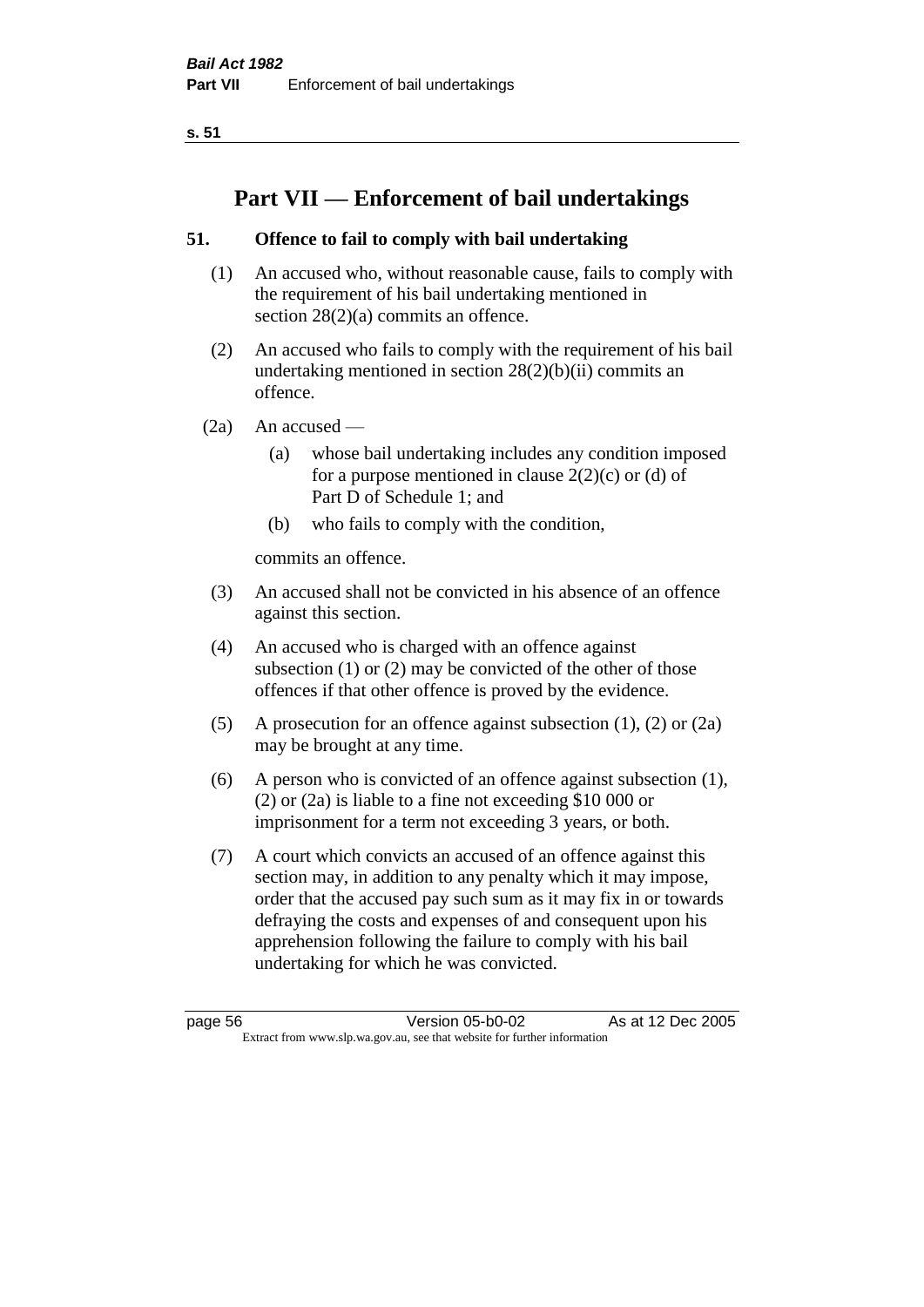- (8) An order made under subsection (7)
	- (a) shall specify to whom and in what manner the sum shall be paid; and
	- (b) may be enforced as though the sum were a penalty imposed under this section.

*[Section 51 amended by No. 54 of 1998 s. 9; No. 59 of 2004 s. 141; No. 84 of 2004 s. 11 and 82.]*

### **52. Provisions as to summary proceedings before superior courts for an offence under section 51**

- (1) This section applies, notwithstanding any other Act, for the purpose of prosecuting an offence against section 51(1), (2) or (2a) where the court before which the accused is bound to appear at the time when he fails to comply with his bail undertaking is the Supreme Court or the District Court.
- (2) Where this section applies, the accused shall be dealt with summarily for the offence and shall be so dealt with —
	- (a) by a judge of the Supreme Court in any case where the accused was bound to appear before the General Division of the Supreme Court;
	- (ab) by a judge of appeal in any case where the accused was bound to appear before the Court of Appeal;
	- (b) by a Judge of the District Court in any case where the accused was bound to appear before that Court.
- (3) A prosecution for an offence which is to be dealt with under this section shall be commenced by the authorised officer (as defined in section 80 of the *Criminal Procedure Act 2004*) who was conducting the proceedings in which the accused failed to comply with his bail undertaking —
	- (a) where subsection  $(2)(a)$  or (ab) applies, in the Supreme Court; and
	- (b) where subsection (2)(b) applies, in the District Court.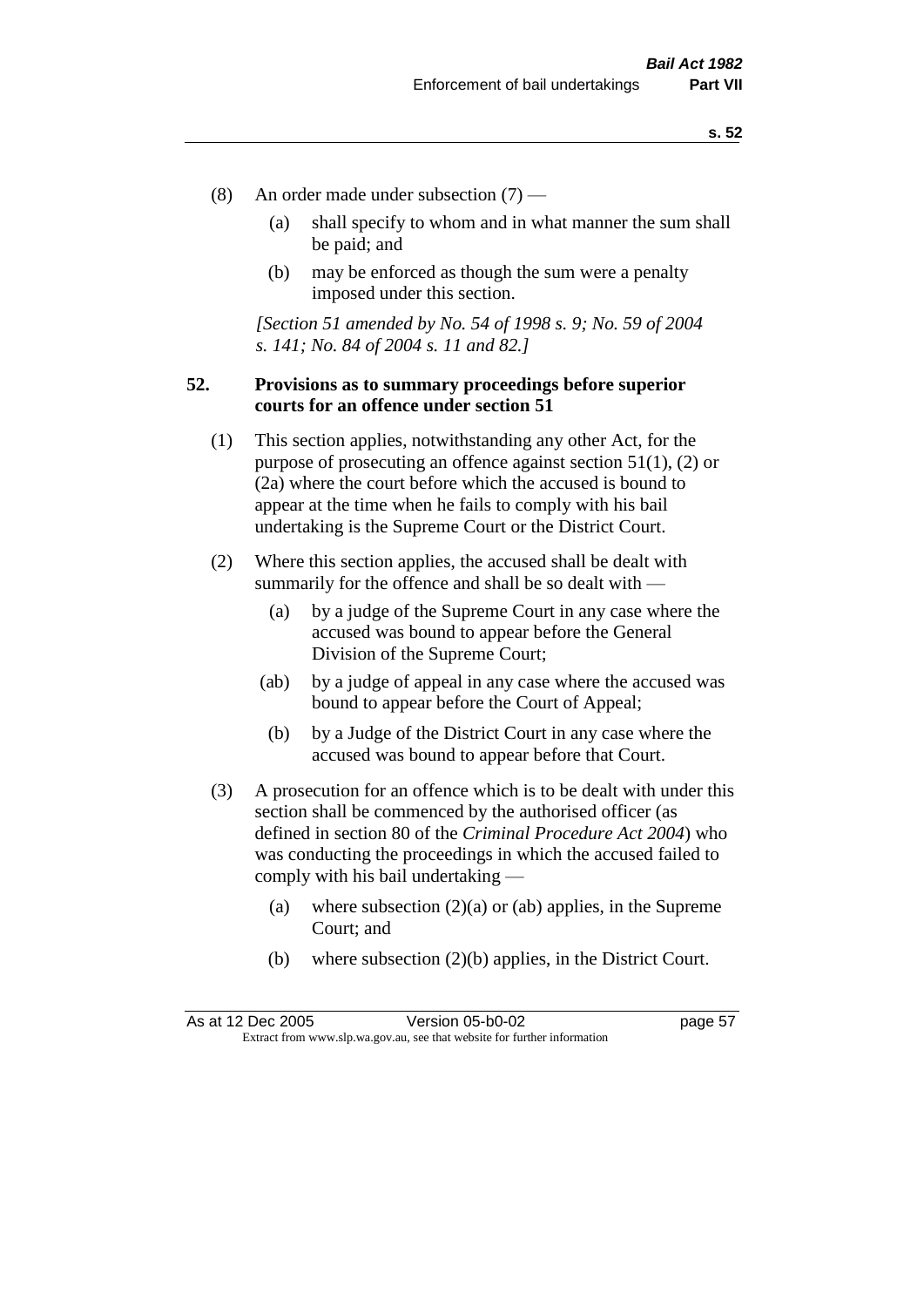- (4) Subject to section 51(3) and (5), a prosecution for an offence which is to be dealt with under this section is to be commenced and conducted under the *Criminal Procedure Act 2004* as if it were a prosecution of a simple offence in a court of summary jurisdiction.
- (5) If under section 51(6) or (7) the Supreme Court or the District Court imposes a pecuniary penalty the court may make an order under section 59 of the *Sentencing Act 1995* in respect of the amount payable.

*[Section 52 amended by No. 92 of 1994 s. 6; No. 78 of 1995 s. 8; No. 54 of 1998 s. 10; No. 45 of 2004 s. 28(2) and (4); No. 59 of 2004 s. 141; No. 84 of 2004 s. 11 and 82.]* 

### **53. Appeals against decisions made under s. 52**

- (1) A person who is dissatisfied with a decision (as defined in section 6 of the *Criminal Appeals Act 2004*) made under section 52 may, with the leave of the Court of Appeal, appeal against it.
- (2) For the purposes of subsection (1), Part 2 of the *Criminal Appeals Act 2004*, with any necessary changes, applies as if —
	- (a) the decision referred to in subsection (1) were a decision of a court of summary jurisdiction;
	- (b) a reference in that Part to a court of summary jurisdiction were a reference to the court that made the decision referred to in subsection (1); and
	- (c) a reference in that Part to commencing an appeal were a reference to applying for leave to appeal.
- (3) Despite section 13(1) of the *Criminal Appeals Act 2004*, the appeal is to be dealt with by the Court of Appeal.

*[Section 53 inserted by No. 45 of 2004 s. 28(3); amended by No. 84 of 2004 s. 11 and 82.]*

page 58 Version 05-b0-02 As at 12 Dec 2005 Extract from www.slp.wa.gov.au, see that website for further information

### **s. 53**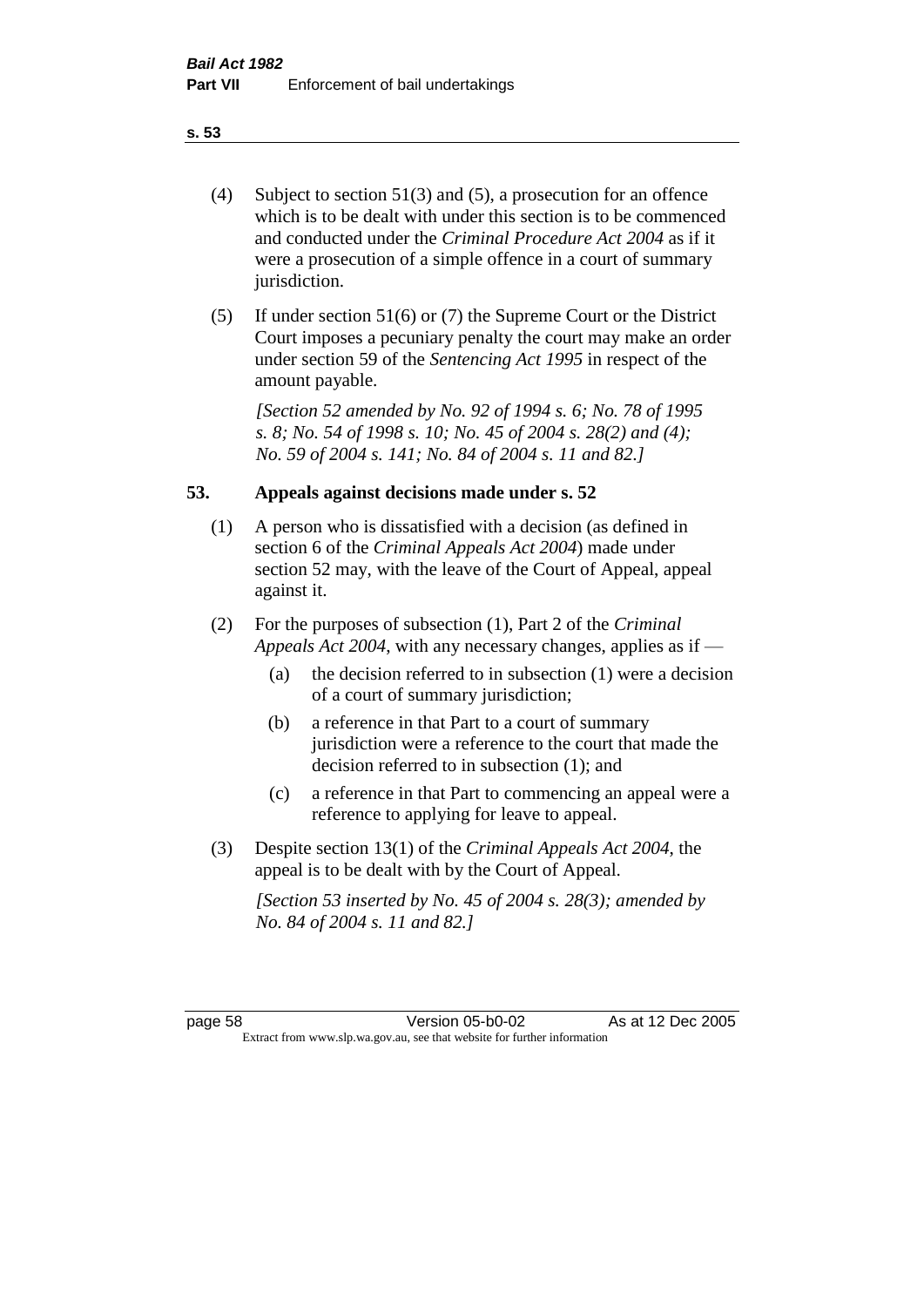### **54. Accused on bail may be taken before a judicial officer for variation or revocation of bail**

- (1) A police officer may cause an accused who has been released on bail to appear before an appropriate judicial officer to show cause why his bail should not be varied or revoked if the police officer —
	- (a) has reasonable grounds to believe, or is notified in writing by a surety for the accused that the surety has reasonable grounds to believe, that the accused —
		- (i) is not likely to comply with any requirement of his bail undertaking mentioned in section  $28(2)(a)$  or (b);
		- (ii) is, or has been, or is likely to be in breach of any condition of his bail undertaking mentioned in section  $28(2)(c)$ ; or
		- (iii) is, or has been, in breach of a home detention condition mentioned in section 28(2)(d);
	- (b) has reasonable grounds to believe that
		- (i) any surety for the accused's appearance is no longer suitable under section 39 to be a surety, or is dead;
		- (ii) for any reason any security required under Part D of Schedule 1 is no longer sufficient; or
		- (iii) in a case where the accused has been granted bail for the purposes of an appeal, the accused has discontinued the appeal or has not prosecuted it with all due diligence.
- (2) For the purpose of causing an accused to appear before an appropriate judicial officer as provided in subsection (1) a police officer may —
	- (a) arrest the accused without warrant and bring him before an appropriate judicial officer; or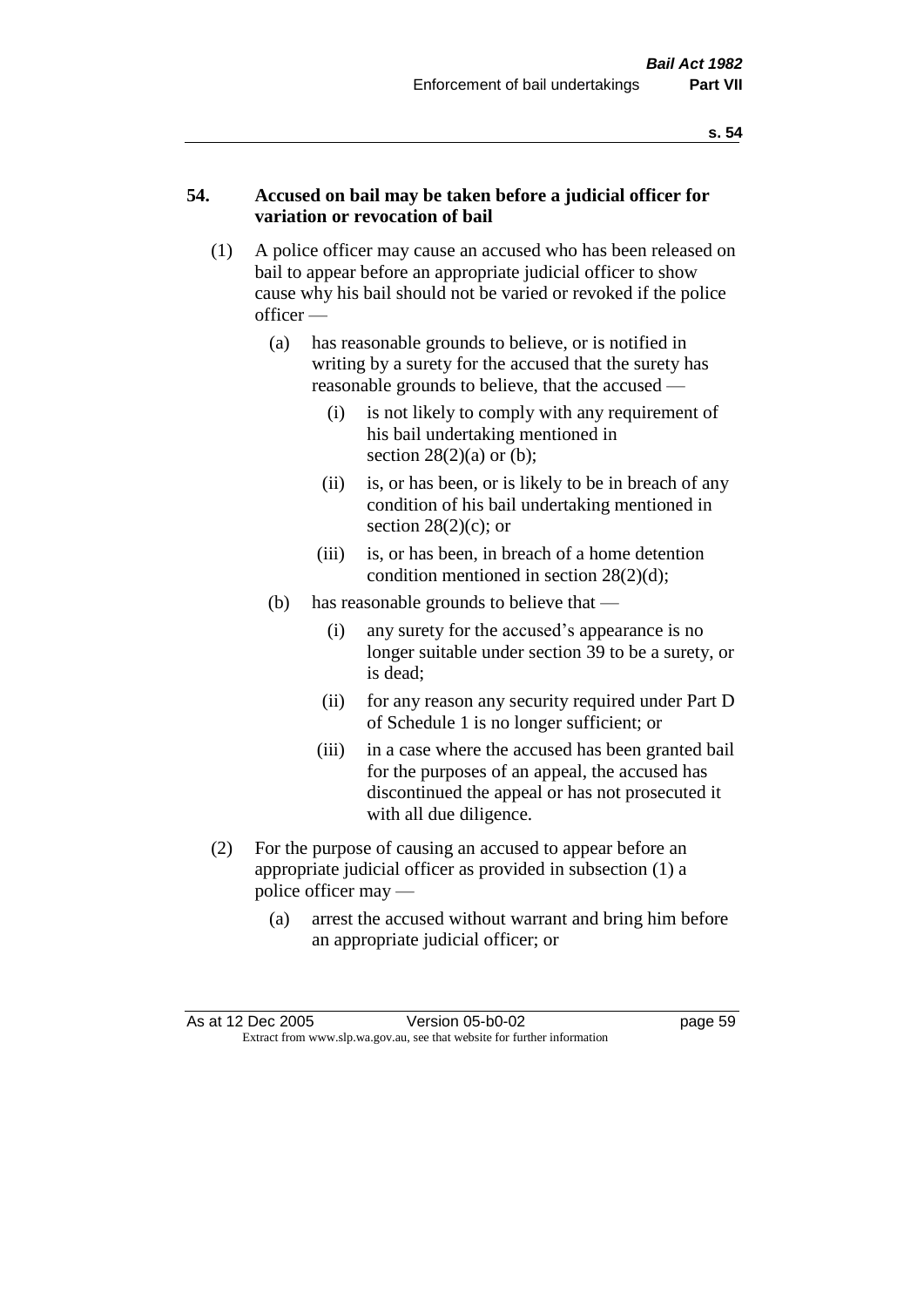- (3) An application under subsection (2)(b) must be made, and proceedings on it are to be conducted —
	- (a) in a court of summary jurisdiction in accordance with regulations made under the *Criminal Procedure Act 2004*;
	- (b) in the Supreme Court or the District Court  $-\text{in}$ accordance with rules of court made under the *Criminal Procedure Act 2004*.
- (4) An accused arrested under this section shall be taken as soon as is practicable before an appropriate judicial officer unless he is arrested less than 24 hours before the time at which he is due to appear in accordance with his bail undertaking, in which case he shall be held in custody and brought before an appropriate judicial officer at that time.
- *[(5) repealed]*

*[Section 54 amended by No. 33 of 1989 s. 18; No. 61 of 1990 s. 12; No. 45 of 1993 s. 12; No. 59 of 2004 s. 141; No. 84 of 2004 s. 9, 11 and 82.]* 

# **55. Powers of judicial officer to revoke or vary bail**

- (1) If the judicial officer before whom an accused appears under section 54 is satisfied that —
	- (a) the accused is not likely to comply with any requirement of his bail undertaking mentioned in section 28(2)(a) or (b);
	- (b) he is, or has been, or is likely to be, in breach of any condition of his bail undertaking mentioned in section  $28(2)(c)$ ;
	- (ba) he is, or has been, in breach of a home detention condition mentioned in section 28(2)(d); or

**s. 55**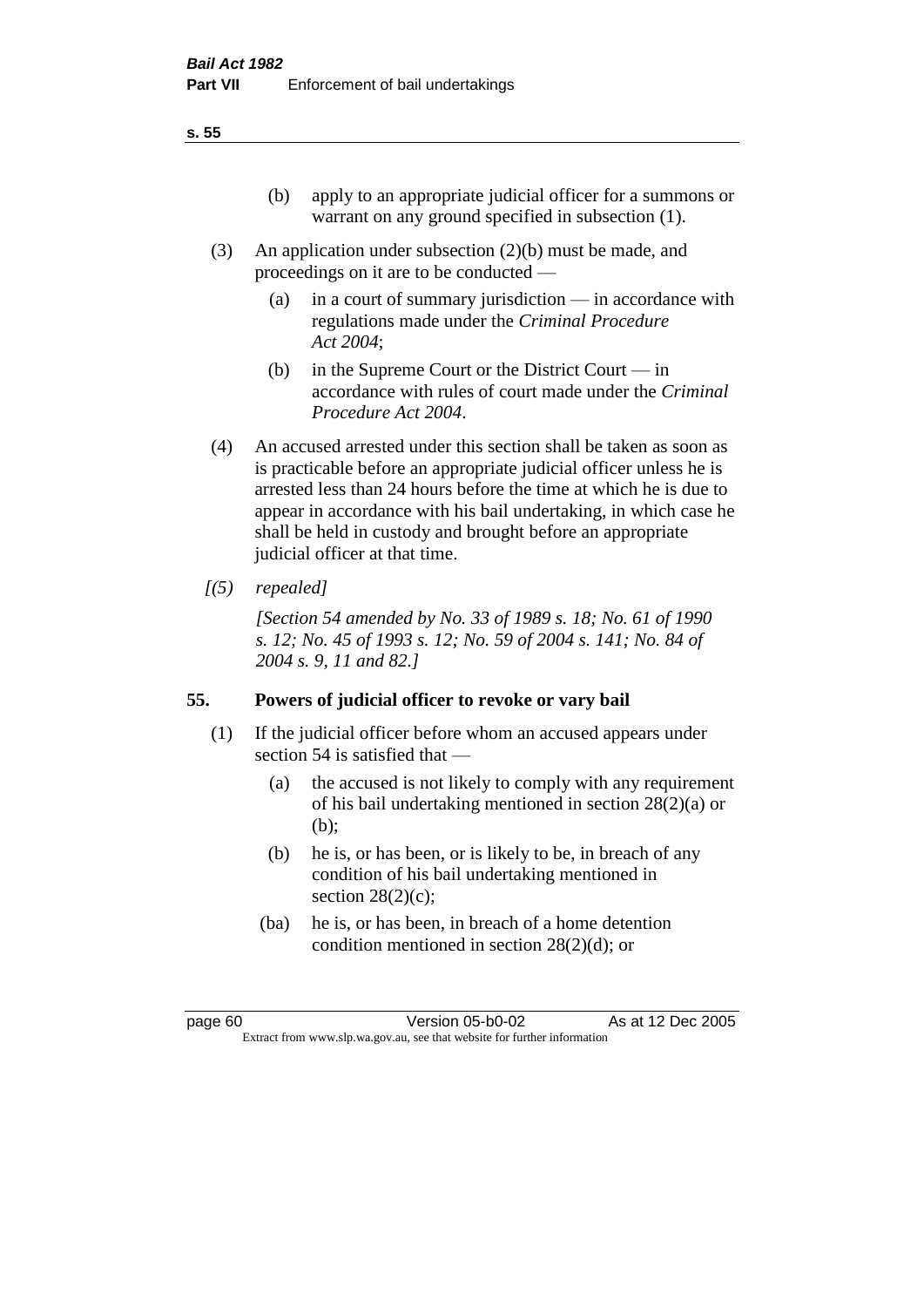(c) any of the grounds set out in section  $54(1)(b)$  has been established,

### he may —

- (d) revoke the bail and remand the accused in custody to appear at the time and place specified, or deemed by section 31(3) to be specified, in his bail undertaking; or
- (e) revoke the bail and grant fresh bail to the accused in accordance with this Act, other than clause 2 of Part B of Schedule 1.
- (2) If the judicial officer before whom the accused so appears is not satisfied as to any of the matters mentioned in subsection  $(1)(a)$ , (b), or (c) he shall release the accused on his existing bail undertaking and, with the consent in writing of the surety, on any existing surety undertaking.

*[Section 55 amended by No. 61 of 1990 s. 13; No. 45 of 1993 s. 12; No. 84 of 2004 s. 82.]* 

### **56. Warrant for arrest of absconding accused**

Where at any time after that specified in his bail undertaking for his appearance an accused has failed to comply with the requirements of his bail undertaking mentioned in section  $28(2)(a)$  or (b), the court before which he was required to appear may issue a warrant to arrest the accused and bring him before that court or a court of like jurisdiction.

*[Section 56 amended by No. 15 of 1988 s. 16; No. 84 of 2004 s. 82.]* 

### **57. Forfeiture of money under bail undertaking**

(1) Where an accused is convicted of an offence against section  $51(1)$ ,  $(2)$  or  $(2a)$ , the court by which he is convicted shall, whether or not an application is made therefor by the prosecutor, order that the full amount agreed to be forfeited, in the accused's bail undertaking, be forfeited to the State.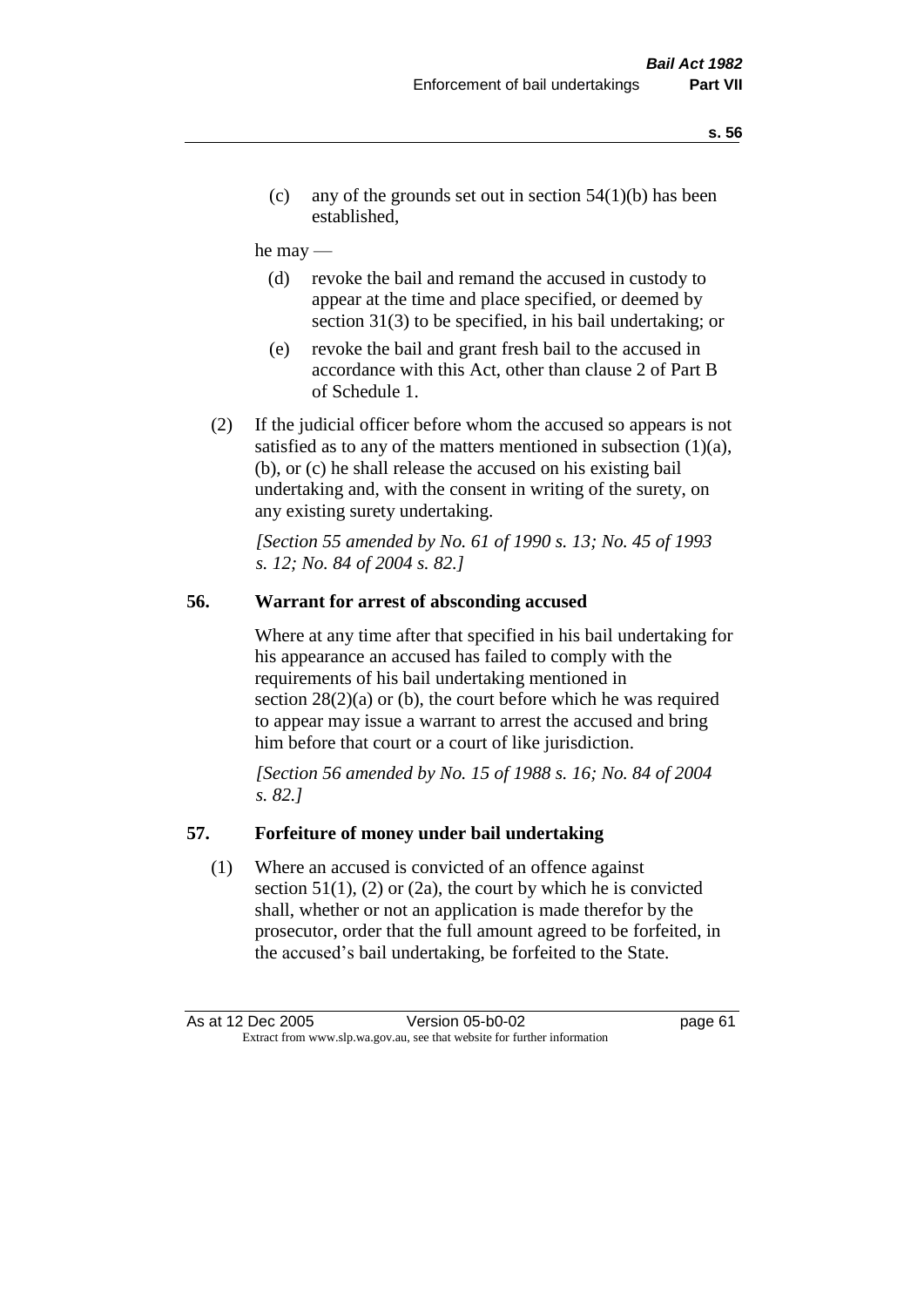- (2) Notwithstanding subsection (1), the court may decline to make an order thereunder or may order forfeiture in part only where the accused shows to the satisfaction of the judicial officer —
	- (a) that, by reason of a change of circumstances since the bail undertaking was entered into, an order for forfeiture, or for forfeiture in full (as the case may be), would cause excessive hardship to the accused or his dependants; and
	- (b) that such hardship would not be relieved by the exercise of one of the powers conferred by section 59.
- (3) Without prejudice to the recovery of such an amount as a civil debt due to the State, any amount to be paid under an order made under this section is to be paid, and its payment may be enforced under Part 5 of the *Fines, Penalties and Infringement Notices Enforcement Act 1994*, unless an order has been made under subsection (4).
- (4) If under this section the Supreme Court or the District Court makes an order requiring the payment of money, the court may make an order under section 59 of the *Sentencing Act 1995* in respect of the amount payable and for that purpose that section, with any necessary changes, applies as if the amount were a fine imposed on the accused.

*[Section 57 amended by No. 74 of 1984 s. 19; No. 92 of 1994 s. 7; No. 78 of 1995 s. 8; No. 54 of 1998 s. 11; No. 65 of 2003 s. 121(3) ; No. 84 of 2004 s. 82.]* 

# **58. Automatic forfeiture on expiration of one year after absconding**

- (1) If after the expiration of one year from the day on which the accused is required to appear in court in accordance with the requirement of his bail undertaking mentioned in section  $28(2)(a)$  he has not —
	- (a) been arrested under section 56; or
	- (b) appeared in court in accordance with the requirement of his bail undertaking mentioned in section 28(2)(b)(ii); or

| page 62                                                                  | Version 05-b0-02 | As at 12 Dec 2005 |
|--------------------------------------------------------------------------|------------------|-------------------|
| Extract from www.slp.wa.gov.au, see that website for further information |                  |                   |

### **s. 58**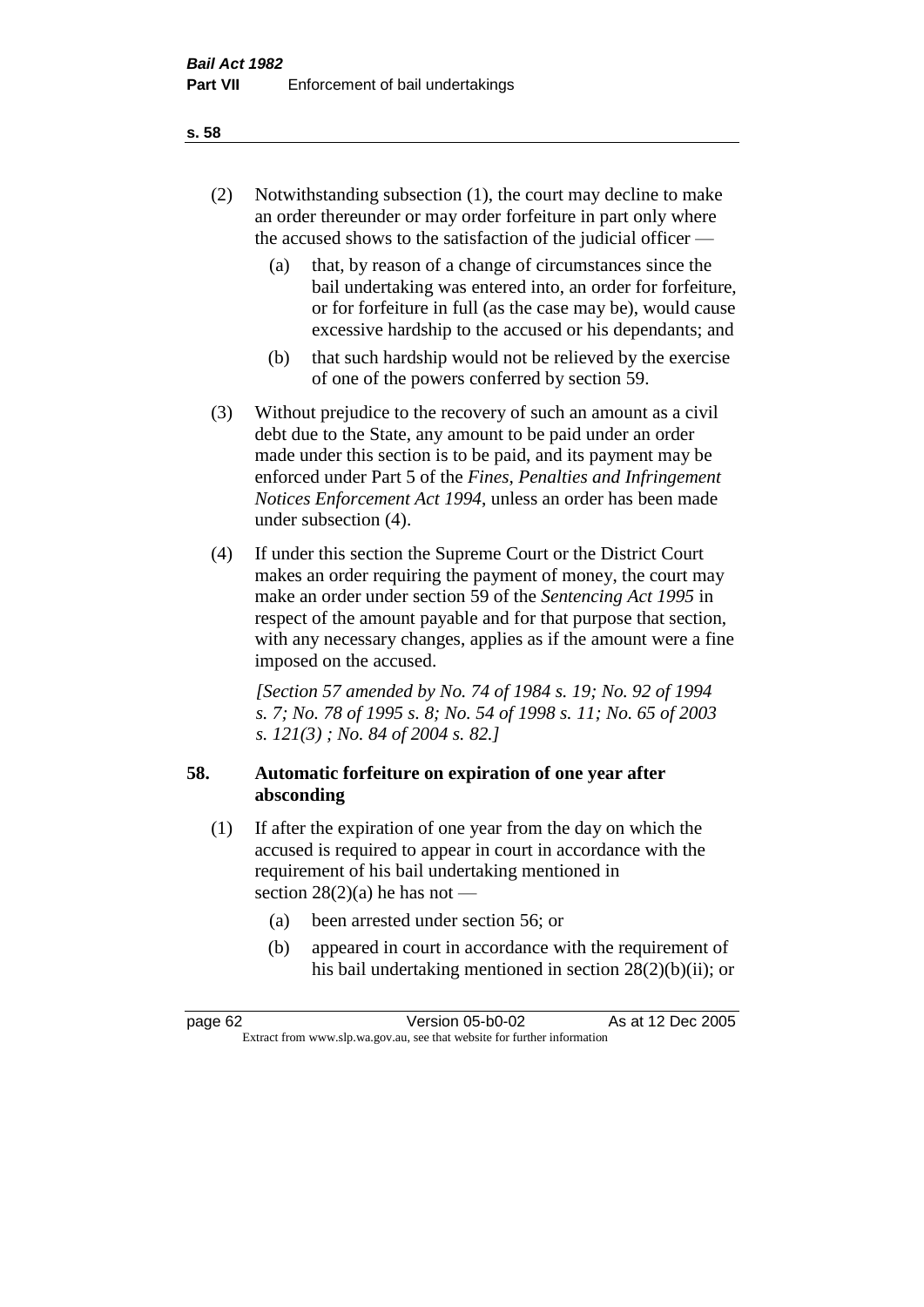(c) otherwise surrendered himself or been taken into custody to be dealt with on the charge or charges for which the bail undertaking was entered into,

the full amount specified in the bail undertaking shall, on the expiration of the said period, be forfeited to the State by virtue of this section without any order of the court or other formality.

(2) Upon the occurrence of a forfeiture under subsection (1) any security given by the accused may be resorted to by the State as if an order of forfeiture had been made under section 57(1).

*[Section 58 amended by No. 65 of 2003 s. 121(3); No. 84 of 2004 s. 82.]*

As at 12 Dec 2005 Version 05-b0-02 page 63 Extract from www.slp.wa.gov.au, see that website for further information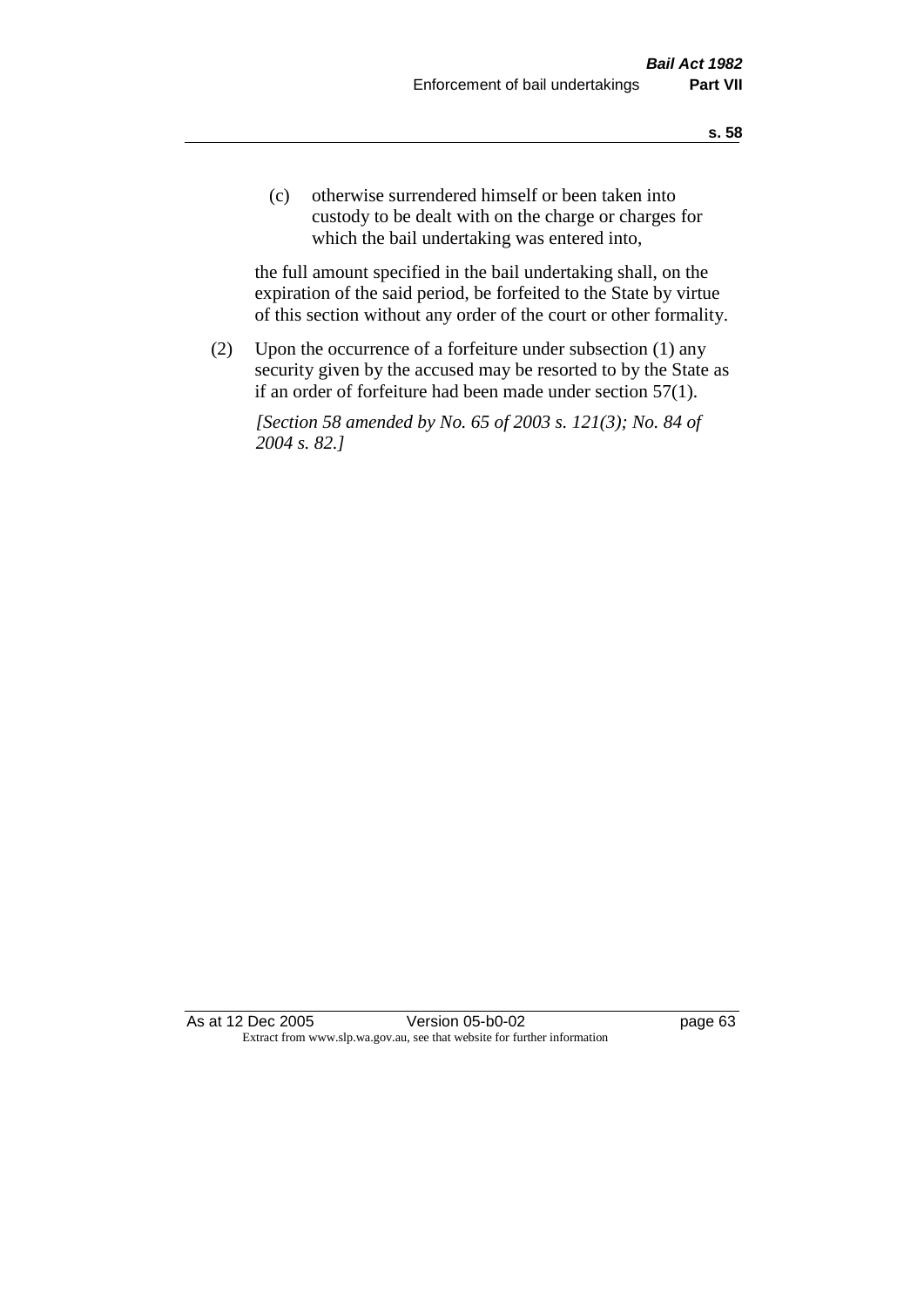**s. 59**

# **Part VIII — Miscellaneous**

# **59. Further power of judicial officer in relation to enforcement of undertakings**

A court or an appropriate judicial officer who makes an order for forfeiture under section 49 or 57 may, when doing so, or at any time thereafter, further order —

- (a) that payment of any sum be made by specified instalments or be postponed to a specified date;
- (b) that any security given be applied in or towards payment of the sum forfeited; or
- (c) that the accused or the surety, as the case may be, do all such things and execute all such documents as may be necessary, or as may be specified in the order, for the purpose of vesting any security in the State or enabling the State to realize the same or to resort thereto to recover the sum forfeited,

and the court or an appropriate judicial officer may at any time vary or revoke an order made under paragraph (a), (b), or (c).

*[Section 59 amended by No. 65 of 2003 s. 121(3); No. 84 of 2004 s. 82.]*

# **60. Accused and surety to notify any change of address**

Where —

- (a) an accused who has been released on bail; or
- (b) a surety,

changes his place of residence, employment, or business from that appearing on his bail undertaking or surety undertaking he shall forthwith, in writing, notify details of the change to the registrar of the court before which, at the time when the change occurs, the accused is required to appear, and if without reasonable cause he fails to do so he commits an offence.

Penalty: \$1 000.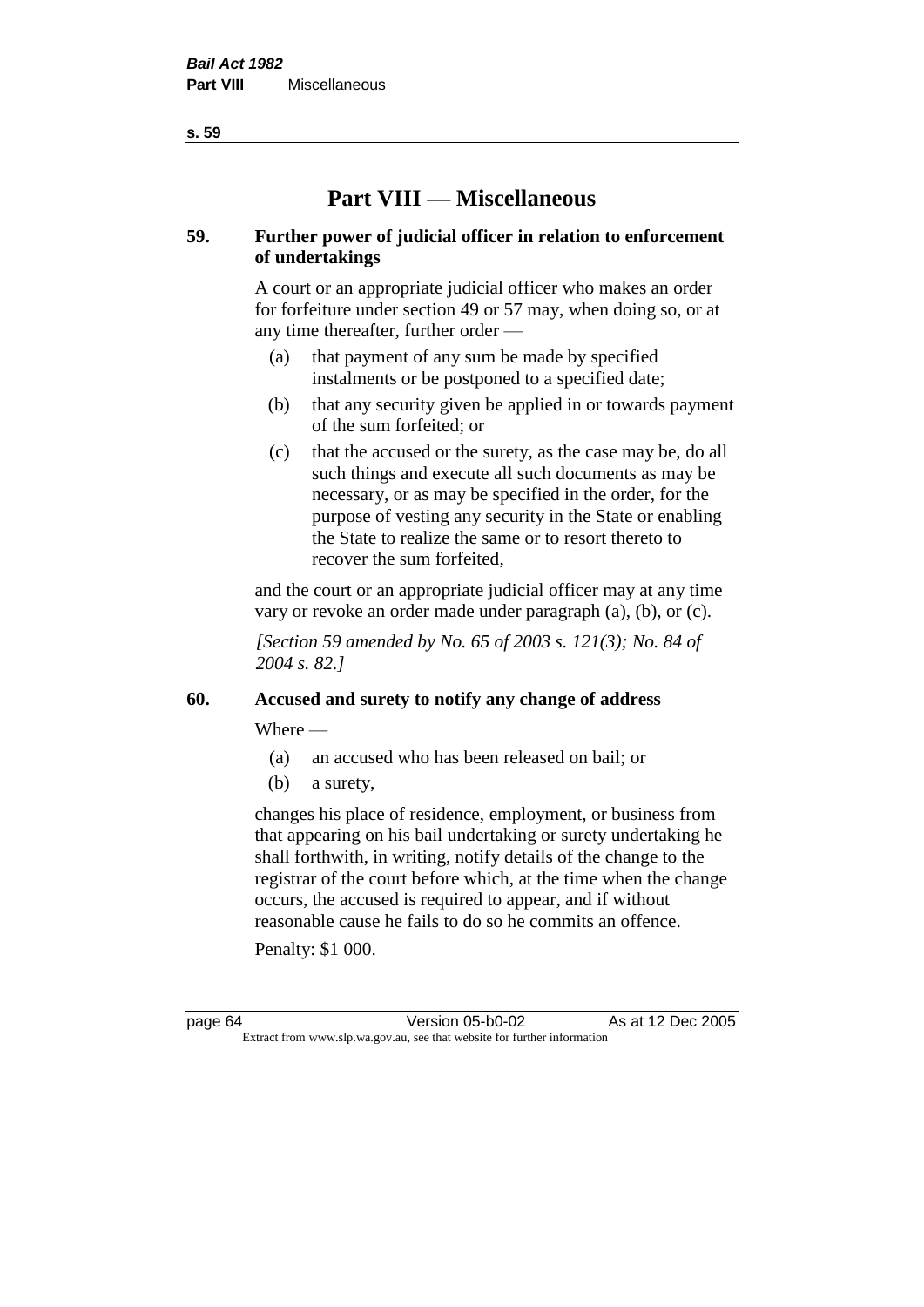*[Section 60 amended by No. 50 of 2003 s. 37(5); No. 59 of 2004 s. 141; No. 84 of 2004 s. 82.]*

# **61. Offence of failing to bring arrested person before court or person able to grant bail**

- (1) A person to whom this section applies commits an offence if, having arrested another for an offence, he wilfully and without reasonable excuse fails to take that other person, or cause him to be taken, as soon as is practicable —
	- (a) before an authorised officer or judicial officer empowered by this Act to grant bail for that offence; or
	- (b) before a court.

Penalty: \$1 000 or imprisonment for 12 months or both.

- (2) This section applies to a person who
	- (a) is not empowered by this Act to grant bail for the offence or by reason of section 16; or
	- (b) being so empowered, elects to act under section 6(2a).

*[Section 61 amended by No. 15 of 1988 s. 17.]* 

# **62. Offence to give false information for bail purposes**

A person who for the purpose of obtaining —

- (a) a grant of bail for himself or a variation of the terms and conditions thereof; or
- (b) approval of himself as a surety,

makes any statement which he knows is false in a material particular, or recklessly makes any statement which is false in a material particular, commits an offence.

Penalty: \$1 000 or imprisonment for 12 months or both.

## **63. Protection of persons carrying out this Act**

A person shall not be liable in civil proceedings on account of anything done, or omitted to be done, by him in good faith in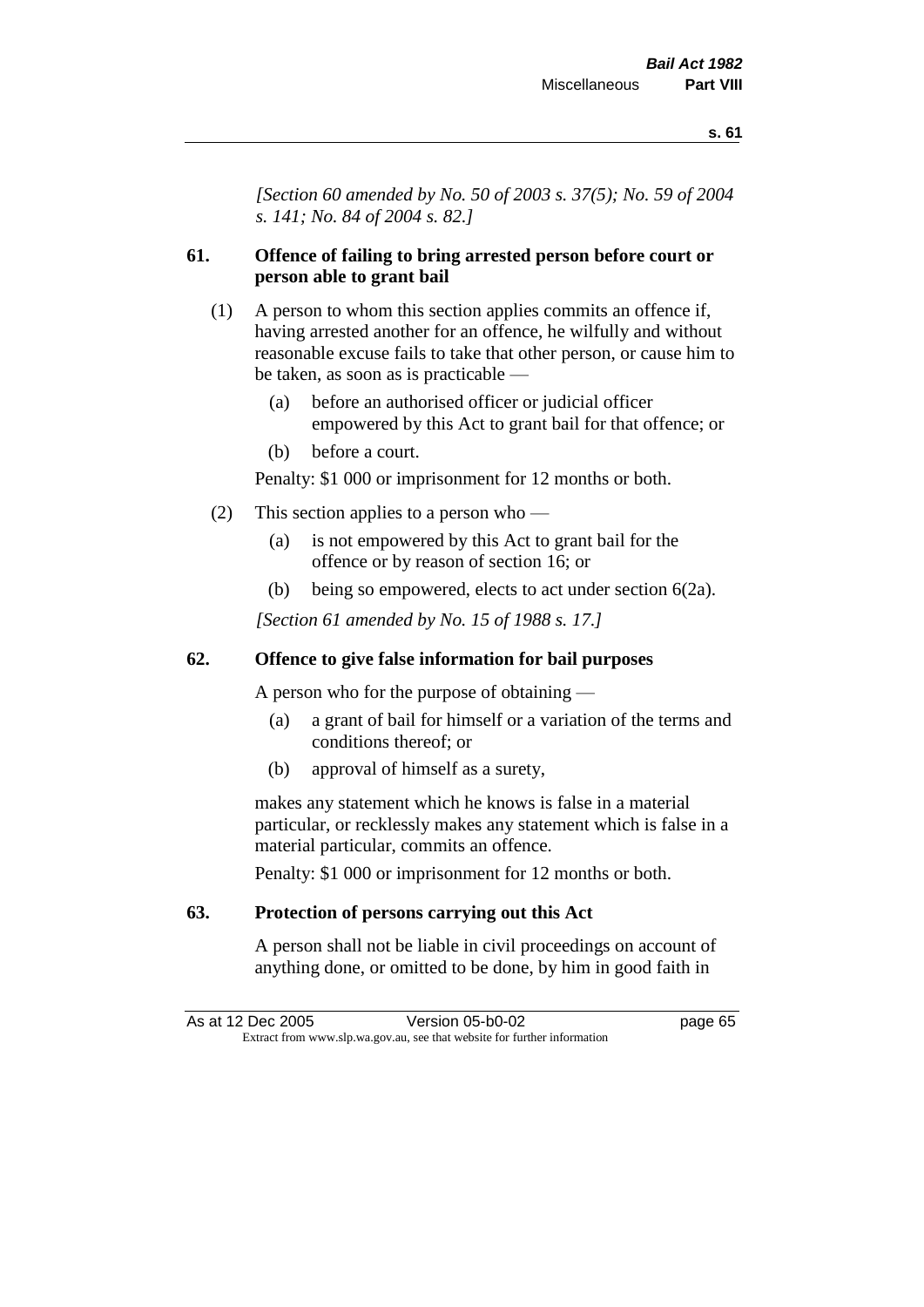the course of carrying out any provision of this Act, or purporting to be so done or omitted; but the liability (if any) of any other person (including the State or the Commonwealth) as his employer is not affected by this section and shall be determined as if it had not been passed.

*[Section 63 amended by No. 65 of 2003 s. 121(4).]*

## **64. Evidence of non-appearance, etc., by an accused**

Where it is required for the purposes of this Act to prove —

- (a) that an accused did not appear before a particular court, at a particular place, on a particular day, at a particular time or during a particular period; or
- (b) the day, time or period when or during which an accused did appear before a particular court at a particular place,

a certificate as to any such matter, purporting to be signed by a judicial officer or registrar of the court before which the accused was required to appear, shall be evidence of the matter so certified.

*[Section 64 amended by No. 59 of 2004 s. 141; No. 84 of 2004 s. 82.]* 

# **65. Bail undertakings by minors**

A bail undertaking entered into by a person who is under the age of 18 years shall bind him as if he were of full age.

## **66. Abolition of other powers to grant bail**

- (1) Any power or duty that, at the commencement of this Act, exists apart from statute to grant bail to an accused awaiting an appearance in court for an offence, is abolished.
- (2) Subsection (1) has effect notwithstanding anything in section 16 of the *Supreme Court Act 1935*.
- (3) In subsection (1) **"statute"** means an Act of the Parliament of Western Australia, other than the *Supreme Court Act 1935*.

page 66 Version 05-b0-02 As at 12 Dec 2005 Extract from www.slp.wa.gov.au, see that website for further information

**s. 64**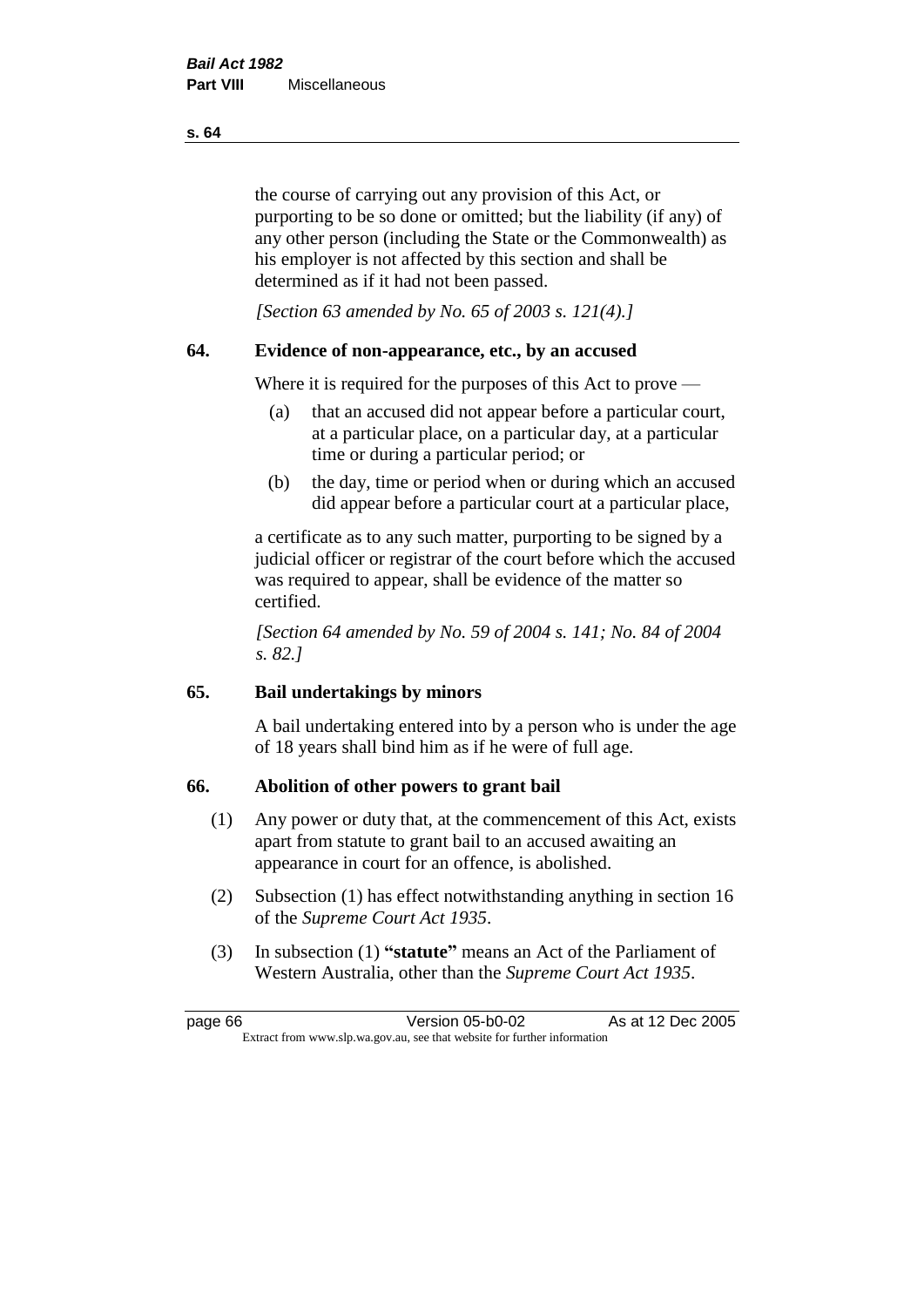*[Section 66 amended by No. 84 of 2004 s. 82.]*

# **66A. Delegation by registrar**

- (1) The registrar of a court may, either generally or as otherwise provided by the instrument of delegation, by instrument signed by him, delegate to an officer of that court any function conferred on him by or under this Act other than —
	- (a) this power of delegation; or
	- (b) any function that a judicial officer has required him to perform personally.
- (2) The superintendent of a detention centre may, either generally or as otherwise provided by the instrument of delegation, by instrument signed by him, delegate to an officer of the department of which the CEO (Justice) is the chief executive officer any function conferred on him by or under this Act, other than this power of delegation.

*[Section 66A inserted by No. 15 of 1988 s. 18; amended by No. 49 of 1988 s. 89; No. 31 of 1993 s. 8; No. 59 of 2004 s. 141.]* 

# **67. Regulations**

- (1) The Governor may make regulations, not inconsistent with this Act, prescribing such things as are required or permitted by this Act to be prescribed or as it is necessary or expedient to prescribe for the purposes thereof.
- (2) Without limiting the generality of subsection (1) regulations  $\text{max}$  —
	- (a) make provision for or with respect to the making of applications —
		- (i) for or in relation to bail;
		- (ii) for the approval of sureties;
		- (iii) for the approval of security to be given by accused persons and sureties;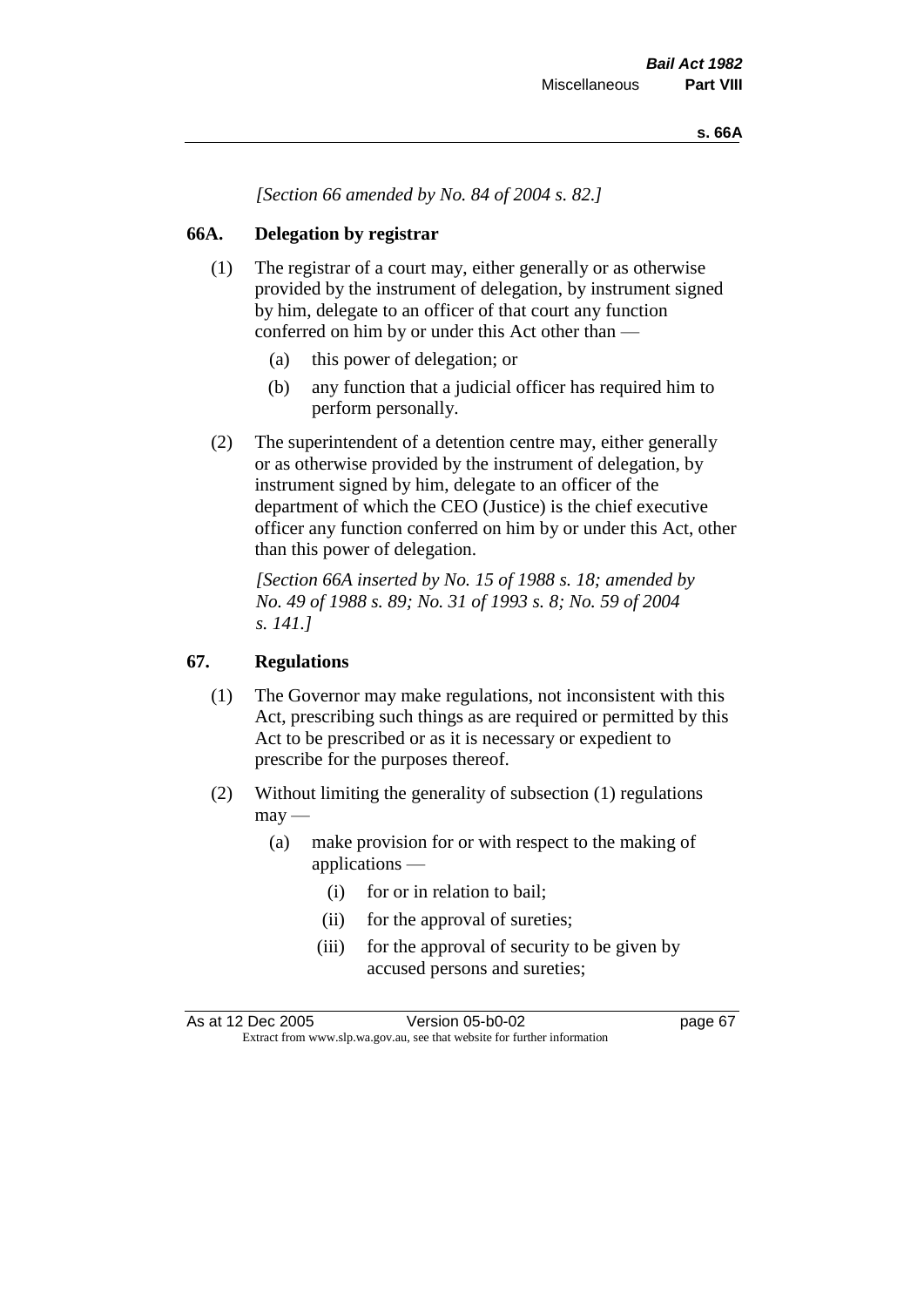| ×<br>v | ×<br>۰. |
|--------|---------|
|        |         |

(iv) for the cancellation of a surety undertaking,

and for the manner in which such applications are to be made and the procedure to be followed on such applications;

- (b) for the purposes of clause 5 of Part A of Schedule 1, prescribe the officer or officers who may grant bail for any prescribed appearance or class of appearance in court by a defendant who is in custody;
- (c) make provision for, or with respect to the management, control, supervision and good order of premises established for the accommodation of persons to whom bail has been granted.
- (3) Regulations made under this section may provide that a contravention or failure to comply with a regulation constitutes an offence and may provide for penalties not exceeding a fine of \$500 for offences against the regulations.

*[Section 67 amended by No. 45 of 1993 s. 12; No. 84 of 2004 s. 83(3).]* 

*[68. Omitted under the Reprints Act 1984 s. 7(4)(g).]*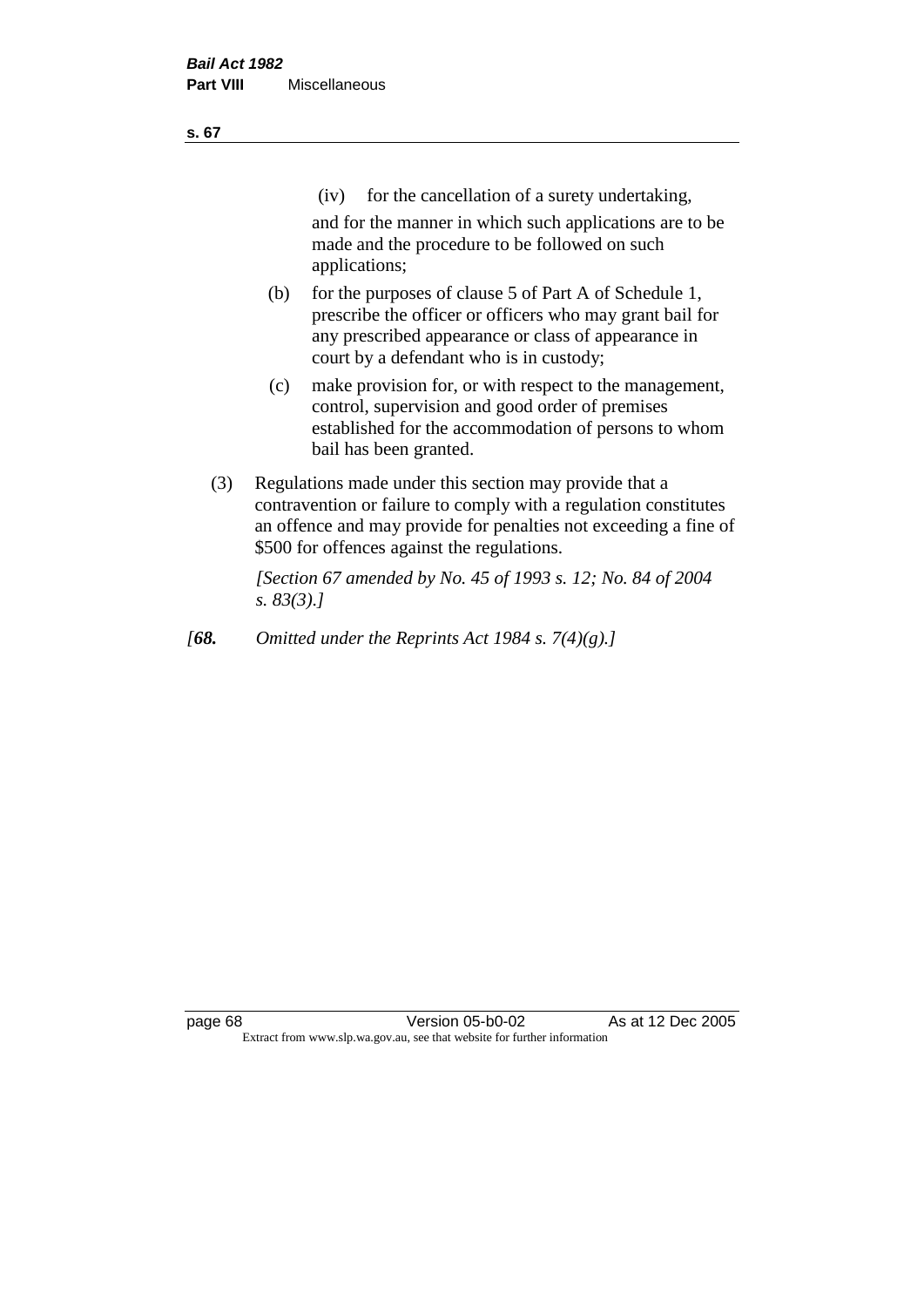*[Heading amended by No. 45 of 1993 s. 10(1).]*

[Sections 13 and 17]

# **Part A — Jurisdiction to grant bail**

| <b>First Column</b>           | <b>Second Column</b> |
|-------------------------------|----------------------|
| Appearances in court referred | By whom bail may be  |
| to in section 13              | granted              |

## **1. Initial appearance**

| (1) | The initial appearance in a<br>court of summary<br>jurisdiction or the Children's<br>Court by an accused in, or in<br>connection with,<br>proceedings for an offence. | In any case $-$<br>a justice; or<br>(a)<br>an authorised police<br>(b)<br>officer; and<br>in addition, in the case of a child,<br>an authorised community |
|-----|-----------------------------------------------------------------------------------------------------------------------------------------------------------------------|-----------------------------------------------------------------------------------------------------------------------------------------------------------|
| (2) | The initial appearance in the<br>District Court or the<br>Supreme Court, not being<br>the initial appearance to<br>which clause 3 applies.                            | services officer.<br>A judge of the District Court or a<br>judge of the Supreme Court, as<br>the case requires.                                           |

*[Clause 1 amended by No. 15 of 1988 s. 19; No. 49 of 1988 s. 90(a)(i); No. 59 of 2004 s. 141; No. 84 of 2004 s. 10(1) and 82.]*

**2. Appearance after adjournment** Appearance in any court or before a judicial officer by an accused after any adjournment of proceedings for an offence, not being a committal under clause 3. The judicial officer who orders the adjournment. *[Clause 2 amended by No. 84 of 2004 s. 82.]*

As at 12 Dec 2005 Version 05-b0-02 page 69 Extract from www.slp.wa.gov.au, see that website for further information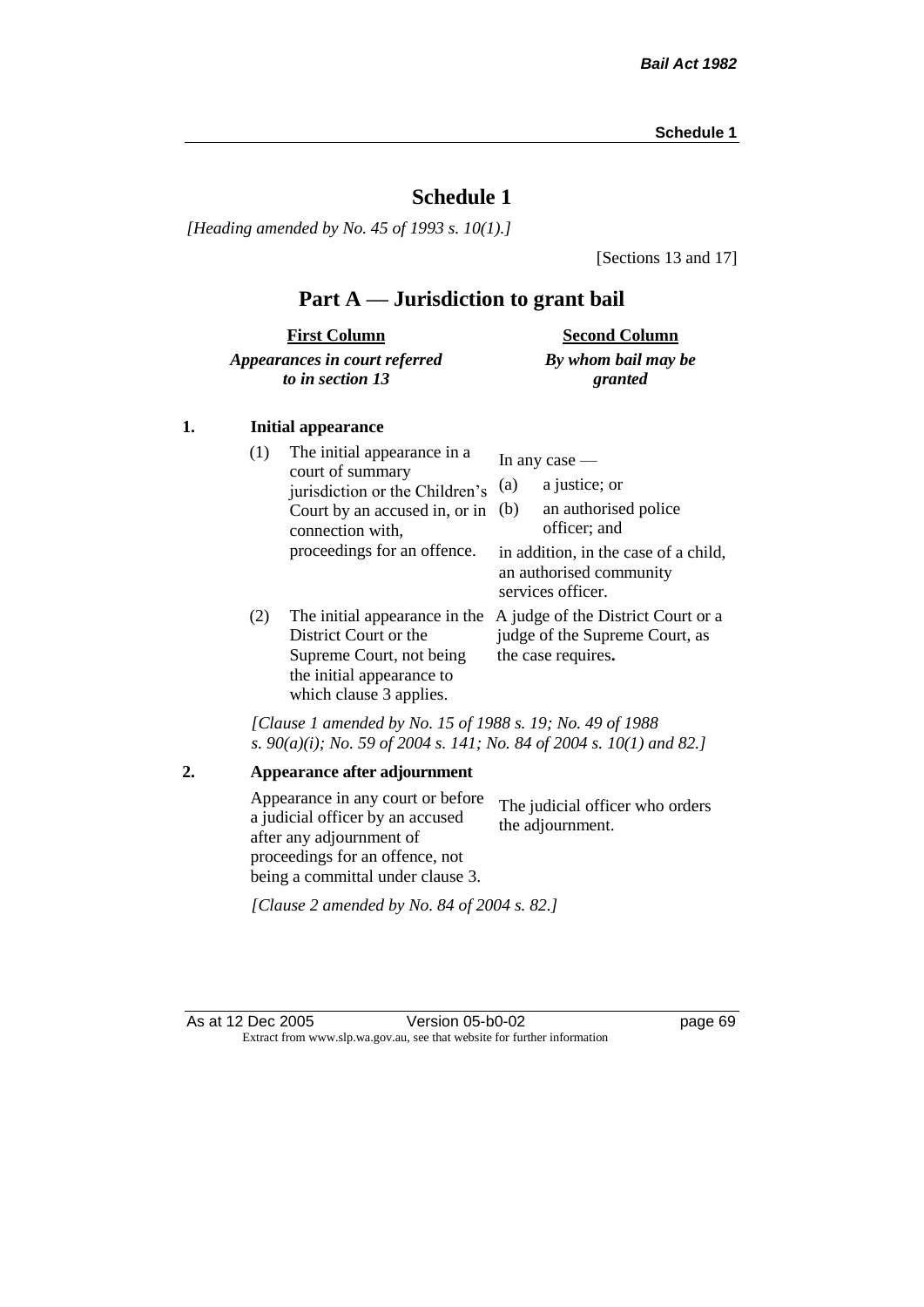| <b>First Column</b>           | <b>Second Column</b> |
|-------------------------------|----------------------|
| Appearances in court referred | By whom bail may be  |
| to in section 13              | granted              |
|                               |                      |

## **3. Appearance on committal to Supreme Court or District Court**

The initial appearance by an accused in the Supreme Court or District Court after he has been committed thereto under any Act to be tried or sentenced or otherwise dealt with. The judicial officer who orders the committal.

*[Clause 3 amended by No. 84 of 2004 s. 82.]*

# **4. Appearance in connection with appeal etc.**

| (1) | Appearance in connection<br>with an application or appeal<br>made under the <i>Criminal</i><br>Appeals Act 2004 or with                                 | If the appeal is being determined<br>by a single judge of the Supreme<br>Court, a single judge of the<br>Supreme Court; |
|-----|---------------------------------------------------------------------------------------------------------------------------------------------------------|-------------------------------------------------------------------------------------------------------------------------|
|     | any order made in<br>determining the application<br>or appeal.                                                                                          | If the appeal is being determined<br>by the Court of Appeal, the Court<br>of Appeal or a single judge of<br>appeal.     |
| (2) | Appearance in connection<br>with a rehearing of<br>proceedings ordered under<br>section 28 of the Children's<br>Court of Western Australia<br>Act 1988. | The Children's Court.                                                                                                   |
| (3) | Appearance in connection<br>with the reconsideration of<br>an order under section 40 of<br>the Children's Court of<br>Western Australia Act 1988.       | The Children's Court constituted<br>by the President.                                                                   |
|     | [Clause 4 inserted by No. 84 of 2004 s. 10(2).]                                                                                                         |                                                                                                                         |

page 70 **Version 05-b0-02** As at 12 Dec 2005 Extract from www.slp.wa.gov.au, see that website for further information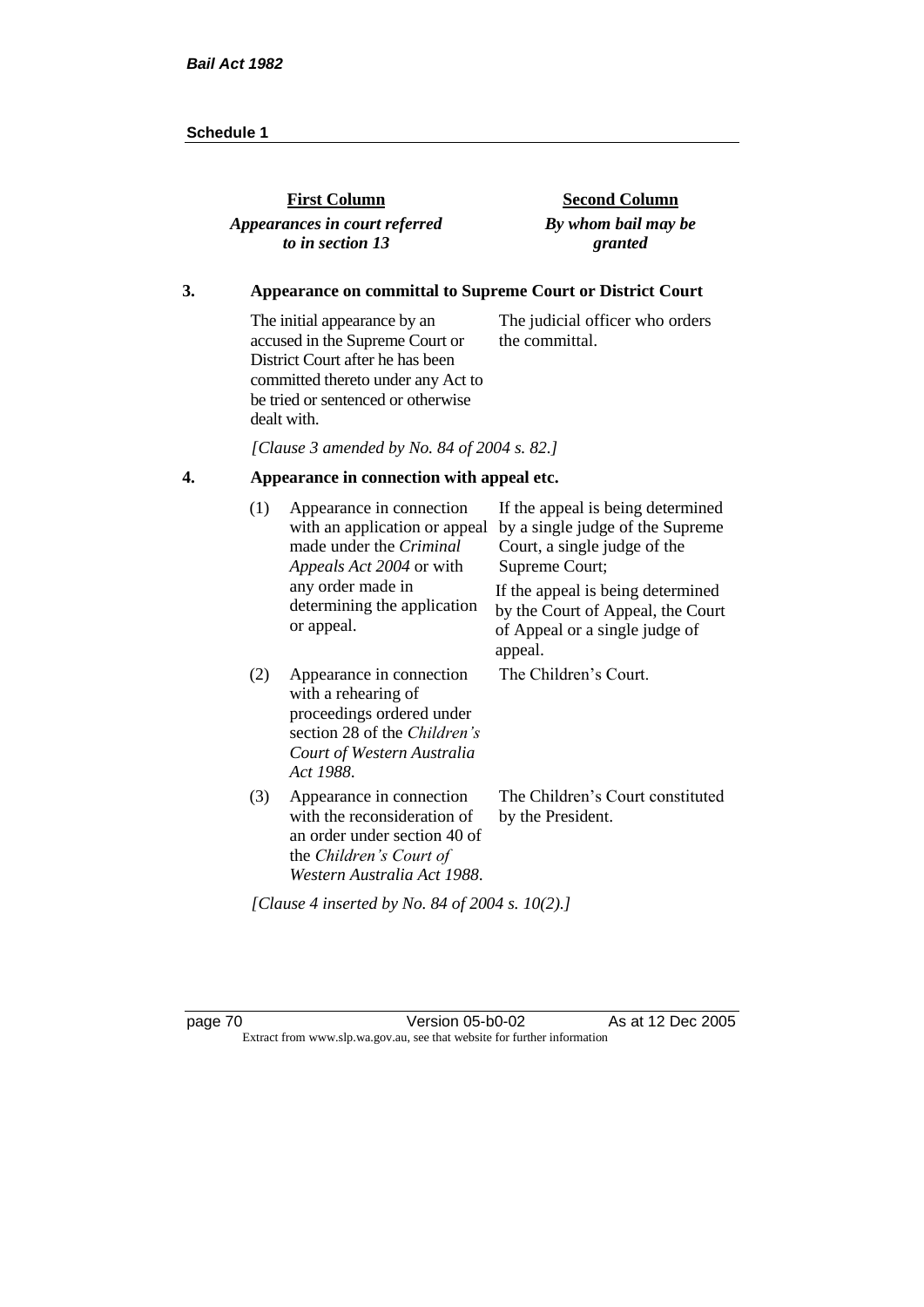| <b>First Column</b>           | <b>Second Column</b> |
|-------------------------------|----------------------|
| Appearances in court referred | By whom bail may be  |
| to in section 13              | granted              |

### **5. Appearance prescribed by regulation**

Appearance in a court for any other purpose or following any prescribed by such regulations. other occurrence prescribed by regulations under this Act. The judicial or other officer

#### **6. Appearances not otherwise provided for**

Any appearance in a court not otherwise provided for in this Part or by regulations under this Act. The judicial officer who, or court which, orders the appearance.

### **7. Interpretation in this Part**

In this Part, unless the contrary intention appears —

**"proceedings for an offence"** in clause 2 (but not in clause 1) includes any of the following proceedings relating to that offence —

- (a) appeal proceedings;
- (b) proceedings on a writ of *habeas corpus*; and
- (c) proceedings on the re-appearance of an offender under section 50 of the *Sentencing Act 1995*.

*[Clause 7 inserted by No. 84 of 2004 s. 10(3).]*

# **Part B — Cessation of power to grant bail**

### **1. Upon decision by Judge, power of other officers ceases**

After a Judge of the Supreme Court has granted or refused bail for an appearance by an accused the power to grant bail for that appearance ceases to be vested in any judicial officer whose jurisdiction is inferior to that of such Judge or in any authorised officer.

*[Clause 1 amended by No. 84 of 2004 s. 82.]*

As at 12 Dec 2005 Version 05-b0-02 page 71 Extract from www.slp.wa.gov.au, see that website for further information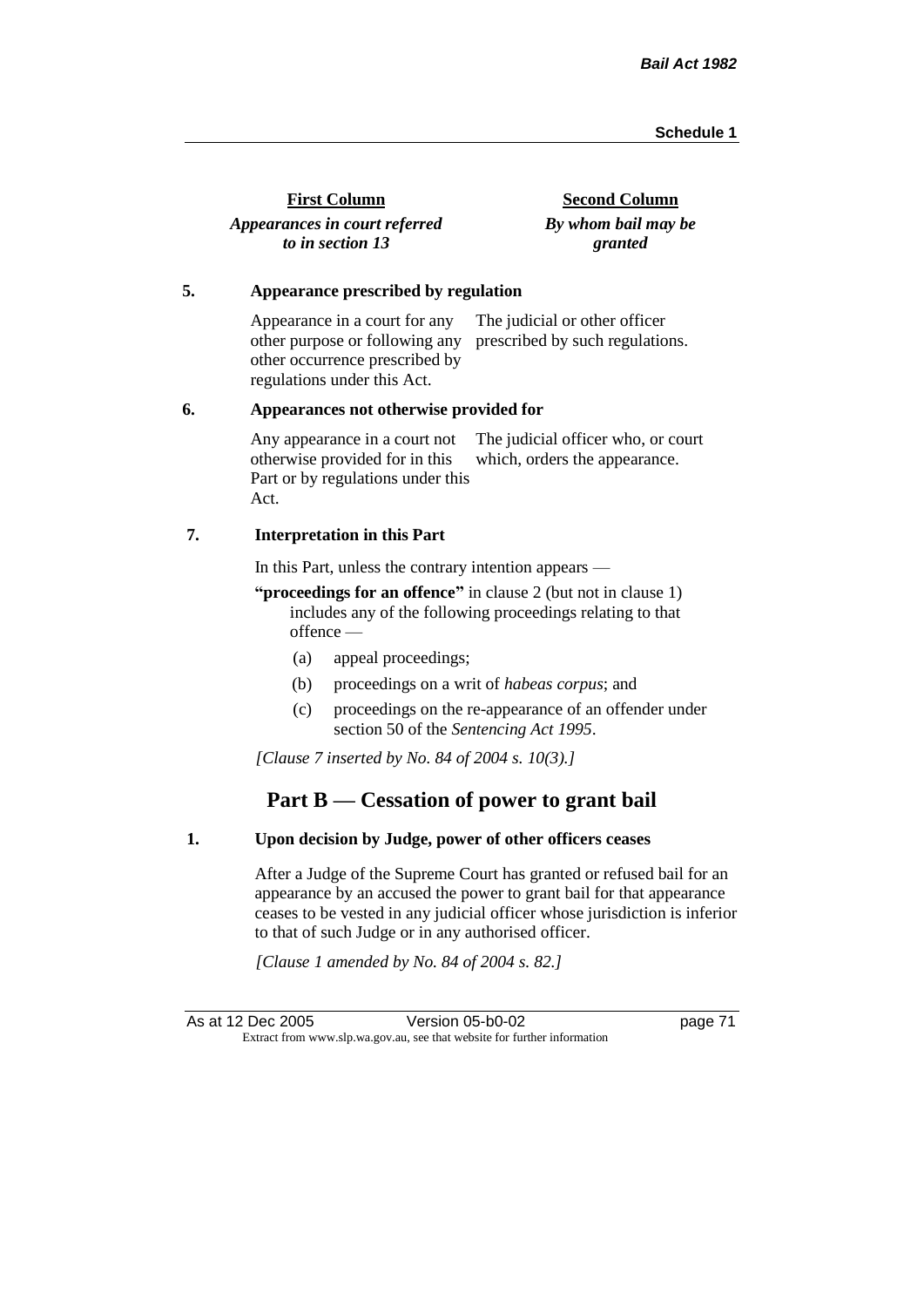## **2. Upon decision by judicial officer, his power and that of his peers ceases**

Except where clause 4 applies, the power to grant bail for an appearance by an accused ceases to be vested in any judicial officer (including a Judge of the Supreme Court) after he, or another judicial officer whose jurisdiction is co-extensive with his, has granted or refused bail for that appearance.

*[Clause 2 amended by No. 84 of 2004 s. 82.]*

## **3. Upon refusal by justice power of authorised officer or justice ceases**

After a justice has refused bail for an initial appearance by an accused, the power to grant bail for that appearance ceases to be vested in an authorised officer or another justice, but an authorised officer or a justice may grant bail for an initial appearance notwithstanding that one or more other authorised officers have previously refused bail for that appearance.

*[Clause 3 amended by No. 34 of 1988 s. 90(b); No. 59 of 2004 s. 141; No. 84 of 2004 s. 82.]*

### **4. Judicial officer's powers where accused proves new facts or changed circumstances**

Notwithstanding clause 2, where an accused has been refused bail for an appearance or has been granted bail therefor on terms or conditions with which he is unable or unwilling to comply, the judicial officer who granted or refused bail or another judicial officer whose jurisdiction is co-extensive with his has power to grant bail for that appearance or to vary the terms or conditions of bail previously granted therefor if the accused makes application and satisfies him  $that -$ 

- (a) new facts have been discovered, new circumstances have arisen or the circumstances have changed since bail was previously granted or refused for that appearance;
- (b) he failed to adequately present his case for bail on the previous occasion when it was considered; or
- (c) where bail was granted subject to a home detention condition, he has, since the previous occasion when his case for bail was

| page 72                                                                  | Version 05-b0-02 | As at 12 Dec 2005 |
|--------------------------------------------------------------------------|------------------|-------------------|
| Extract from www.slp.wa.gov.au, see that website for further information |                  |                   |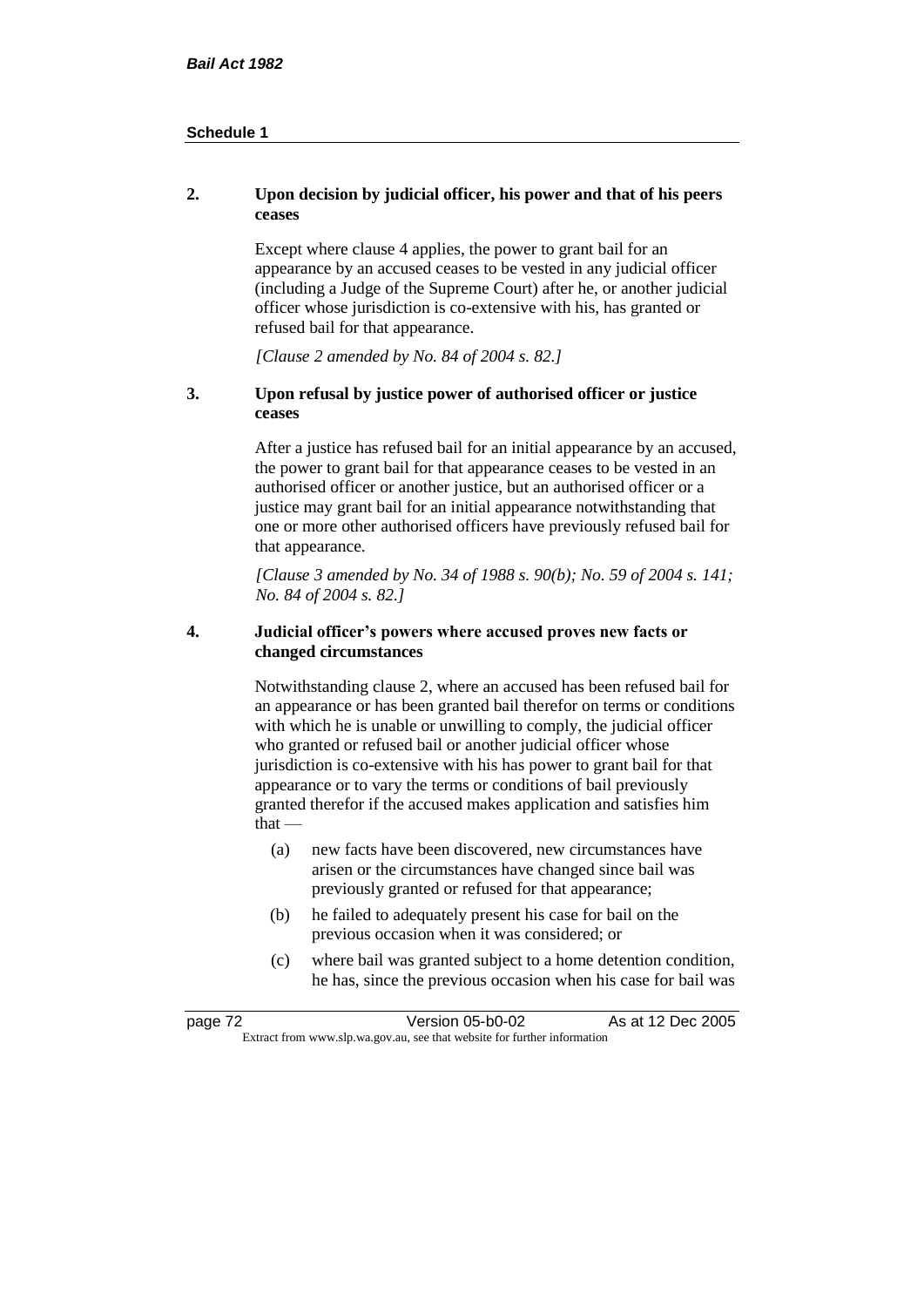considered, complied with the home detention condition for a period of one month or more.

*[Clause 4 amended by No. 61 of 1990 s. 14; No. 84 of 2004 s. 82.]*

# **Part C — Manner in which jurisdiction to be exercised**

Principles governing grant or refusal of bail

## **1. Bail before conviction to be at discretion of bail authority, except for a child**

Subject to clause 3A, the grant or refusal of bail to an accused, other than a child, who is in custody awaiting an appearance in court before conviction for an offence shall be at the discretion of the judicial officer or authorised officer in whom jurisdiction is vested, and that discretion shall be exercised having regard to the following questions as well as to any others which he considers relevant —

- (a) whether, if the accused is not kept in custody, he may
	- (i) fail to appear in court in accordance with his bail undertaking;
	- (ii) commit an offence;
	- (iii) endanger the safety, welfare, or property of any person; or
	- (iv) interfere with witnesses or otherwise obstruct the course of justice, whether in relation to himself or any other person;
- (b) whether the accused needs to be held in custody for his own protection;
- (c) whether the prosecutor has put forward grounds for opposing the grant of bail;
- (d) whether, as regards the period when the accused is on trial, there are grounds for believing that, if he is not kept in custody, the proper conduct of the trial may be prejudiced;
- (e) whether there is any condition which could reasonably be imposed under Part D which would —
	- (i) sufficiently remove the possibility referred to in paragraphs (a) and (d);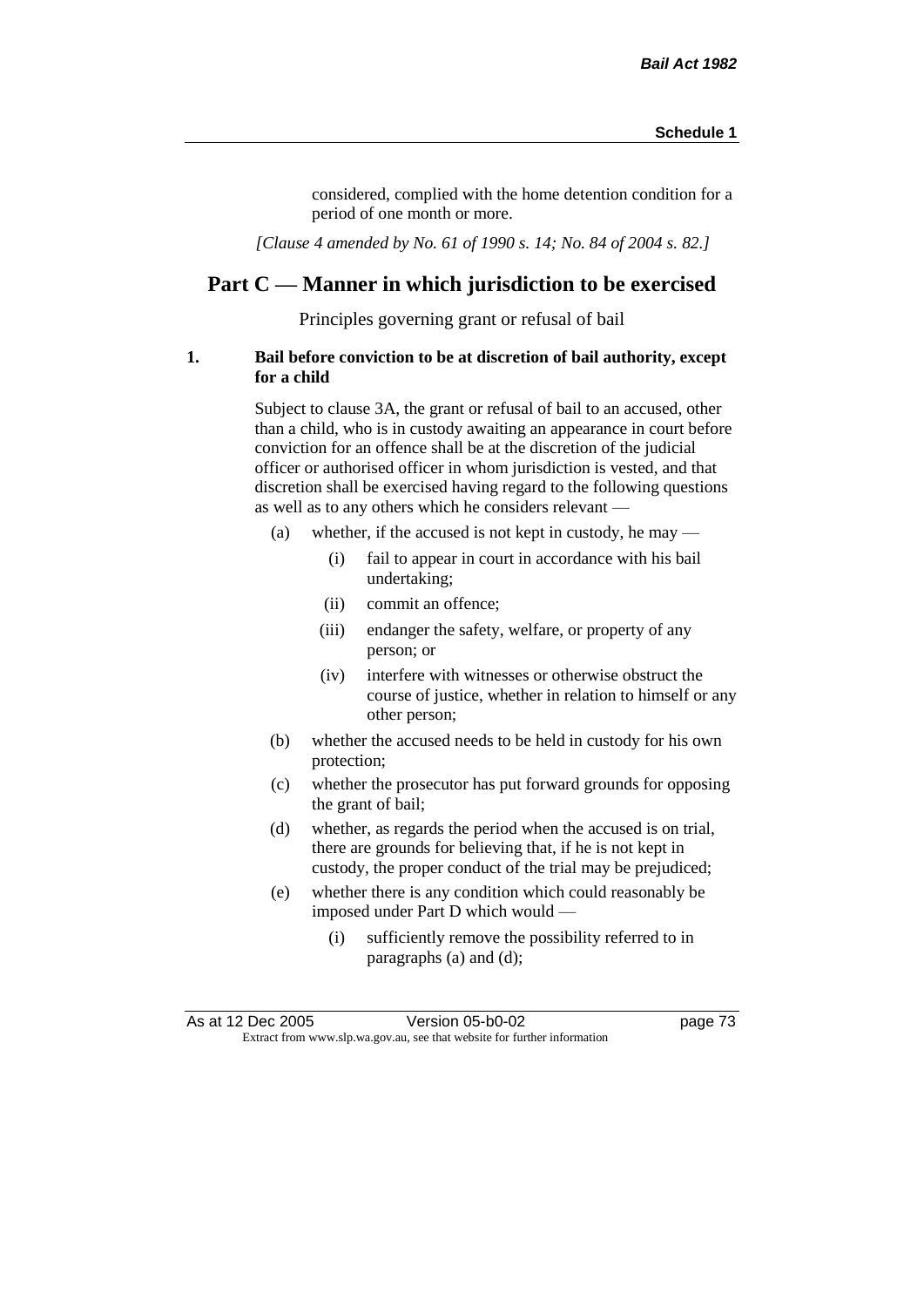- (ii) obviate the need referred to in paragraph (b); or
- (iii) remove the grounds for opposition referred to in paragraph (c);
- (f) where the accused is charged with an offence that is alleged to have been committed in respect of a child, whether a condition should be imposed under Part D requiring the accused to reside at a place other than the place where the child resides;
- (g) whether the alleged circumstances of the offence or offences amount to wrongdoing of such a serious nature as to make a grant of bail inappropriate.

*[Clause 1 amended by No. 14 of 1992 s. 11; No. 45 of 1993 s. 10(2)(a); No. 54 of 1998 s. 8(a) and (b); No. 84 of 2004 s. 82.]*

## **2. Child to have qualified right to bail**

- (1) In this clause
	- **"responsible person"** means a parent, relative, employer or other person who, in the opinion of the judicial officer or authorised officer, is in a position to both influence the conduct of the child and provide the child with support and direction.
- (2) Subject to subclause (3), a child accused who is in custody awaiting an appearance in court before conviction for an offence has a right to be granted bail unless —
	- (a) in the opinion of the judicial officer or authorised officer in whom jurisdiction is vested —
		- (i) one or more of the questions set out in clause 1(a), (b), (d) and (g) must be answered in the affirmative; and
		- (ii) there is no condition which he could reasonably impose under Part D which would satisfy the relevant provision of clause 1(e);
		- or
	- (b) there is no responsible person willing to enter into an undertaking of the kind described in subclause (3)(c),

and if the child is refused bail he shall be dealt with in accordance with section 19(2) of the *Young Offenders Act 1994*.

page 74 Version 05-b0-02 As at 12 Dec 2005 Extract from www.slp.wa.gov.au, see that website for further information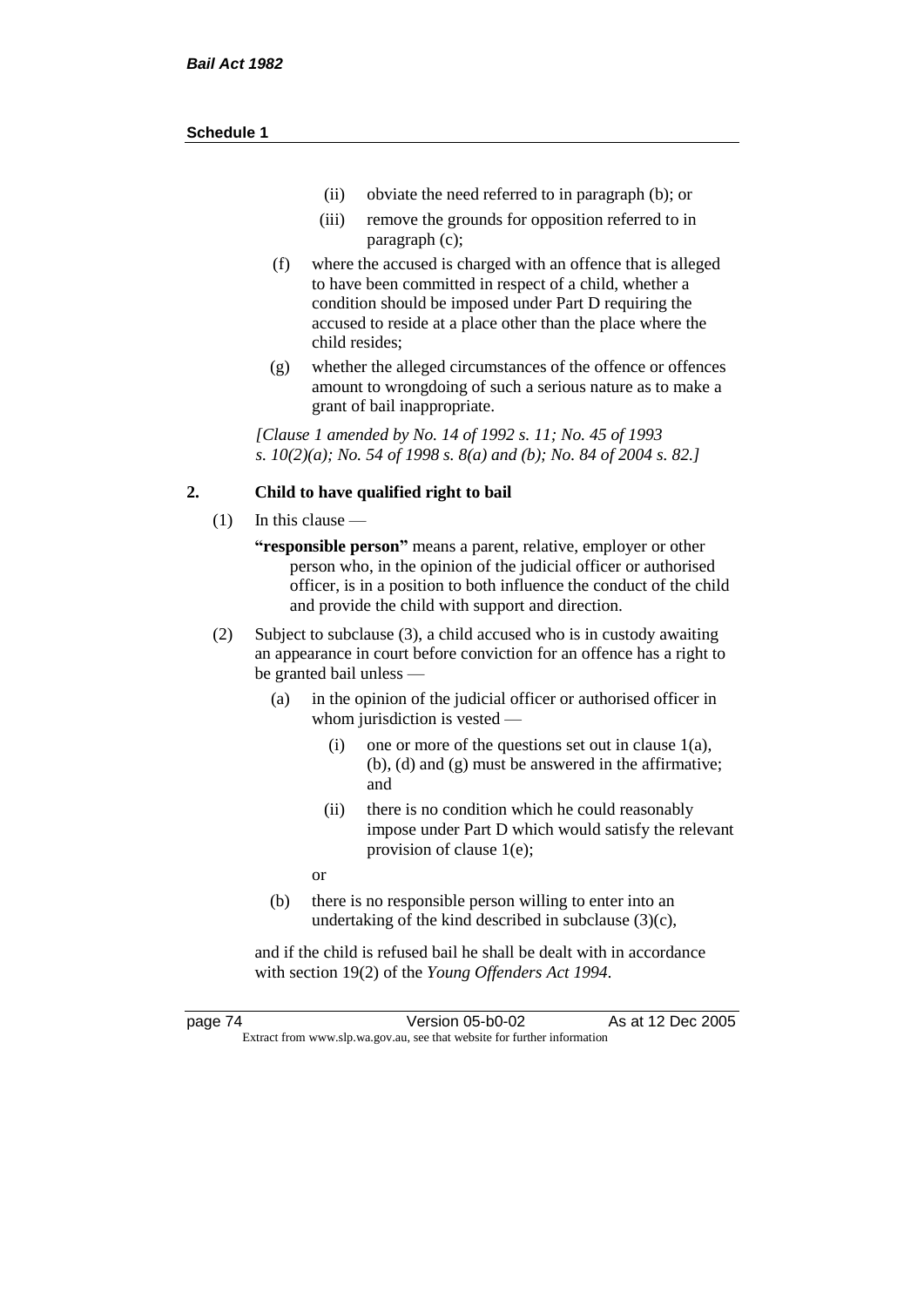- (3) The right of a child accused under subclause (2) is subject to  $-$ 
	- (a) clause 3A;
	- (b) section 28(2) of the *Child Welfare Act 1947*; and
	- (c) there being imposed as a condition on the grant of bail a requirement that before the release of the child on bail a responsible person undertakes in writing in the prescribed form to ensure that the child complies with any requirement of his bail undertaking mentioned in section 28(2)(a), (b), (c) and (d).
- (4) Subclauses (2)(b) and (3)(c) do not apply to a child accused if it appears to the judicial officer or authorised officer that the accused —
	- (a) is over the age of 17 years; and
	- (b) has sufficient maturity to live independently without the guidance or control of a parent or guardian.
- (5) For the purposes of this clause, the provisions of sections 46, 47, 48, 54, 55(2), 60 and  $67(2)(a)(iv)$  apply with all necessary changes as  $if -$ 
	- (a) references in those provisions to a surety and a surety undertaking were references to a responsible person and to an undertaking referred to in subclause (3)(c) respectively; and
	- (b) section  $54(1)(b)(i)$  read as follows
		- $\alpha$
- (i) a person who has entered into an undertaking referred to in clause 2(3)(c) of Part C of Schedule 1 should no longer be regarded as a responsible person for the purposes of that clause, or is dead;
- (6) Where a child accused is released on bail his right to be at liberty is subject to the exercise of the powers in section 17A.

*[Clause 2 inserted by No. 45 of 1993 s. 10(2)(b); amended by No. 57 of 1997 s. 21(3)(a); No. 54 of 1998 s. 8(c); No. 84 of 2004 s. 82.]*

".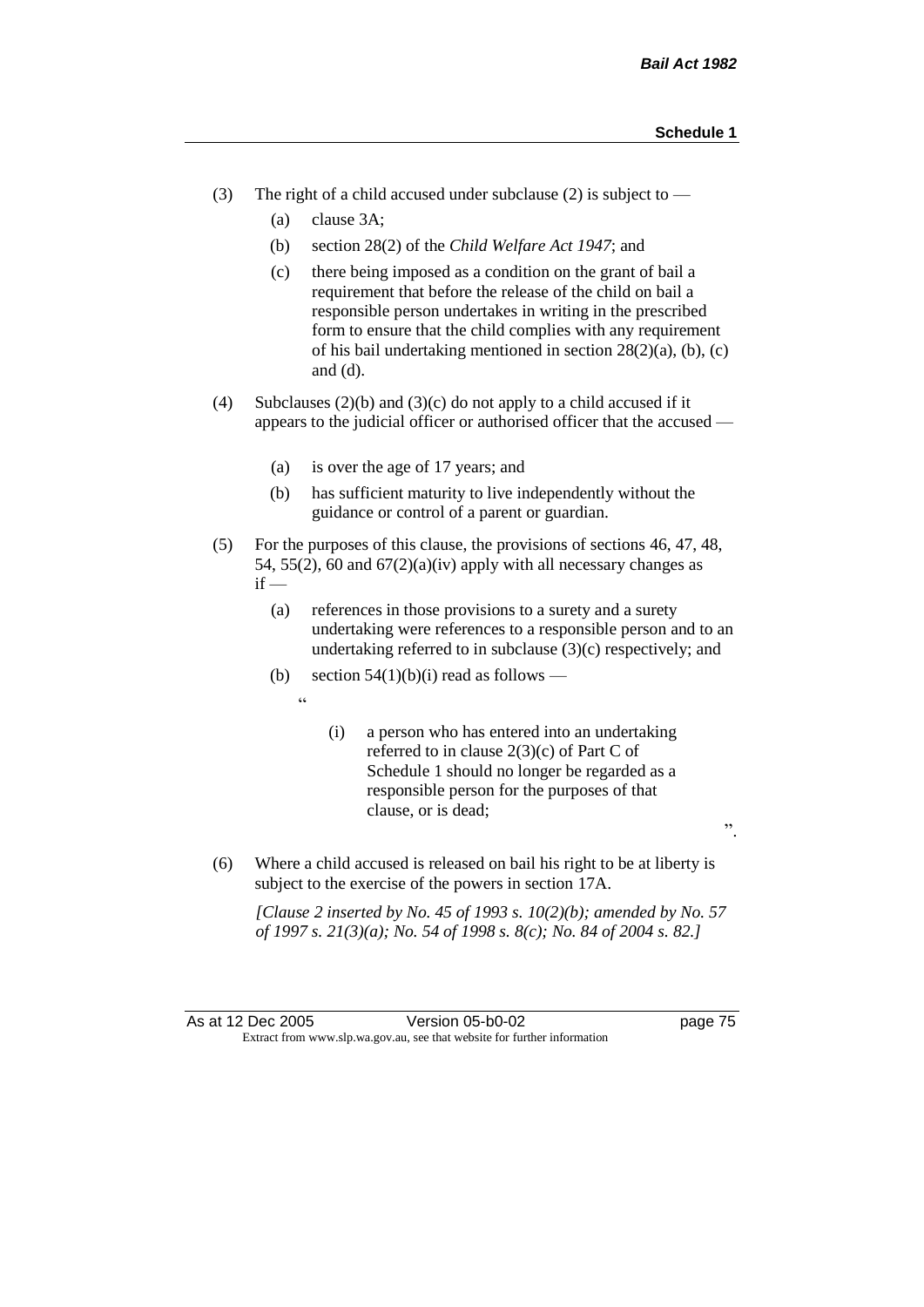## **3. Matters relevant to consideration of clause 1(a)**

In considering whether an accused may do any of the things mentioned in clause 1(a), the judicial officer or authorised officer shall have regard to the following matters, as well as to any others which he considers relevant —

- (a) the nature and seriousness of the offence or offences (including any other offence or offences for which he is awaiting trial) and the probable method of dealing with the accused for it or them, if he is convicted;
- (b) the character, previous convictions, antecedents, associations, home environment, background, place of residence, and financial position of the accused;
- (c) the history of any previous grants of bail to him; and
- (d) the strength of the evidence against him.

*[Clause 3 amended by No. 84 of 2004 s. 82.]*

## **3A. Bail where serious offence committed while accused on bail for another serious offence**

- (1) Notwithstanding clause 1 or 2 or any other provision of this Act, where —
	- (a) an accused is in custody awaiting an appearance in court before conviction for a serious offence; and
	- (b) the serious offence is alleged to have been committed while the accused was —
		- (i) on bail for; or
		- (ii) at liberty under an early release order made in respect of,

another serious offence,

the judicial officer or (if section 16A does not apply) the authorised officer in whom jurisdiction is vested shall refuse to grant bail for the serious offence referred to in paragraph (a) unless the judicial officer or authorised officer —

(c) is satisfied that there are exceptional reasons why the accused should not be kept in custody and, if clause 3B applies, is so satisfied only after complying with that clause; and

| page 76                                                                  | Version 05-b0-02 | As at 12 Dec 2005 |
|--------------------------------------------------------------------------|------------------|-------------------|
| Extract from www.slp.wa.gov.au, see that website for further information |                  |                   |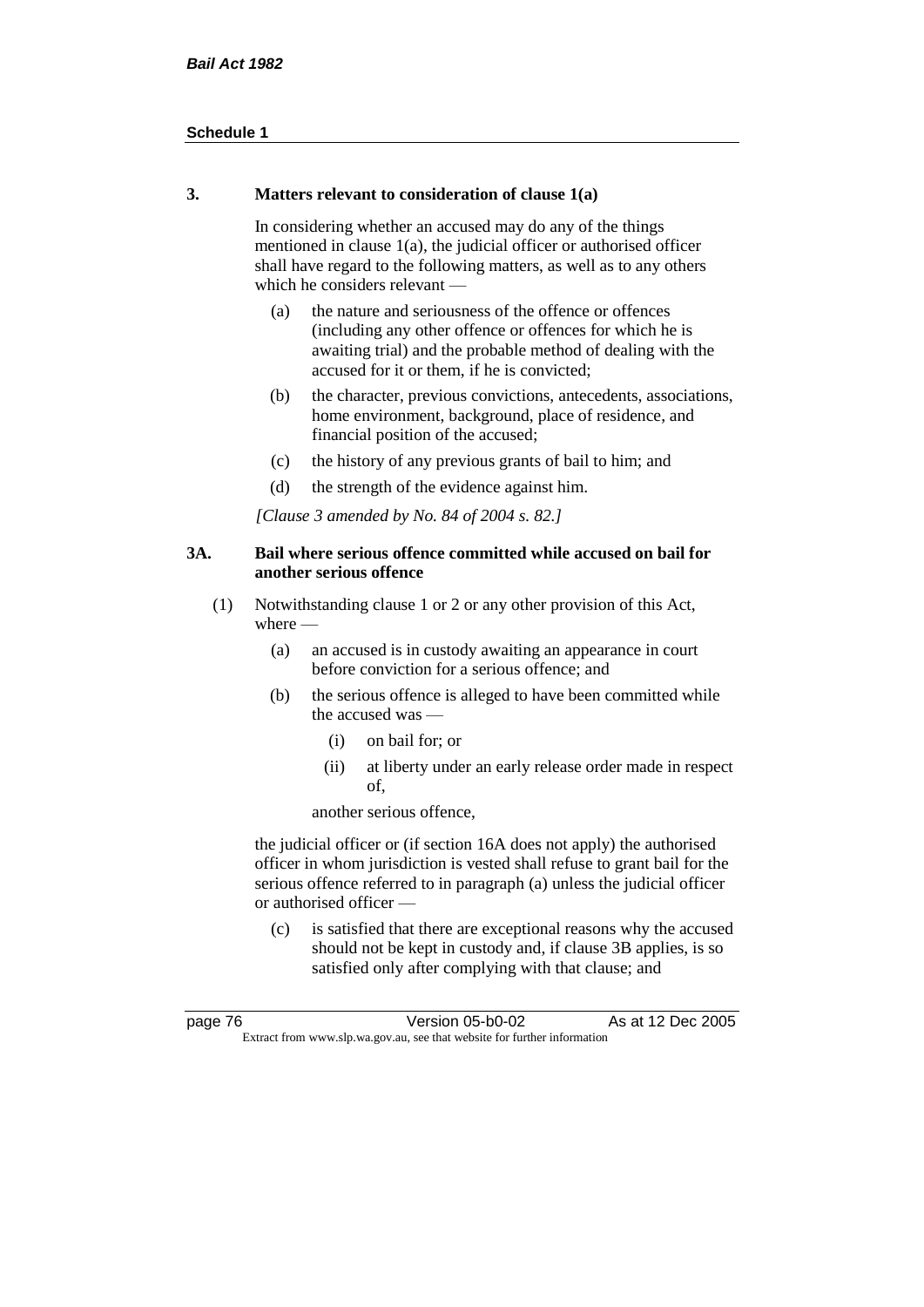- (d) is also satisfied that bail may properly be granted having regard to the provisions of clauses 1 and 3 or, in the case of a child accused, clauses 2 and 3.
- (2) Notwithstanding section 7(1), where an accused is refused bail under subclause (1) for an appearance for a serious offence his case for bail need not be considered again under that subsection for an appearance for that offence unless he satisfies the judicial officer who may order his detention that —
	- (a) new facts have been discovered, new circumstances have arisen or the circumstances have changed since bail was refused; or
	- (b) he failed to adequately present his case for bail on the occasion of that refusal.
- (3) Where a child accused is refused bail under subclause (1) he shall be dealt with in accordance with section 19(2) of the *Young Offenders Act 1994*.

*[Clause 3A inserted by No. 45 of 1993 s. 10(2)(c); amended by No. 57 of 1997 s. 21(3)(b); No. 54 of 1998 s. 7 and 13(1); No.84 of 2004 s. 82.]*

### **3B. Determination of exceptional reasons under clause 3A(1)**

- (1) This clause applies where it appears to the judicial officer or (if section 16A does not apply) the authorised officer that all or any of the acts alleged to constitute a serious offence referred to in clause 3A(1)(b) would, if proved in the appropriate proceedings, amount to a breach by the accused of a protective condition or order.
- (2) The judicial officer or authorised officer shall, before making a decision that there are exceptional reasons for the purposes of clause  $3A(1)(c)$ , make enquiry, or cause enquiry to be made, whether there has already been -
	- (a) any breach by the accused of the protective condition or order that has been proved in proceedings;
	- (b) any alleged breach by the accused of the protective condition or order that has not been so proved, including an allegation that has not been the subject of a prosecution or any other communication to any relevant official; or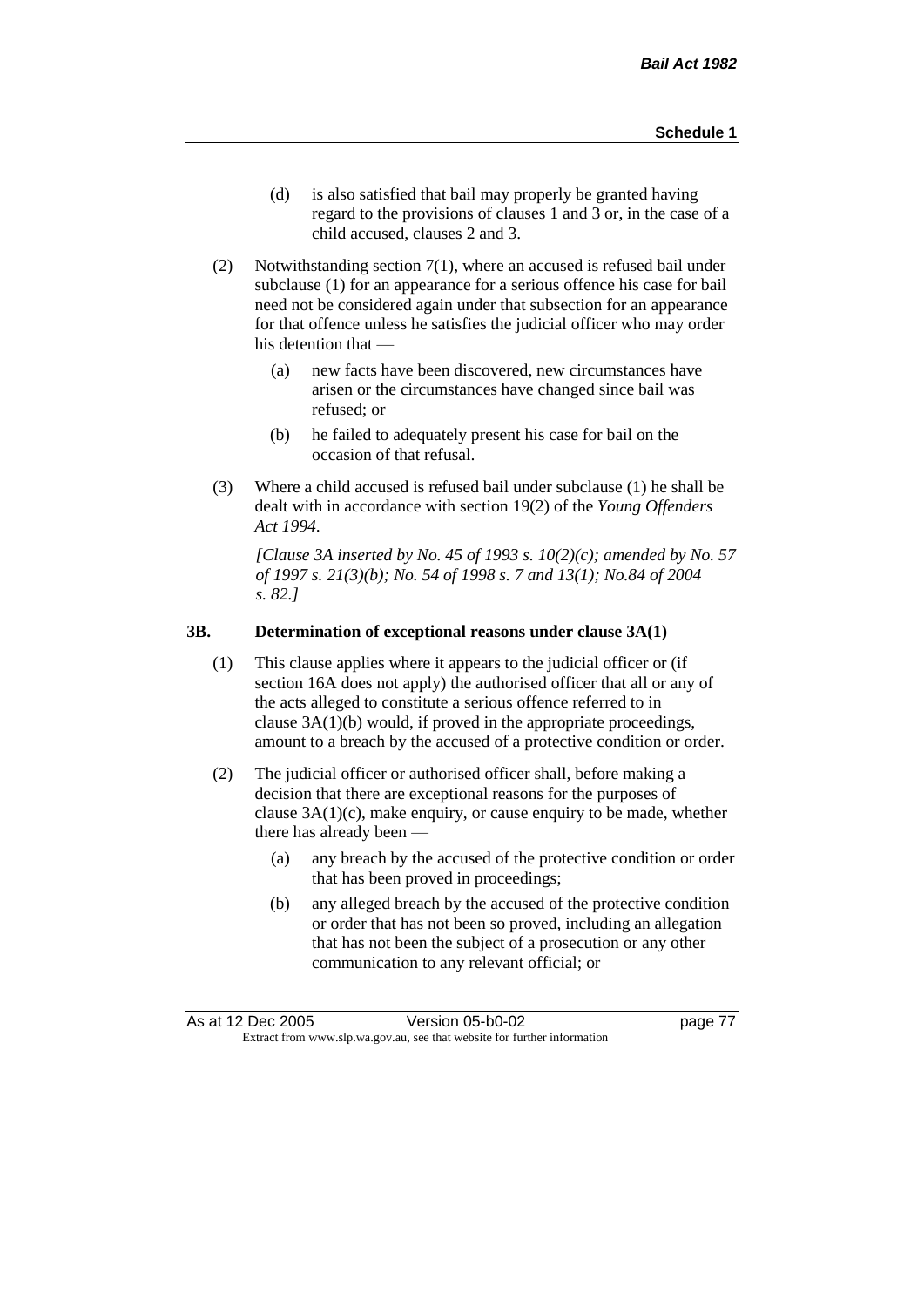- (c) any alleged breach by the accused of any other protective condition or order that has been the subject of a prosecution.
- (3) On becoming aware of any such alleged breach, the judicial officer or authorised officer shall give each person for whose protection a protective condition or order referred to in subclause (2) was imposed or made (a **"relevant person"**) a reasonable opportunity to give evidence by affidavit on matters relating to that protective condition or order.
- (4) The judicial officer or authorised officer shall in making any decision for the purposes of clause  $3A(1)(c)$  —
	- (a) give due weight to  $-$ 
		- (i) any evidence given under subclause (3);
		- (ii) any adverse effect that a grant of bail to the accused would have on a relevant person; and
		- (iii) any difficulty that a relevant person might have in proving any future breach of a protective condition or order;
	- (b) consider whether it would be appropriate to refuse bail and make a hospital order under section 5 of the *Criminal Law (Mentally Impaired Accused) Act 1996*;
	- (c) in the case of a condition imposed for a purpose mentioned in clause  $2(2)(c)$  or (d) of Part D, treat any alleged breach of the condition as a serious matter even if the conduct alleged to amount to the breach in itself appears to be trivial; and
	- (d) consider whether any alleged breach of a protective condition or order that has occurred shows that the purpose of the condition or order has not been achieved and that the accused should be kept in custody.
- (5) The provisions of this clause do not limit the matters that the judicial officer or authorised officer may take into account for the purposes of clause  $3A(1)(c)$ .
- (6) In this clause —

**"protective condition or order"** means —

(a) a condition imposed for a purpose mentioned in clause  $2(2)(c)$  or (d) of Part D;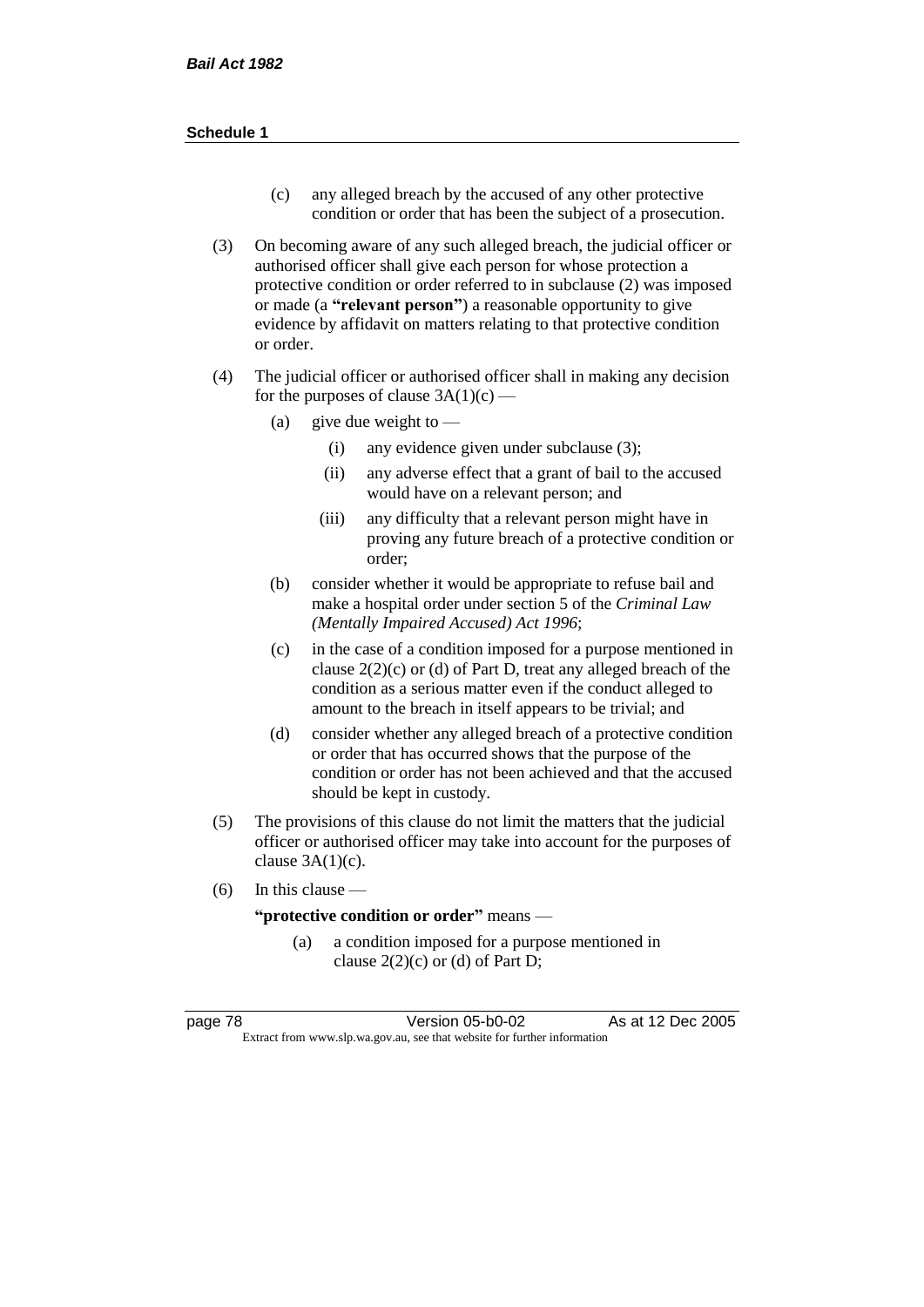- (b) a violence restraining order or a police order under the *Restraining Orders Act 1997*; or
- (c) a Part VII order under the *Justices Act 1902*
	- (i) that under section 86 of the *Restraining Orders Act 1997* is taken to be a misconduct restraining order under that Act; and
	- (ii) that shows on the face of the order that the causing or threatening of personal injury by the accused was a ground for the making of the order.

*[Clause 3B inserted by No. 54 of 1998 s. 13(2); amended by No. 38 of 2004 s. 60; No. 59 of 2004 s. 141; No. 84 of 2004 s. 11 and 82.]*

### **4. When bail to be granted after conviction**

In deciding whether or not to grant bail to an accused who is in custody waiting to be sentenced or otherwise dealt with for an offence of which he has been convicted or awaiting the disposal of appeal proceedings, the judicial officer shall, subject to clauses 5 and 6, consider whether —

- (a) in the case of an accused waiting to be sentenced, there is a strong likelihood that he will impose a non-custodial sentence; or
- (b) in either case, there are exceptional reasons why the accused should not be kept in custody,

and shall only grant bail to him if he is satisfied that —

- (c) in the case of an accused waiting to be sentenced, at least one of those reasons exists and, in the case of an appellant, the reason mentioned in paragraph (b) exists; and
- (d) he may properly do so having regard to the provisions of clauses 1 and 3 or, in the case of a child, clauses 2 and 3.

*[Clause 4 amended by No. 84 of 2004 s. 82.]*

## **5. Exception for bail for an appeal under the** *Criminal Procedure (Summary) Act 1902*

Clause 4 does not apply to the bail of a person who is awaiting the disposal of appeal proceedings under Part 2 of the *Criminal Appeals Act 2004*; such a person shall be deemed for the purposes of this Part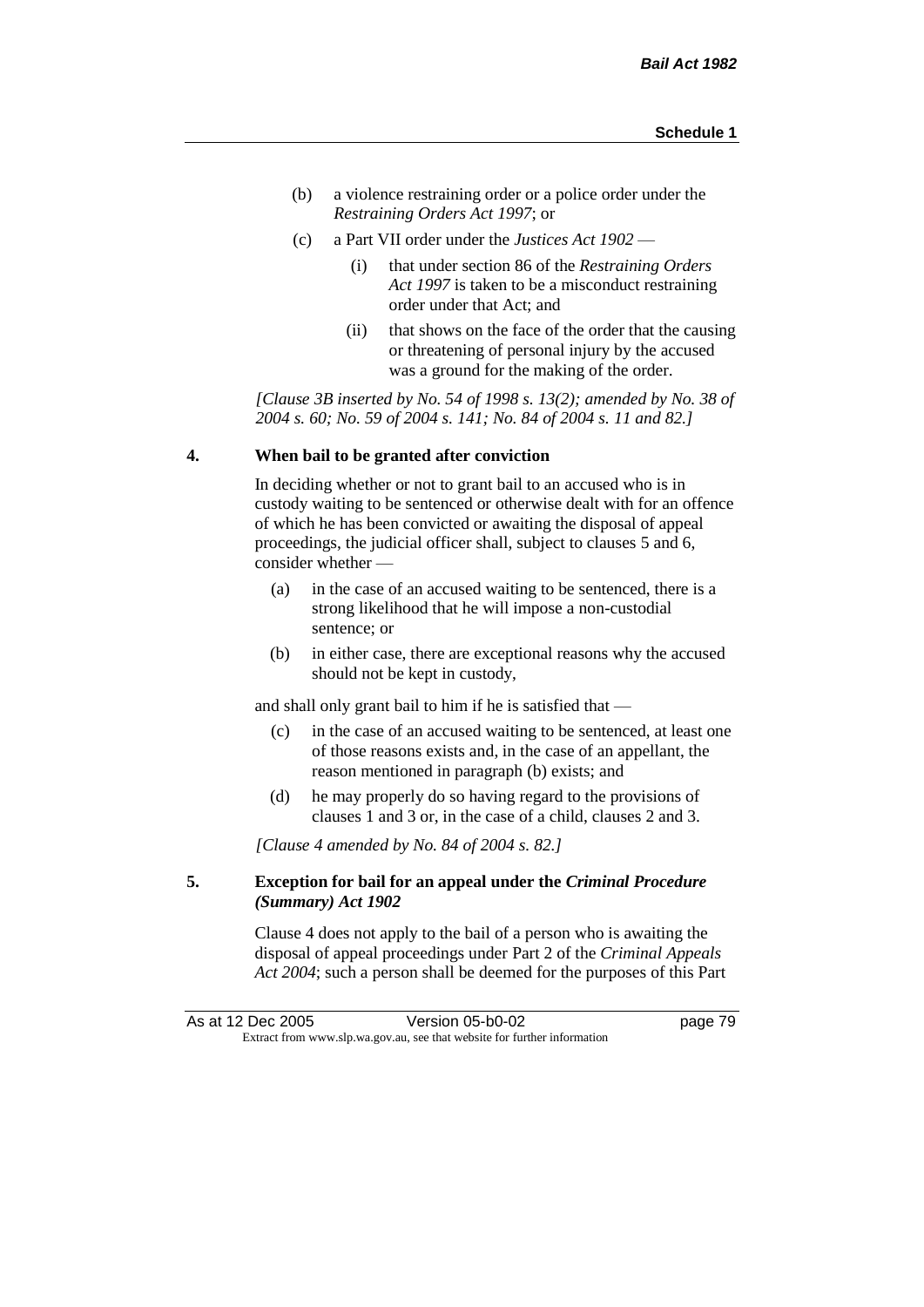to be awaiting an appearance in court before conviction for an offence.

*[Clause 5 inserted by No. 33 of 1989 s. 18; amended by No. 59 of 2004 s. 141; No. 84 of 2004 s. 11 and 82.]*

## **6. Bail of people on community orders, etc.**

For the purpose of determining whether clause 4 applies, a person in custody —

- (a) under section 50, 79, 128, 129 or 132 of the *Sentencing Act 1995* in connection with a possible breach of a conditional release order, a sentence of suspended imprisonment or a community order imposed under that Act; or
- (b) under section 43 of the *Young Offenders Act 1994* in respect of an alleged breach of a youth community based order, an intensive youth supervision order or a conditional release order made under that Act,

is to be taken as not having been convicted of the offence for which the sentence was imposed.

*[Clause 6 inserted by No. 78 of 1995 s. 8.]*

Limitation on period of bail

## **7. Bail for initial appearance to be for not more than 7 days**

In fixing the terms of bail of an accused for his initial appearance in court for an offence, a justice or an authorised officer shall require him to make the appearance within the period of 7 days commencing on and including the day on which the accused was arrested for the offence.

*[Clause 7 amended by No. 84 of 2004 s. 82.]*

## **8. Bail on adjournment in petty sessions to be for not more than 30 days except by consent**

In fixing the terms of bail of an accused for an appearance in court after an adjournment of proceedings for an offence, a judicial officer sitting as a court of summary jurisdiction shall require him to make

page 80 Version 05-b0-02 As at 12 Dec 2005 Extract from www.slp.wa.gov.au, see that website for further information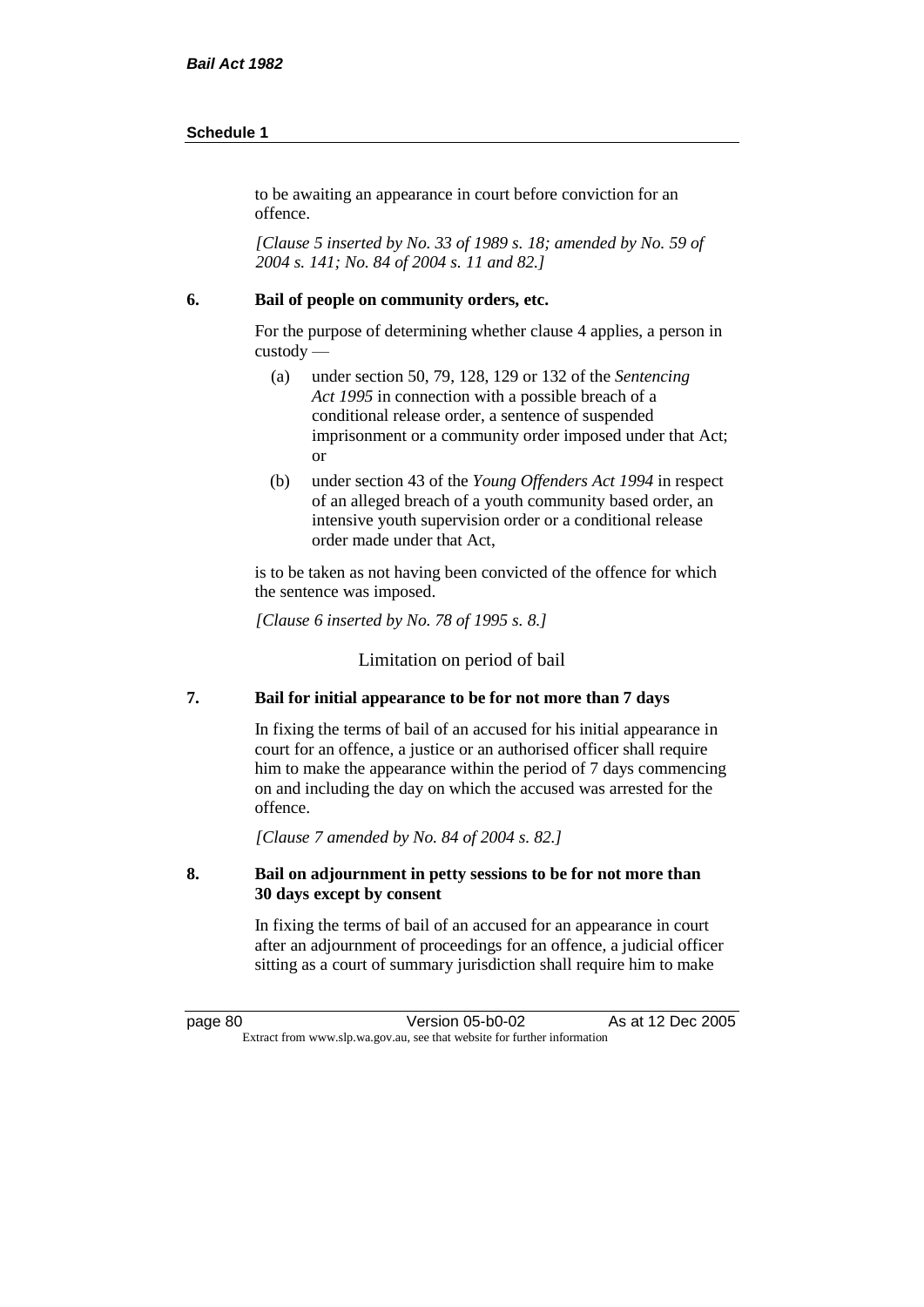the appearance within the period of 30 days commencing on and including the day on which the proceedings are adjourned, unless the accused consents to appear on a later day.

*[Clause 8 amended by No. 49 of 1988 s. 90(c); No. 59 of 2004 s. 141; No. 84 of 2004 s. 82.]*

### **9. Provision as to calculation of time**

The periods specified in clauses 7 and 8 shall be calculated to include any Sunday or public holiday.

# **Part D — Conditions which may be imposed on a grant of bail**

## **1. Conditions as to forfeiture and giving security may be imposed on the accused and sureties**

- (1) A judicial officer or authorised officer, on a grant of bail, may impose conditions under this clause if he considers that it is desirable to do so to ensure the performance of the accused's bail undertaking.
- (2) If a judicial officer or authorised officer considers that it is desirable as mentioned in subclause (1), he may in addition to releasing the accused on his bail undertaking impose any one or more of the following conditions —
	- (a) that the accused in his bail undertaking agree to forfeit a specified amount of money if he fails to comply with any requirement of his bail undertaking mentioned in section  $28(2)(a)$  or  $(b)(ii)$ ;
	- (b) that a surety or a specified number of sureties enter into a surety undertaking or surety undertakings whereby he or they agree to forfeit a specified amount or specified amounts of money if the accused fails to comply with any requirement of his bail undertaking mentioned in section 28(2)(a) or (b)(ii);
	- (c) that any of them the accused and the surety or sureties give security of a specified value, including the deposit of a specified amount of cash, for the performance of their respective obligations;
	- (d) that any of them the accused and the surety or sureties deposit with a specified officer any specified passbook or document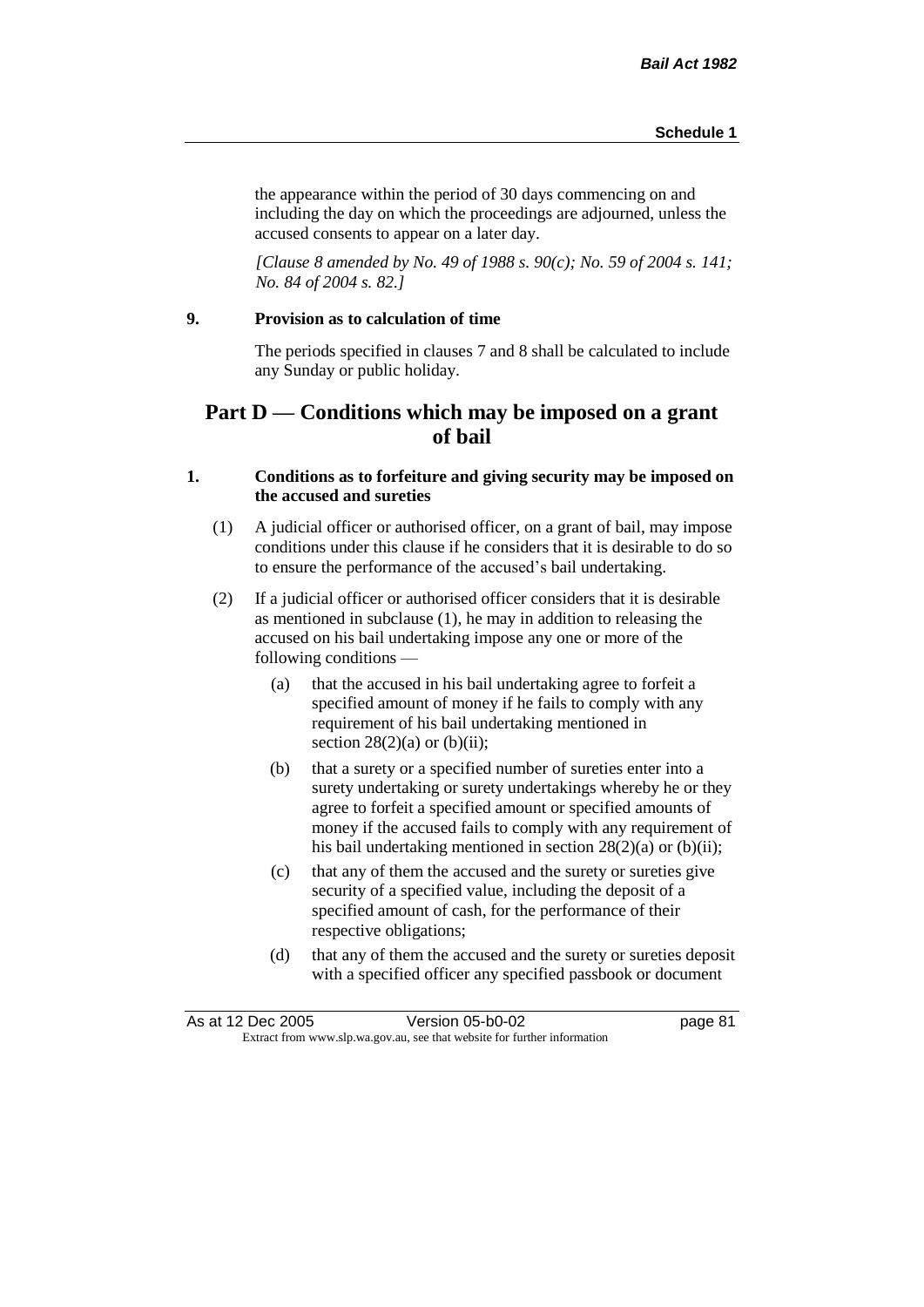relating to the title to, or ownership of, any account or other asset offered as security for the performance of their respective obligations; or

- (e) that any of them the accused and the surety or sureties, at his or their own expense or otherwise, enter into such mortgage, charge, assignment or other transaction, or take such other step, as may be required, including completion of the necessary documents, to render any security effective and enforceable by the State.
- (3) The nature and sufficiency of any security, and the documentation therefor, required under subclause (2) shall be determined by the judicial officer or authorised officer who imposed the condition or, if no determination is so made —
	- (a) by the person before whom the bail undertaking is entered into, where the security is to be given by the accused; and
	- (b) where the security is to be given by a surety, by any person authorised under section 36 to approve the surety or before whom the surety undertaking is entered into.
- (4) When a bail undertaking ceases to have effect as provided in section 34(a) to (d), or upon an accused being acquitted of a charge under section  $51(1)$  or (2) or discharged from further proceedings therefor, each of them the accused, or where section 34(b) applies his personal representative, and any surety is entitled to have returned to him any security given under subclause  $(2)$ .
- (5) When a surety undertaking ceases to have effect as provided in section 47(a) to (f), a surety is entitled to have returned to him any security given under subclause  $(2)$ .

*[Clause 1 amended by No. 65 of 2003 s. 121(3); No. 84 of 2004 s. 82.]*

## **2. Other conditions which may be imposed**

- (1) A judicial officer or authorised officer, on a grant of bail, may impose conditions —
	- (a) to be complied with before the accused is released on bail or while the accused is on bail<sup>.</sup>
	- (b) as to the accused's conduct while on bail; or

page 82 Version 05-b0-02 As at 12 Dec 2005 Extract from www.slp.wa.gov.au, see that website for further information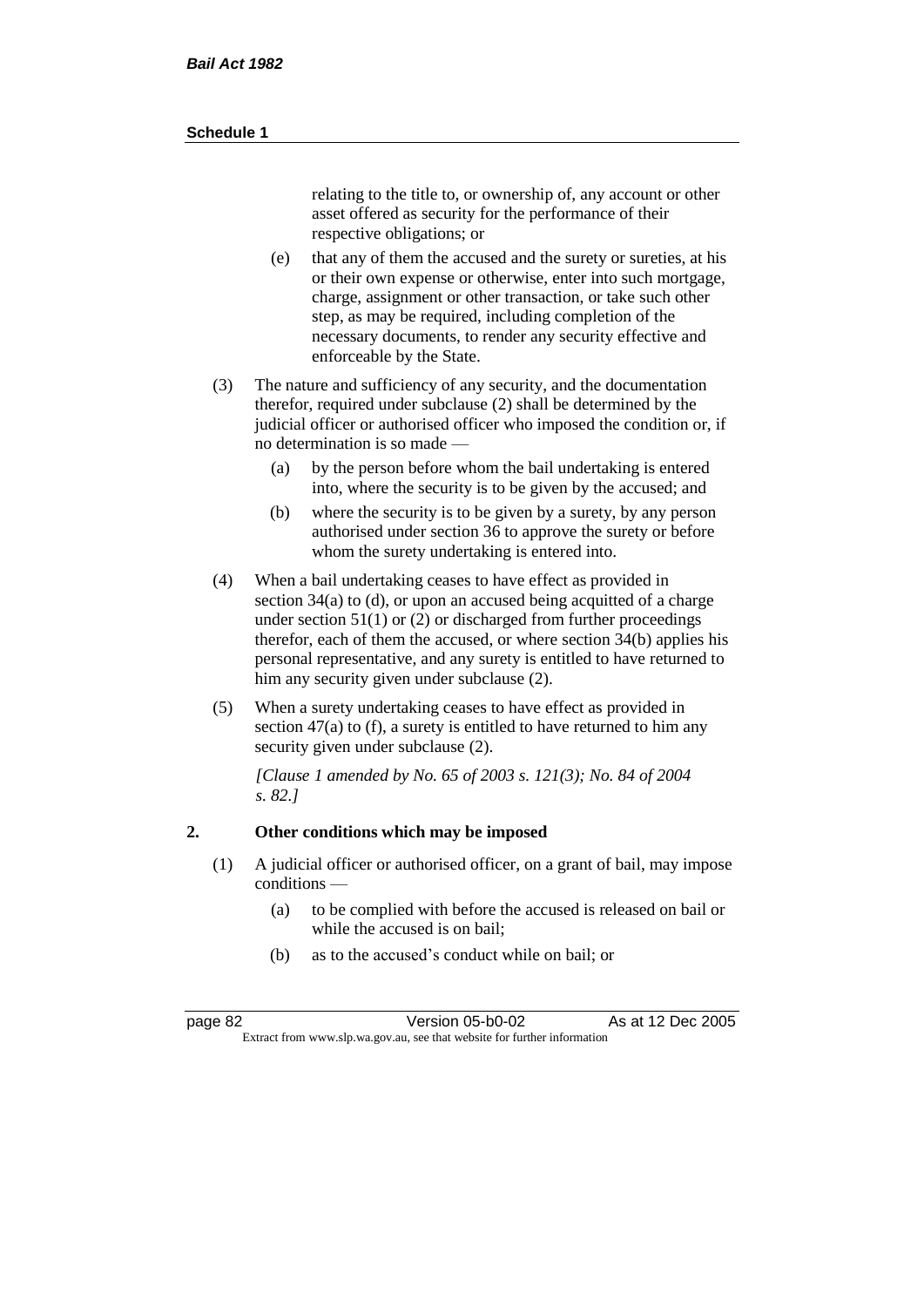(c) as to where the accused shall reside while on bail,

if he considers that it is desirable for any purpose mentioned in subclause (2), (2b), (3) or (4).

(1a) Without limiting subclause (1), a judicial officer or authorised officer shall, on a grant of bail to a child accused, consider whether it is desirable for any purpose mentioned in subclause (2) to impose a condition as to —

- (a) any period in each day during which the child is to remain at a particular place;
- (b) any person with whom the child is not to associate or communicate;
- (c) any place that the child is not to frequent;
- (d) the attendance by the child at a school or other educational institution; or
- (e) any other matter,

and the judicial officer or authorised officer may impose any such condition.

- (2) Any condition may be imposed under subclause (1) or (1a) to ensure that an accused —
	- (a) appears in court in accordance with his bail undertaking;
	- (b) does not while on bail commit an offence;
	- (c) does not endanger the safety, welfare or property of any person;
	- (d) does not interfere with witnesses or otherwise obstruct the course of justice, whether in relation to himself or any other person; or
	- (e) as regards the period when the accused is on trial, does not prejudice the proper conduct of the trial.
- (2a) Before imposing a condition on a grant of bail for a purpose mentioned in subclause (2)(c) or (d) a judicial officer or authorised officer is to consider whether that purpose would be better served, or could be better assisted, by a restraining order made under the *Restraining Orders Act 1997* and whether, in the case of a judicial officer, to exercise the power in section 63 of that Act or, in the case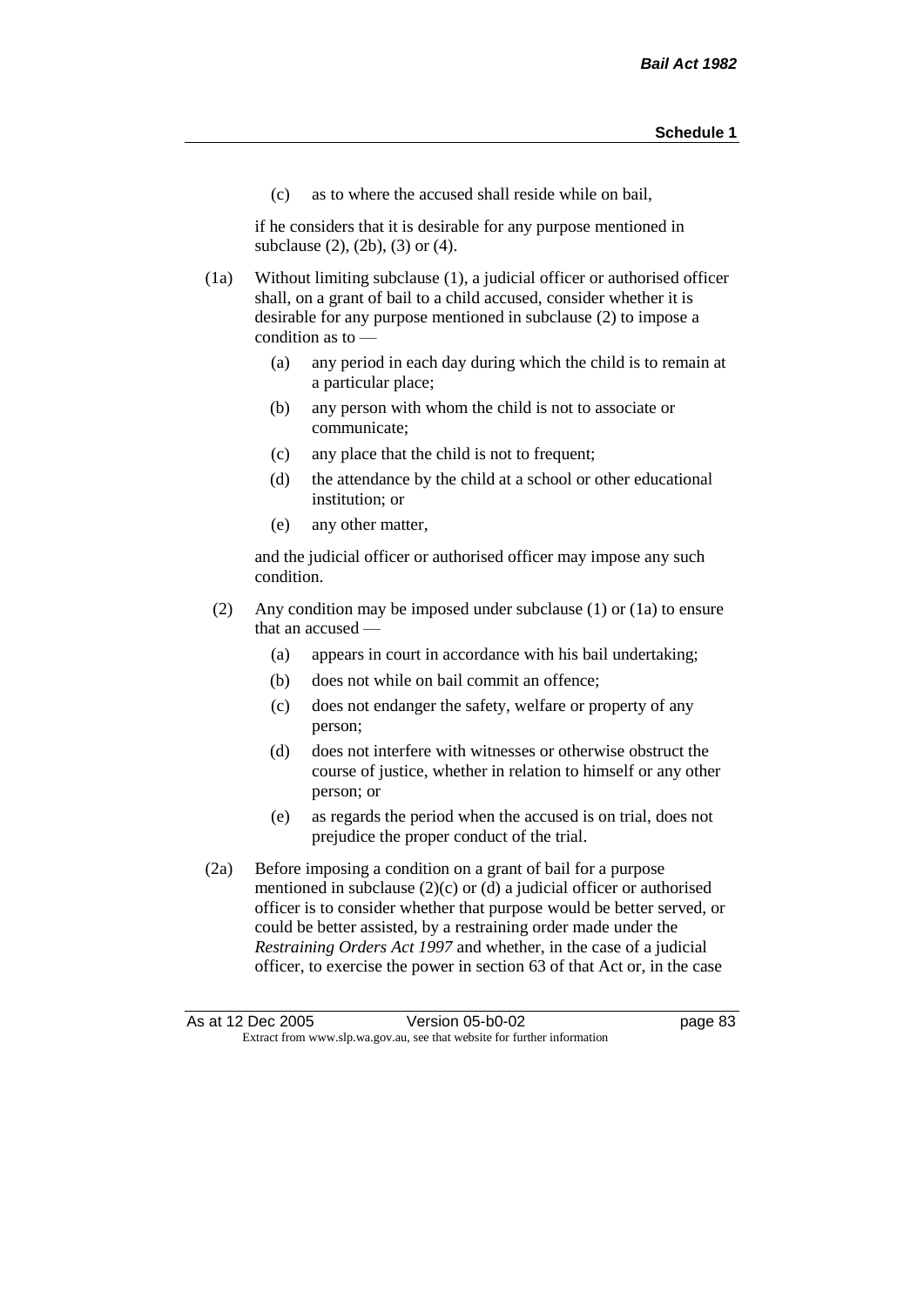of an authorised officer, to make a telephone application under that Act.

- (2b) Where a judicial officer is of the opinion that the accused should while on bail —
	- (a) be counselled for a behavioural problem; or
	- (b) attend a course or programme that may assist with such a problem,

the judicial officer may under subclause (1) impose a condition for that purpose that requires the accused to —

- (c) attend a prescribed person to be counselled; or
- (d) attend a prescribed course or programme,

that is specified by the judicial officer in the condition.

- (3) Where a judicial officer who grants bail to an accused is of the opinion that the accused's physical condition ought to be examined the officer may, under subclause (1), impose any condition which the officer considers desirable for the purpose of ensuring that the accused is examined by a medical practitioner.
- (3a) Where a judicial officer who grants bail to an accused is of the opinion that the accused's mental condition ought to be examined the officer may, under subclause (1), impose any condition which the officer considers desirable for the purpose of ensuring that the accused's mental condition is examined including a condition -
	- (a) that the accused be examined by a medical practitioner or an authorised mental health practitioner (as defined in the *Mental Health Act 1996*) for the purpose of deciding whether to make a referral under section 29 of that Act;
	- (b) that the accused be admitted to an authorised hospital (as defined in the *Mental Health Act 1996*);
	- (c) that the accused be examined by a psychiatrist.
- (4) Where a judicial officer is of the opinion that an accused is suffering from alcohol or drug abuse and is in need of care or treatment either on that account, or to enable him to be prepared for his trial, the judicial officer may, under subclause (1), impose any condition which he considers desirable for the purpose of ensuring that the accused receives such care or treatment, including that he lives in, or from

page 84 Version 05-b0-02 As at 12 Dec 2005 Extract from www.slp.wa.gov.au, see that website for further information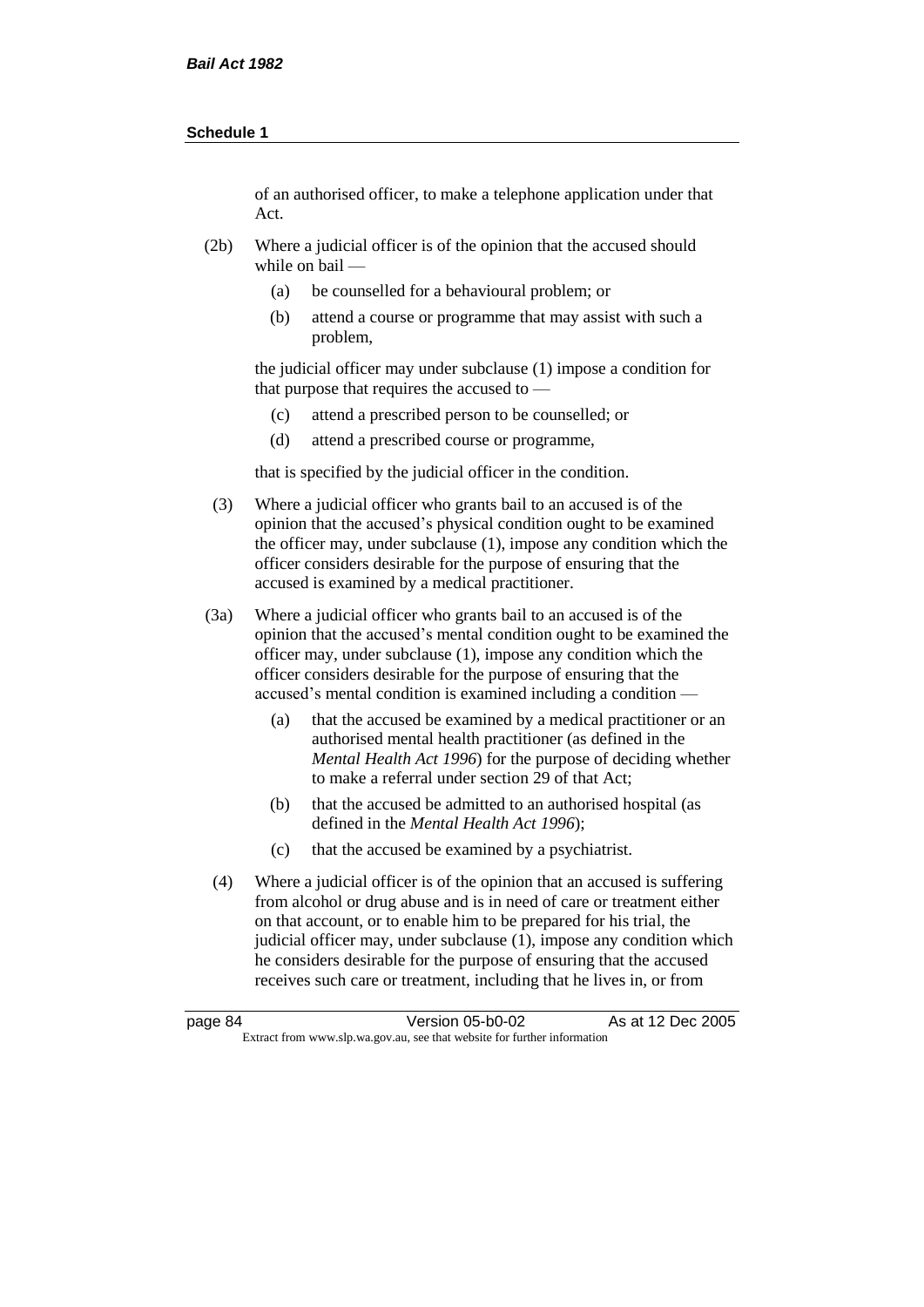time to time attends at, a specified institution or place in order to receive such care or treatment.

(5) Where a judicial officer imposes a condition for a purpose mentioned in subclause (2b), (3), (3a) or (4), the judicial officer shall cause to be sent to the person who is to counsel or examine the accused, or the place at which the accused is to attend, a statement of the reasons for imposing the condition.

- (6) Where a condition is imposed under this clause that an accused shall reside in premises established for the accommodation of persons to whom bail has been granted, that condition shall be deemed to include a further condition that the accused shall comply with such rules as are for the time being laid down for the maintenance of the good order of those premises, whether such rules are made under section 67 or by the authority responsible for the good order of the premises.
- (7) In this clause —

**"medical practitioner"** means a medical practitioner within the meaning of the *Medical Act 1894*; and

**"psychiatrist"** has the same meaning as it has in the *Mental Health Act 1996*.

*[Clause 2 amended by No. 45 of 1993 s. 10(3); No. 69 of 1996 s. 3; No. 54 of 1998 s. 12; No. 84 of 2004 s. 82.]*

### **3. Home detention condition may be imposed**

- (1) A judicial officer may, subject to this clause, impose a home detention condition as a condition on a grant of bail.
- (2) A home detention condition shall not be imposed unless the accused is over the age of 17 years and the judicial officer is satisfied —
	- (a) after considering a report from a community corrections officer about the accused and his circumstances, that the accused is suitable to be subject to a home detention condition;
	- (b) that the place where it is proposed the accused will remain while subject to the home detention condition is a suitable place; and

As at 12 Dec 2005 Version 05-b0-02 Page 85 Extract from www.slp.wa.gov.au, see that website for further information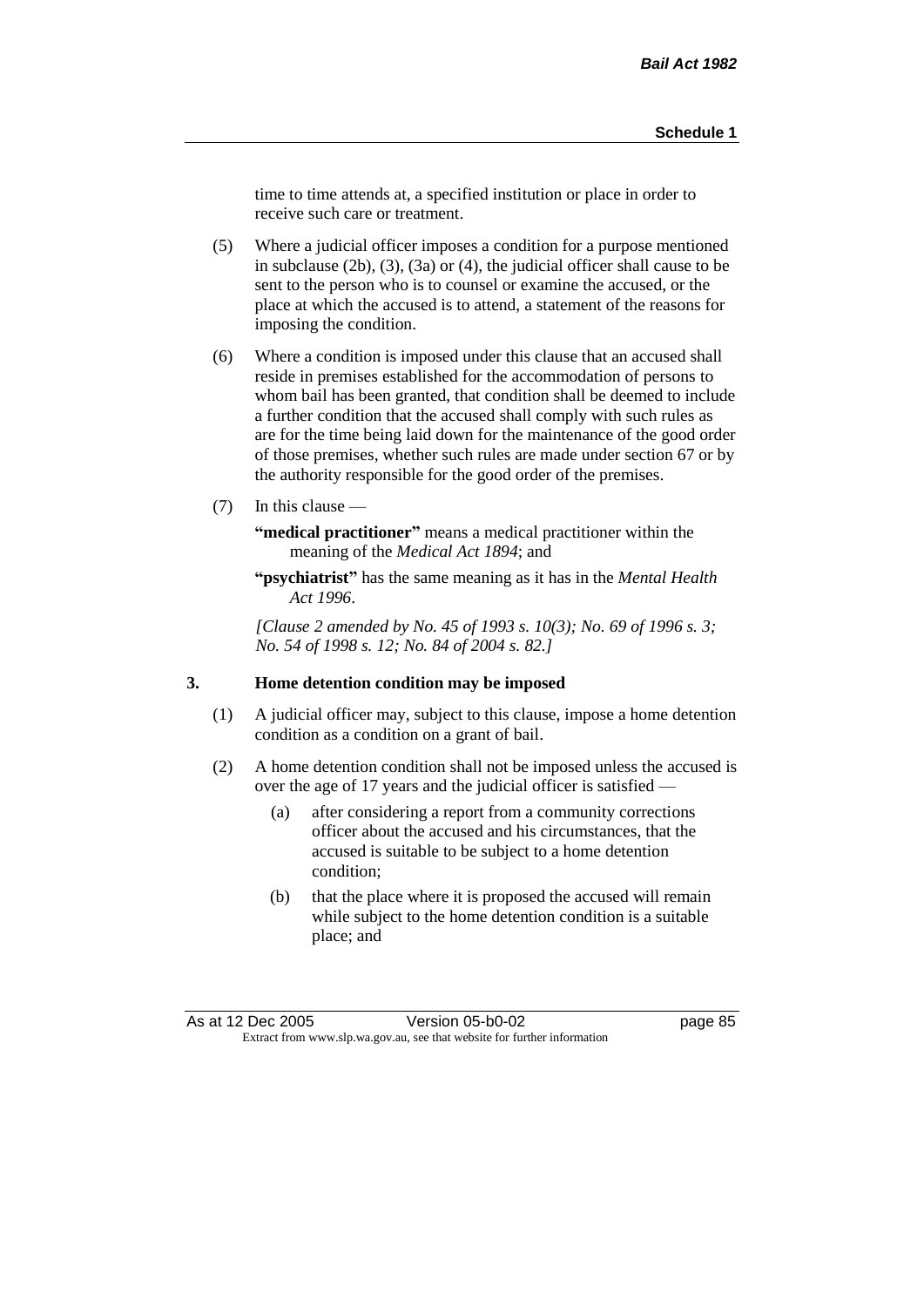- (c) that unless a home detention condition is imposed, the accused will not be released on bail.
- (3) A home detention condition is a condition that while the accused is on bail the accused shall —
	- (a) remain at and not leave the place specified in the bail record form and in the bail undertaking (or in a notice under section 50E) until the time specified, or deemed by section 31(3) to be specified, in the bail undertaking except —
		- (i) to work in gainful employment approved by a community corrections officer;
		- (ii) with the approval of a community corrections officer, to seek gainful employment;
		- (iii) to obtain urgent medical or dental treatment for the accused;
		- (iv) for the purpose of averting or minimizing a serious risk of death or injury to the accused or to another person;
		- (v) to obey an order issued under a written law (such as a summons) requiring the accused's presence elsewhere;
		- (vi) for a purpose approved of by a community corrections officer; or
		- (vii) on the direction of a community corrections officer;
	- (b) not leave the State;
	- (c) comply with every reasonable direction of a community corrections officer;
	- (d) comply with such of the conditions specified in the list provided under section 24A(4) as may be specified in a notice given under section 50E(b); and
	- (e) when requested to do so, produce a copy of his bail undertaking and any notice by the CEO (Justice) under section 50E for inspection by a community corrections officer or a member of the Police Force.

*[Clause 3 inserted by No. 61 of 1990 s. 15; amended by No. 31 of 1993 s. 9; No. 84 of 2004 s. 82.]*

page 86 Version 05-b0-02 As at 12 Dec 2005 Extract from www.slp.wa.gov.au, see that website for further information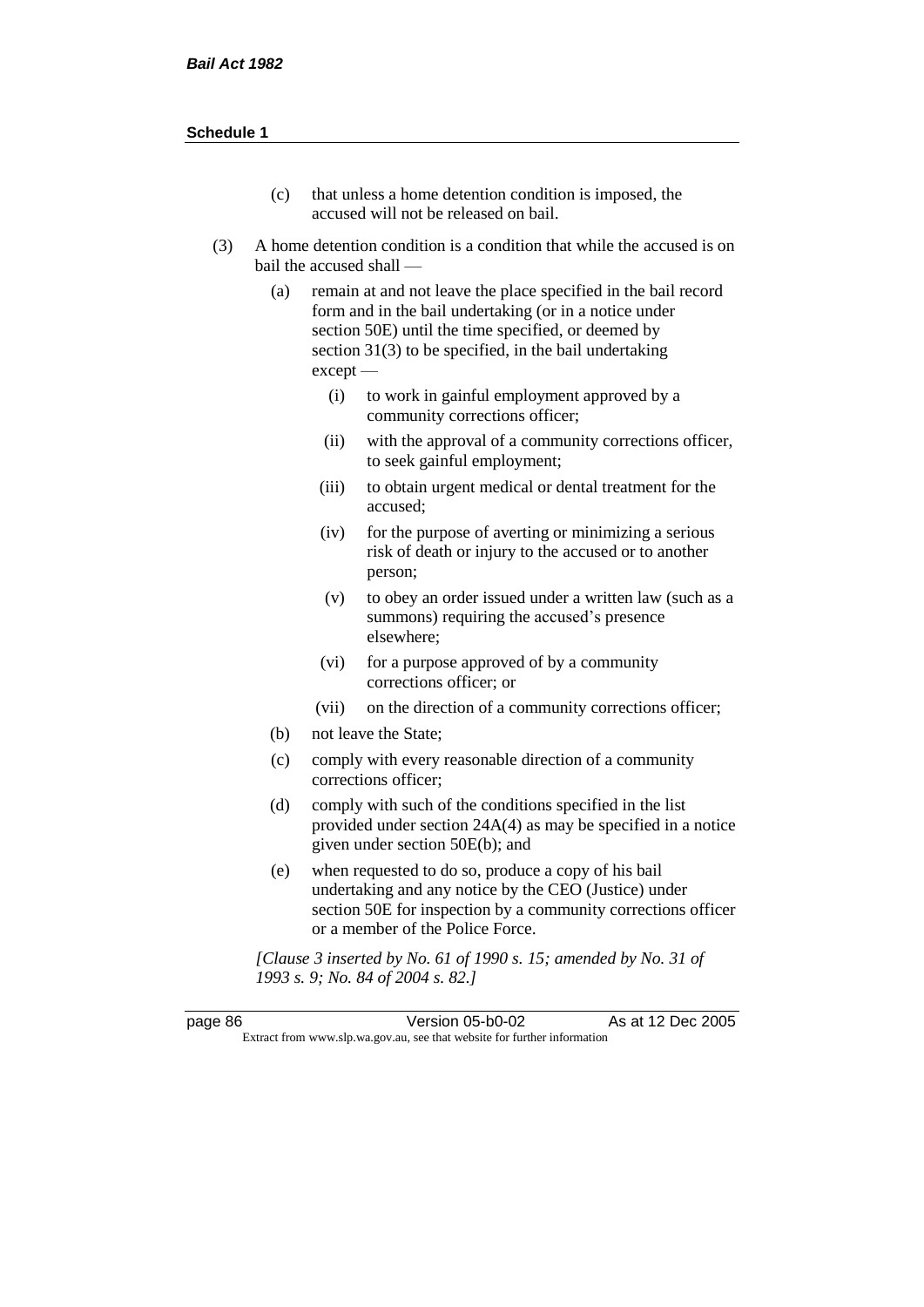# **Schedule 2**

*[Heading inserted by No. 45 of 1993 s. 11.]*

[Section 3(1)]

# **Serious offences**

|    | <b>Enactment</b>             | <b>Description of offence</b>                                                    |
|----|------------------------------|----------------------------------------------------------------------------------|
| 1. | <b>The Criminal Code</b>     |                                                                                  |
|    | s. 278 (as read with s. 282) | Wilful murder                                                                    |
|    | s. 279 (as read with s. 282) | Murder                                                                           |
|    | s. 280 (as read with s. 287) | Manslaughter                                                                     |
|    | s. 292                       | Disabling in order to commit<br>indictable offence                               |
|    | s. 294                       | Acts intended to cause grievous<br>bodily harm or to resist or prevent<br>arrest |
|    | s. 297                       | Grievous bodily harm                                                             |
|    | s. 301                       | Wounding and similar acts                                                        |
|    | s. $304(2)$                  | Acts or omissions, with intent to<br>harm, causing bodily harm or<br>danger      |
|    | s. 317                       | Assault occasioning bodily harm                                                  |
|    | s. $317A(a)$                 | Assault with intent to commit or<br>facilitate a crime                           |
|    | s. $317A(b)$                 | Assault with intent to do grievous<br>bodily harm                                |
|    | s. 318                       | Serious assaults                                                                 |
|    | s. 323                       | Indecent assault                                                                 |
|    | s. 324                       | Aggravated indecent assault                                                      |
|    | s. 325                       | Sexual penetration without consent                                               |
|    |                              |                                                                                  |

As at 12 Dec 2005 Version 05-b0-02 page 87 Extract from www.slp.wa.gov.au, see that website for further information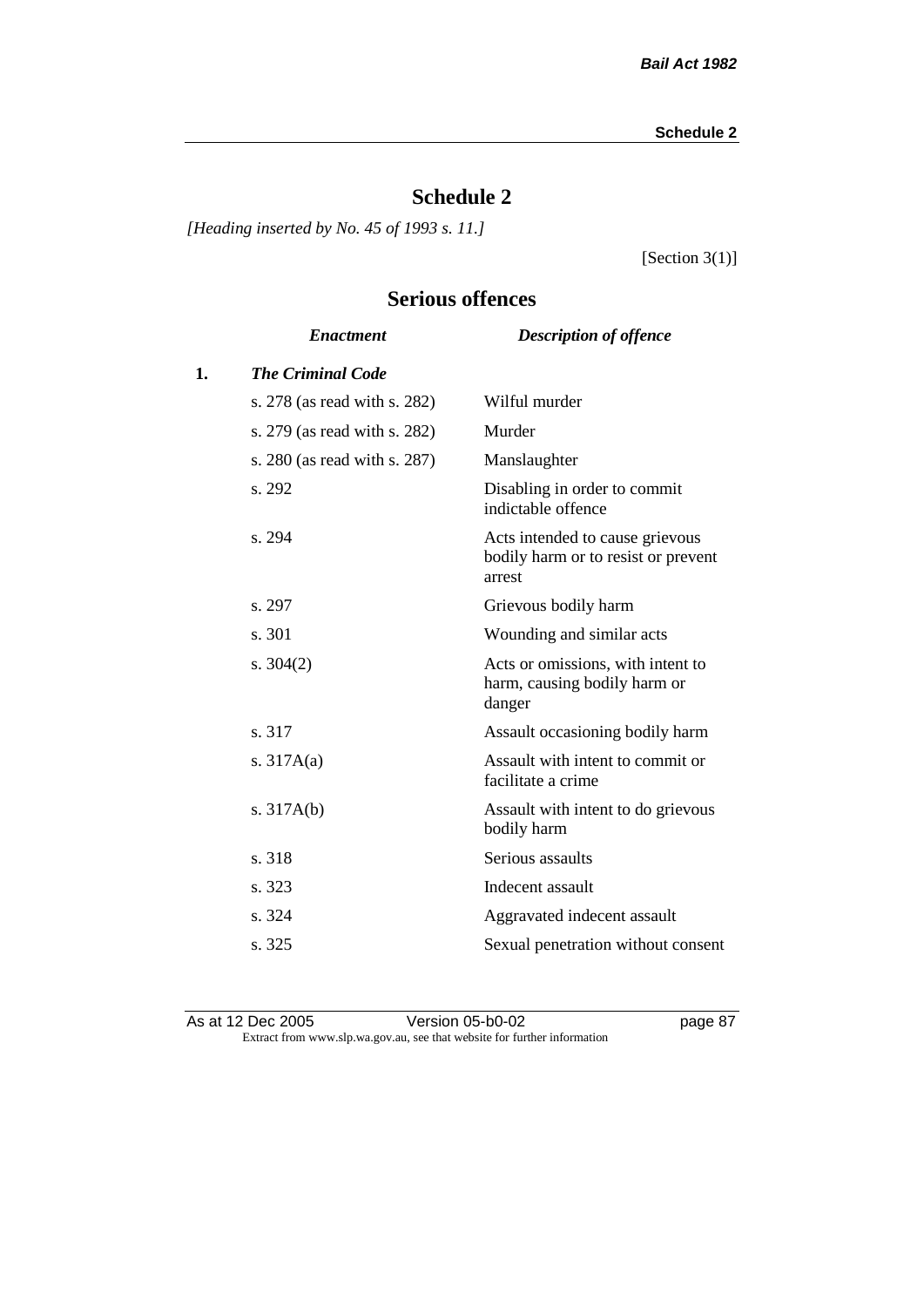|     | <b>Enactment</b>                | <b>Description of offence</b>                                                                                                                      |
|-----|---------------------------------|----------------------------------------------------------------------------------------------------------------------------------------------------|
|     | s. 326                          | Aggravated sexual penetration<br>without consent                                                                                                   |
|     | s. 331B                         | Sexual servitude                                                                                                                                   |
|     | s. 331C                         | Conducting business involving<br>sexual servitude                                                                                                  |
|     | s. 331D                         | Deceptive recruiting for<br>commercial sexual services                                                                                             |
|     | s. 332                          | Kidnapping                                                                                                                                         |
|     | s. 333                          | Deprivation of liberty                                                                                                                             |
|     | s. 338E                         | <b>Stalking</b>                                                                                                                                    |
|     | s. 378                          | Stealing a motor vehicle                                                                                                                           |
|     | s. 392                          | Robbery                                                                                                                                            |
|     | s. 393                          | Assault with intent to rob                                                                                                                         |
|     | s. 401                          | <b>Burglary</b>                                                                                                                                    |
|     | s. 444                          | Criminal damage, if the property is<br>destroyed or damaged by fire                                                                                |
| 2.  | <b>Bush Fires Act 1954</b>      |                                                                                                                                                    |
|     | s. 32                           | Wilfully lighting a fire or causing a<br>fire to be lit under such<br>circumstances as to be likely to<br>injure or damage a person or<br>property |
| 2а. | <b>Misuse of Drugs Act 1981</b> |                                                                                                                                                    |
|     | s. $6(1)$                       | Offences concerned with<br>prohibited drugs generally                                                                                              |
|     | s. $7(1)$                       | Offences concerned with<br>prohibited plants generally                                                                                             |
|     | s. $33(1)(a)$                   | Attempting to commit an offence<br>under section $6(1)$ or $7(1)$                                                                                  |

page 88 Version 05-b0-02 As at 12 Dec 2005 Extract from www.slp.wa.gov.au, see that website for further information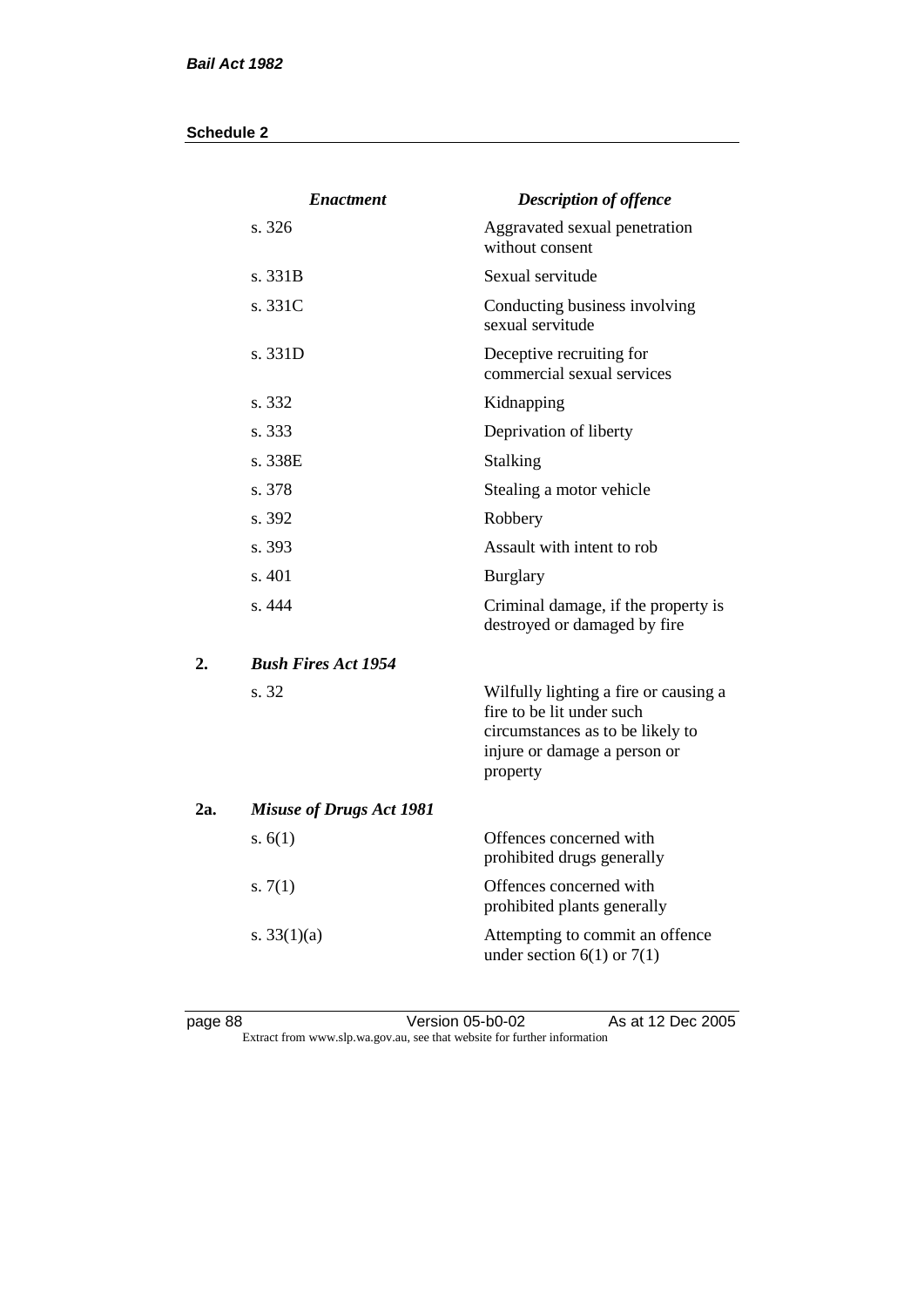|     | <b>Enactment</b>                   |       | <b>Description of offence</b>                                                                                                                                  |
|-----|------------------------------------|-------|----------------------------------------------------------------------------------------------------------------------------------------------------------------|
|     | s. $33(2)(a)$                      |       | Conspiracy to commit an offence<br>under s. $6(1)$ or $7(1)$                                                                                                   |
| 2b. | <b>Restraining Orders Act 1997</b> |       |                                                                                                                                                                |
|     | s. $61(1)$                         | order | Breach of a violence restraining                                                                                                                               |
|     | s. $61(2a)$                        |       | Breach of a police order                                                                                                                                       |
|     | s. $86(2)$                         |       | Breach of a Part VII order under<br>the Justices Act $1902$ —                                                                                                  |
|     |                                    | (a)   | that under section 86 of the<br><b>Restraining Orders Act 1997</b><br>is taken to be a misconduct<br>restraining order under that<br>Act; and                  |
|     |                                    | (b)   | that shows on the face of the<br>order that the causing or<br>threatening of personal<br>injury by the accused was a<br>ground for the making of the<br>order. |
| 3.  | <b>Road Traffic Act 1974</b>       |       |                                                                                                                                                                |
|     | s. 59                              |       | Dangerous driving causing death,<br>injury, etc.                                                                                                               |
|     | s.59A                              | harm  | Dangerous driving causing bodily                                                                                                                               |

*[Schedule 2 inserted by No. 45 of 1993 s. 11; amended by No. 82 of 1994 s. 13; No. 38 of 1998 s. 4(2); No. 54 of 1998 s. 15; No. 23 of 2001 s. 10(1); No. 4 of 2004 s. 24 and 26; No. 38 of 2004 s. 61; No. 62 of 2004 s. 9(1); No. 84 of 2004 s. 82.]* 

| As at 12 Dec 2005 | Version 05-b0-02                                                         |
|-------------------|--------------------------------------------------------------------------|
|                   | Extract from www.slp.wa.gov.au, see that website for further information |

page 89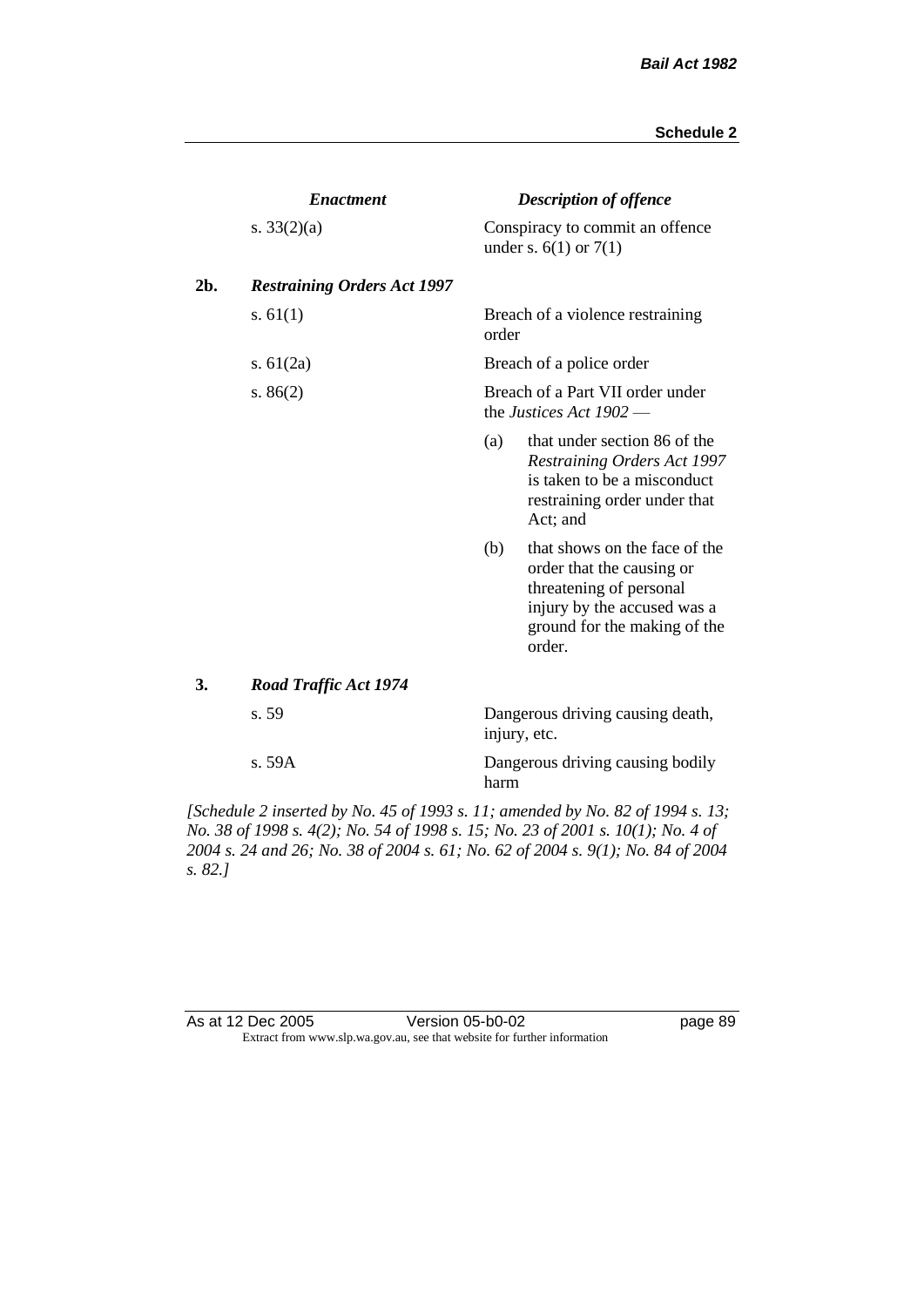# **Notes**

<sup>1</sup> This is a compilation of the *Bail Act 1982* and includes the amendments made by the other written laws referred to in the following table <sup>1a</sup>. The table also contains information about any reprint.

## **Compilation table**

| <b>Short title</b>                                                          | <b>Number</b><br>and year | Assent     | <b>Commencement</b>                                                        |
|-----------------------------------------------------------------------------|---------------------------|------------|----------------------------------------------------------------------------|
| Bail Act 1982                                                               | 86 of 1982                |            | 18 Nov 1982 6 Feb 1989 (see s. 2 and<br><i>Gazette</i> 27 Jan 1989 p. 263) |
| Acts Amendment<br>(Abolition of Capital)<br>Punishment) Act 1984<br>Pt. III | 52 of 1984                | 5 Sep 1984 | 3 Oct 1984                                                                 |
| Bail Amendment<br>Act 1984 <sup>2</sup>                                     | 74 of 1984                |            | 29 Nov 1984 6 Feb 1989 (see s. 2 and<br>Gazette 27 Jan 1989 p. 263)        |
| <b>Bail Amendment</b><br>Act 1988                                           | 15 of 1988                | 6 Sep 1988 | 6 Feb 1989 (see s. 2 and<br><i>Gazette</i> 27 Jan 1989 p. 263)             |

**Reprint of the** *Bail Act 1982* **under the Reprints Act 1984 and s. 21 of the Bail Amendment Act 1988** <sup>3</sup> (includes amendments listed above)

| Criminal Law<br>Amendment Act 1988<br>Pt.4                                        | 70 of 1988 | 15 Dec 1988 | 6 Feb 1989 (see s. 2(2)(b) and<br><i>Gazette</i> 27 Jan 1989 p. 263) |
|-----------------------------------------------------------------------------------|------------|-------------|----------------------------------------------------------------------|
| <b>Acts Amendment</b><br>(Children's Court)<br>Act 1988 Pt. 13                    | 49 of 1988 | 22 Dec 1988 | 1 Dec 1989 (see s. 2 and<br><i>Gazette</i> 24 Nov 1989 p. 4327)      |
| Justices Amendment<br>Act 1989 s. 18                                              | 33 of 1989 | 22 Dec 1989 | 1 Jun 1991 (see s. 2 and<br><i>Gazette</i> 17 May 1991 p. 2455)      |
| <b>Community Corrections</b><br><b>Legislation Amendment</b><br>Act 1990 Pt. 2    | 61 of 1990 | 17 Dec 1990 | 3 Apr 1991 (see s. 2 and<br><i>Gazette</i> 22 Mar 1991 p. 1209)      |
| Child Welfare<br>Amendment Act (No. 2)<br>1990 s. 15                              | 83 of 1990 | 22 Dec 1990 | 1 Aug 1991 (see s. 2 and<br><i>Gazette</i> 1 Aug 1991 p. 3983)       |
| Children's Court of<br>Western Australia<br>Amendment Act<br>$(No. 2)$ 1991 s. 21 | 15 of 1991 | 21 Jun 1991 | 9 Aug 1991 (see s. 2(2) and<br><i>Gazette</i> 9 Aug 1991 p. 4101)    |

**Reprint of the** *Bail Act 1982* **as at 17 Oct 1991** (includes amendments listed above)

page 90 **Version 05-b0-02** As at 12 Dec 2005 Extract from www.slp.wa.gov.au, see that website for further information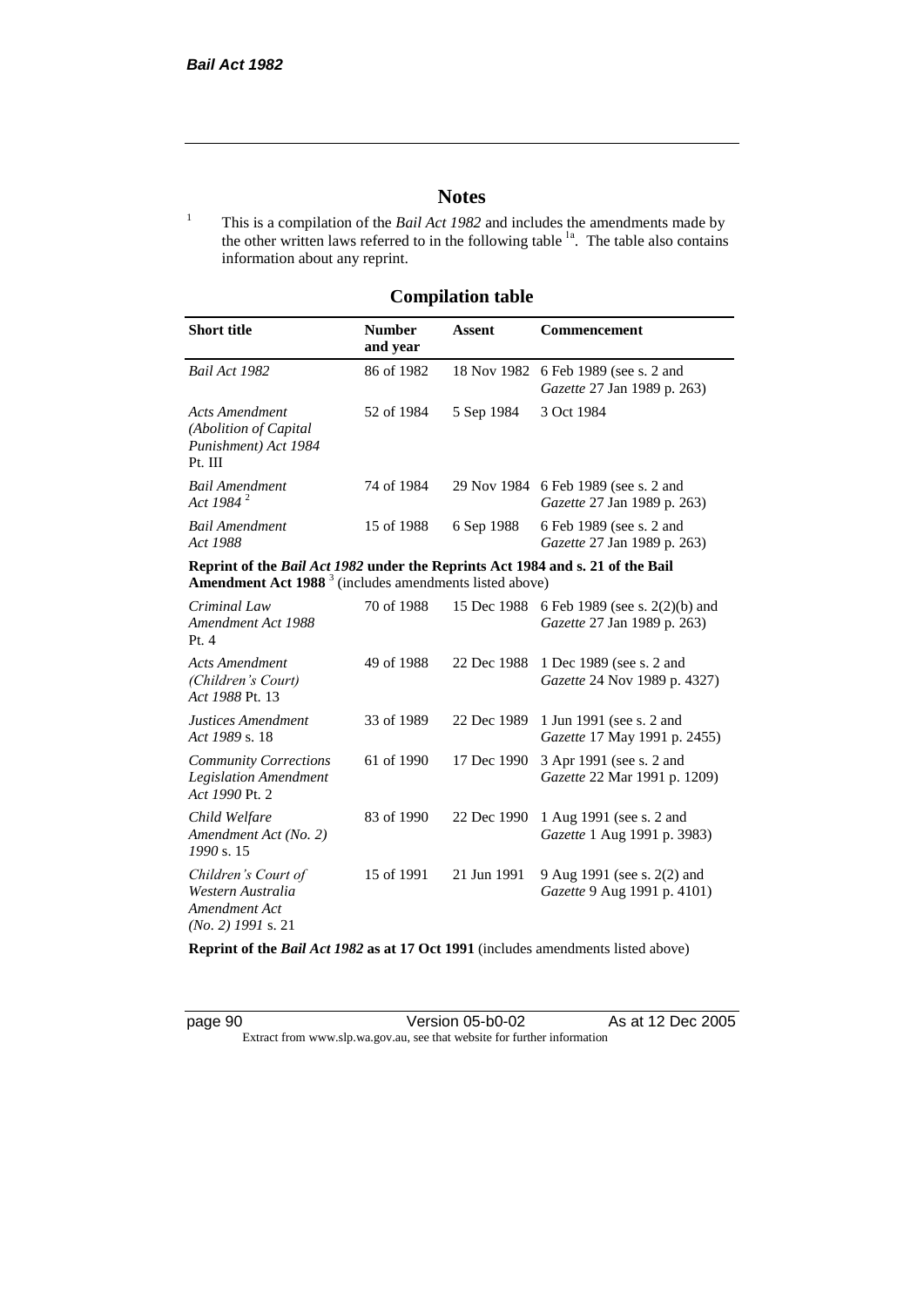| <b>Short title</b>                                                                                                                                                         | <b>Number</b><br>and year | <b>Assent</b> | <b>Commencement</b>                                                                                                                                                     |  |
|----------------------------------------------------------------------------------------------------------------------------------------------------------------------------|---------------------------|---------------|-------------------------------------------------------------------------------------------------------------------------------------------------------------------------|--|
| <b>Acts Amendment (Sexual</b><br>Offences) Act 1992 Pt. 3                                                                                                                  | 14 of 1992                | 17 Jun 1992   | 1 Aug 1992 (see s. 2 and<br>Gazette 28 Jul 1992 p. 3671)                                                                                                                |  |
| <b>Acts Amendment</b><br>(Ministry of Justice)<br>Act 1993 Pt. $3^4$                                                                                                       | 31 of 1993                | 15 Dec 1993   | 1 Jul 1993 (see s. 2)                                                                                                                                                   |  |
| Criminal Procedure<br>Amendment Act 1993<br>Pt. $2^5$                                                                                                                      | 45 of 1993                | 20 Dec 1993   | Act other than s. 7-9 and<br>10(2)(b): 17 Jan 1994 (see<br>s. $2(1)$ ;<br>s. 7-9 and $10(2)(b)$ : 4 Mar 1994<br>(see s. $2(2)$ and <i>Gazette</i><br>4 Mar 1994 p. 915) |  |
| Criminal Law<br>Amendment Act 1994<br>s. $13(1)$ and $(2)$                                                                                                                 | 82 of 1994                | 23 Dec 1994   | 20 Jan 1995 (see s. 2(2))                                                                                                                                               |  |
| Acts Amendment (Fines,<br>Penalties and<br><b>Infringement Notices</b> )<br>Act 1994 Pt. 3                                                                                 | 92 of 1994                | 23 Dec 1994   | 1 Jan 1995 (see s. 2(1) and<br>Gazette 30 Dec 1994 p. 7211)                                                                                                             |  |
| Sentencing<br>(Consequential<br>Provisions) Act 1995<br>Pt. 5                                                                                                              | 78 of 1995                | 16 Jan 1996   | 4 Nov 1996 (see s. 2 and<br>Gazette 25 Oct 1996 p. 5632)                                                                                                                |  |
| Coroners Act 1996 s. 61                                                                                                                                                    | 2 of 1996                 |               | 24 May 1996 7 Apr 1997 (see s. 2 and<br>Gazette 18 Mar 1997 p. 1529)                                                                                                    |  |
| <b>Mental Health</b><br>(Consequential<br>Provisions) Act 1996<br>Pt. 2                                                                                                    | 69 of 1996                |               | 13 Nov 1996 13 Nov 1997 (see s. 2)                                                                                                                                      |  |
| Reprint of the Bail Act 1982 as at 13 Mar 1997 (includes amendments listed above<br>except those in the Coroners Act 1996 and the Mental Health (Consequential Provisions) |                           |               |                                                                                                                                                                         |  |

*Act 1996*) (corrections to reprint in *Gazette* 25 Jul 1997 p. 3909 and 14 Nov 1997 p. 6426)

| Statutes (Repeals and<br>Minor Amendments)<br>Act 1997 s. 21 |            |                         | 57 of 1997 15 Dec 1997 15 Dec 1997 (see s. 2(1)) |
|--------------------------------------------------------------|------------|-------------------------|--------------------------------------------------|
| Criminal Law<br>Amendment Act (No. 1)<br>$1998$ s. 4(2)      | 38 of 1998 | 25 Sep 1998 23 Oct 1998 |                                                  |

| As at 12 Dec 2005 | Version 05-b0-02                                                         |
|-------------------|--------------------------------------------------------------------------|
|                   | Extract from www.slp.wa.gov.au, see that website for further information |

page 91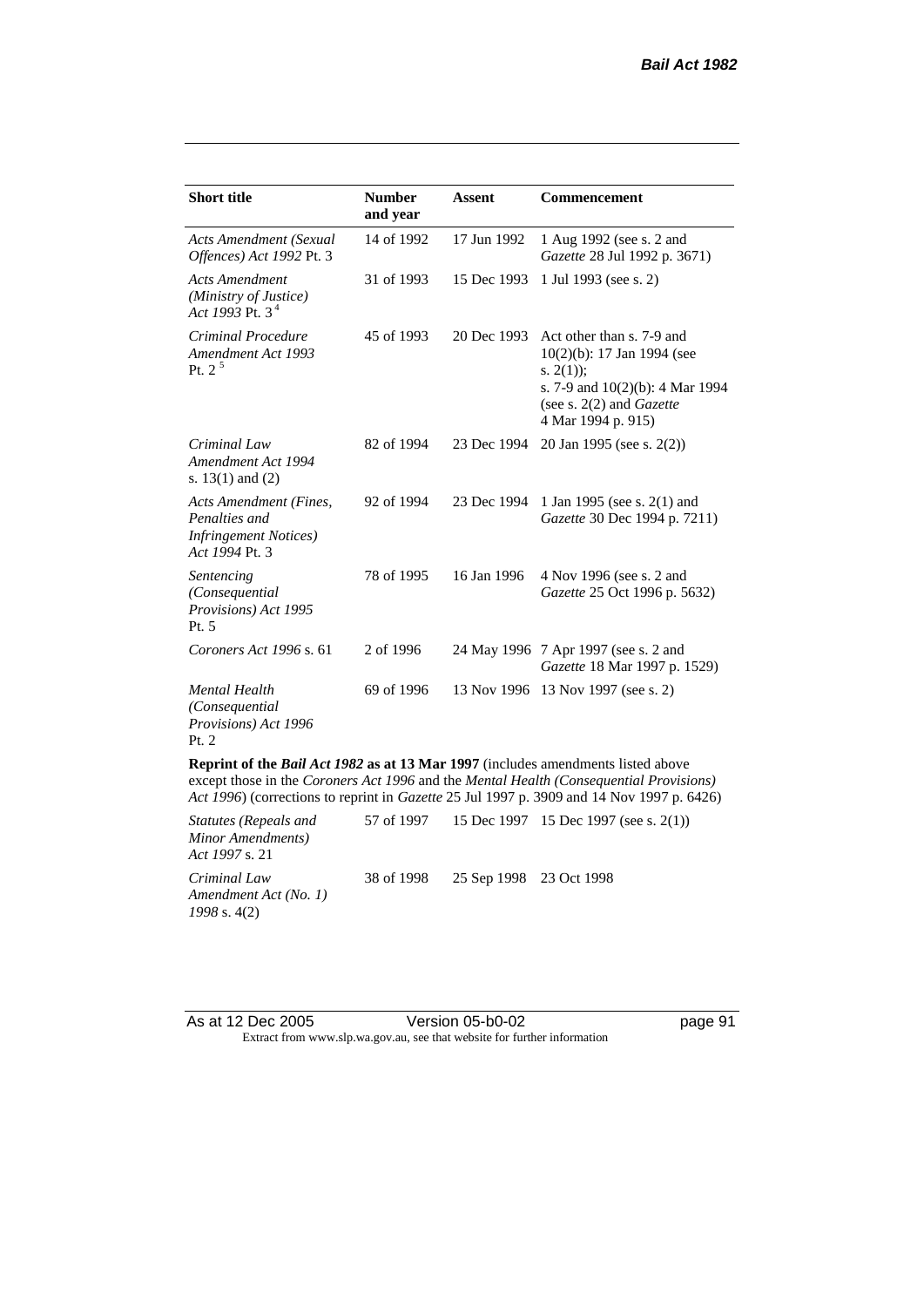| <b>Short title</b>                                                                                | <b>Number</b><br>and year | Assent      | Commencement                                                                                                                                                                                                                                                                                                                |
|---------------------------------------------------------------------------------------------------|---------------------------|-------------|-----------------------------------------------------------------------------------------------------------------------------------------------------------------------------------------------------------------------------------------------------------------------------------------------------------------------------|
| Bail Amendment<br>Act 1998 <sup>6</sup>                                                           | 54 of 1998                | 11 Jan 1999 | Pt. 4 and 7: 15 May 1999<br>(see s. 2 and <i>Gazette</i> )<br>11 May 1999 p. 1905);<br>Pt. 2, 3 and 5 (other than s. 12):<br>8 Mar 2000 (see s. 2 and<br>Gazette 7 Mar 2000 p. 1039);<br>s. 12: 1 Sep 2000 (see s. 2 and<br>Gazette 29 Aug 2000 p. 4985);<br>Pt. 6: 4 Dec 2000 (see s. 2 and<br>Gazette 4 Dec 2000 p. 6799) |
| Reprint of the <i>Bail Act 1982</i> as at 27 Aug 1999 (includes amendments listed above)          |                           |             |                                                                                                                                                                                                                                                                                                                             |
| Court Security and<br><b>Custodial Services</b><br>(Consequential<br>Provisions) Act 1999<br>Pt.3 | 47 of 1999                | 8 Dec 1999  | 18 Dec 1999 (see s. 2 and<br>Gazette 17 Dec 1999 p. 6175-6)                                                                                                                                                                                                                                                                 |
| Criminal Law Amendment<br>Act 2001 s. $10(1)$                                                     | 23 of 2001                | 26 Nov 2001 | 24 Dec 2001                                                                                                                                                                                                                                                                                                                 |
| Criminal Investigation<br>(Identifying People)<br>Act 2002 s. 96                                  | 6 of 2002                 | 4 Jun 2002  | 20 Nov 2002 (see s. 2 and<br>Gazette 19 Nov 2002 p. 5505)                                                                                                                                                                                                                                                                   |
| Criminal Law (Procedure)<br>Amendment Act 2002 Pt. 4<br>Div. 1                                    | 27 of 2002                | 25 Sep 2002 | 27 Sep 2002 (see s. 2 and<br>Gazette 27 Sep 2002 p. 4875)                                                                                                                                                                                                                                                                   |
| Sentencing Legislation<br>Amendment and Repeal<br>Act 2003 s. 29(3) and 37                        | 50 of 2003                | 9 Jul 2003  | s. 29(3): 31 Aug 2003 (see s. 2<br>and Gazette 29 Aug 2003<br>p. 3833);<br>s. 37: 15 May 2004 (see s. 2 and<br>Gazette 14 May 2004 p. 1445)                                                                                                                                                                                 |
| Acts Amendment and<br>Repeal (Courts and Legal<br>Practice) Act 2003 s. 88,<br>97, 121            | 65 of 2003                | 4 Dec 2003  | 1 Jan 2004 (see s. 2 and Gazette<br>30 Dec 2003 p. 5722)                                                                                                                                                                                                                                                                    |
| <b>Statutes (Repeals and</b><br>Minor Amendments)<br>Act 2003 s. 29                               | 74 of 2003                | 15 Dec 2003 | 15 Dec 2003 (see s. 2)                                                                                                                                                                                                                                                                                                      |
| Criminal Code Amendment<br>Act 2004 s. 24, 26 and 58                                              | 4 of 2004                 | 23 Apr 2004 | 21 May 2004 (see s. 2)                                                                                                                                                                                                                                                                                                      |

page 92 Version 05-b0-02 As at 12 Dec 2005 Extract from www.slp.wa.gov.au, see that website for further information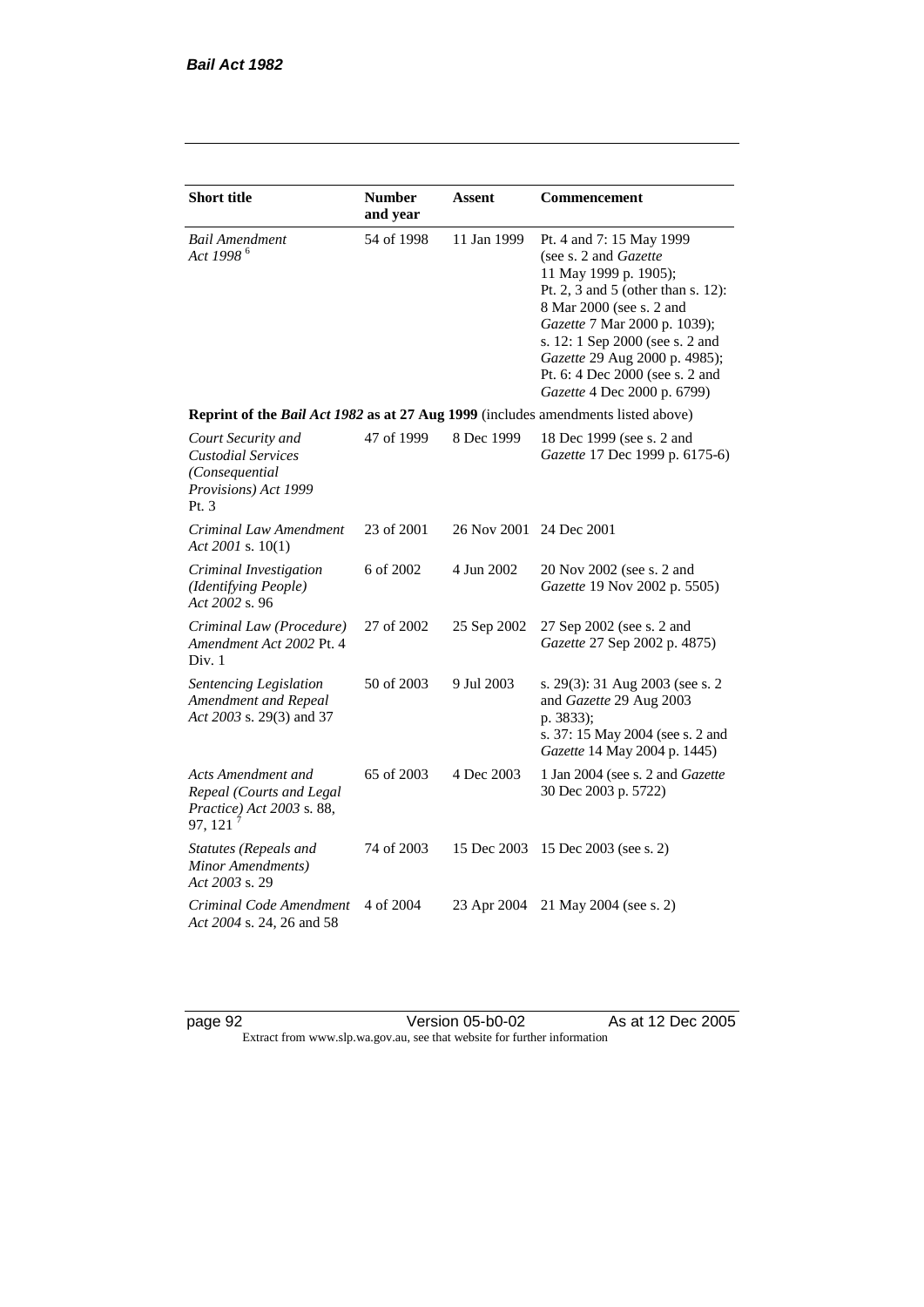| <b>Short title</b>                                                                                                                                                                                                                                                               | <b>Number</b><br>and year | <b>Assent</b> | <b>Commencement</b>                                                                                                                                                                                                                                     |  |
|----------------------------------------------------------------------------------------------------------------------------------------------------------------------------------------------------------------------------------------------------------------------------------|---------------------------|---------------|---------------------------------------------------------------------------------------------------------------------------------------------------------------------------------------------------------------------------------------------------------|--|
| <b>Acts Amendment (Family</b><br>and Domestic Violence)<br>Act 2004 Pt. 3                                                                                                                                                                                                        | 38 of 2004                | 9 Nov 2004    | 1 Dec 2004 (see s. 2 and<br>Gazette 26 Nov 2004 p. 5309)                                                                                                                                                                                                |  |
| Acts Amendment (Court of<br>Appeal) Act 2004 s. 28                                                                                                                                                                                                                               | 45 of 2004                | 9 Nov 2004    | s. $28(1)$ , (2) and (4) (other than<br>the amendment to s. $7A(1)$ :<br>1 Feb 2005 (see. s. 2 and<br>Gazette 14 Jan 2005 p. 163)<br>s. $28(3)$ and $(4)$ (the<br>amendment to s. $7A(1)$ : 2 May<br>2005 (see. s. 2 and Gazette<br>14 Jan 2005 p. 163) |  |
| Courts Legislation<br>Amendment and Repeal<br>Act 2004 s. 141                                                                                                                                                                                                                    | 59 of 2004                | 23 Nov 2004   | 1 May 2005 (see s. 2 and<br>Gazette 31 Dec 2004 p. 7128)                                                                                                                                                                                                |  |
| Misuse of Drugs<br>Amendment Act 2004<br>s. $9(1)$                                                                                                                                                                                                                               | 62 of 2004                | 24 Nov 2004   | 1 Jan 2005 (see s. 2 and <i>Gazette</i><br>10 Dec 2004 p. 5965)                                                                                                                                                                                         |  |
| Criminal Procedure and<br>Appeals (Consequential and<br>Other Provisions) Act 2004<br>Pt. 3 and s. 82 and 83                                                                                                                                                                     | 84 of 2004                | 16 Dec 2004   | 2 May 2005 (see s. 2 and<br>Gazette 31 Dec 2004 p. 7129<br>(correction in <i>Gazette</i> 7 Jan<br>$2005$ p. 53))                                                                                                                                        |  |
| <b>Reprint 5: The Bail Act 1982 as at 1 Apr 2005</b> (includes amendments listed above except<br>those in the Acts Amendment (Court of Appeal) Act 2004 s. 28(3) and (4) (the amendment<br>to s. $7A(1)$ , the Courts Legislation Amendment and Repeal Act 2004 and the Criminal |                           |               |                                                                                                                                                                                                                                                         |  |

*Procedure and Appeals (Consequential and Other Provisions) Act 2004*) <sup>1a</sup> On the date as at which this compilation was prepared, provisions referred to in

the following table had not come into operation and were therefore not included in this compilation. For the text of the provisions see the endnotes referred to in the table.

| <b>Short title</b>                                        | Number<br>and year | Assent      | <b>Commencement</b>                     |
|-----------------------------------------------------------|--------------------|-------------|-----------------------------------------|
| Sentencing Legislation<br>Amendment Act 2004 s. $138$     | 27 of 2004         | 14 Oct 2004 | To be proclaimed (see s. 2)             |
| Children and Community<br>Services Act 2004 s. 251 $^{9}$ | 34 of 2004         | 20 Oct 2004 | To be proclaimed (see s. 2)             |
| Planning and Development 38 of 2005                       |                    |             | 12 Dec 2005 To be proclaimed (see s. 2) |

**Provisions that have not come into operation**

As at 12 Dec 2005 Version 05-b0-02 Page 93 Extract from www.slp.wa.gov.au, see that website for further information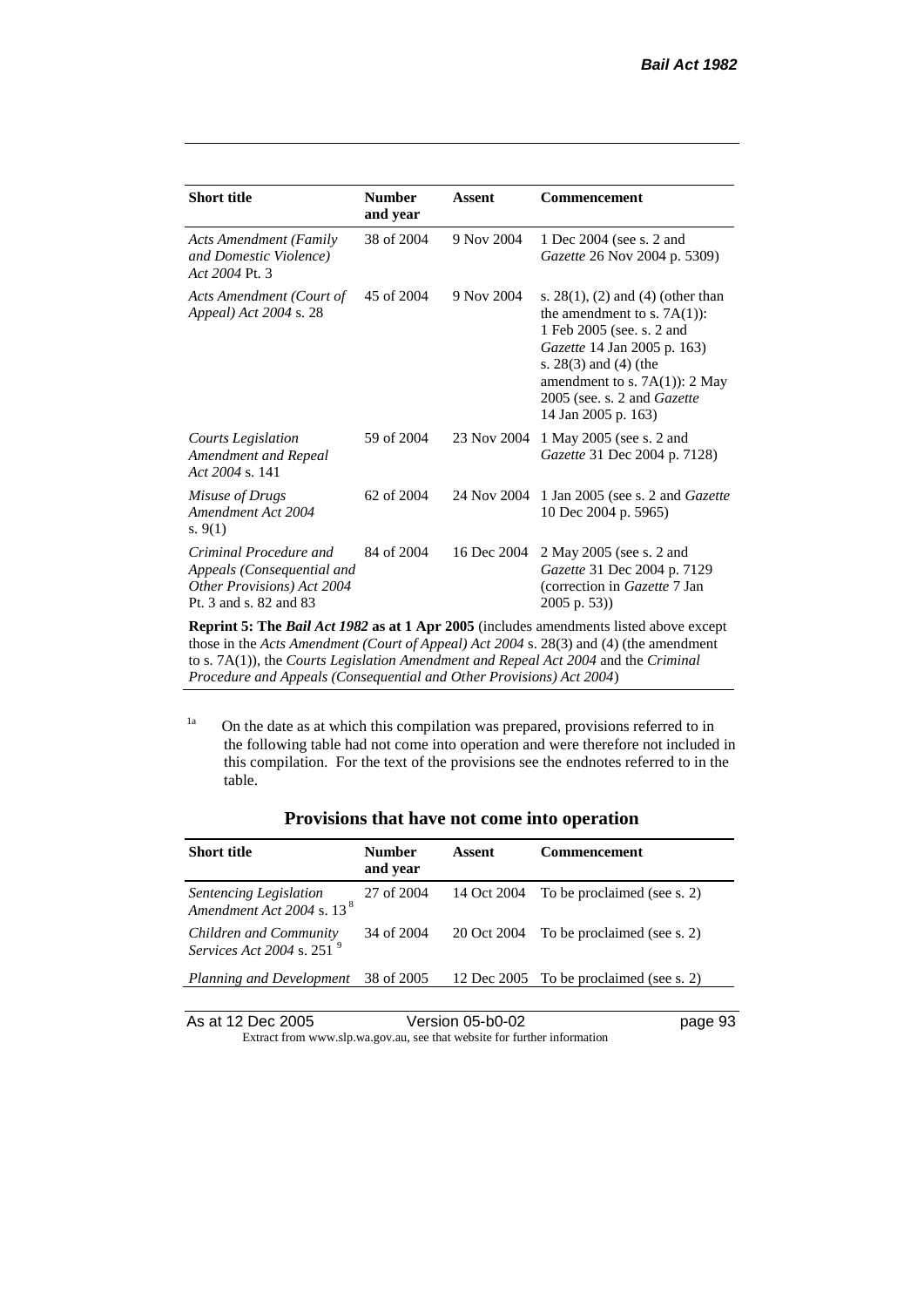| <b>Short title</b>               | <b>Number</b><br>and year | Assent | <b>Commencement</b> |  |
|----------------------------------|---------------------------|--------|---------------------|--|
| (Consequential and               |                           |        |                     |  |
| <b>Transitional Provisions</b> ) |                           |        |                     |  |
| Act 2005 s. $15^{11}$            |                           |        |                     |  |

- <sup>2</sup> The *Bail Amendment Act 1984* s. 10 and 11 were repealed by the *Bail Amendment Act 1988* s. 20.
- <sup>3</sup> The *Bail Act 1982* was not in operation at the time when the reprint was compiled, but the reprinting was authorised by s. 21 of the *Bail Amendment Act 1988*.
- <sup>4</sup> The *Acts Amendment (Ministry of Justice) Act 1993* Pt. 19 is a transitional provision that is of no further effect.
- <sup>5</sup> The *Criminal Procedure Amendment Act 1993* s. 13 reads as follows:

"

#### **13. Transitional**

- (1) The amendments to the principal Act effected by a provision of this Part apply in relation to —
	- (a) a child arrested for any offence; and
	- (b) a person, other than a child, arrested for a serious offence,

on or after the day on which that provision comes into operation.

(2) In subsection (1) **"child"** and **"serious offence"** have the same meanings as in the principal Act.

".

".

- <sup>6</sup> The *Bail Amendment Act 1998* s. 6(2) reads as follows:
- .<br>44
- (2) Section 16A inserted by subsection (1) applies to persons arrested for an offence referred to in subsection  $(2)(a)$  or  $(3)$  of that section on or after the day on which this section comes into operation.
- <sup>7</sup> The *Acts Amendment and Repeal (Courts and Legal Practice) Act 2003* s. 97 reads as follows:

"

#### **97. References to Crown Solicitor**

If in a written law or other document or instrument there is a reference to the Crown Solicitor that reference may, where the

page 94 Version 05-b0-02 As at 12 Dec 2005 Extract from www.slp.wa.gov.au, see that website for further information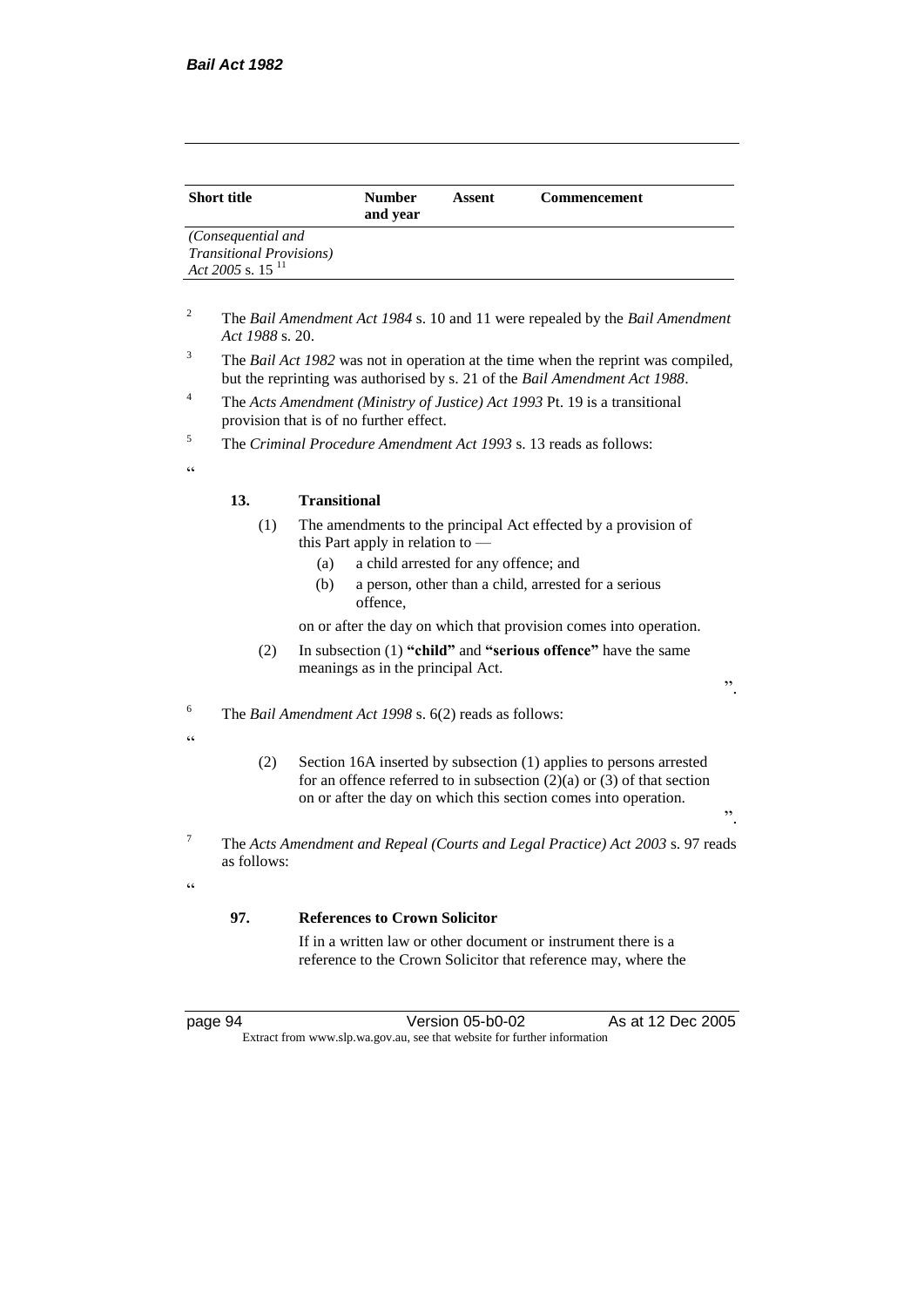context so requires, be read as if it had been amended to be a reference to the State Solicitor.

<sup>8</sup> On the date as at which this compilation was prepared, the *Sentencing Legislation Amendment Act 2004* s. 13 had not come into operation. It reads as follows:

 $\epsilon$ 

#### **13.** *Bail Act 1982* **amended**

- (1) The amendments in this section are to the *Bail Act 1982*.
- (2) Section  $3(4)(a)$  is amended as follows:
	- (a) by inserting after "79"
		- $\cdot$  , 84E ";
	- (b) by inserting after "imprisonment" " or conditional suspended imprisonment ".
- (3) Schedule 1 Part C clause 6(a) is amended as follows:
	- (a) by inserting after "79"
		- $\cdot$  , 84E ";
	- (b) by inserting after "imprisonment" " or conditional suspended imprisonment ".
- <sup>9</sup> On the date as at which this compilation was prepared, the *Children and Community Services Act 2004* s. 251, which gives effect to Sch. 2, had not come into operation. It reads as follows:

<u>، د</u>

"

### **251. Other Acts amended**

Other Acts are amended as set out in Schedule 2.

Schedule 2 cl. 3 reads as follows:

## **Schedule 2 — Amendments to other Acts**

[s. 251]

#### **3.** *Bail Act 1982* **amended**

- (1) The amendments in this clause are to the *Bail Act 1982*.
- (2) Section  $3(1)$  is amended in the definition of "authorised" community services officer" in paragraph (d) by deleting "or departmental facility under the *Child Welfare Act 1947*".

".

".

".